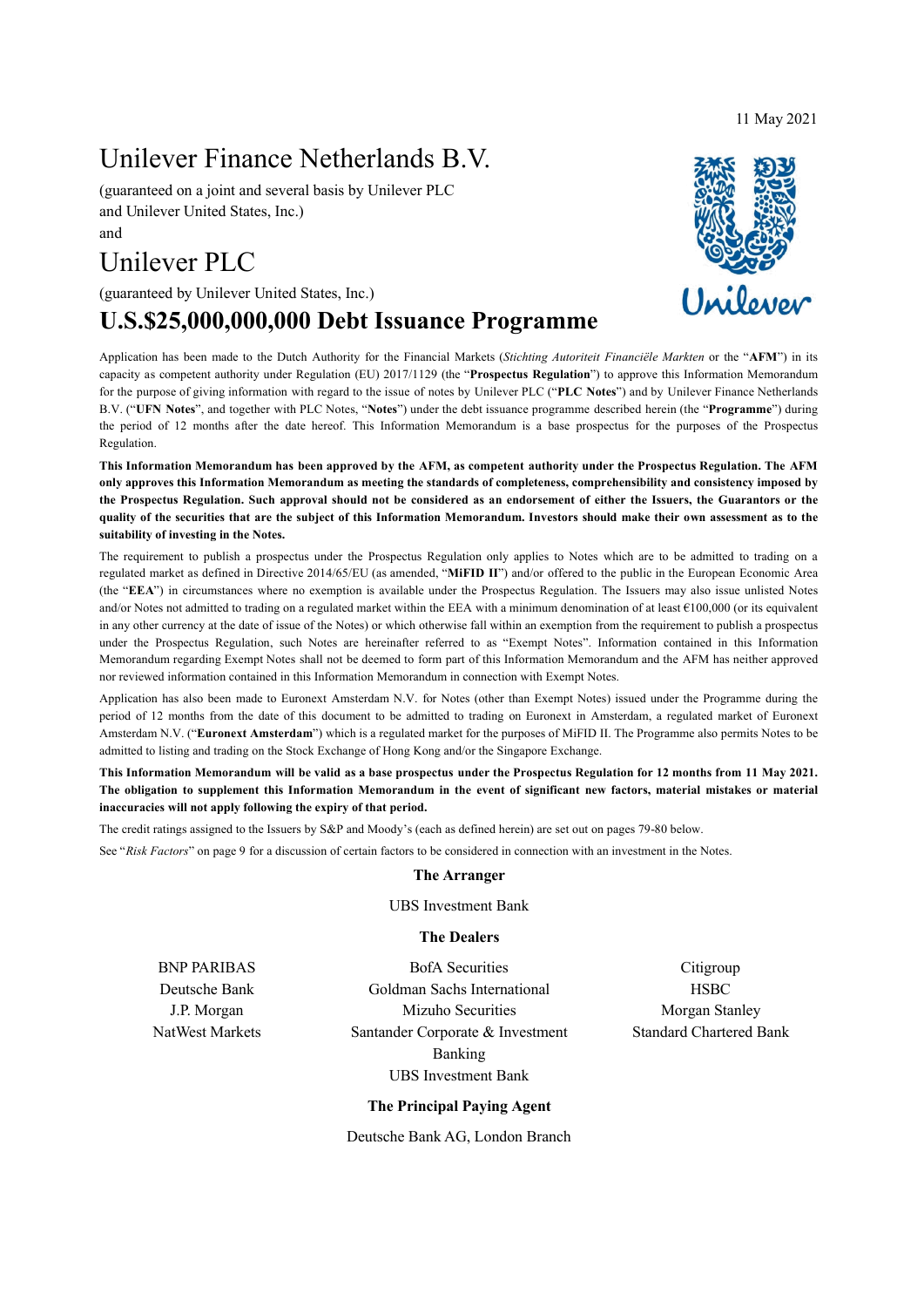# **TABLE OF CONTENTS**

# Page RISK FACTORS 9 FORM OF PRICING SUPPLEMENT 109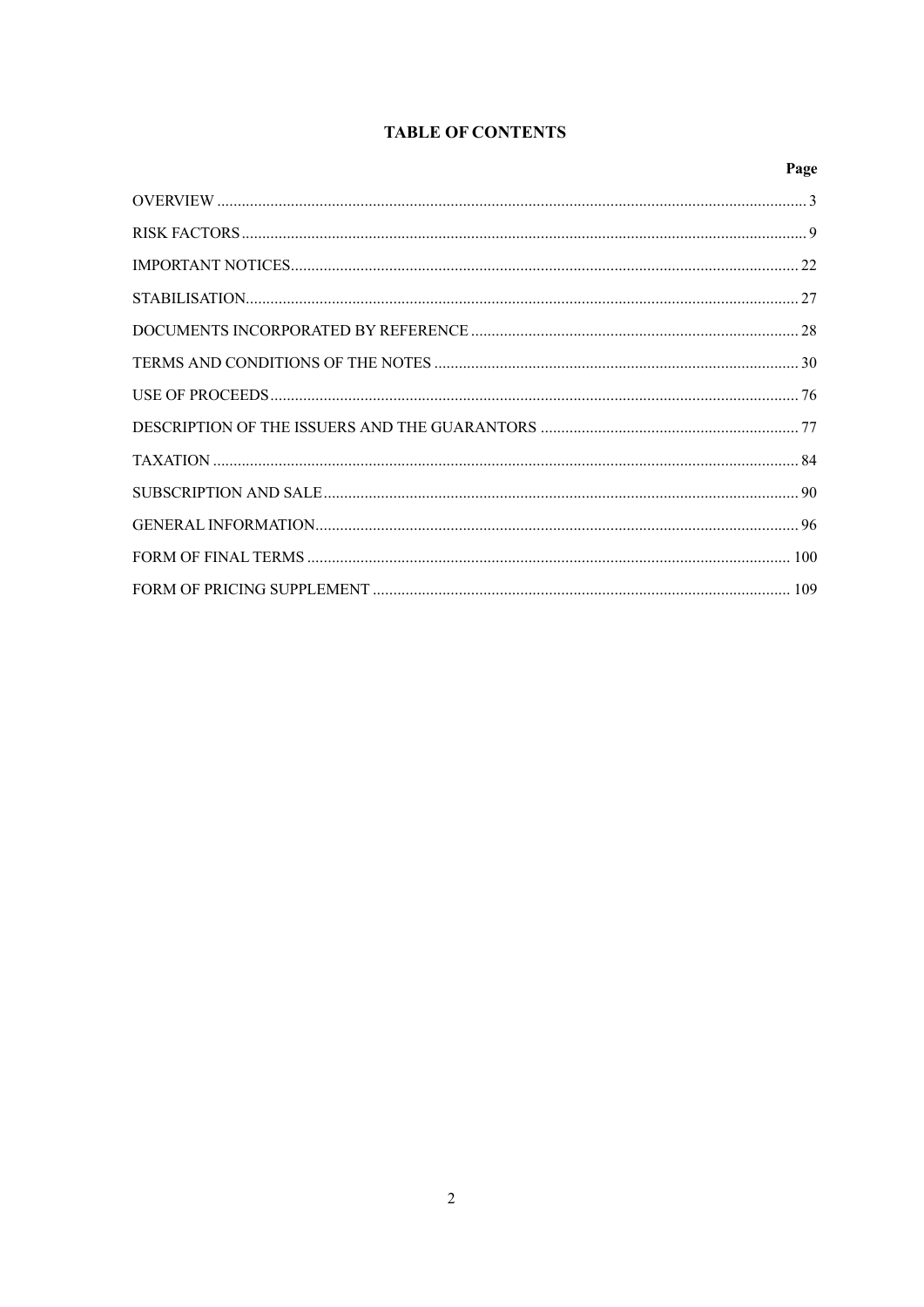# **OVERVIEW**

<span id="page-2-0"></span>*The following overview is qualified in its entirety by the more detailed information contained elsewhere in this Information Memorandum. Words and expressions defined in the "Terms and Conditions of the Notes" below or elsewhere in this Information Memorandum have the same meanings in this overview.*

| <b>Issuers</b>                                         | Unilever Finance Netherlands B.V. ("UFN") and Unilever PLC<br>("PLC")                                                                                                                                                                                                                                                                                                                                                                                                                                                                                  |
|--------------------------------------------------------|--------------------------------------------------------------------------------------------------------------------------------------------------------------------------------------------------------------------------------------------------------------------------------------------------------------------------------------------------------------------------------------------------------------------------------------------------------------------------------------------------------------------------------------------------------|
| <b>Issuer Legal Entity Identifier</b>                  | UFN: 549300SWJ4YK4LLNT176                                                                                                                                                                                                                                                                                                                                                                                                                                                                                                                              |
|                                                        | PLC: 549300MKFYEKVRWML317                                                                                                                                                                                                                                                                                                                                                                                                                                                                                                                              |
|                                                        | UNUS: 549300H6H8BAYLUOGZ71                                                                                                                                                                                                                                                                                                                                                                                                                                                                                                                             |
| <b>Website of the Issuers</b>                          | www.unilever.com                                                                                                                                                                                                                                                                                                                                                                                                                                                                                                                                       |
| <b>Guarantors</b>                                      | PLC and Unilever United States, Inc. ("UNUS") (in respect of<br>UFN Notes) and UNUS (in respect of PLC Notes).                                                                                                                                                                                                                                                                                                                                                                                                                                         |
| <b>Description of Issuers and</b><br><b>Guarantors</b> | PLC is the sole parent company of the Unilever Group of<br>companies, suppliers of fast moving consumer goods including<br>foods, refreshment, home and personal care products. PLC was<br>incorporated under the name Lever Brothers Limited in England<br>and Wales in 1894.                                                                                                                                                                                                                                                                         |
|                                                        | UFN, a wholly-owned subsidiary of PLC, was incorporated in<br>The Netherlands on 26 November 2020. UFN is a finance<br>company established for the purpose of raising debt for the<br>Unilever Group with no business operations and no subsidiaries.<br>UNUS was incorporated in the State of Delaware, United States<br>of America in 1977.<br>PLC and UNUS are both holding companies within the Unilever<br>Group. Detailed descriptions of the Issuers and Guarantors are<br>set out below in "Description of the Issuers and the<br>Guarantors". |
| Arranger                                               | <b>UBS AG London Branch</b>                                                                                                                                                                                                                                                                                                                                                                                                                                                                                                                            |
| <b>Dealers</b>                                         | Banco Santander, S.A.<br><b>BNP</b> Paribas<br>BofA Securities Europe SA<br>Citigroup Global Markets Europe AG<br>Deutsche Bank AG, London Branch<br>Goldman Sachs Bank Europe SE<br>HSBC Bank plc<br><b>HSBC</b> Continental Europe<br>J.P. Morgan AG<br>J.P. Morgan Securities plc<br>Merrill Lynch International<br>Mizuho International plc<br>Mizuho Securities Europe GmbH<br>Morgan Stanley & Co. International plc<br>Morgan Stanley Europe SE                                                                                                 |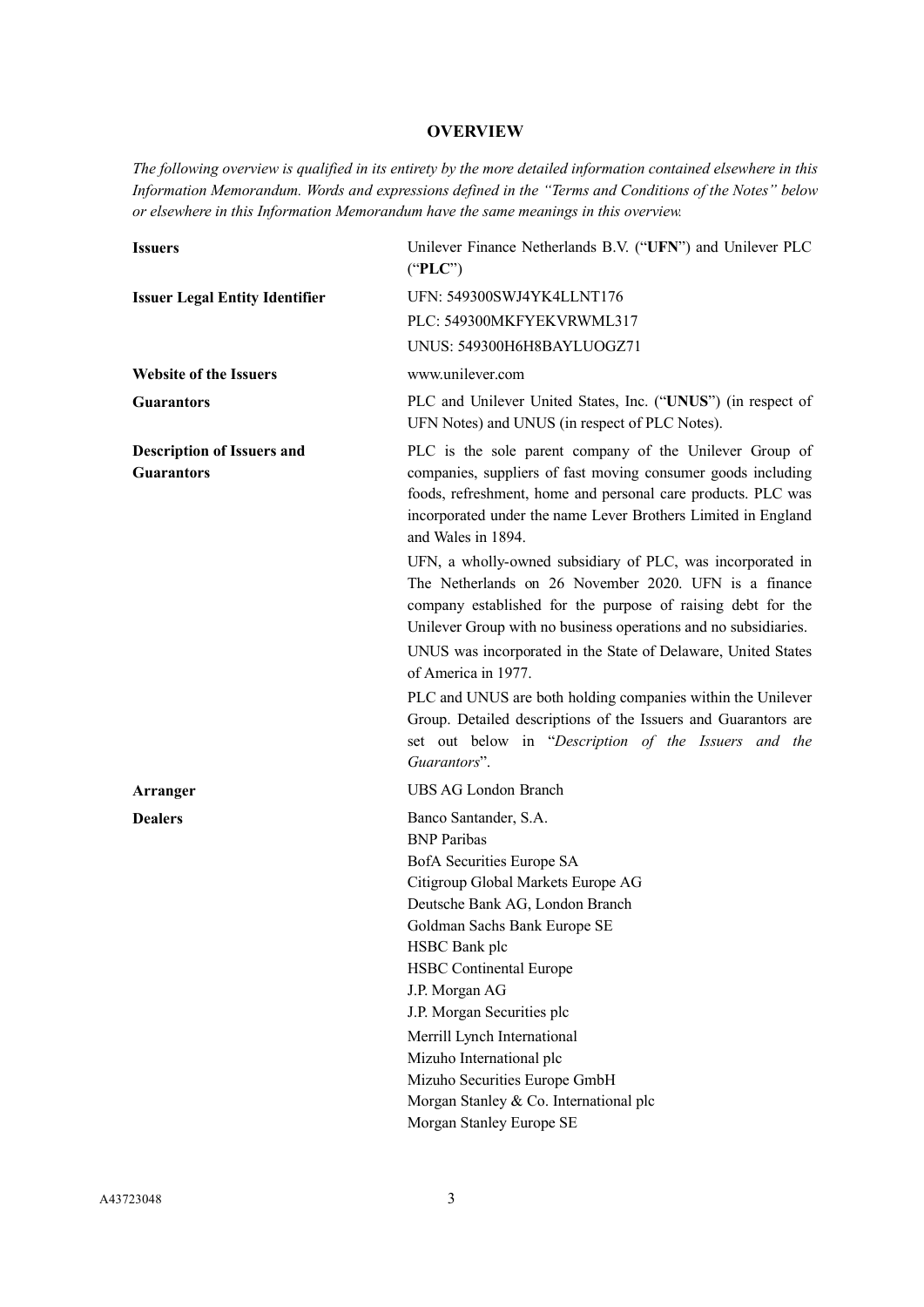|                                 | NatWest Markets Plc<br><b>Standard Chartered Bank</b><br><b>UBS AG</b><br>UBS AG London Branch<br>and any other dealer appointed from time to time by UFN and<br>PLC either generally for the Programme or in relation to a<br>particular issue of Notes (including as a manager in relation to a<br>particular underwritten issue of Notes).                                                                                                                                                                                                                                                                                                                                                                                                                                                                                                                                                                                                                                                                                                                                                                                                                                                                                                                                                                                                                                                                                                                                |
|---------------------------------|------------------------------------------------------------------------------------------------------------------------------------------------------------------------------------------------------------------------------------------------------------------------------------------------------------------------------------------------------------------------------------------------------------------------------------------------------------------------------------------------------------------------------------------------------------------------------------------------------------------------------------------------------------------------------------------------------------------------------------------------------------------------------------------------------------------------------------------------------------------------------------------------------------------------------------------------------------------------------------------------------------------------------------------------------------------------------------------------------------------------------------------------------------------------------------------------------------------------------------------------------------------------------------------------------------------------------------------------------------------------------------------------------------------------------------------------------------------------------|
| <b>Principal Paying Agent</b>   | Deutsche Bank AG, London Branch                                                                                                                                                                                                                                                                                                                                                                                                                                                                                                                                                                                                                                                                                                                                                                                                                                                                                                                                                                                                                                                                                                                                                                                                                                                                                                                                                                                                                                              |
| <b>Trustee</b>                  | The Law Debenture Trust Corporation p.l.c.                                                                                                                                                                                                                                                                                                                                                                                                                                                                                                                                                                                                                                                                                                                                                                                                                                                                                                                                                                                                                                                                                                                                                                                                                                                                                                                                                                                                                                   |
| <b>Initial Programme Amount</b> | The aggregate principal amount outstanding under the<br>Programme at any time shall not exceed U.S.\$25,000,000,000<br>(or its approximate equivalent in other currencies at the issue<br>date of the relevant Series) subject to any duly authorised<br>increase or decrease.                                                                                                                                                                                                                                                                                                                                                                                                                                                                                                                                                                                                                                                                                                                                                                                                                                                                                                                                                                                                                                                                                                                                                                                               |
| <b>Form of Notes</b>            | Notes will be in bearer form and may be in new global note form<br>(a "NGN" or "New Global Note"), if so specified in the<br>applicable Final Terms. A global Note not in NGN form is in<br>"CGN" or "Classic Global Note" form. The relevant Issuer will<br>deliver a temporary global Note which, in the case of a<br>temporary global Note which is a CGN, will be deposited on or<br>before the relevant issue date with a common depositary for<br>Euroclear Bank SA/NV ("Euroclear") and/or Clearstream<br>Banking S.A. ("Clearstream, Luxembourg") and/or any other<br>relevant clearing system and, in the case of a temporary global<br>Note which is a NGN, will be deposited on or before the<br>relevant issue date with a common safekeeper for Euroclear and<br>Clearstream, Luxembourg. Such temporary global Note will be<br>exchangeable for a permanent global Note or for serially<br>numbered Notes in definitive bearer form, in accordance with its<br>terms and conditions. A permanent global Note will only be<br>exchangeable for Notes in definitive bearer form if so specified<br>in the relevant Final Terms, and then only in certain<br>circumstances and in accordance with its terms and conditions<br>and the rules and procedures for the time being of Euroclear,<br>Clearstream, Luxembourg and/or any other relevant clearing<br>system. Notes in definitive bearer form will, if interest-bearing<br>have interest coupons attached. |
| Currency                        | Notes may be denominated in any currency, subject to<br>compliance with all applicable legal or regulatory requirements.                                                                                                                                                                                                                                                                                                                                                                                                                                                                                                                                                                                                                                                                                                                                                                                                                                                                                                                                                                                                                                                                                                                                                                                                                                                                                                                                                     |
| Redenomination                  | If stated in the relevant Final Terms, for Notes denominated in<br>the currency of a member state of the European Union that has<br>not adopted the euro, if that member state at a later stage adopts<br>the euro, Notes may be redenominated in euro and/or exchanged<br>for other Series of Notes denominated in euro. The relevant<br>provisions applicable to any such redenomination are contained                                                                                                                                                                                                                                                                                                                                                                                                                                                                                                                                                                                                                                                                                                                                                                                                                                                                                                                                                                                                                                                                     |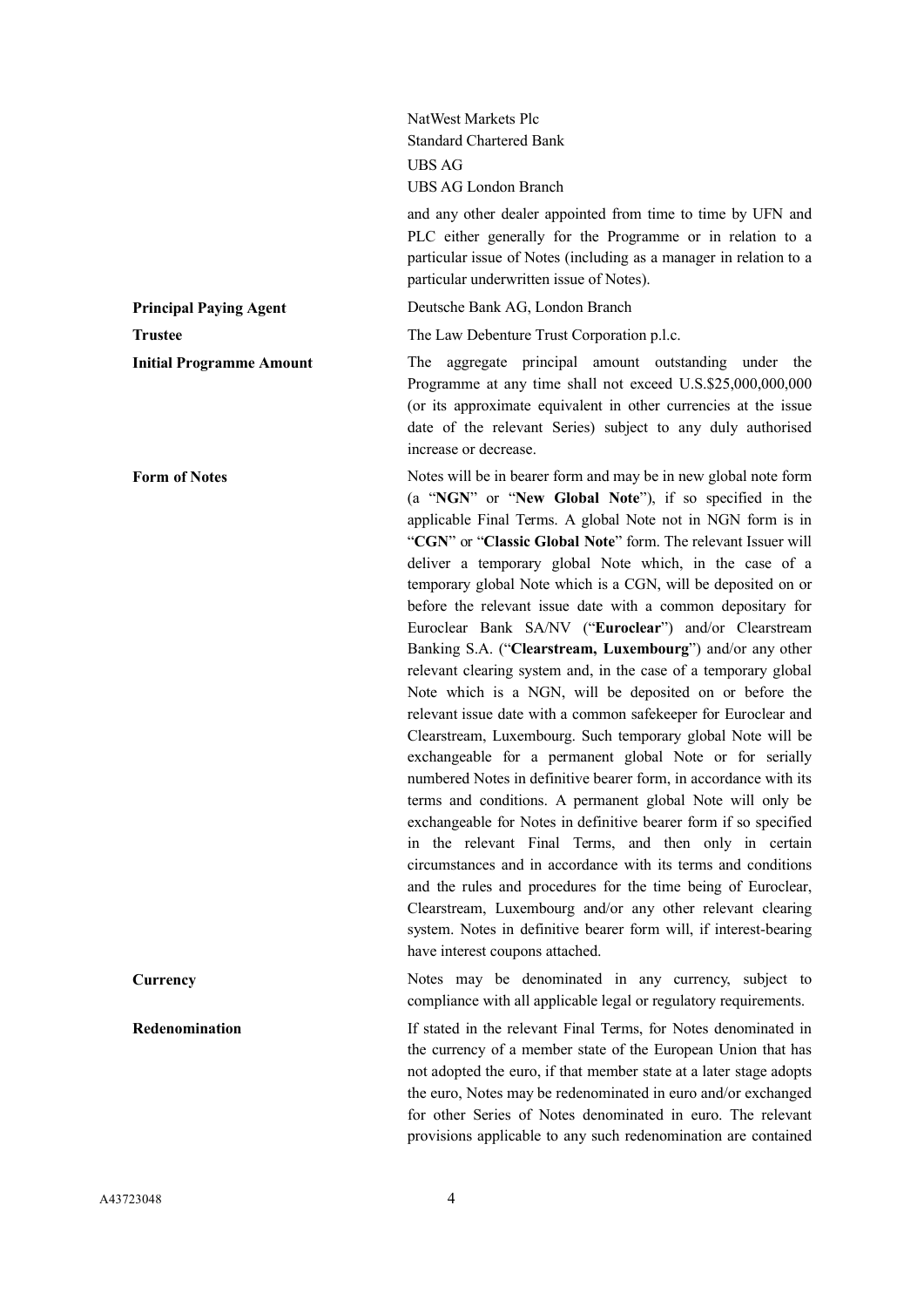in Conditions 8C and 8D of the "*Terms and Conditions of the Notes*".

**Issuance in Series** Notes will be issued in series (each a "**Series**") comprising one or more tranches (each a "**Tranche**") of Notes of that Series issued on the same date. The Notes of each Series will be subject to identical terms (other than in respect of the issue date, the issue price, the first payment of interest and the denomination (all as indicated in the relevant Final Terms)), whether as to currency, interest or maturity or otherwise. **Maturity of Notes Notes** Notes may have any maturity subject to compliance with all

applicable legal or regulatory requirements. Any Notes having a maturity of less than one year and in respect of which the issue proceeds are to be accepted by the relevant Issuer in the United Kingdom will: (a) have a minimum redemption value of £100,000 (or its equivalent in other currencies) and be issued only to persons whose ordinary activities involve them in acquiring, holding, managing or disposing of investments (as principal or agent) for the purposes of their businesses, or who it is reasonable to expect will acquire, hold, manage or dispose of investments (as principal or agent) for the purposes of their businesses; or (b) be otherwise issued without contravention of Section 19 of the Financial Services and Markets Act 2000, as amended ("**FSMA**").

Terms and Conditions The Notes of each Series are subject to the terms and conditions agreed between the relevant Issuer and the relevant Dealer or other purchaser at or prior to the time of issuance of such Series, and will be specified in the relevant Final Terms. The terms and conditions applicable to the Notes of each Series will therefore be those set out on the face of the Notes and in the "*Terms and Conditions of the Notes*" below.

**Early Redemption** Early redemption will be permitted for taxation reasons (as set out in Condition 7(b) of the "*Terms and Conditions of the Notes*" below). If stated as being applicable in the relevant Final Terms, early redemption will also be permitted at the option of the Issuer (in accordance with Condition  $7(c)$ ) and/or at the option of the Holders of the Notes (in accordance with Condition 7(f)). The Issuer may also purchase Notes in accordance with Condition 7(g).

**Redemption** Notes may be redeemable at par or at such other redemption amount as may be specified in the relevant Final Terms.

**Interest Rates** Notes may be interest-bearing or non-interest-bearing. Interest (if any) may be at a fixed or floating rate.

**Benchmark Discontinuation** In relation to Floating Rate Notes referencing a benchmark and where "Benchmark Discontinuation – Independent Adviser" is specified in the applicable Final Terms, if a Benchmark Event occurs in relation to an Original Reference Rate when any Rate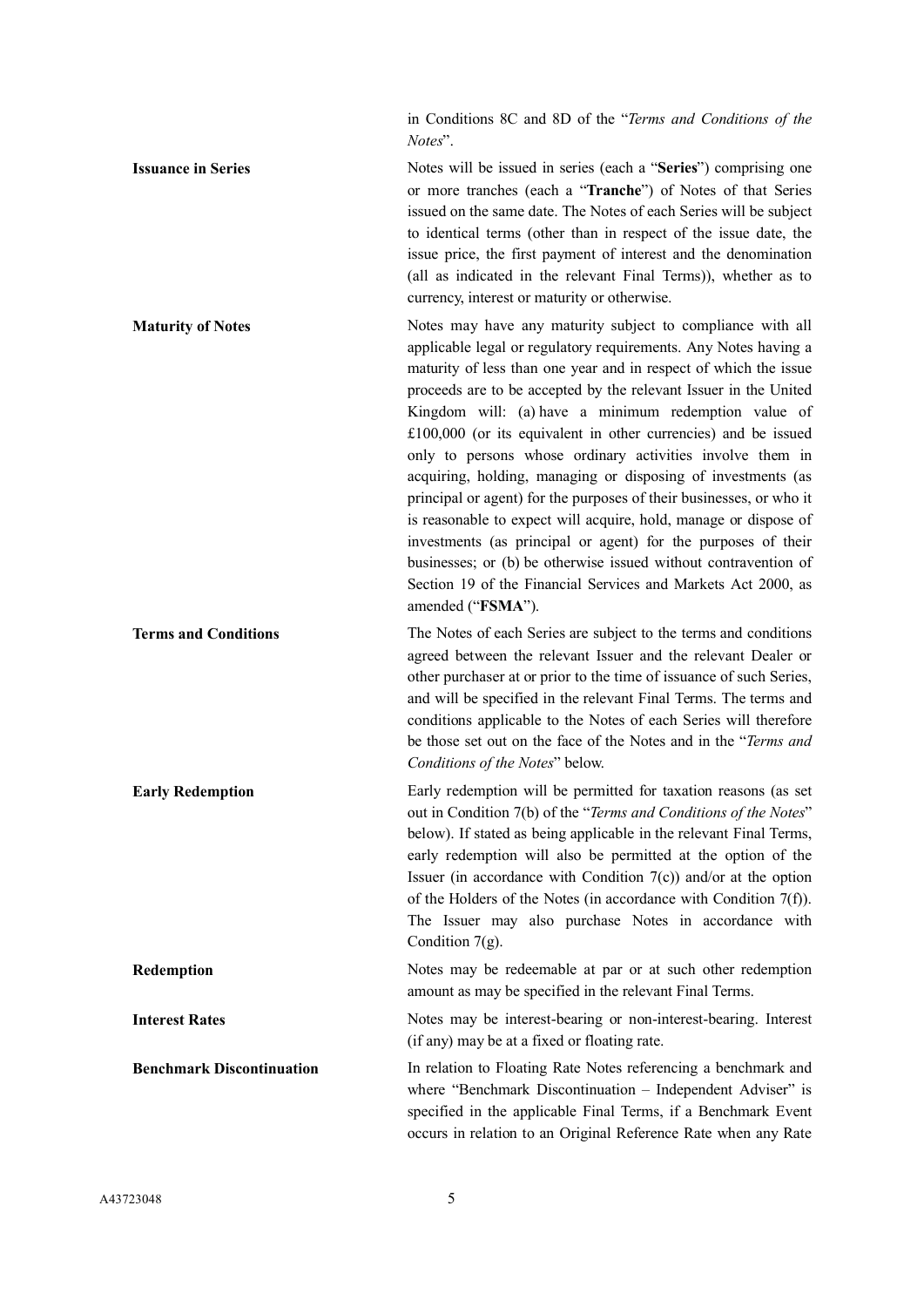of Interest (or any component part thereof) remains to be determined by reference to such Original Reference Rate, then the Issuer shall use its reasonable endeavours to appoint an Independent Adviser, as soon as reasonably practicable, to determine, in consultation with the Issuer, a Successor Rate, failing which an Alternative Rate and, in either case, an Adjustment Spread, if any, and any Benchmark Amendments as described in Condition 6H.

See Condition 6H for further details.

In relation to Floating Rate Notes referencing Compounded SOFR or Weighted Average SOFR and where "Benchmark Discontinuation –– ARRC SOFR" is specified in the applicable Final Terms, if the Issuer determines that a Benchmark Transition Event and its related Benchmark Replacement Date have occurred prior to the Reference Time in respect of any determination of the Benchmark on any date, the Issuer will determine a Benchmark Replacement in accordance with the benchmark transition provisions described in Condition 6I.

See Condition 6I for further details.

For the avoidance of doubt, this is additional to existing Floating Rate Note fallbacks as described in Condition 6B and 6C.

**Issue** The price and amount of Notes to be issued under the Programme will be determined by the Issuer and the relevant Dealer at the time of issue in accordance with prevailing market conditions.

**Issue Price** Notes may be issued at par or at a discount or premium to par.

**Denominations** Notes may not be issued under the Programme which have a minimum denomination of less than  $£100,000$  (or its equivalent in another currency). Subject thereto, Notes will be issued in denominations as may be agreed between the relevant Issuer and the relevant Dealer or other purchaser subject to compliance with all applicable legal or regulatory requirements.

**Status of Notes** The Notes will constitute direct, unconditional and unsecured obligations of the relevant Issuer and rank and will rank *pari passu* without any preference among themselves with all other present and future unsecured and unsubordinated obligations of such Issuer (other than obligations preferred by law) except as provided in the "*Terms and Conditions of the Notes*" below.

**Guarantee** The Under the terms of a trust deed dated 22 July 1994, as amended, supplemented or restated (the "**Trust Deed**"), the Guarantors have undertaken to guarantee the obligations of the Issuers under the Notes as follows: (i) the obligations of UFN will be guaranteed jointly and severally by PLC and UNUS; and (ii) the obligations of PLC will be guaranteed by UNUS. The obligations of each Guarantor under the Trust Deed will constitute an unsecured obligation of such Guarantor and rank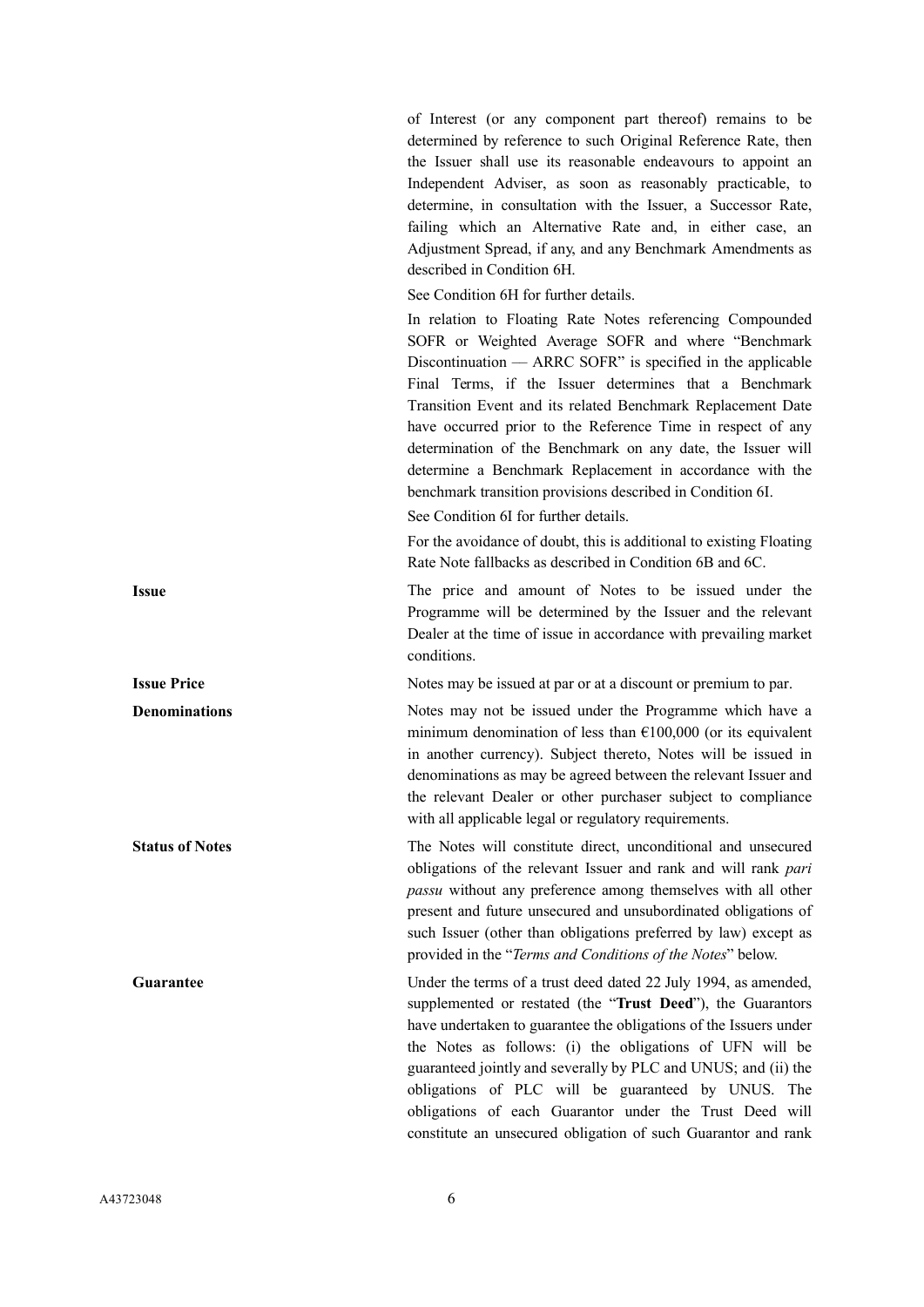|                                            | and will rank (subject to any obligations preferred by law) pari<br>passu with all other present and future unsecured and<br>unsubordinated obligations of such Guarantor except as<br>provided in the "Terms and Conditions of the Notes" below.                                                                                                                                                                                                                                                                                                                                                                                                                                |
|--------------------------------------------|----------------------------------------------------------------------------------------------------------------------------------------------------------------------------------------------------------------------------------------------------------------------------------------------------------------------------------------------------------------------------------------------------------------------------------------------------------------------------------------------------------------------------------------------------------------------------------------------------------------------------------------------------------------------------------|
| <b>Taxation</b>                            | Payments in respect of Notes will be made free and clear of any<br>present or future taxes or duties imposed by or in The<br>Netherlands, in the case of UFN, by or in the United Kingdom,<br>in the case of PLC and by or in the United States, in the case of<br>UNUS or, if such taxes are required to be withheld, will be<br>increased to the extent necessary in order that the net amount<br>received by the relevant holder of the Notes, after such<br>withholding, equals the amount of the payment that would have<br>been received in the absence of such withholding, subject to<br>certain exceptions set out in the "Terms and Conditions of the<br>Notes" below. |
| <b>Listing and trading</b>                 | Each Series may be admitted to listing and trading on Euronext<br>Amsterdam and/or the Stock Exchange of Hong Kong and/or the<br>Singapore Exchange (as specified in the relevant Final Terms).                                                                                                                                                                                                                                                                                                                                                                                                                                                                                  |
| <b>Governing Law</b>                       | The Notes and all related contractual documentation, and any<br>non-contractual obligations arising out of or in connection with<br>them, will be governed by, and construed in accordance with,<br>English law.                                                                                                                                                                                                                                                                                                                                                                                                                                                                 |
| <b>Negative Pledge</b>                     | The "Terms and Conditions of the Notes" below include a<br>negative pledge by PLC and UFN, in the case of UFN Notes,<br>and by PLC, in the case of PLC Notes, as set forth therein.                                                                                                                                                                                                                                                                                                                                                                                                                                                                                              |
| <b>Events of Default</b>                   | The events of default under the Notes are as specified in the<br>"Terms and Conditions of the Notes" below which include a<br>cross default clause in relation to PLC and UFN, in the case of<br>UFN Notes, and in relation to PLC only, in the case of PLC<br>Notes.                                                                                                                                                                                                                                                                                                                                                                                                            |
| <b>Selling Restrictions</b>                | Sale of the Notes will be subject to restrictions on sale with<br>respect to the United States of America, the European Economic<br>Area, the United Kingdom, Japan, The Netherlands, the<br>Republic of France, Switzerland, Singapore and Hong Kong, all<br>as set out under "Subscription and Sale" below.                                                                                                                                                                                                                                                                                                                                                                    |
| <b>Enforcement of Notes in Global Form</b> | In the case of Notes in global form held in a clearing system,<br>investors will have certain direct rights of enforcement (which<br>are set out in the Trust Deed) against the relevant Issuer in the<br>event of a default in payment on the Notes.                                                                                                                                                                                                                                                                                                                                                                                                                            |
| <b>Clearing Systems</b>                    | Euroclear, Clearstream, Luxembourg and/or, in relation to any<br>Notes, any other clearing system as may be specified in the<br>relevant Final Terms.                                                                                                                                                                                                                                                                                                                                                                                                                                                                                                                            |
| <b>Risk Factors</b>                        | For a discussion of certain risk factors relating to the Issuers, the<br>Guarantors and the Notes that prospective investors should<br>carefully consider prior to making an investment in the Notes,                                                                                                                                                                                                                                                                                                                                                                                                                                                                            |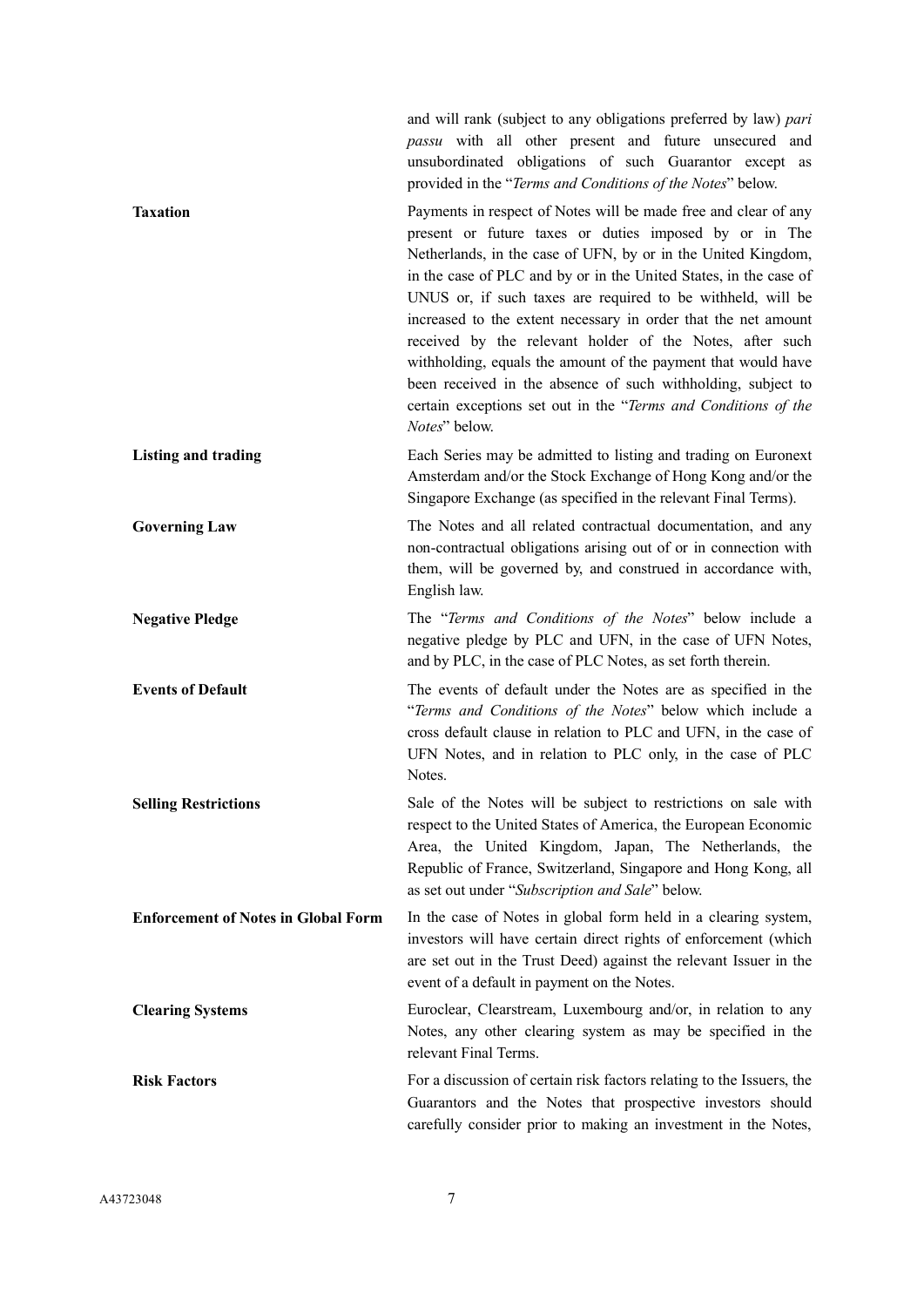see "*Risk Factors*".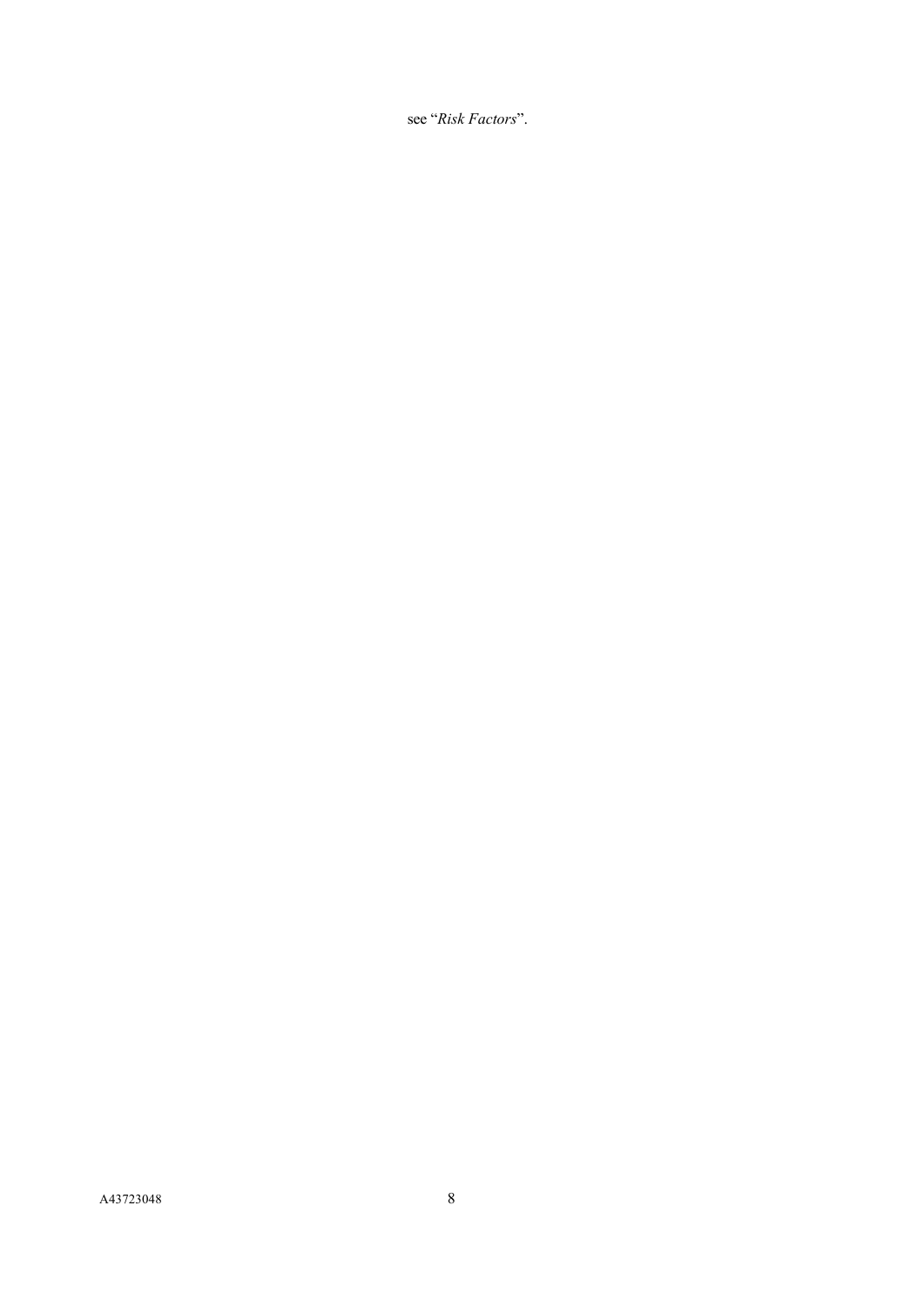## **RISK FACTORS**

<span id="page-8-0"></span>*The Issuers and the Guarantors believe that the following factors may affect their ability to fulfil their respective obligations under the Notes issued under the Programme or under the guarantee of the Notes. Most of these factors are contingencies which may or may not occur. In addition, risk factors which are specific to the Notes are also described below.*

*The Issuers and Guarantors believe that the factors described below represent all the material or principal risks inherent in investing in the Notes issued under the Programme, but the inability of the Issuers and Guarantors to pay interest, principal or other amounts on or in connection with any Notes may occur for other reasons and the Issuers and Guarantors do not represent that the statements below regarding the risks of holding any Notes are exhaustive. Prospective investors should also read the detailed information set out elsewhere in this Information Memorandum and reach their own views prior to making any investment decision.*

*The factors described below are presented in categories with the most material risk factor in each category, in the assessment of the Issuers and the Guarantors, taking into account the expected magnitude of their negative impact and the probability of their occurrence, presented first. Subsequent risk factors in the same category are not ranked in order of materiality or probability of occurrence. Where a risk factor may be categorised in more than one category, such risk factor appears only once and in the most relevant category for such risk factor.* 

*Words and expressions defined in the "Terms and Conditions of the Notes" below or elsewhere in this Information Memorandum have the same meanings in this section. In this Information Memorandum, references to "Unilever" or "we" or "us" or "our" refer to the Unilever Group.*

*Prospective investors should consider, among other things, the following:*

## **Risk factors relating to the Issuers and the Guarantors and their businesses**

Unless otherwise specified by reference to UNUS, the following risk factors apply in the Group context and are also applicable on a national basis to UNUS. The occurrence of circumstances described in any of the risk factors listed below may impact the turnover or profitability of Unilever's operations.

## **Brand preference**

# *Unilever's success depends on the value and relevance of our brands and products to consumers around the world and on our ability to innovate and remain competitive.*

Consumer tastes, preferences and behaviours are changing more rapidly than ever before. Unilever sees a growing trend for consumers preferring brands which both meet their functional needs and have an explicit social purpose.

Technological change is disrupting our traditional brand communication models. Our ability to develop and deploy the right communication, both in terms of messaging content and medium is critical to the continued strength of our brands.

We are dependent on creating innovative products that continue to meet the needs of our consumers and getting these new products to market with speed.

The Covid-19 pandemic has driven significant changes in consumer habits and demand (e.g. an increase in hand sanitisation products and a reduction in out of home food products) which is requiring a continuing and rapid evolution of our brands to ensure we remain competitive.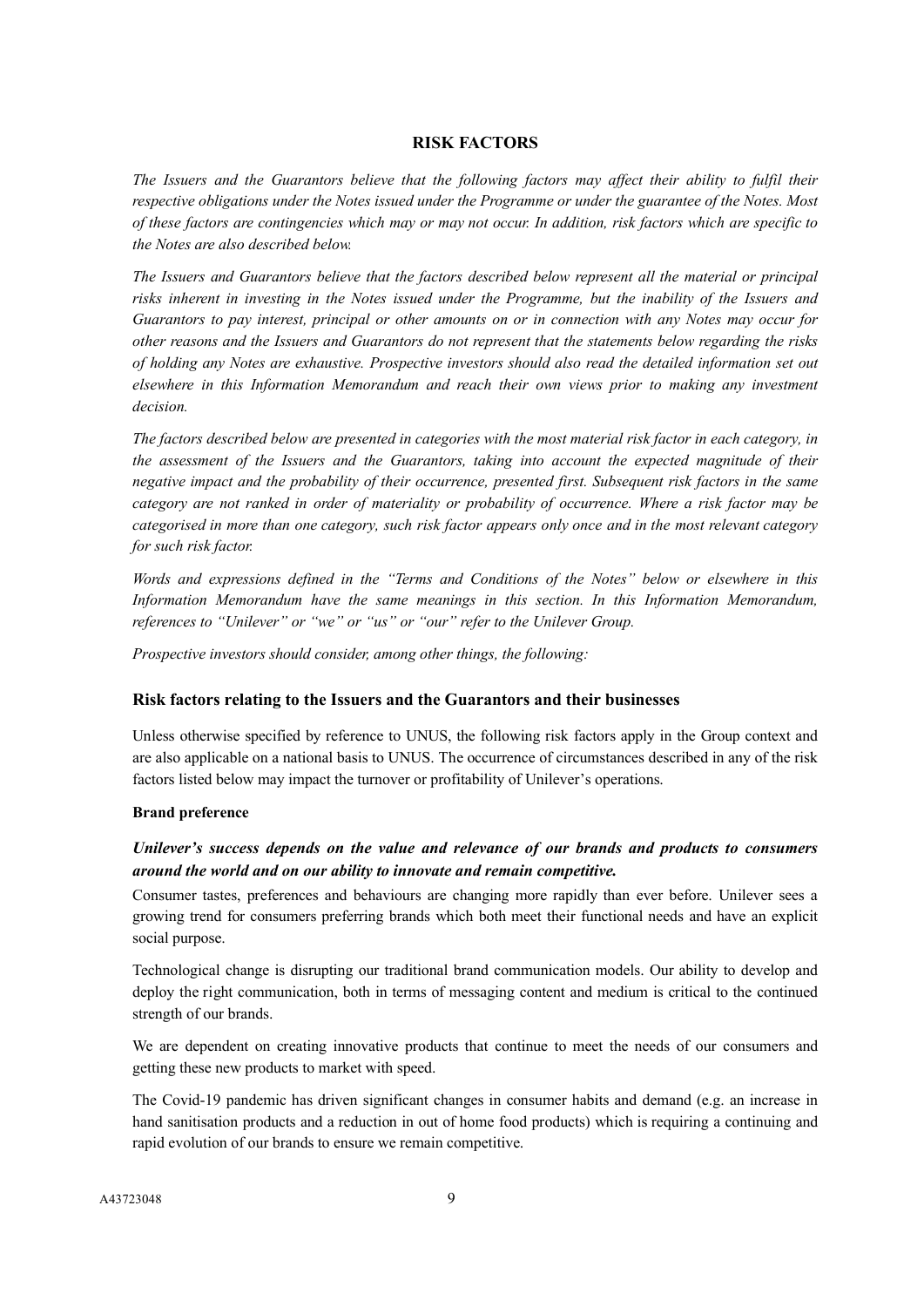#### **Portfolio management**

#### *Unilever's strategic investment choices will affect the long-term growth and profits of our business.*

Unilever's growth and profitability are determined by our portfolio of divisions, geographies and channels and how these evolve over time. If Unilever does not make optimal strategic investment decisions, then opportunities for growth and improved margin could be missed.

#### **Climate change**

# *Climate change and governmental actions to reduce such change may disrupt our operations and/or reduce consumer demand for our products.*

Climate change is occurring around the world which may impact our business in various ways. It could lead to water shortages which would reduce demand for those of our products that require a significant amount of water during consumer use. It could also lead to an increase in raw material and packaging prices or reduced availability. Governments may take action to reduce climate change such as the introduction of a carbon tax or zero net deforestation requirements which could impact our business through higher costs or reduced flexibility of operations.

Increased frequency of extreme weather (storms and floods) could cause increased incidence of disruption to our manufacturing and distribution network. Climate change could result therefore in making products less affordable or less available for our consumers resulting in reduced growth and profitability.

#### **Plastic packaging**

# *Unilever uses a significant amount of plastic to package its products. A reduction in the amount of virgin plastic we use, the use of recycled plastic and an increase in the recyclability of our packaging are critical to our future success.*

Both consumer and customer responses to the environmental impact of the plastic waste and emerging regulations by governments to tax or ban the use of certain plastics requires us to find solutions to reduce the amount of plastic we use; increase re-cycling post-consumer use; and to source recycled plastic for use in our packaging. We are also dependent on the work of our industry partners to create and improve recycling infrastructure throughout the world.

Not only is there a risk around finding appropriate replacement materials, due to high demand the cost of recycled plastic or other alternative packaging materials could significantly increase in the foreseeable future and this could impact our business performance. We could also be exposed to higher costs as a result of taxes or fines if we are unable to comply with plastic regulations which would again impact our profitability and reputation.

## **Customer**

#### *Successful customer relationships are vital to our business and continued growth.*

Maintaining strong relationships with our existing customers and building relationships with new customers who have built new technology-enabled business models to serve changing shopper habits are necessary to ensure our brands are well presented to our consumers and available for purchase at all times.

The strength of our customer relationships also affects our ability to obtain pricing and competitive trade terms. Failure to maintain strong relationships with customers could negatively impact our terms of business with affected customers and reduce the availability of our products to consumers.

The Covid-19 pandemic has driven a rapid increase in online shopping which means we need to accelerate development of eCommerce capabilities to remain competitive.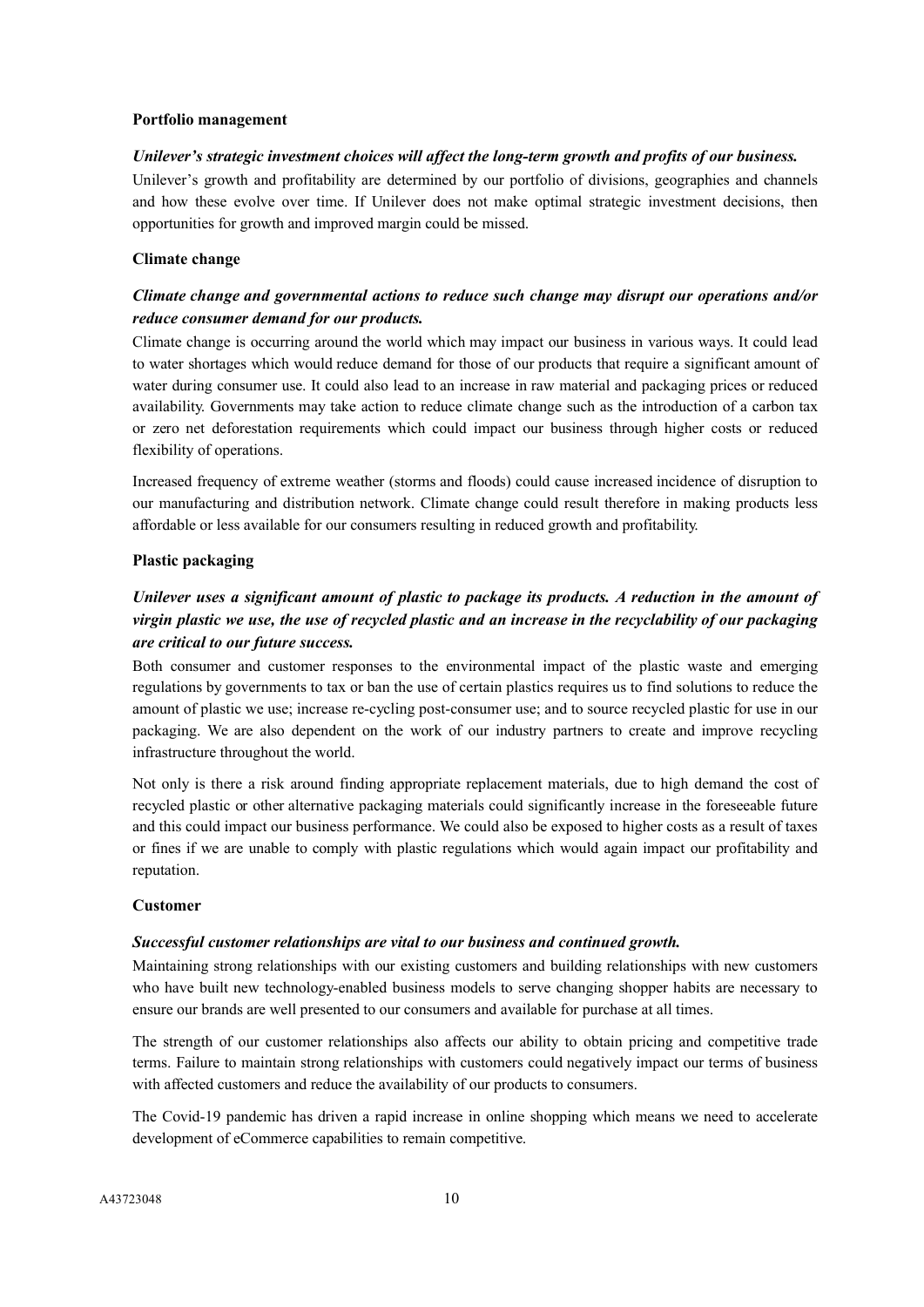# **Talent**

## *A skilled workforce and agile ways of working are essential for the continued success of our business.*

With the rapidly changing nature of work and skills, there is a risk that our workforce is not equipped with the skills required for the new environment.

Our ability to attract, develop and retain a diverse range of skilled people is critical if we are to compete and grow effectively.

This is especially true in our key emerging markets where there can be a high level of competition for a limited talent pool.

The loss of management or other key personnel or the inability to identify, attract and retain qualified personnel could make it difficult to manage the business and could adversely affect operations and financial results.

The wellbeing of our employees is vital to the success of our business. Covid-19 has had a significant impact on their wellbeing, therefore helping our employees manage the impact of Covid-19 on their lives and their ability to work effectively requires continued focus.

# **Supply chain**

# *Our business depends on purchasing materials, efficient manufacturing and the timely distribution of products to our customers.*

Our supply chain network is exposed to potentially adverse events such as physical disruptions, environmental and industrial accidents, trade restrictions or disruptions at a key supplier, which could impact our ability to deliver orders to our customers.

The Covid-19 pandemic is an adverse event that has challenged and continues to challenge the continuity of our supply chain. Maintaining manufacturing operations whilst adhering to changing local regulations and meeting enhanced health and safety standards has proven possible but has required significant management. In addition, ensuring the operation of a global logistics network for both input materials and finished goods has presented challenges and requires continuous focus and flexibility.

The cost of our products can be significantly affected by the cost of the underlying commodities and materials from which they are made. Fluctuations in these costs cannot always be passed on to the consumer through pricing.

## **Safe and high-quality products**

# *The quality and safety of our products are of paramount importance for our brands and our reputation.*

The risk that raw materials are accidentally or maliciously contaminated throughout the supply chain or that other product defects occur due to human error, equipment failure or other factors cannot be excluded.

Labelling errors can have potentially serious consequences for both consumer safety and brand reputation. Therefore, on-pack labelling needs to provide clear and accurate ingredient information in order that consumers can make informed decisions regarding the products they buy.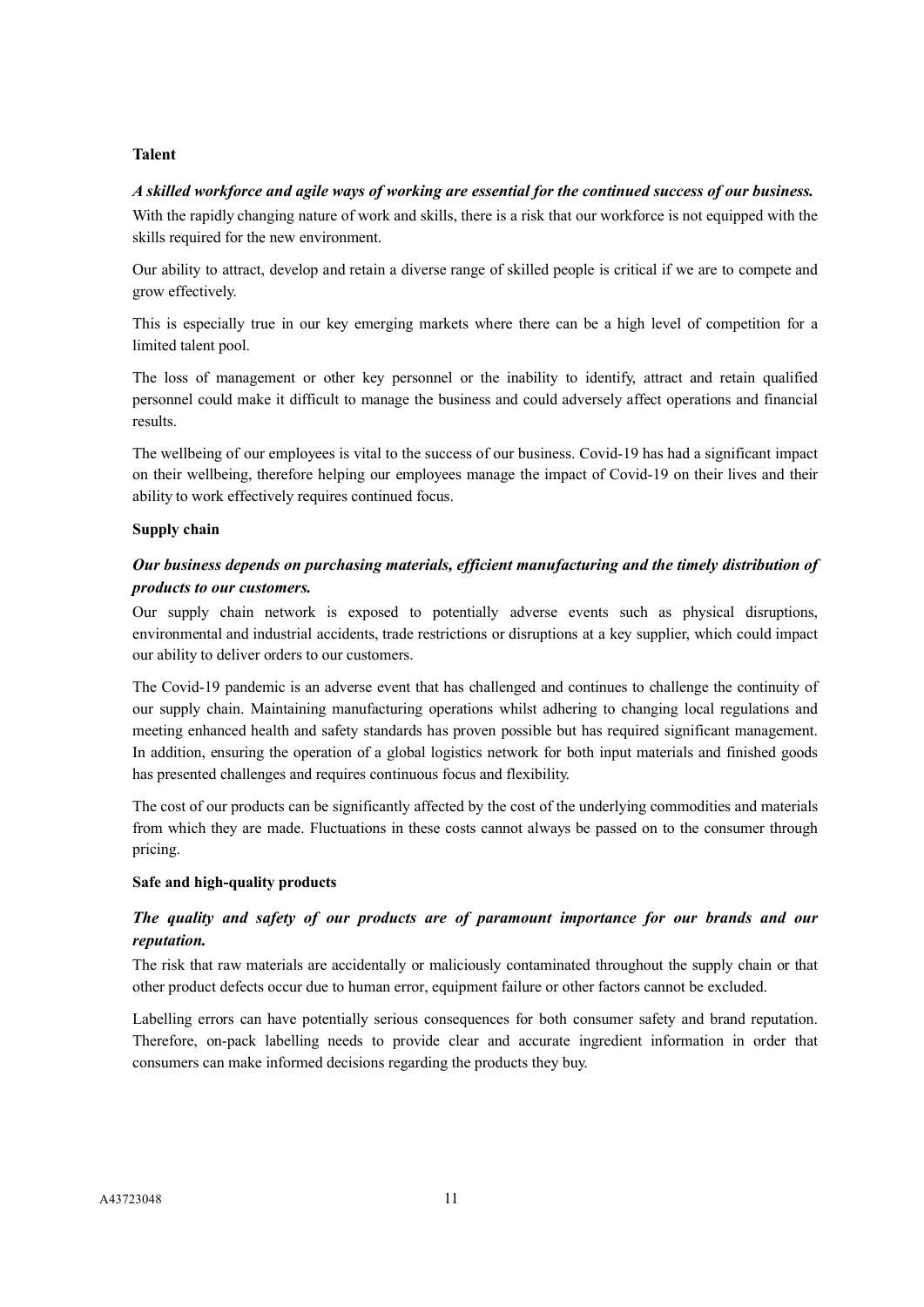#### **Systems and information**

#### *Unilever's operations are increasingly dependent on IT systems and the management of information.*

The cyber-attack threat of unauthorised access and misuse of sensitive information or disruption to operations continues to increase. Such an attack could inhibit our business operations in a number of ways, including disruption to sales, production and cash flows, ultimately impacting our results.

In addition, increasing digital interactions with customers, suppliers and consumers place ever greater emphasis on the need for secure and reliable IT systems and infrastructure and careful management of the information that is in our possession to ensure data privacy.

Given the changes in the ways of working of all our employees as well as our customers and suppliers as a result of Covid-19, there has been an increased reliance on certain elements of our IT infrastructure. We are particularly reliant on third party experts in this space and thus the impact of Covid-19 on their operations also poses a risk for us.

#### **Business transformation**

# *Successful execution of business transformation projects is key to delivering their intended business benefits and avoiding disruption to other business activities.*

Unilever is continually engaged in major change projects, including acquisitions, disposals and organisational transformation, to drive continuous improvement in our business and to strengthen our portfolio and capabilities. Continued digitalisation of our business models and processes together with enhancing data management capabilities is a critical part of our transformation.

We have an extensive programme of transformation projects. Failure to execute such initiatives successfully could result in under-delivery of the expected benefits and there could be a significant impact on the value of the business.

#### **Economic and political instability**

#### *Adverse economic conditions may affect one or more countries, regions or may extend globally.*

Unilever operates around the world and is exposed to economic and political instability that may reduce consumer demand for our products, disrupt sales operations and/or impact the profitability of our operations.

Government actions such as foreign exchange or price controls can impact on the growth and profitability of our local operations.

Unilever has more than half of its turnover in emerging markets which can offer greater growth opportunities but also expose Unilever to related economic and political volatility.

#### **Treasury and Tax**

#### *Unilever is exposed to a variety of external financial risks in relation to Treasury and Tax.*

The relative value of currencies can fluctuate widely and could have a significant impact on business results. Further, because Unilever consolidates its financial statements in euros it is subject to exchange risks associated with the translation of the underlying net assets and earnings of its foreign subsidiaries.

We are also subject to the imposition of exchange controls by individual countries which could limit our ability to import materials paid in foreign currency or to remit dividends to the parent company.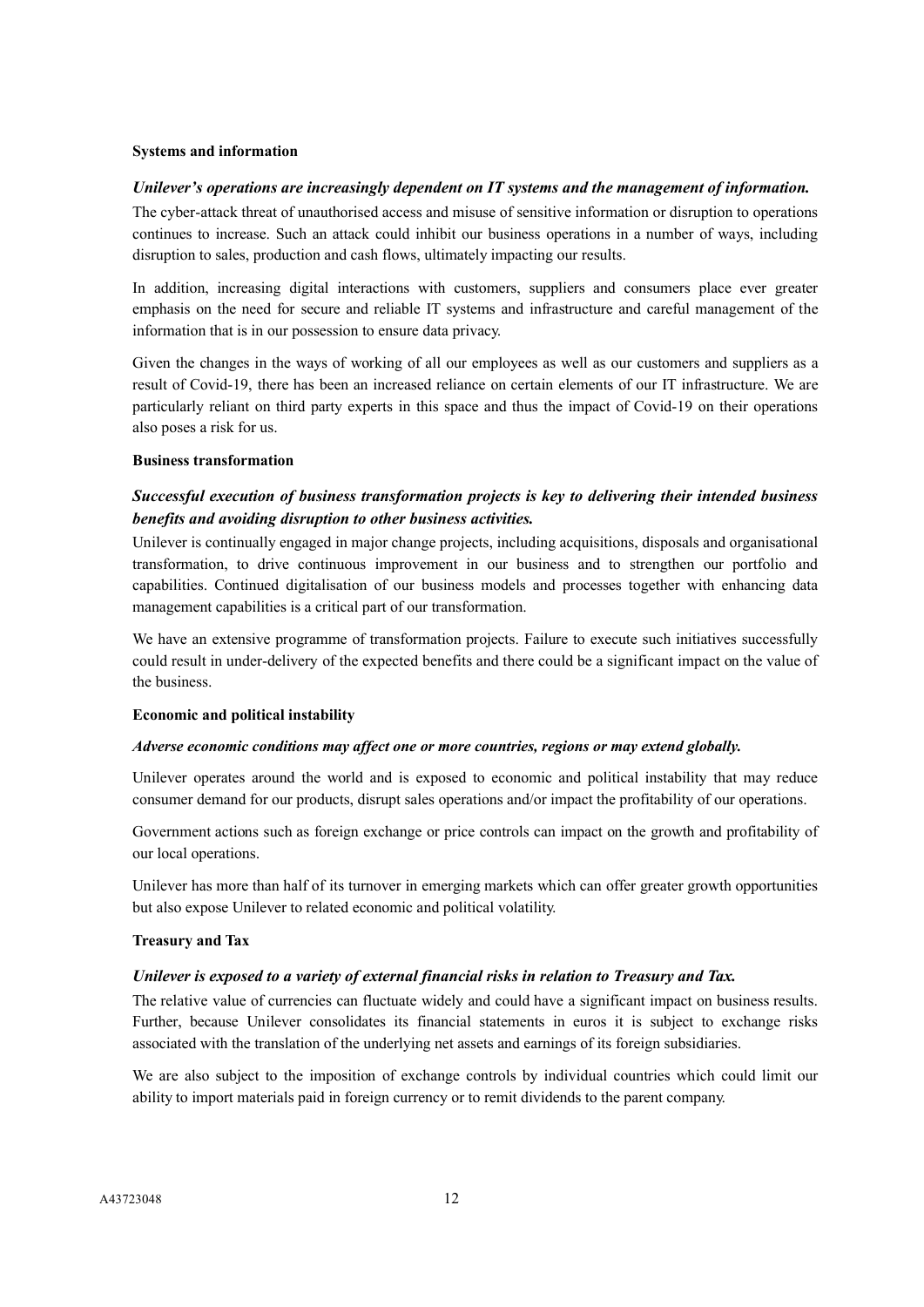A material shortfall in our cash flow could undermine Unilever's credit rating, impair investor confidence and restrict Unilever's ability to raise funds. In times of financial crisis, there is a further risk that we may not be able to raise funds due to market liquidity.

We are exposed to counter-party risks with banks, suppliers and customers, which could result in financial losses.

Tax is a complex and evolving area where laws and their interpretation are changing regularly, leading to the risk of unexpected tax exposures. International tax reform remains a key focus of attention with the OECD's Base Erosion and Profit Shifting project, and the Digitalising Economy Project, and further potential tax reform in the EU.

# **Ethical**

# *Unilever's brands and reputation are valuable assets and the way in which we operate, contribute to society and engage with the world around us is always under scrutiny both internally and externally.*

Acting in an ethical manner, consistent with the expectations of customers, consumers and other stakeholders, is essential for the protection of the reputation of Unilever and its brands.

A key element of our ethical approach to business is to reduce inequality and promote fairness. Our activities touch the lives of millions of people and it is our responsibility to protect their rights and help them live well. The safety of our employees and the people and communities we work with is critical. Failure to meet these high standards could result in damage to Unilever's corporate reputation and business results.

# **Legal and Regulatory Risk**

# **Legal and regulatory**

# *Compliance with laws and regulations is an essential part of Unilever's business operations.*

Unilever is subject to national and regional laws and regulations in such diverse areas as product safety, product claims, trademarks, copyright, patents, competition, employee health and safety, data privacy, the environment, corporate governance, listing and disclosure, employment and taxes.

Failure to comply with laws and regulations could expose Unilever to civil and/or criminal actions leading to damages, fines and criminal sanctions against us and/or our employees with possible consequences for our corporate reputation. Changes to laws and regulations could have a material impact on the cost of doing business.

# **Risk Factors which are material for the purpose of assessing the market risks associated with Notes issued under the Programme**

# *Risks relating to the structure of a particular issue of Notes*

PLC and UNUS are holding companies and currently conduct substantially all of their operations through their subsidiaries. As a result, the right of a holder of a Note to receive payments on a Note issued by PLC or guaranteed by either PLC or UNUS is structurally subordinated to the other liabilities of the subsidiaries of PLC or UNUS, as applicable. Consequently, in the event of insolvency of PLC or UNUS, the claims of holders of Notes would be structurally subordinated to the prior claims of the creditors of those subsidiaries and affiliated companies.

Each of the Issuers may issue Notes in different series with different terms in amounts that are to be determined. Although any such Notes may be listed on a recognised stock exchange, there can be no assurance that an active trading market will develop for any series of Notes. There can also be no assurance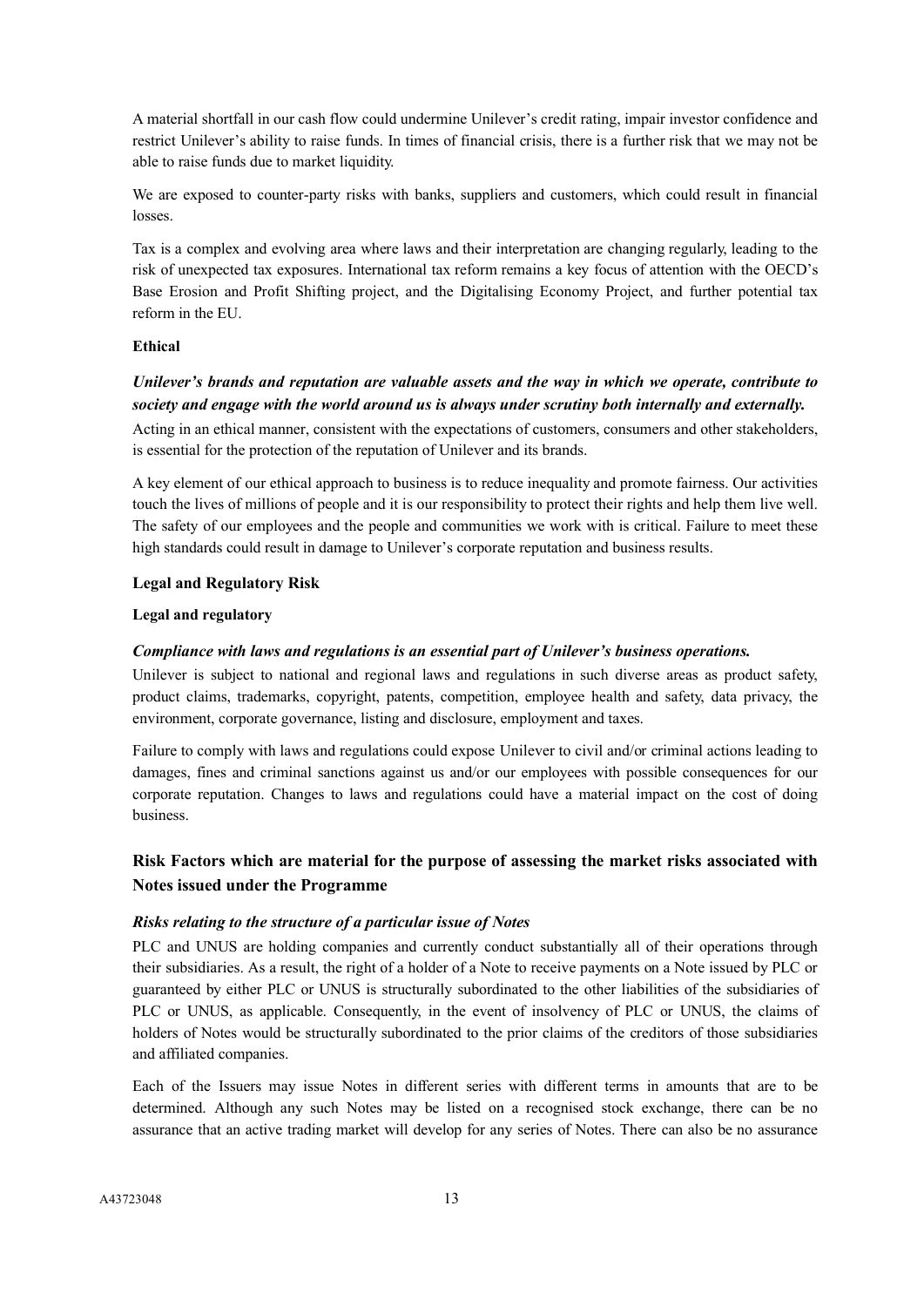regarding the ability of holders of Notes to sell their Notes or the price at which such holders may be able to sell their Notes. If a trading market were to develop, the Notes could trade at prices that may be higher or lower than the initial offering price and this may result in a return that is greater or less than the interest rate on the Notes, depending on many factors, including, among other things, prevailing interest rates, Unilever's financial results, any change in Unilever's creditworthiness and the market for similar securities.

### *UFN is a finance company and is reliant on the business of the Group*

UFN is a finance company established for the purpose of raising debt for the Unilever Group with no subsidiaries and no business operations of its own, other than raising financing, advancing funds to, receiving funds from, and providing treasury services for, PLC and other members of the Group. Accordingly, UFN has no trading assets and does not generate trading income. Interest payments in respect of the Notes will effectively be paid from cash flows generated from the business of the Group. The ability of UFN to make payments on the Notes is therefore dependent on its rights to receive inter-company payments from PLC and other companies within the Group. If these payments are not made by PLC or other companies within the Group, for whatever reason, UFN would not expect to have any other sources of funds available to it that would be sufficient to make payments on the Notes. Accordingly the ability of UFN to pay interest on and repay the Notes, and the ability of PLC to make payments in respect of its guarantee of Notes issued by UFN, will be subject to all the risks to which the Group is subject. See "*Risks relating to the Issuers and the Guarantors and their businesses*" above. See also "*Dependencies*" below.

#### *Risks related to Notes which are linked to "benchmarks"*

The Issuers may issue Floating Rate Notes, the interest on which fluctuates according to fluctuations in a specified interest rate benchmarks ("**Benchmarks**"), such as the euro interbank offered rate ("**EURIBOR**"). Such Benchmarks have, in recent years, been the subject of political and regulatory scrutiny as to how they are created and operated. This has resulted in regulatory reform and changes to existing Benchmarks, with further changes anticipated. These reforms and changes may cause a Benchmark to perform differently than it has done in the past or to be discontinued. Any change in the performance of a Benchmark or its discontinuation, could have a material adverse effect on any Notes referencing or linked to such Benchmark.

#### *Benchmarks Regulation*

The Benchmarks Regulation applies to the provision of Benchmarks, the contribution of input data to a Benchmark and the use of a Benchmark within the EU. It, among other things, (i) requires Benchmark administrators to be authorised or registered (or, if non-EU based, to be subject to an equivalent regime or otherwise recognised or endorsed) and (ii) prevents certain uses by EU, supervised entities of Benchmarks of administrators that are not authorised or registered (or, if non-EU based, not deemed equivalent or recognised or endorsed).

The Benchmarks Regulation could have a material impact on any Notes linked to or referencing a Benchmark, in particular, if the methodology or other terms of the relevant Benchmark are changed in order to comply with the requirements of the Benchmarks Regulation. Such changes could, among other things, have the effect of reducing, increasing or otherwise affecting the volatility of the published rate or level of the relevant Benchmark.

#### *Discontinuation of EURIBOR*

The euro risk free-rate working group for the euro area has published a set of guiding principles and high level recommendations for fallback provisions in, amongst other things, new euro denominated cash products (including bonds) referencing EURIBOR. The guiding principles indicate, among other things, that continuing to reference EURIBOR in relevant contracts (without robust fallback provisions) may increase the risk to the euro area financial system. On 21 September 2017, the European Central Bank announced that it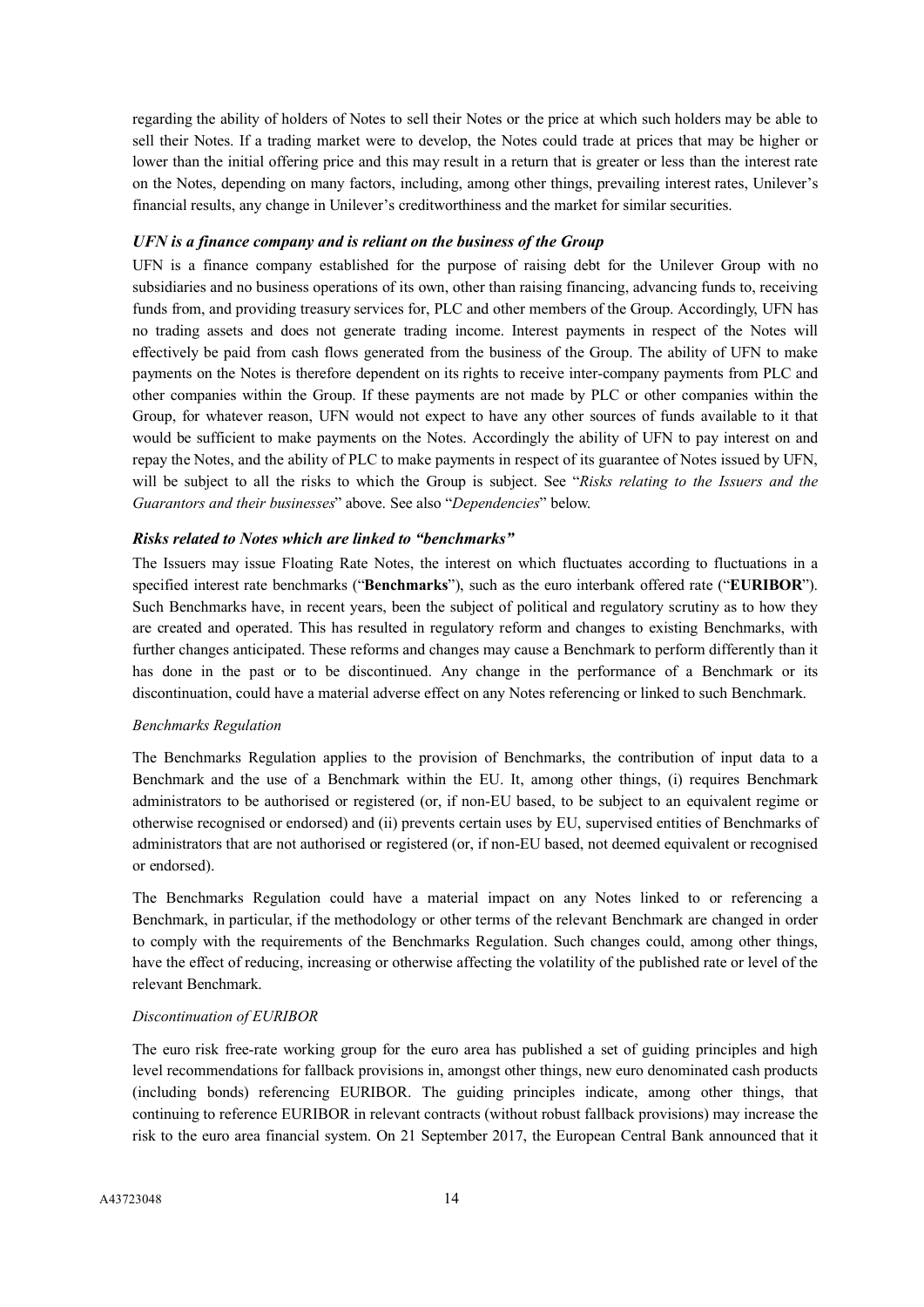would be part of a new working group tasked with the identification and adoption of a "risk-free overnight rate" which can serve as a basis for an alternative to current benchmarks used in a variety of financial instruments and contracts in the euro area. On 13 September 2018, the working group on euro risk-free rates recommended the new euro short-term rate ("**€STR**") as the new risk-free rate for the euro area. €STR was published for the first time on 2 October 2019 and the Euro Overnight Index Average ("**EONIA**") rate has been reformed to reflect a fixed spread to €STR. Although EURIBOR has been reformed in order to comply with the terms of the Benchmarks Regulation, it remains uncertain as to how long it will continue in its current form, or whether it will be further reformed or replaced with €STR or an alternative benchmark.

It is not possible to predict with certainty whether, and to what extent, EURIBOR will continue to be supported going forwards. This may cause EURIBOR to perform differently than it has done in the past and may have other consequences which cannot be predicted. The potential transition from EURIBOR to €STR or the elimination of EURIBOR or any other Benchmark, or changes in the manner of administration of any Benchmark, could require an adjustment to the Terms and Conditions of the Notes, or result in other consequences, in respect of any Notes referencing such Benchmark. Such factors may have (without limitation) the following effects on certain Benchmarks: (i) discouraging market participants from continuing to administer or contribute to a Benchmark; (ii) triggering changes in the rules or methodologies used in the Benchmark and/or (iii) leading to the disappearance of the Benchmark. Any of the above changes or any other consequential changes as a result of international or national reforms or other initiatives or investigations, could have a material adverse effect on the value of and return on any Notes linked to, referencing, or otherwise dependent (in whole or in part) upon, a Benchmark.

#### *Benchmark Discontinuation – Independent Adviser*

In the case of any Notes where "Benchmark Discontinuation – Independent Adviser is specified in the applicable Final Terms, if a Benchmark Event (as defined in Condition 6H) (which, amongst other events, includes the permanent discontinuation of an Original Reference Rate) occurs, the Issuer shall use its reasonable endeavours to appoint an Independent Adviser. The Independent Adviser shall endeavour to determine, in consultation with the Issuer, a Successor Rate or Alternative Rate and, in either case, an Adjustment Spread, to be used in place of the Original Reference Rate. The use of any such Successor Rate or Alternative Rate to determine the Rate of Interest will result in Notes linked to or referencing the Original Reference Rate performing differently (which may include payment of a lower Rate of Interest) than they would do if the Original Reference Rate were to continue to apply in its current form. In addition, a Benchmark Event includes, among other things, the making of a public statement by the supervisor of the administrator of the Original Reference Rate that, with effect from a date after 31 December 2021, the Original Reference Rate is or will be (or is or will be deemed by such supervisor to be) no longer representative of its relevant underlying market. In such case, the rate of interest on the relevant Notes may therefore cease to be determined by reference to the Original Reference Rate and instead be determined by reference to a Successor Rate or Alternative Rate, even if the Original Reference Rate continues to be published. Such rate may be lower than the Original Reference Rate for so long as the Original Reference Rate continues to be published, and the value of and return on the relevant Notes may be adversely affected.

Furthermore, if a Successor Rate or Alternative Rate for the Original Reference Rate is determined by the Independent Adviser, the Conditions provide that the Issuer may vary the Conditions, as necessary to ensure the proper operation of such Successor Rate or Alternative Rate, without any requirement for consent or approval of the Noteholders.

If a Successor Rate or Alternative Rate is determined by the Independent Adviser, the Conditions also provide that an Adjustment Spread will be determined by the Independent Adviser and applied to such Successor Rate or Alternative Rate. The Adjustment Spread is (i) the spread, formula or methodology which is formally recommended in relation to the replacement of the Original Reference Rate with the Successor Rate by any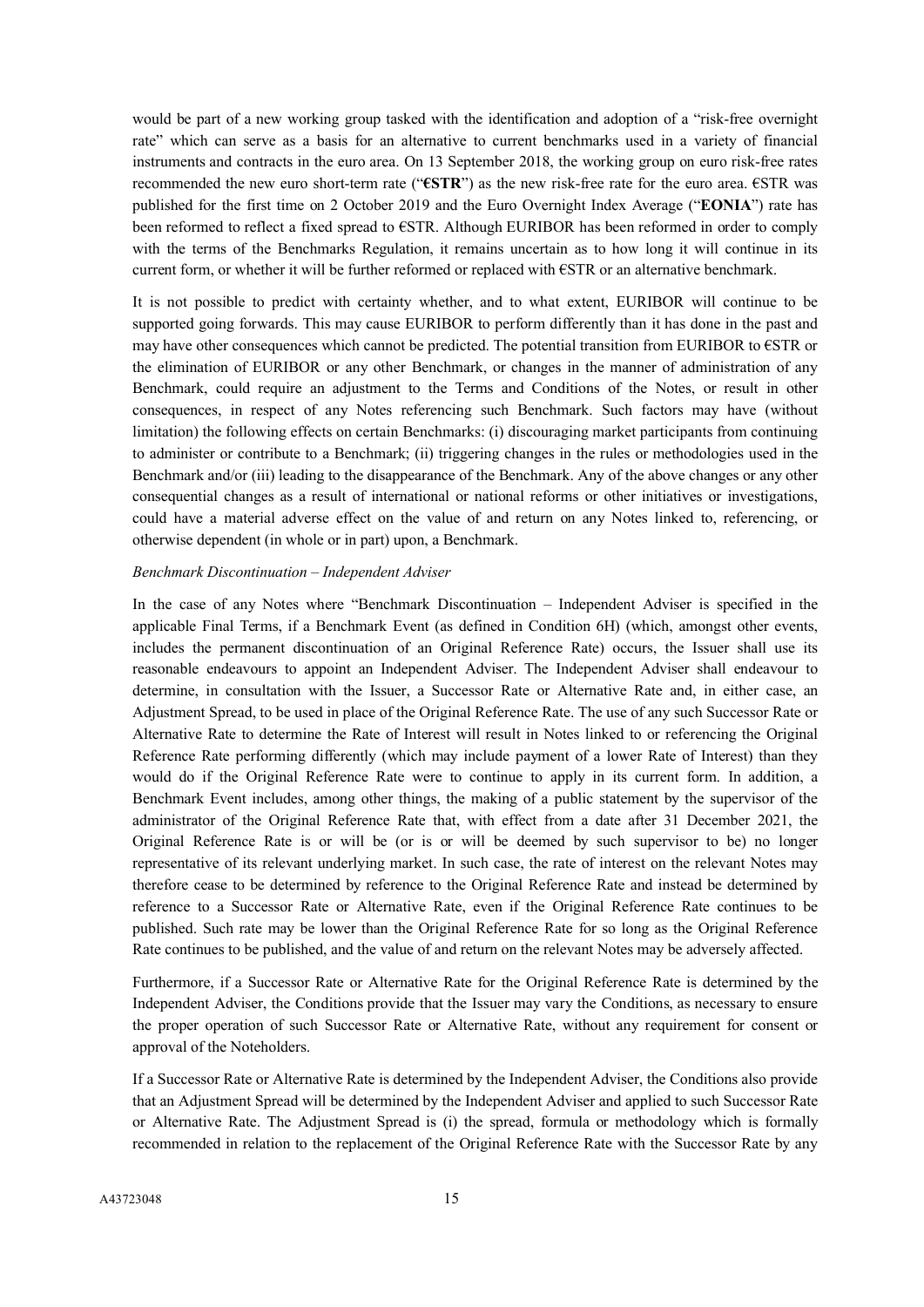Relevant Nominating Body (which may include a relevant central bank, reserve bank, monetary authority, supervisory authority or group of central banks/supervisory authorities), (ii) if no such recommendation has been made, or in the case of an Alternative Rate, the spread, formula or methodology which the Independent Adviser determines is customarily applied to the relevant Successor Rate or the Alternative Rate (as the case may be) in international debt capital markets transactions to produce an industry-accepted replacement rate for the Original Reference Rate, or (iii) if the Independent Adviser determines that no such spread is customarily applied, the spread, formula or methodology which the Independent Adviser determines and which is recognised or acknowledged as being the industry standard for over-the-counter derivative transactions which reference the Original Reference Rate, where such rate has been replaced by the Successor Rate or the Alternative Rate, as the case may be.

Accordingly, the application of an Adjustment Spread may result in the Notes performing differently (which may include payment of a lower Rate of Interest) than they would do if the Original Reference Rate were to continue to apply in its current form.

The Issuer may be unable to appoint an Independent Adviser or the Independent Adviser may not be able to determine a Successor Rate or Alternative Rate in accordance with the terms and conditions of the Notes, including due to the possibility that a license or registration may be required under applicable legislation for establishing and publishing fallback interest rates.

Where the Issuer is unable to appoint an Independent Adviser or the Independent Adviser fails to determine a Successor Rate or Alternative Rate before the next Interest Determination Date, the Rate of Interest for the next succeeding Interest Period will be the Rate of Interest applicable as at the last preceding Interest Determination Date before the occurrence of the Benchmark Event, or, where the Benchmark Event occurs before the first Interest Determination Date, the Rate of Interest will be the initial Rate of Interest. Where a different Margin or Maximum or Minimum Rate of Interest is to be applied to the relevant interest Period from that which applied to the last preceding Interest Period, the Margin or Maximum Rate of Interest or Minimum Rate of Interest relating to the relevant Interest Period shall be substituted in place of the Margin or Maximum or Minimum Rate of Interest relating to that last preceding Interest Period. For the avoidance of doubt, this paragraph shall apply to the relevant next succeeding Interest Period only and any subsequent Interest Periods are subject to the subsequent operation of, and to adjustment as provided in Condition 6H.

Applying the initial Rate of Interest, or the Rate of Interest applicable as at the last preceding Interest Determination Date before the occurrence of the Benchmark Event is likely to result in Notes linked to or referencing the relevant Benchmark performing differently (which may include payment of a lower Rate of Interest) than they would do if the relevant Benchmark were to continue to apply, or if a Successor Rate or Alternative Rate could be determined.

If the Issuer is unable to appoint an Independent Adviser or, the Independent Adviser fails to determine a Successor Rate or Alternative Rate for the life of the relevant Notes, the initial Rate of Interest, or the Rate of Interest applicable as at the last preceding Interest Determination Date before the occurrence of the Benchmark Event, will continue to apply to maturity. This will result in the Floating Rate Notes, in effect, becoming fixed rate Notes.

Where ISDA Determination is specified as the manner in which the Rate of Interest in respect of floating rate Notes is to be determined, the Conditions provide that the Rate of Interest in respect of the Notes shall be determined by reference to the relevant Floating Rate Option in the ISDA Definitions. Where the Floating Rate Option specified is an inter-bank offered rate ("**IBOR**"), the Rate of Interest may be determined by reference to the relevant screen rate or the rate determined on the basis of quotations from certain banks. If the relevant IBOR is permanently discontinued and the relevant screen rate or quotations from banks (as applicable) are not available, the operation of these provisions may lead to uncertainty as to the Rate of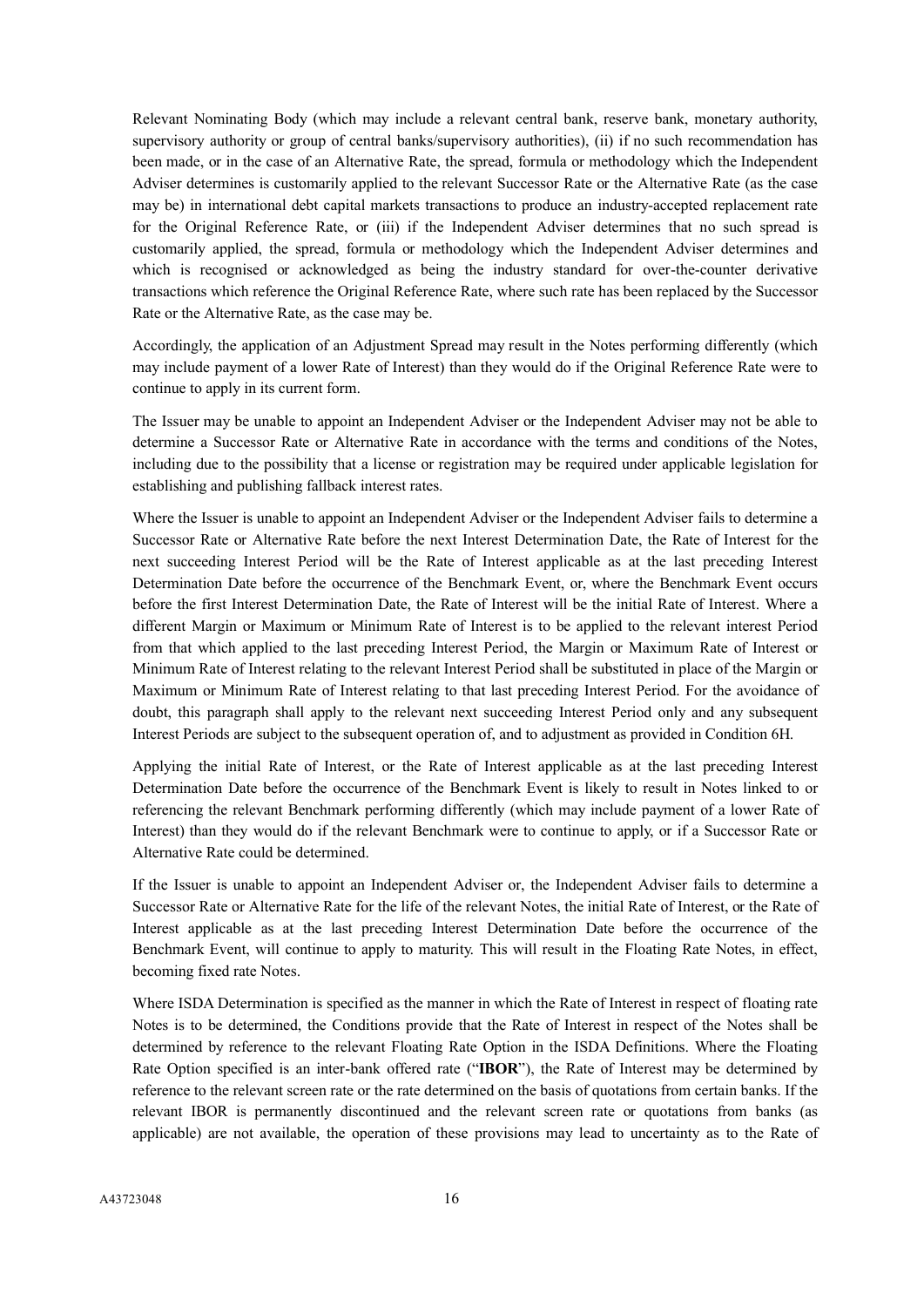Interest that would be applicable, and may, adversely affect the value of, and return on, the Floating Rate Notes.

#### *Benchmark Discontinuation – ARRC SOFR*

In the case of any Notes where "Benchmark Discontinuation – ARRC SOFR" is specified in the applicable Final Terms, if the Issuer determines that a Benchmark Transition Event and its related Benchmark Replacement Date have occurred prior to the Reference Time in respect of any determination of the Benchmark on any date, the Issuer will determine a Benchmark Replacement in accordance with the benchmark transition provisions described in Condition 6I. After such an event, interest on the relevant Notes will no longer be determined by reference to the Benchmark, but instead will be determined by reference to the applicable Benchmark Replacement.

The determination of a Benchmark Replacement, the calculation of the interest rate on the relevant Notes by reference to a Benchmark Replacement (including the application of a Benchmark Replacement Adjustment), any implementation of Benchmark Replacement Conforming Changes and any other determinations, decisions or elections that may be made under the terms of such Notes in connection with a Benchmark Transition Event, could adversely affect the value of such Notes, the return on such Notes and the price at which such Notes can be sold. Any Benchmark Replacement will likely be a relatively new market index that may be altered or discontinued.

# *The market continues to develop in relation to SONIA and SOFR as reference rates for Floating Rate Notes*

Where the applicable Final Terms for a Series of Floating Rate Notes identifies that the Rate of Interest for such Notes will be determined by reference to SONIA or SOFR, the Rate of Interest will be determined on the basis of Compounded Daily SONIA, Compounded Daily SOFR or Weighted Average SOFR (as defined in the Conditions). Compounded Daily SONIA, Compounded Daily SOFR and Weighted Average SOFR are backwards-looking, compounded, risk-free overnight rates which may behave materially differently to rates which are expressed on the basis of a forward looking term. Furthermore, SOFR is a secured rate that represents overnight secured funding transactions, and therefore will perform differently over time to unsecured rates. For example, since publication of SOFR began in April 2018 daily changes in SOFR have, on occasion, been more volatile than daily changes in comparable benchmarks or other market rates.

Accordingly, prospective investors in any Notes referencing Compounded Daily SONIA, Compounded Daily SOFR or Weighted Average SOFR should be aware that the market continues to develop in relation to SONIA and SOFR as reference rates in the capital markets and their adoption as an alternative to Sterling London Interbank Offered Rate ("**LIBOR**") and Dollar LIBOR, respectively. For example, market participants and relevant working groups are exploring alternative reference rates based on SONIA and SOFR, including term SONIA and SOFR reference rates (which seek to measure the market's forward expectation of an average SONIA or SOFR rate over a designated term).

The market or a significant part thereof may adopt an application of SONIA or SOFR that differs significantly from that set out in the Conditions as applicable to Notes referencing a SONIA or SOFR rate that are issued under this Information Memorandum. Furthermore, the Issuer may in future issue Notes referencing SONIA or SOFR that differ materially in terms of interest determination when compared with any previous SONIA-, or SOFR-referenced Notes issued by it under the Programme. The continued development of SONIA and SOFR as interest reference rates for the Eurobond markets, as well as continued development of SONIA- or SOFR-based rates for such market and the market infrastructure for adopting such rates, could result in reduced liquidity or increased volatility or could otherwise affect the market price of any SONIA- or SOFRreferenced Notes issued under the Programme from time to time. The use of SONIA and SOFR as a reference rates for Eurobonds continues to develop both in terms of the substance of the calculation and in the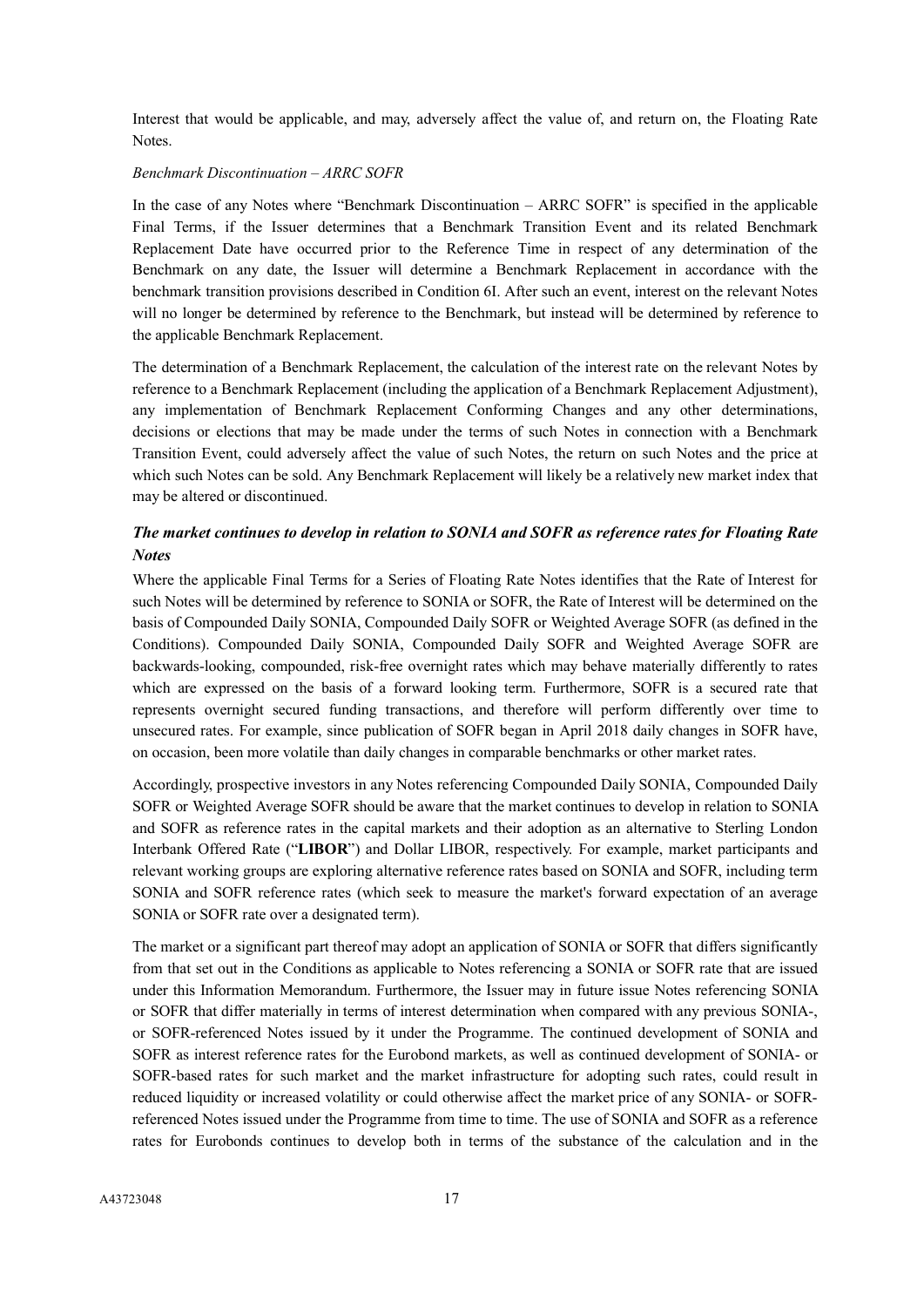development and adoption of market infrastructure for the issuance and trading of bonds referencing SONIA or SOFR.

Furthermore, the Rate of Interest on Notes which reference SONIA or SOFR is only capable of being determined at the end of the relevant Observation Period and immediately prior to the relevant Interest Payment Date. It may be difficult for investors in Notes which reference SONIA or SOFR to estimate reliably the amount of interest which will be payable on such Notes, and some investors may be unable or unwilling to trade such Notes without changes to their IT systems, both of which factors could adversely impact the liquidity of such Notes. Further, if Notes referencing SONIA or SOFR become due and payable as a result of a Default under Condition 10, or are otherwise redeemed early on a date which is not an Interest Payment Date, the final Rate of Interest payable in respect of such Notes shall be determined by reference to a shortened period ending immediately prior to the date on which the Notes become due and payable.

In addition, the manner of adoption or application of SONIA and SOFR reference rates in the Eurobond markets may differ materially compared with the application and adoption of SONIA and SOFR in other markets, such as the derivatives and loan markets. Investors should carefully consider how any mismatch between the adoption of SONIA or SOFR reference rates across these markets may impact any hedging or other financial arrangements which they may put in place in connection with any acquisition, holding or disposal of Notes referencing SONIA or SOFR.

Investors should carefully consider these matters when making their investment decision with respect to any such Notes.

# *The administrator of SONIA or SOFR may make changes that could change the value of SONIA or SOFR or discontinue SONIA or SOFR*

The Bank of England or The New York Federal Reserve (or a successor), as administrator of SONIA and SOFR, respectively, may make methodological or other changes that could change the value of SONIA or SOFR, including changes related to the method by which SONIA or SOFR is calculated, eligibility criteria applicable to the transactions used to calculate SONIA or SOFR, or timing related to the publication of SONIA or SOFR. In addition, the administrator may alter, discontinue or suspend calculation or dissemination of SONIA or SOFR (in which case a fallback method of determining the interest rate on the Instruments will apply). The administrator has no obligation to consider the interests of Noteholders when calculating, adjusting, converting, revising or discontinuing SONIA or SOFR.

## *Notes subject to optional redemption by an Issuer*

The Issuers may issue Notes that are callable, at the option of the relevant Issuer, either at certain times or at any time during the life of the Notes.

An optional redemption feature is likely to limit the market value of Notes. During any period when an Issuer may elect to redeem Notes, the market value of those Notes generally will not rise substantially above the price at which they can be redeemed. This also may be true prior to any redemption period.

An Issuer may be expected to redeem Notes when its cost of borrowing is lower than the interest rate on the Notes. At those times, an investor generally would not be able to reinvest the redemption proceeds at an effective interest rate as high as the interest rate on the Notes being redeemed and may only be able to do so at a significantly lower rate. Potential investors should consider reinvestment risk in light of other investments available at that time.

With respect to the Clean-up Call option by the Issuer (Condition  $7(c)(4)$ ), there is no obligation on the relevant Issuer to inform investors if and when the 80 per cent. threshold of the initial aggregate principal amount of a particular Series of Notes has been reached or is about to be reached, and the Issuer's right to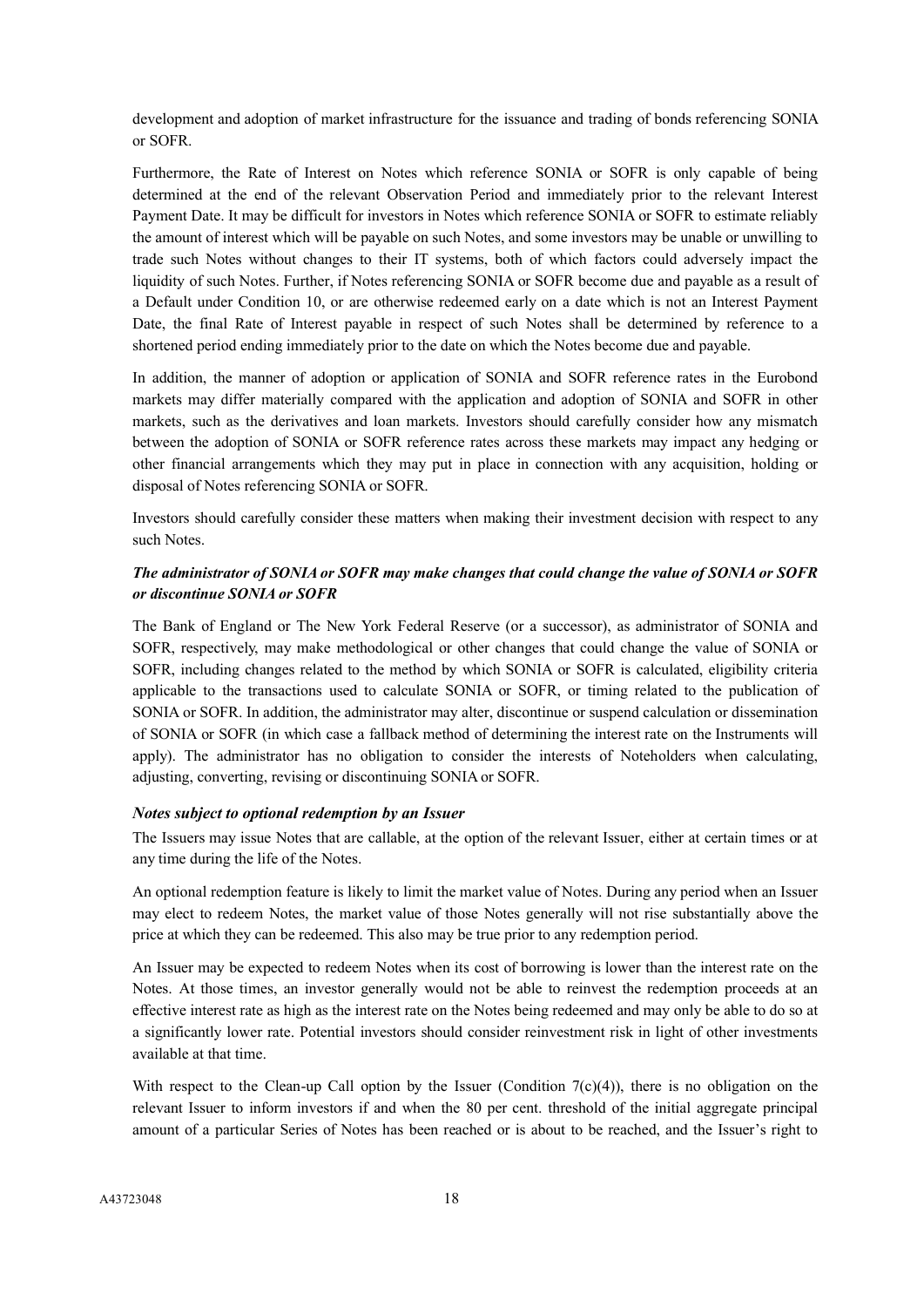redeem will exist notwithstanding that immediately prior to the serving of a notice in respect of the exercise of the Clean-up Call option, the Notes may have been trading significantly above par, thus potentially resulting in a loss of capital invested.

### *Notes issued at a substantial discount or premium*

The Issuers may issue Zero Coupon Notes or interest paying notes which are issued at a discount and may issue notes at a premium to par. The market values of securities, such as the Notes, which are issued at a substantial discount or premium to their nominal amount tend to fluctuate more in relation to general changes in interest rates than do prices for conventional interest-bearing securities. Generally, the longer the remaining term of the securities, the greater the price volatility as compared to conventional interest-bearing securities with comparable maturities.

#### **Risks relating to Notes generally**

#### *Modification, waivers and substitution*

The conditions of the Notes contain provisions for calling meetings of Noteholders (including by virtual means via an electronic platform) to consider matters affecting their interests generally. These provisions permit defined majorities to bind all Noteholders including Noteholders who did not attend and vote at the relevant meeting and Noteholders who voted in a manner contrary to the majority.

The conditions of the Notes also provide that the Trustee may in certain circumstances, without the consent of Noteholders, agree to (i) any modification of, or to the waiver or authorisation of any breach or proposed breach of, any of the provisions of Notes or (ii) determine without the consent of the Noteholders that any Event of Default or potential Event of Default shall not be treated as such or (iii) the substitution of another company as principal debtor under any Notes in place of the Issuer, in the circumstances described in Condition 15.

The effect of the above provisions is that a Noteholder may be unable to prevent certain modifications, waivers and substitutions that might be disadvantageous to that Noteholder from being made in respect of the Notes in accordance with the conditions of the Notes.

## *Change of law*

The conditions of the Notes are based on English law in effect as at the date of issue of the relevant Notes. No assurance can be given as to the impact of any possible judicial decision or change to English law or administrative practice after the date of issue of the relevant Notes and any such change could materially adversely impact the value of any Notes affected by it.

#### *Bearer Notes where denominations involve integral multiples*

In relation to any issue of Notes in bearer form which have denominations consisting of a minimum Specified Denomination plus one or more higher integral multiples of another smaller amount, it is possible that the Notes may be traded in amounts that are not integral multiples of such minimum Specified Denominations (as defined in the Conditions). In such a case a Noteholder who, as a result of trading such amounts, holds a principal amount of less than the minimum Specified Denomination in his account with the relevant clearing system at the relevant time will not receive a definitive Note in respect of such holding (should definitive Notes be printed) and would need to purchase a principal amount of Notes such that it holds an amount equal to one or more Specified Denominations.

If definitive Notes are issued, holders should be aware that definitive Notes which have a denomination that is not an integral multiple of the minimum Specified Denomination may be illiquid and difficult to trade.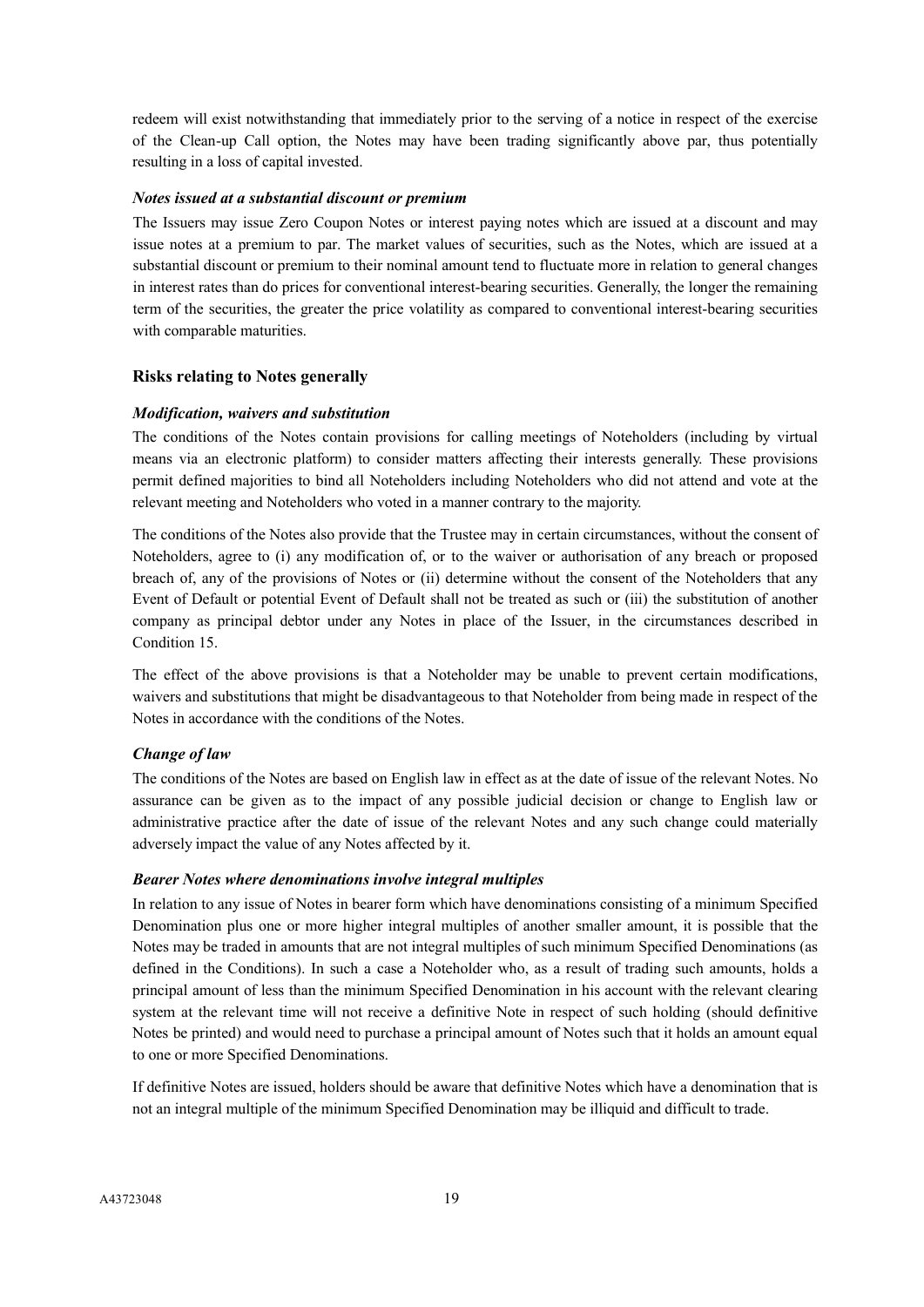#### *Dependencies*

The ability of each of the Issuers and the Guarantors to meet its financial obligations, including payments in respect of the Notes, is dependent upon the availability of cash flows from its subsidiaries and/or affiliated companies through dividends, intercompany advances and other payments. See also "*Description of the Issuers and the Guarantors – Dependencies*".

# *No obligation to pay additional amounts if payments in respect of the Notes are subject to interest withholding tax in the Netherlands in certain circumstances*

The Netherlands introduced a withholding tax on interest payments. This interest withholding tax applies to interest payments directly or indirectly made by a Dutch entity, like UFN, to affiliated entities (i) in low-tax jurisdictions designated as such by the Dutch Ministry of Finance (generally, a jurisdiction (a) with a corporation tax on business profits with a general statutory rate of less than 9%, or (b) a jurisdiction included in the EU list of non-cooperative jurisdictions), or (ii) in certain abusive situations. Generally, an entity is considered to be affiliated (*gelieerd*) to another entity for these purposes if such entity, either individually or jointly if the entity is part of a collaborating group (*samenwerkende groep*), has a decisive influence on the other entity's decisions, in such a way that it, or the collaborating group of which it forms part, is able to determine the activities of such other entity. An entity, or the collaborating group of which it forms part, that holds more than 50% of the voting rights in UFN, or in which UFN holds more than 50% of the voting rights, is in any event considered to be affiliated. An entity is also considered to be affiliated if a third party holds more than 50% of the voting rights both in such entity and UFN.

In case payments made by UFN in respect of the Notes are subject to this interest withholding tax, UFN will make the required withholding of such taxes for the account of the relevant Noteholders without being obliged to pay any additional amounts to the relevant Noteholders in respect of the interest withholding tax. Prospective investors in the Notes should consult their own tax advisers as to whether this interest withholding tax could be relevant to them.

#### **Risks related to the market generally**

#### *The secondary market generally*

Notes may have no established trading market when issued, and one may never develop. If a market does develop, it may not be liquid. Therefore, investors may not be able to sell their Notes easily or at prices that will provide them with a yield comparable to similar investments that have a developed secondary market. This is particularly the case for Notes that are especially sensitive to interest rate, currency or market risks, are designed for specific investment objectives or strategies or have been structured to meet the investment requirements of limited categories of investors. These types of Notes generally would have a more limited secondary market and more price volatility than conventional debt securities. Illiquidity may have a severely adverse effect on the market value of Notes.

## *Exchange rate risks and exchange controls*

The Issuer will pay principal and interest on the Notes in the Specified Currency. This presents certain risks relating to currency conversions if an investor's financial activities are denominated principally in a currency or currency unit (the "**Investor's Currency**") other than the Specified Currency. These include the risk that exchange rates may significantly change (including changes due to devaluation of the Specified Currency or revaluation of the Investor's Currency) and the risk that authorities with jurisdiction over the Investor's Currency may impose or modify exchange controls. An appreciation in the value of the Investor's Currency relative to the Specified Currency would decrease (1) the Investor's Currency-equivalent yield on the Notes, (2) the Investor's Currency equivalent value of the principal payable on the Notes and (3) the Investor's Currency equivalent market value of the Notes.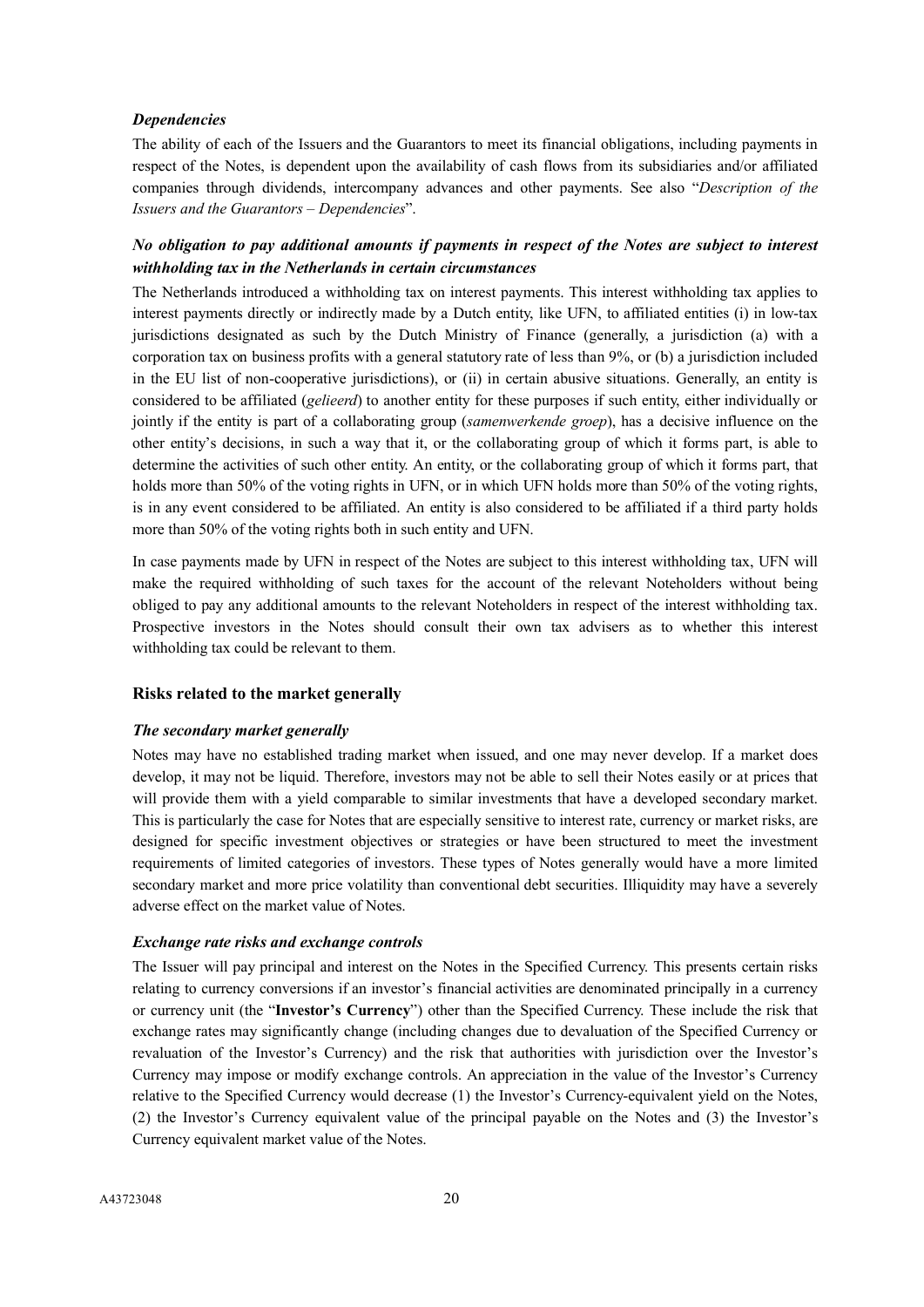Government and monetary authorities may impose (as some have done in the past) exchange controls that could adversely affect an applicable exchange rate. As a result, investors may receive less interest or principal than expected, or no interest or principal.

# *Interest rate risks*

The Issuers may issue Notes which pay a fixed rate of interest. Investment in Fixed Rate Notes involves the risk that subsequent changes in market interest rates may adversely affect the value of Fixed Rate Notes.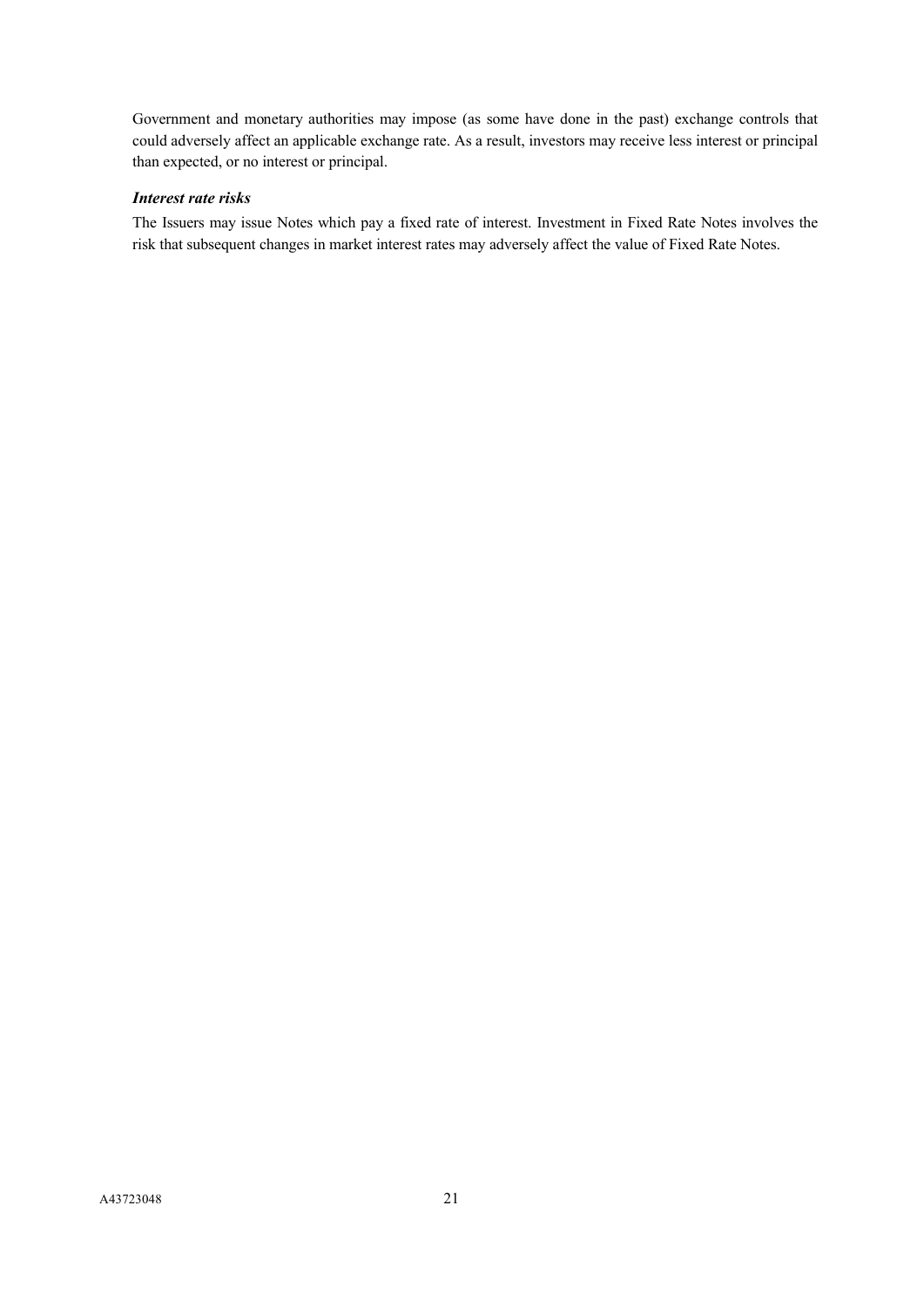#### **IMPORTANT NOTICES**

<span id="page-21-0"></span>Each of Unilever Finance Netherlands B.V. ("**UFN**") and Unilever PLC ("**PLC**") in their capacities as issuers of Notes (together, the "**Issuers**" and each, an "**Issuer**") and PLC and Unilever United States, Inc. ("**UNUS**") in their capacities as guarantors (together, the "**Guarantors**" and each, a "**Guarantor**") accepts responsibility for the information contained in this Information Memorandum and the Final Terms or Pricing Supplement, as the case may be, for each Tranche of Notes or Exempt Notes issued under the Programme. Each of UFN, PLC and UNUS declares that, to the best of its knowledge, the information contained in this Information Memorandum is in accordance with the facts and the Information Memorandum makes no omission likely to affect the import of such information.

A reference in this Information Memorandum to "Moody's" shall be a reference to Moody's Investors Service, Inc, and "S&P" means S&P Global Ratings Europe Limited. Each of Moody's and S&P is established in the European Union (the "**EU**") and registered under Regulation (EC) No. 1060/2009, as amended (the "**CRA Regulation**"). As such, each of Moody's and S&P is included in the list of credit rating agencies published by the European Securities and Markets Authority ("**ESMA**") on its website in accordance with the CRA Regulation. Tranches of Notes to be issued under the Programme will be rated or unrated. Where a Tranche of Notes is to be rated, such rating will not necessarily be the same as the rating assigned to the Programme. Where a Tranche of Notes is rated, the applicable rating(s) will be specified in the relevant Final Terms. A rating is not a recommendation to buy, sell or hold securities and may be subject to suspension, reduction or withdrawal at any time by the assigning rating agency.

Any Notes issued under the Programme by the completion of the Final Terms or, in the case of Exempt Notes, the Pricing Supplement on or after the date of this Information Memorandum are issued subject to the provisions hereof. "Final Terms" means the terms set out in a Final Terms document substantially in the form set out in this Information Memorandum and "Pricing Supplement" means the terms set out in a Pricing Supplement document substantially in the form set out in this Information Memorandum. In the case of Exempt Notes, each reference in this Information Memorandum to the relevant Final Terms shall be read and construed as a reference to the relevant Pricing Supplement unless the context requires otherwise.

This Information Memorandum should be read and construed with any amendment or supplement hereto, with any Final Terms document and with any of the documents incorporated herein by reference (see "*Documents Incorporated by Reference*" below). Each of the documents incorporated by reference forms part of this Information Memorandum.

Other than in relation to the documents which are deemed to be incorporated by reference (see "*Documents Incorporated by Reference*" below), the information on the websites to which this Information Memorandum refers does not form part of this Information Memorandum and has not been scrutinised or approved by the AFM.

An investor intending to acquire or acquiring any securities from an offeror will do so, and offers and sales of the securities to an investor by an offeror will be made, in accordance with any terms and other arrangements in place between such offeror and such investor including as to price, allocations and settlement arrangements. The Issuers will not be a party to any such arrangements with investors in connection with the offer or sale of the securities and, accordingly, this Information Memorandum and any Final Terms will not contain such information and an investor must obtain such information from the offeror.

PLC and its group companies (including UFN) are together referred to in this Information Memorandum as "Unilever", the "Unilever Group" or the "Group". For such purposes, "group companies" means those companies required to be consolidated in accordance with United Kingdom legislative requirements relating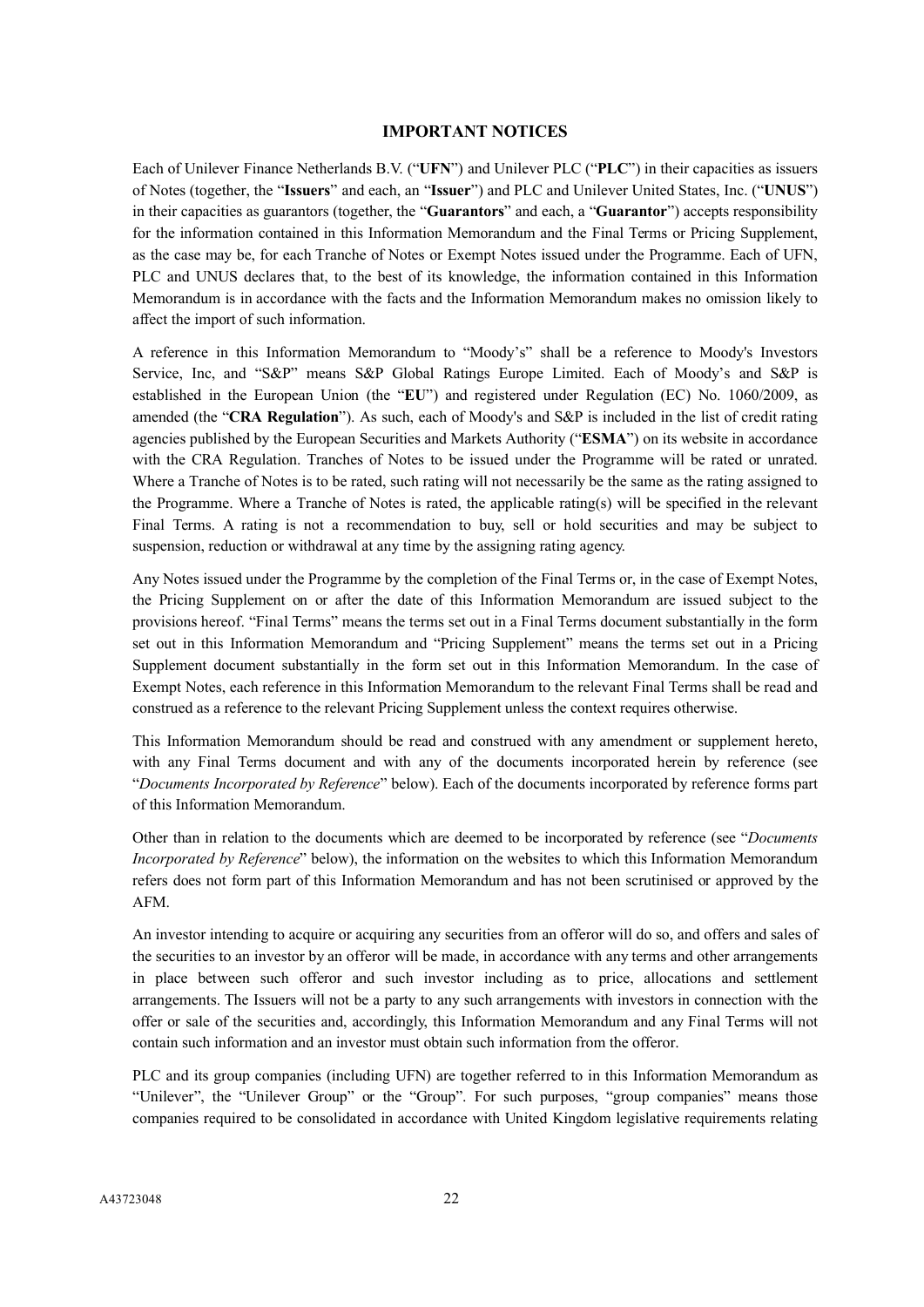to consolidated accounts. PLC and its group companies together constitute a single group for the purpose of meeting those requirements.

Neither the Issuers nor the Guarantors have authorised the making or provision of any representation or information regarding the Issuers, the Guarantors, the Unilever Group or the Notes other than as contained in this Information Memorandum or any Final Terms. Any such representation or information may not be relied upon as having been authorised by the Issuers, the Guarantors, the dealers and managers referred to under "Subscription and Sale" below (the "**Dealers**") or any of them.

No representation or warranty is made or implied by the Dealers or any of their respective affiliates in their capacity as such, and neither the Dealers nor any of their respective affiliates makes any representation or warranty or accepts any responsibility as to the accuracy or completeness of the information contained herein. Neither the delivery of this Information Memorandum or any Final Terms nor the offering, sale or delivery of any Note shall in any circumstances constitute a representation or create any implication that there has been no change in the financial situation or the affairs of the Issuers or the Guarantors or the Group since the date hereof or, as the case may be, the date on which this document has been most recently amended or supplemented or the balance sheet date of the most recent financial statements which are deemed to be incorporated into this document by reference.

The Notes may be sold only to purchasers purchasing, or deemed to be purchasing, as principal that are accredited investors, as defined in National Instrument 45-106 Prospectus Exemptions or subsection 73.3(1) of the Securities Act (Ontario), and are permitted clients, as defined in National Instrument 31-103 Registration Requirements, Exemptions and Ongoing Registrant Obligations. Any resale of the Notes must be made in accordance with an exemption from, or in a transaction not subject to, the prospectus requirements of applicable securities laws. Securities legislation in certain provinces or territories of Canada may provide a purchaser with remedies for rescission or damages if this Information Memorandum (including any amendment thereto) contains a misrepresentation, provided that the remedies for rescission or damages are exercised by the purchaser within the time limit prescribed by the securities legislation of the purchaser's province or territory. The purchaser should refer to any applicable provisions of the securities legislation of the purchaser's province or territory for particulars of these rights or consult with a legal advisor. If applicable, pursuant to section 3A.3 (or, in the case of securities issued or guaranteed by the government of a non-Canadian jurisdiction, section 3A.4) of National Instrument 33-105 Underwriting Conflicts ("**NI 33- 105**"), the Dealers are not required to comply with the disclosure requirements of NI 33-105 regarding underwriter conflicts of interest in connection with the offerings of the Notes contemplated in this Prospectus as completed by the Final Terms in relation thereto.

The distribution of this Information Memorandum and any Final Terms and the offering, sale and delivery of the Notes in certain jurisdictions may be restricted by law. Persons into whose possession this Information Memorandum comes or who deal in the Notes are required by the Issuers, the Guarantors and the Dealers to inform themselves about and to observe any such restrictions. For a description of certain restrictions on offers, sales and deliveries of Notes and on distribution of this Information Memorandum or any Final Terms and other offering material relating to the Notes, see "*Subscription and Sale*" below.

In particular, the Notes have not been and will not be registered under the United States Securities Act of 1933, as amended (the "**Securities Act**"), or any relevant securities laws of any state of the United States of America and are subject to U.S. tax law requirements. Subject to certain exceptions, the Notes may not be offered, sold or delivered in the United States or to or for the account or benefit of U.S. persons, as such terms are defined in Regulation S under the Securities Act, see "*Subscription and Sale*" below.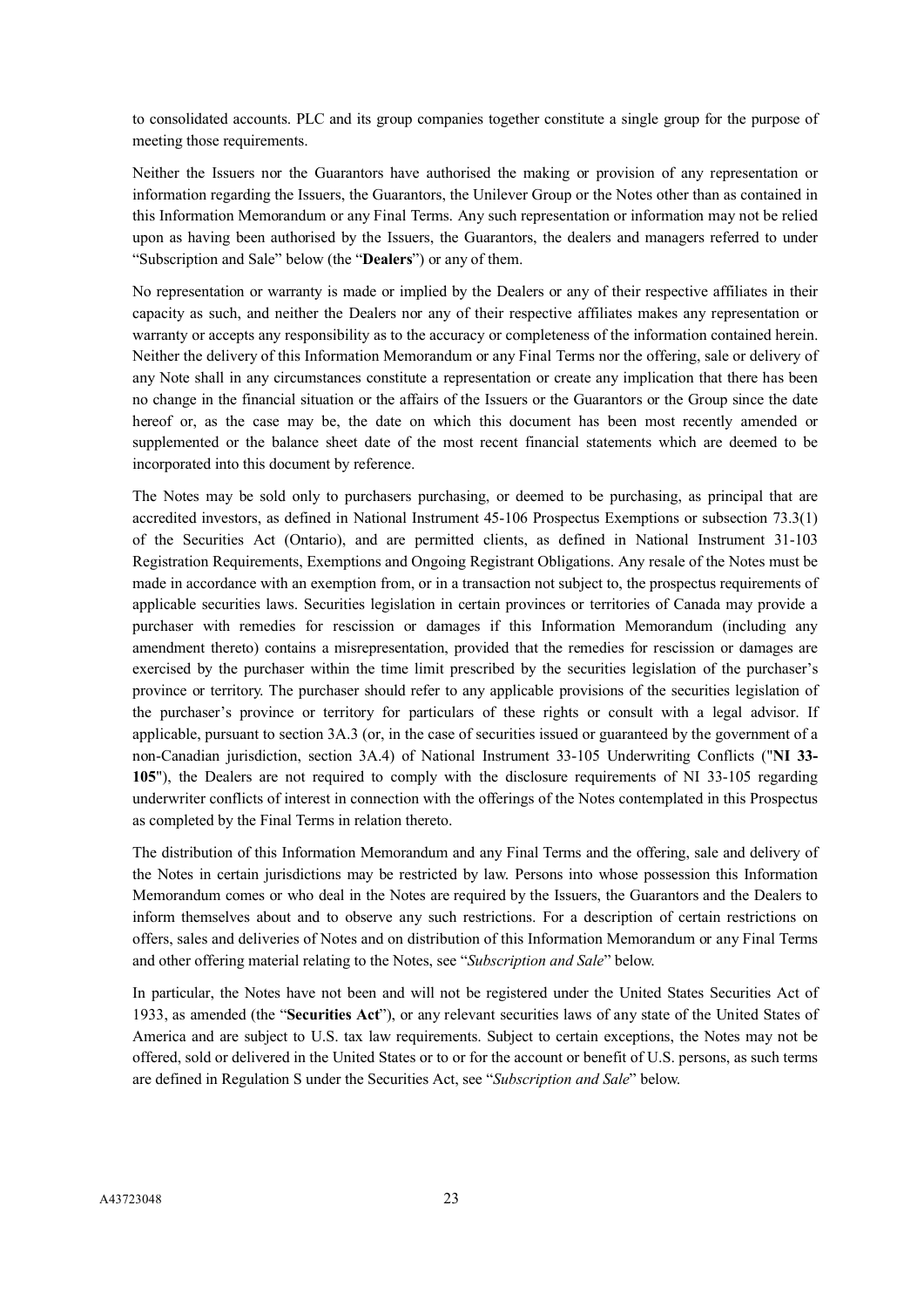Neither this Information Memorandum nor any Final Terms may be used for the purpose of an offer or solicitation by anyone in any jurisdiction in which such offer or solicitation is not authorised or to any person to whom it is unlawful to make such an offer or solicitation.

Neither this Information Memorandum nor any Final Terms constitutes an offer or an invitation to subscribe for or purchase any Notes and should not be considered as a recommendation by the Issuers, the Guarantors or the Dealers that any recipient of this Information Memorandum should subscribe for or purchase any Notes. Each recipient shall be taken to have made its own investigation and appraisal of the condition (financial or otherwise) of the Issuers and the Guarantors.

In this Information Memorandum, references to a "Member State" are references to a Member State of the EEA, references to "U.S.\$", "U.S. Dollars" and "United States Dollars" are to the lawful currency of the United States of America, references to "£" and "sterling" are to the lawful currency of the United Kingdom and references to "€" and "euro" are to the currency introduced at the start of the third stage of European economic and monetary union pursuant to the Treaty establishing the European Community, as amended (the "**Treaty**").

Each potential investor in any Notes must determine the suitability of that investment in light of its own circumstances. In particular, each potential investor should:

- (i) have sufficient knowledge and experience to make a meaningful evaluation of the relevant Notes, the merits and risks of investing in the relevant Notes and the information contained or incorporated by reference in this Information Memorandum or any applicable supplement;
- (ii) have access to, and knowledge of, appropriate analytical tools to evaluate, in the context of its particular financial situation, an investment in the relevant Notes and the impact such investment will have on its overall investment portfolio;
- (iii) have sufficient financial resources and liquidity to bear all of the risks of an investment in the relevant Notes, including where the currency for principal or interest payments is different from the potential investor's currency;
- (iv) understand thoroughly the terms of the relevant Notes and be familiar with the behaviour of any relevant indices and financial markets; and
- (v) be able to evaluate (either alone or with the help of a financial adviser) possible scenarios for economic, interest rate and other factors that may affect its investment and its ability to bear the applicable risks.

Some Notes are complex financial instruments and such instruments may be purchased as a way to reduce risk or enhance yield with an understood, measured, appropriate addition of risk to their overall portfolios. A potential investor should not invest in Notes which are complex financial instruments unless it has the expertise (either alone or with the help of a financial adviser) to evaluate how the Notes will perform under changing conditions, the resulting effects on the value of such Notes and the impact this investment will have on the potential investor's overall investment portfolio.

One or more independent credit rating agencies may assign credit ratings to an issue of Notes. The ratings may not reflect the potential impact of all risks related to structure, market, additional factors discussed above, and other factors that may affect the value of the Notes. Changes in methodology and criteria used by such credit agencies could also result in downgrades to the credit ratings initially assigned to an issue of Notes that do not reflect changes in general economic conditions or the Issuers' financial condition. A credit rating is not a recommendation to buy, sell or hold securities and may be revised or withdrawn by the rating agency at any time.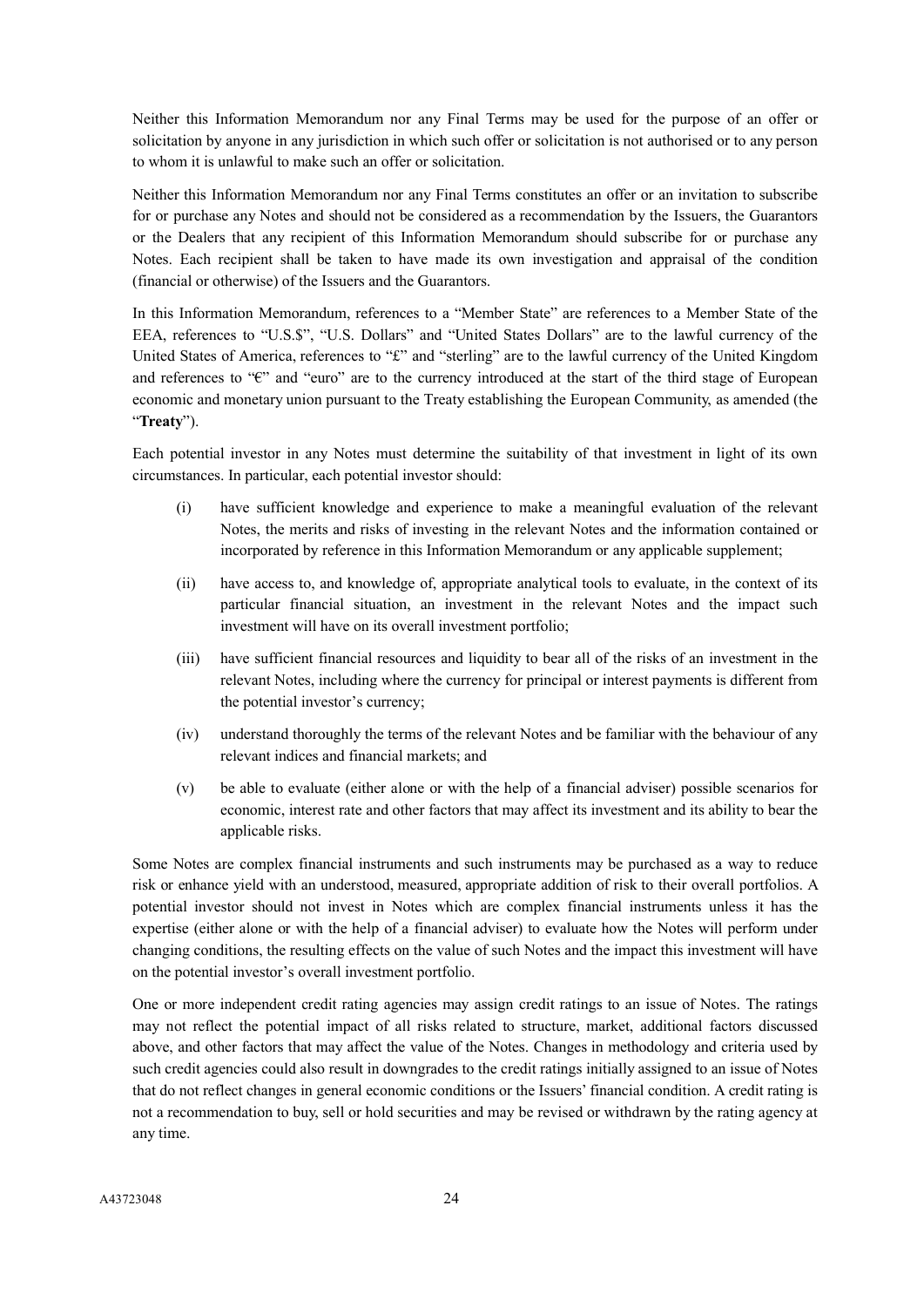The investment activities of certain investors are subject to legal investment laws and regulations, or review or regulation by certain authorities. Each potential investor should consult its legal advisers to determine whether and to what extent (1) Notes are legal investments for it, (2) Notes can be used as collateral for various types of borrowing and (3) other restrictions apply to its purchase or pledge of any Notes. Financial institutions should consult their legal advisers or the appropriate regulators to determine the appropriate treatment of Notes under any applicable risk-based capital or similar rules.

#### **Forward-looking statements**

This document may contain forward-looking statements. Words such as 'expects', 'anticipates', 'intends', 'believes' or the negative of these terms and other similar expressions of future performance or results and their negatives are intended to identify such forward-looking statements. These forward-looking statements are based upon current expectations and assumptions regarding anticipated developments and other factors affecting the Group. They are not historical facts, nor are they guarantees of future performance. Because these forward-looking statements involve risks and uncertainties, there are important factors that could cause actual results to differ materially from those expressed or implied by these forward-looking statements.

**MiFID II product governance / target market** – The Final Terms in respect of any Notes may include a legend entitled "MIFID II PRODUCT GOVERNANCE" which will outline the target market assessment in respect of the Notes and which channels for distribution of the Notes are appropriate. Any person subsequently offering, selling or recommending the Notes (a "**distributor**") should take into consideration the target market assessment; however, a distributor subject to MiFID II is responsible for undertaking its own target market assessment in respect of the Notes (by either adopting or refining the target market assessment) and determining appropriate distribution channels.

A determination will be made in relation to each issue about whether, for the purpose of the MiFID Product Governance rules under EU Delegated Directive 2017/593 (the "**MiFID Product Governance Rules**"), any Dealer subscribing for any Notes is a manufacturer in respect of such Notes, but otherwise neither the Arranger nor any Dealer nor any of their respective affiliates will be a manufacturer for the purpose of the MiFID Product Governance Rules.

**UK MiFIR product governance/target market** – The Final Terms in respect of any Notes may include a legend entitled "UK MiFIR PRODUCT GOVERNANCE" which will outline the target market assessment in respect of the Notes and which channels for distribution of the Notes are appropriate. Any distributor should take into consideration the target market assessment; however, a distributor subject to the FCA Handbook Product Intervention and Product Governance Sourcebook (the "**UK MiFIR Product Governance Rules**") is responsible for undertaking its own target market assessment in respect of the Notes (by either adopting or refining the target market assessment) and determining appropriate distribution channels.

A determination will be made in relation to each issue about whether, for the purpose of the product governance rules set out in the UK MiFIR Product Governance Rules, any Dealer subscribing for any Notes is a manufacturer in respect of such Notes, but otherwise neither the Arranger nor the Dealers nor any of their respective affiliates will be a manufacturer for the purpose of the UK MiFIR Product Governance Rules.

**PROHIBITION OF SALES TO EEA RETAIL INVESTORS –** The Notes are not intended to be offered, sold or otherwise made available to and should not be offered, sold or otherwise made available to any retail investor in the EEA. For these purposes, a retail investor means a person who is one (or more) of: (i) a retail client as defined in point (11) of Article 4(1) of MiFID II; or (ii) a customer within the meaning of Directive (EU) 2016/97 (the "**Insurance Distribution Directive**"), where that customer would not qualify as a professional client as defined in point (10) of Article 4(1) of MiFID II. Consequently no key information document required by Regulation (EU) No 1286/2014 (as amended, the "**PRIIPs Regulation**") for offering or selling the Notes or otherwise making them available to retail investors in the EEA has been prepared and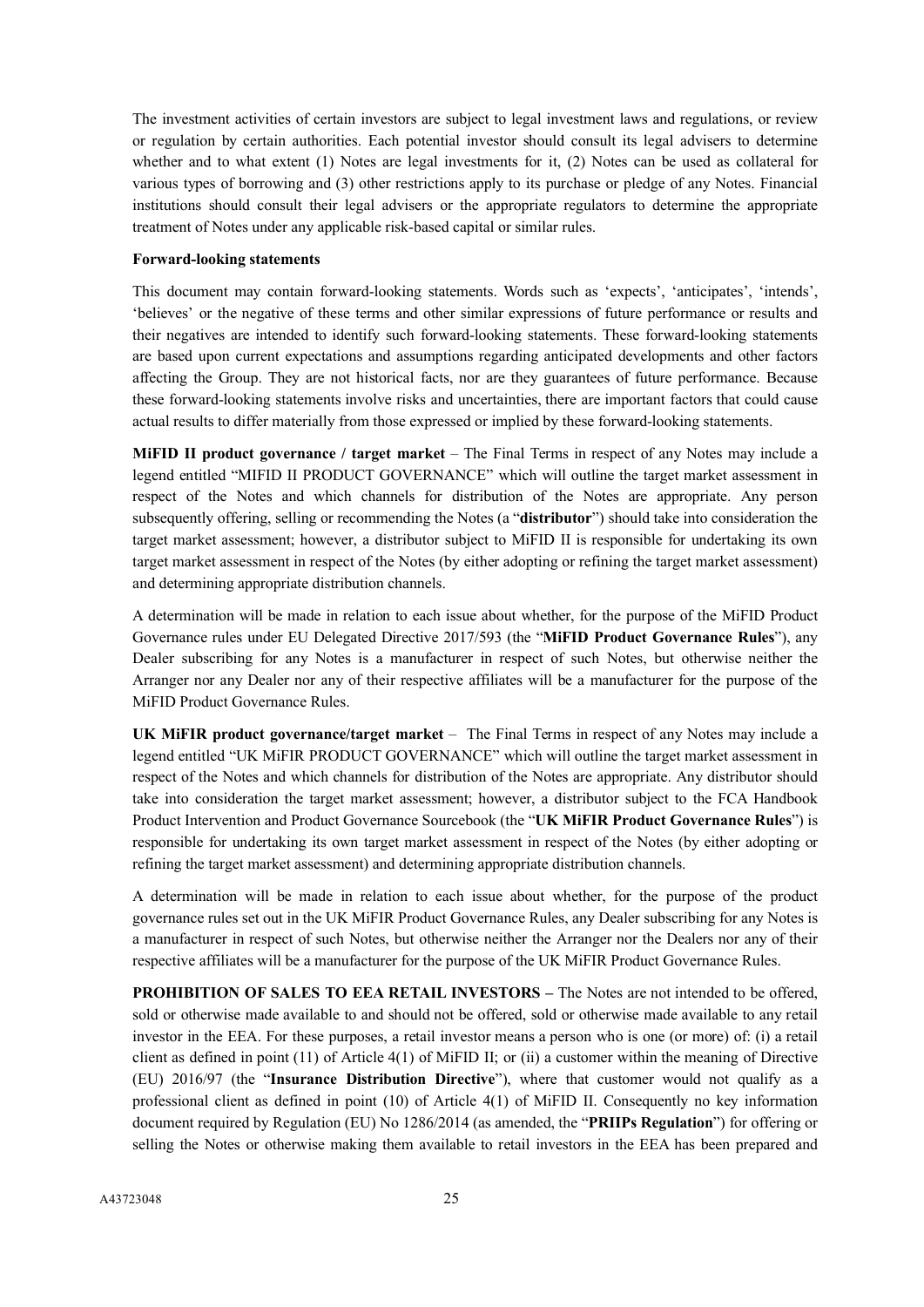therefore offering or selling the Notes or otherwise making them available to any retail investor in the EEA may be unlawful under the PRIIPs Regulation.

**PROHIBITION OF SALES TO UK RETAIL INVESTORS –** The Notes are not intended to be offered, sold or otherwise made available to and should not be offered, sold or otherwise made available to any retail investor in the UK. For these purposes, a retail investor means a person who is one (or more) of: (i) a retail client as defined in point (8) of Article 2 of Regulation (EU) No 2017/565 as it forms part of UK domestic law by virtue of the European Union (Withdrawal) Act 2018 (as amended, the "**EUWA**"); or (ii) a customer within the meaning of the provisions of the Financial Services and Markets Act 2000 (the "**FSMA**") and any rules or regulations made under the FSMA to implement Directive (EU) 2016/97, where that customer would not qualify as a professional client, as defined in point (8) of Article 2(1) of Regulation (EU) No 600/2014 as it forms part of UK domestic law by virtue of the EUWA. Consequently no key information document required by the PRIIPs Regulation as it forms part of UK domestic law by virtue of the EUWA (the "**UK PRIIPs Regulation**") for offering or selling the Notes or otherwise making them available to retail investors in the UK has been prepared and therefore offering or selling the Notes or otherwise making them available to any retail investor in the UK may be unlawful under the UK PRIIPs Regulation.

## **Benchmarks Regulation**

Amounts payable under the Notes may be calculated by reference to the Euro Interbank Offered Rate ("**EURIBOR**") which is administered by the European Money Markets Institute ("**EMMI**"), the Sterling Overnight Index Average ("**SONIA**"), which is administered by the Bank of England or the Secured Overnight Financing Rate ("**SOFR**") which is provided by the Federal Reserve Bank of New York. As at the date of this Information Memorandum, EMMI appears on the register of administrators and benchmarks established and maintained by the European Securities and Markets Authority ("**ESMA**") pursuant to Article 36 of the Benchmark Regulation (Regulation (EU) 2016/1011) (the "**Benchmarks Regulation**"). As far as the Issuers are aware, the Bank of England, as administrator of SONIA, is not required to be registered by virtue of Article 2 of the Benchmarks Regulation.

**Singapore SFA Product Classification:** In connection with Section 309B of the Securities and Futures Act (Chapter 289) of Singapore (as modified or amended from time to time, the "**SFA**") and the Securities and Futures (Capital Markets Products) Regulations 2018 of Singapore (the "**CMP Regulations 2018**"), unless otherwise specified in the Final Terms in relation to any Notes, each Issuer has determined, and hereby notifies all relevant persons (as defined in Section 309A(1) of the SFA), that the Notes are 'prescribed capital markets products' (as defined in the CMP Regulations 2018) .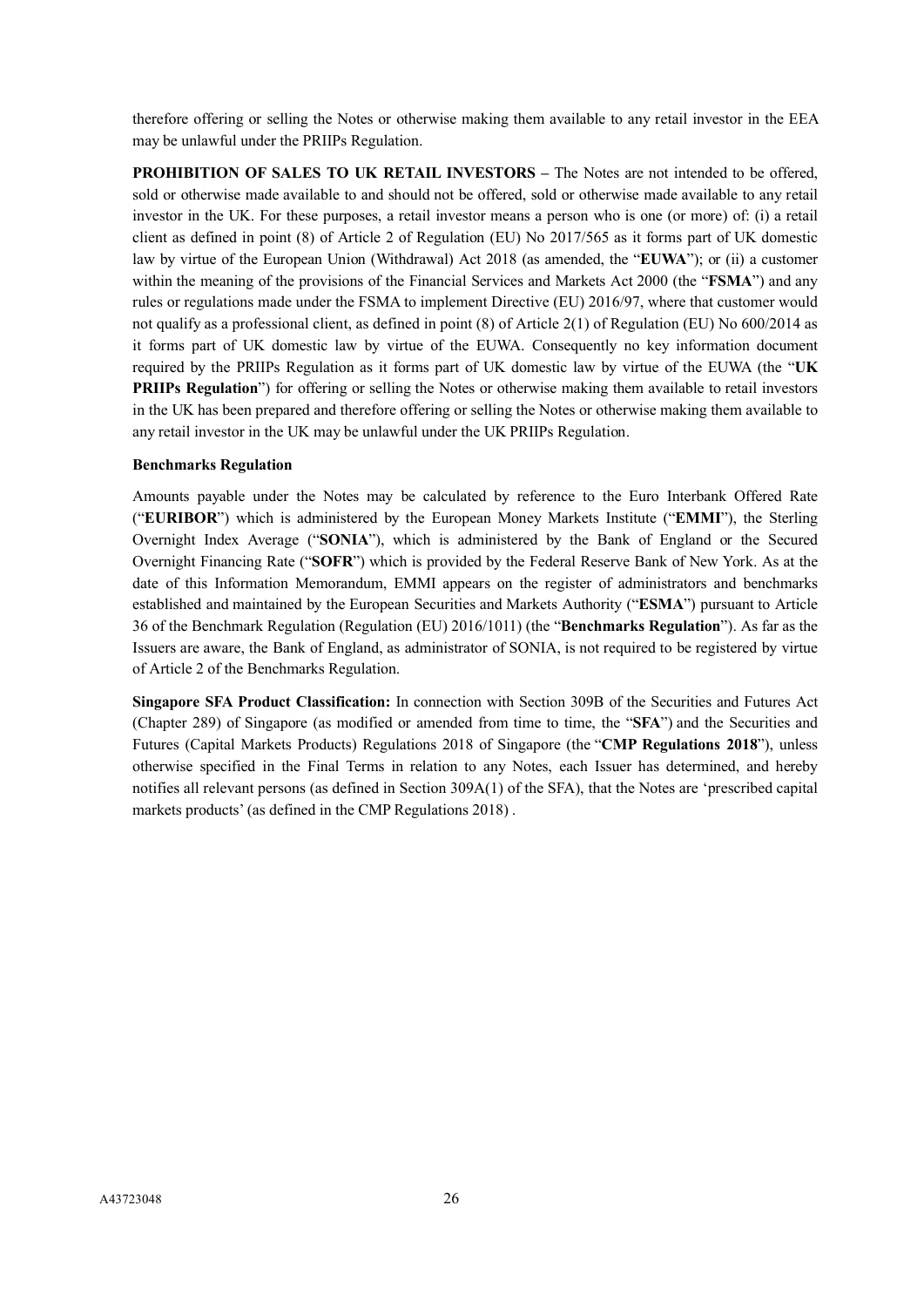# **STABILISATION**

<span id="page-26-0"></span>**IN CONNECTION WITH THE ISSUE OF ANY TRANCHE OF NOTES UNDER THE PROGRAMME, ONE OR MORE RELEVANT DEALERS (THE** "**STABILISATION DEALER/MANAGER(S)**"**) (OR PERSONS ACTING FOR THE STABILISATION DEALER/MANAGER(S)) MAY OVER-ALLOT NOTES OR EFFECT TRANSACTIONS WITH A VIEW TO SUPPORTING THE MARKET PRICE OF THE NOTES AT A LEVEL HIGHER THAN THAT WHICH MIGHT OTHERWISE PREVAIL. HOWEVER, STABILISATION MAY NOT NECESSARILY OCCUR. ANY STABILISATION ACTION MAY BEGIN ON OR AFTER THE DATE ON WHICH THE ADEQUATE PUBLIC DISCLOSURE OF THE FINAL TERMS OF THE OFFER OF THE RELEVANT TRANCHE OF NOTES IS MADE AND, IF BEGUN, MAY BE ENDED AT ANY TIME, BUT IT MUST END NO LATER THAN THE EARLIER OF 30 DAYS AFTER THE ISSUE DATE OF THE RELEVANT TRANCHE OF NOTES AND 60 DAYS AFTER THE DATE OF THE ALLOTMENT OF THE RELEVANT TRANCHE OF NOTES. ANY STABILISATION ACTION OR OVER-ALLOTMENT SHALL BE CONDUCTED IN ACCORDANCE WITH ALL APPLICABLE LAWS AND RULES.**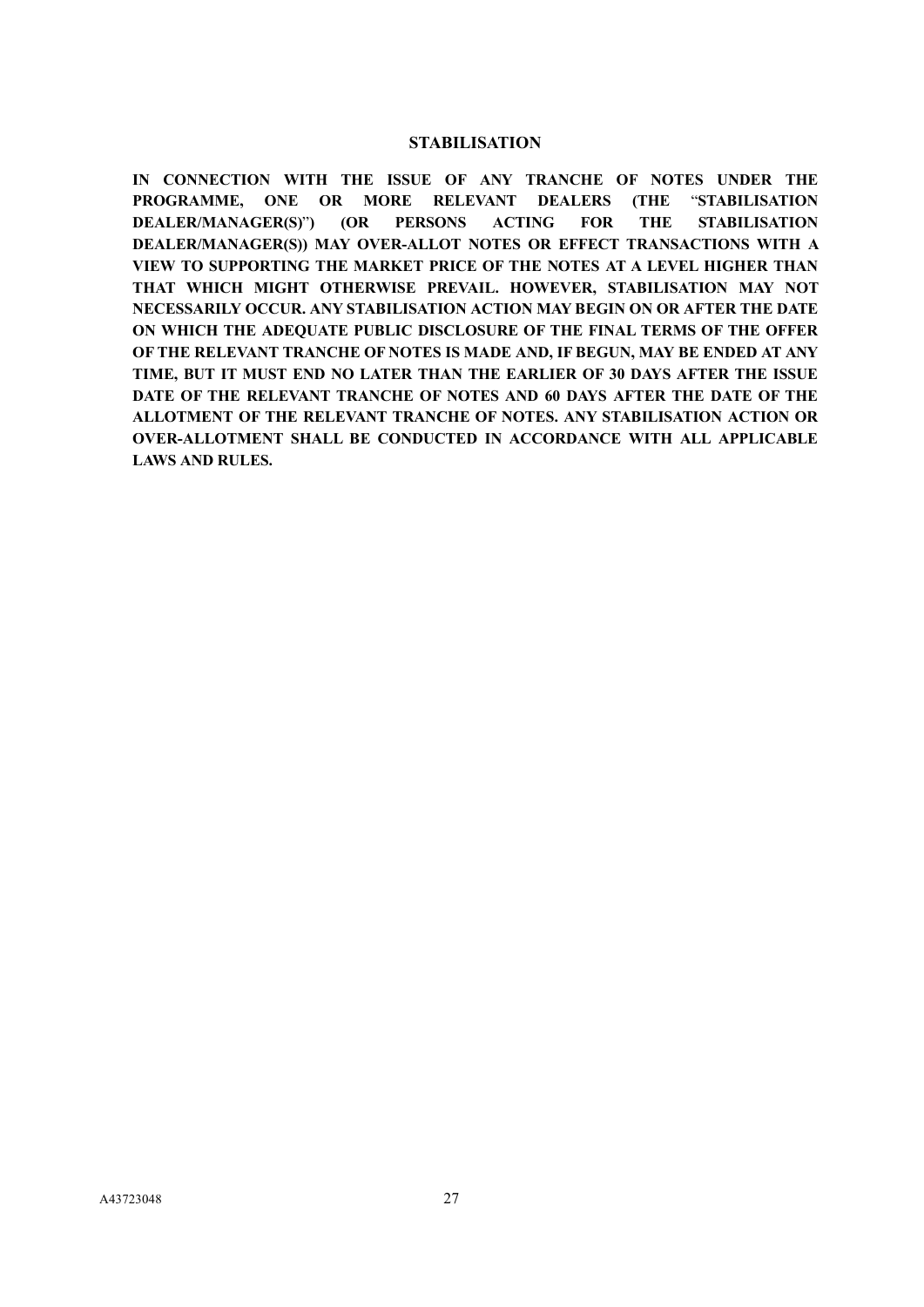# **DOCUMENTS INCORPORATED BY REFERENCE**

<span id="page-27-0"></span>The following documents shall be deemed to be incorporated in, and to form part of, this document:

- (1) Accurate English translations of the Articles of Association of UFN [\(https://www.unilever.com/Images/unilever-finance-netherlands-articles-of-association\\_tcm244-](https://www.unilever.com/Images/unilever-finance-netherlands-articles-of-association_tcm244-561032_en.pdf) [561032\\_en.pdf\)](https://www.unilever.com/Images/unilever-finance-netherlands-articles-of-association_tcm244-561032_en.pdf), the Articles of Association of PLC [\(https://www.unilever.com/Images/plc-articles-of](https://www.unilever.com/Images/plc-articles-of-association_tcm244-556942_en.pdf)association tcm244-556942 en.pdf) and the Certificate of Incorporation and bylaws of UNUS [\(https://www.unilever.com/Images/certificate-of-incorporation-and-bylaws-of-unus\\_tcm244-](https://www.unilever.com/Images/certificate-of-incorporation-and-bylaws-of-unus_tcm244-536839_1_en.pdf) 536839 1 en.pdf) (for the avoidance of doubt, the Dutch version of the Articles of Association of UFN shall prevail in the event of any inconsistency between it and its English translation);
- (2) The audited annual financial statements (on both a consolidated and an entity basis) of PLC (the consolidated audited annual financial statements of PLC being the audited annual financial statements of the Unilever Group) for the financial years ended 31 December 2019 and 31 December 2020 which appear on pages 78 to 178 of Unilever's 2019 Annual Report and Accounts (the "**Unilever Annual Report and Accounts 2019**") [\(https://www.unilever.com/Images/unilever-annual-report-and-accounts-](https://www.unilever.com/Images/unilever-annual-report-and-accounts-2019_tcm244-547893_en.pdf)2019 tcm244-547893 en.pdf) and pages 104 to 203 of Unilever's 2020 Annual Report and Accounts (the "**Unilever Annual Report and Accounts 2020**") [\(https://www.unilever.com/Images/annual](https://www.unilever.com/Images/annual-report-and-accounts-2020_tcm244-559824_en.pdf)[report-and-accounts-2020\\_tcm244-559824\\_en.pdf\)](https://www.unilever.com/Images/annual-report-and-accounts-2020_tcm244-559824_en.pdf) respectively;
- (3) UNUS' audited financial statements for the financial years ended 31 December 2019 [https://www.unilever.com/Images/unilever-united-states-financial-statements-2019\\_tcm244-](https://www.unilever.com/Images/unilever-united-states-financial-statements-2019_tcm244-561040_en.pdf) [561040\\_en.pdf\)](https://www.unilever.com/Images/unilever-united-states-financial-statements-2019_tcm244-561040_en.pdf) and 31 December 2020 [\(https://www.unilever.com/Images/unilever-united-states](https://www.unilever.com/Images/unilever-united-states-financial-statements-2020_tcm244-561041_en.pdf)[financial-statements-2020\\_tcm244-561041\\_en.pdf\)](https://www.unilever.com/Images/unilever-united-states-financial-statements-2020_tcm244-561041_en.pdf) (the "**UNUS Financial Statements**"); and
- (4) The unaudited published Quarter One Trading Statement of PLC for the three months ended 31 March 2021 contained in Unilever's Trading Statement First Quarter 2021 (the "**Unilever Trading Statement First Quarter 2021**") (https://www.unilever.com/Images/ir-q1-2021-full-announcement tcm244-[561145\\_en.pdf\)](https://www.unilever.com/Images/ir-q1-2021-full-announcement_tcm244-561145_en.pdf),

save that any statement contained herein or in any of the documents incorporated by reference in, and forming part of, this Information Memorandum shall be deemed to be modified or superseded for the purpose of this Information Memorandum to the extent that a statement contained in any document subsequently incorporated by reference modifies or supersedes such statement provided that such modifying or superseding statement is made by way of supplement to the Information Memorandum prepared in accordance with Article 23 of the Prospectus Regulation.

This Information Memorandum and any document which is incorporated herein by reference will be made available on the website of Unilever [\(https://www.unilever.com/investor-relations/debt-investors/unilever](https://www.unilever.com/investor-relations/debt-investors/unilever-european-bond-programme/)[european-bond-programme/\)](https://www.unilever.com/investor-relations/debt-investors/unilever-european-bond-programme/).

Each Issuer and Guarantor will, in the event of any significant new factor, material mistake or material inaccuracy relating to information included in the Information Memorandum, prepare a further supplement to this Information Memorandum or publish a new Information Memorandum for use in connection with any subsequent issue of Notes in compliance with Article 23 of the Prospectus Regulation.

The Unilever Annual Report and Accounts 2019, the Unilever Annual Report and Accounts 2020, the UNUS Financial Statements and the Unilever Trading Statement First Quarter 2021 refer to certain supplementary information being available on Unilever's website and the website of the United States Securities and Exchange Commission. Unless otherwise contained in this document or the documents referred to above, such supplementary information is not incorporated by reference in, and does not form part of, this document.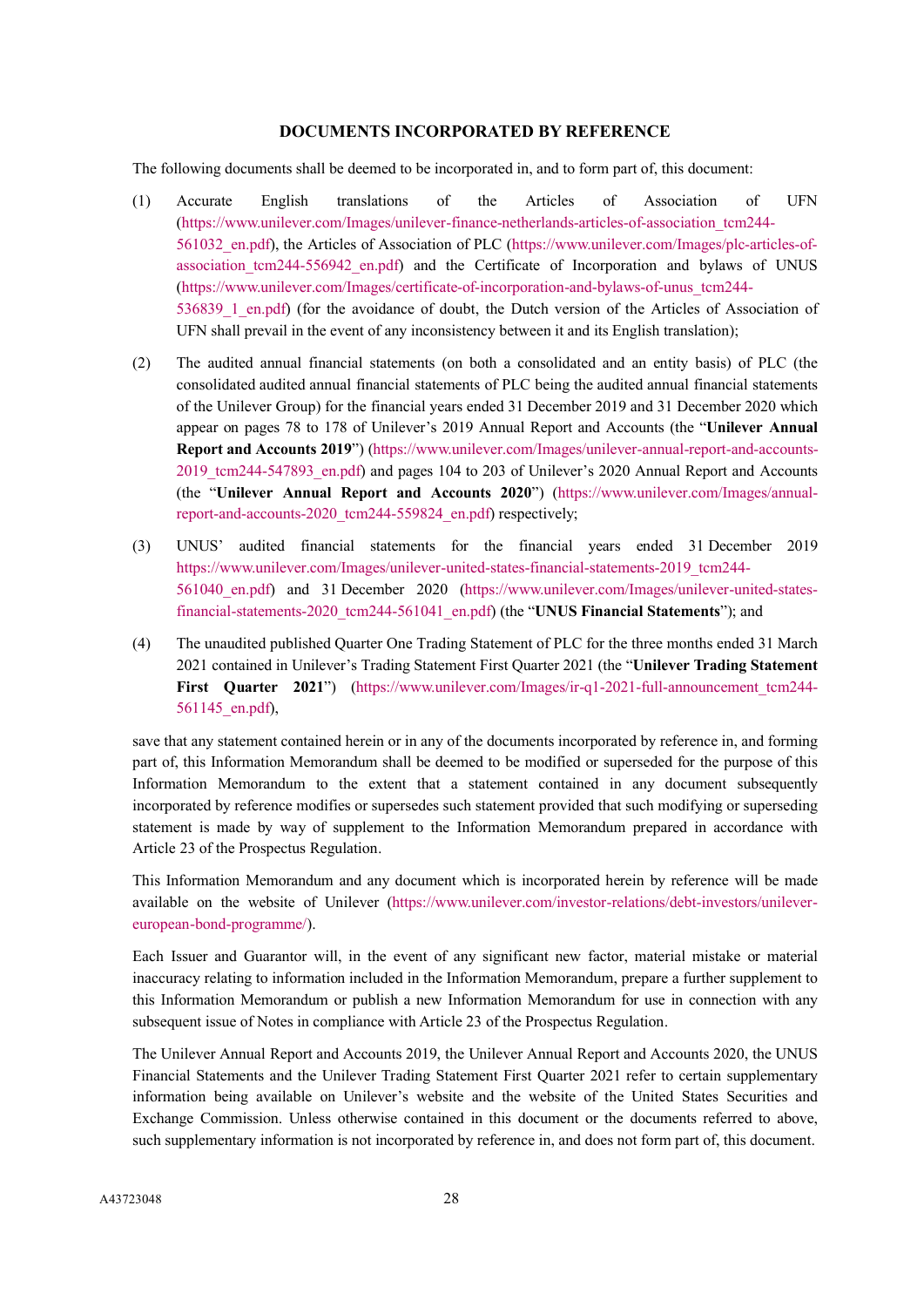For the avoidance of doubt, any documents themselves incorporated by reference in the documents listed at paragraphs (1) to (4) inclusive above (including links to websites) shall not form part of this Information Memorandum. Any information contained in the documents listed at paragraphs (1) to (4) inclusive above which is not incorporated by reference in this Information Memorandum is either not relevant to investors or is covered elsewhere in this Information Memorandum.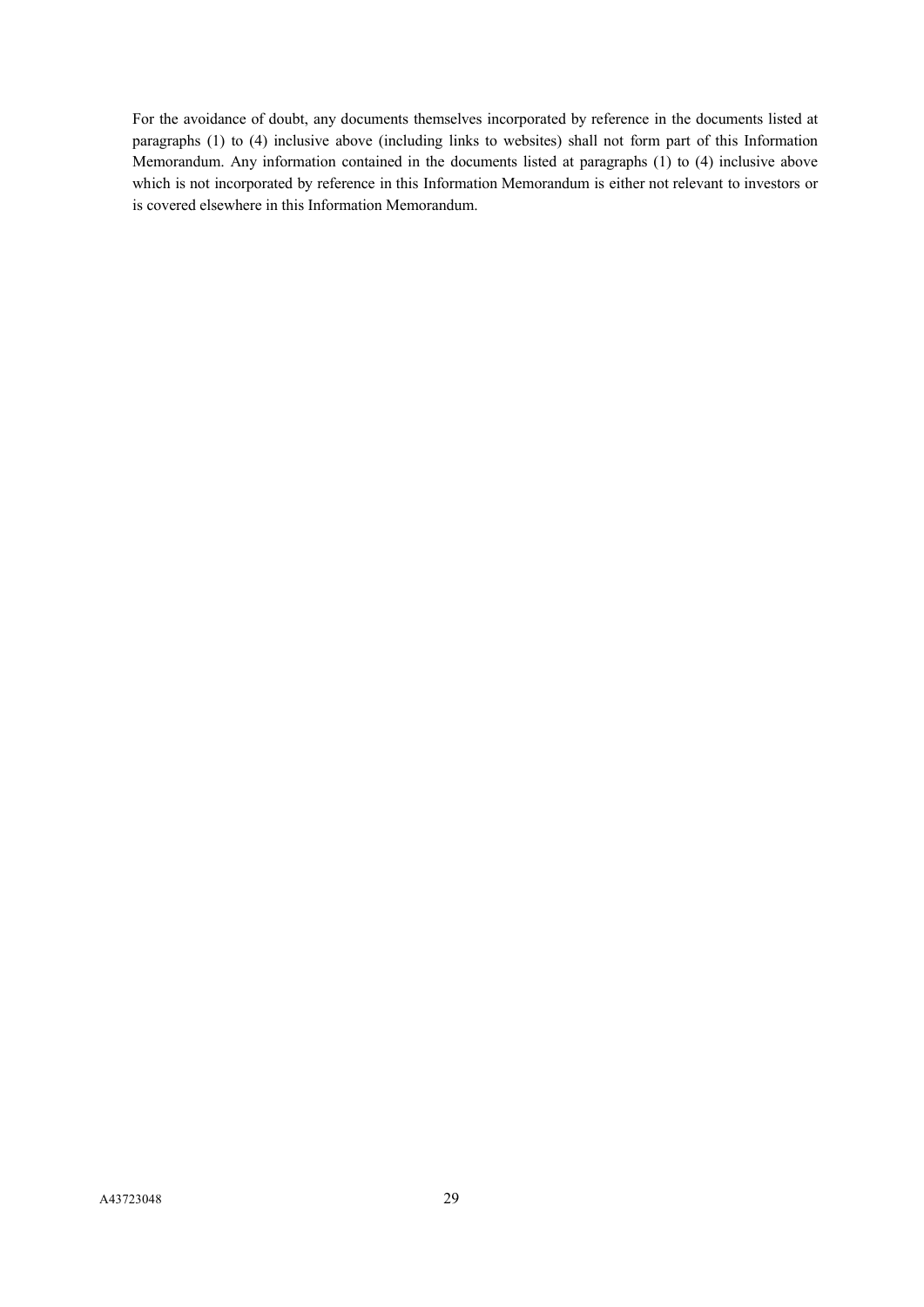# **TERMS AND CONDITIONS OF THE NOTES**

# <span id="page-29-0"></span>*The following is the text of the Terms and Conditions of the Notes which (subject to completion) will be applicable to each Tranche of Notes.*

The Notes are constituted by a trust deed dated 22 July 1994 (the "**Trust Deed**", which expression shall include any amendments or supplements thereto or any restatement thereof) made between Unilever Finance Netherlands B.V. ("**UFN**") and Unilever PLC ("**PLC**") as issuers (the "**Issuers**" and each an "**Issuer**", which expression shall include any Group Company (as defined below) which becomes an Issuer as contemplated by Condition 15), PLC and Unilever United States, Inc. ("**UNUS**") as guarantors of the Notes as hereinafter described (the "**Guarantors**" and each a "**Guarantor**") and The Law Debenture Trust Corporation p.l.c. (the "**Trustee**", which expression shall include any successor to The Law Debenture Trust Corporation p.l.c. in its capacity as such) as trustee for the holders of each Series of the Notes (the "**Noteholders**"). Pursuant to the Trust Deed, the Notes issued by (i) UFN (the "**UFN Notes**") are guaranteed unconditionally and irrevocably on a joint and several basis by PLC and UNUS and (ii) PLC (the "**PLC Notes**" and, together with the UFN Notes, the "**Notes**") are guaranteed unconditionally and irrevocably by UNUS.

Certain statements herein are summaries of, and are subject to, the detailed provisions of the Trust Deed, which includes the form of the Notes and of the interest coupons, if any, appertaining to the Notes (the "**Coupons**"). The Notes and the Coupons also have the benefit of a paying agency agreement dated 22 July 1994 (the "**Paying Agency Agreement**", which expression shall include any amendments or supplements thereto or any restatement thereof) made between UFN, PLC and UNUS in their capacities as Issuers and Guarantors (as applicable), Deutsche Bank AG, London Branch as principal paying agent (the "**Principal Paying Agent**", which expression shall include any successor to Deutsche Bank AG, London Branch in its capacity as such and any substitute or additional principal paying agent appointed in accordance with the Paying Agency Agreement), the paying agents named therein (the "**Paying Agents**", which expression shall, unless the context otherwise requires, include the Principal Paying Agent and any substitute or additional paying agents appointed in accordance with the Paying Agency Agreement) and the Trustee. Noteholders and the holders of the Coupons (the "**Couponholders**") are entitled to the benefit of, are bound by, and are deemed to have notice of, all the provisions of the Trust Deed and the Paying Agency Agreement. Copies of the Trust Deed and the Paying Agency Agreement are available for inspection during normal business hours at the registered office for the time being of the Trustee (being at the date of this Information Memorandum at Eighth Floor, 100 Bishopsgate, London EC2N 4AG) and at the specified office of each of the Paying Agents.

The Notes are issued in series (each a "**Series**"), and each Series may comprise one or more tranches ("**Tranches**" and each a "**Tranche**") of Notes. Each Tranche will be the subject of final terms or a pricing supplement ("**Final Terms**") prepared by, or on behalf of, the Issuer, a copy of which will, in the case of a Tranche of Notes which is to be listed on the Euronext in Amsterdam ("**Euronext Amsterdam**") and/or the Stock Exchange of Hong Kong and/or the Singapore Exchange, be lodged with Euronext Amsterdam and/or the Stock Exchange of Hong Kong and/or the Singapore Exchange and be available for inspection at the specified office of each of the Paying Agents appointed in respect of such Notes.

In these Terms and Conditions, unless otherwise expressly stated, references to Notes are to Notes of the relevant Series, references to Coupons are to Coupons appertaining to Notes of the relevant Series, references to the Issuer are to the Issuer of such Notes, references to the Guarantor(s) are references to the Guarantor(s) of such Issuer's obligations under such Notes and references to the Paying Agents are references to the Paying Agents appointed in respect of such Notes. Subject thereto, capitalised terms shall, unless defined herein, have the meanings ascribed thereto in the Trust Deed.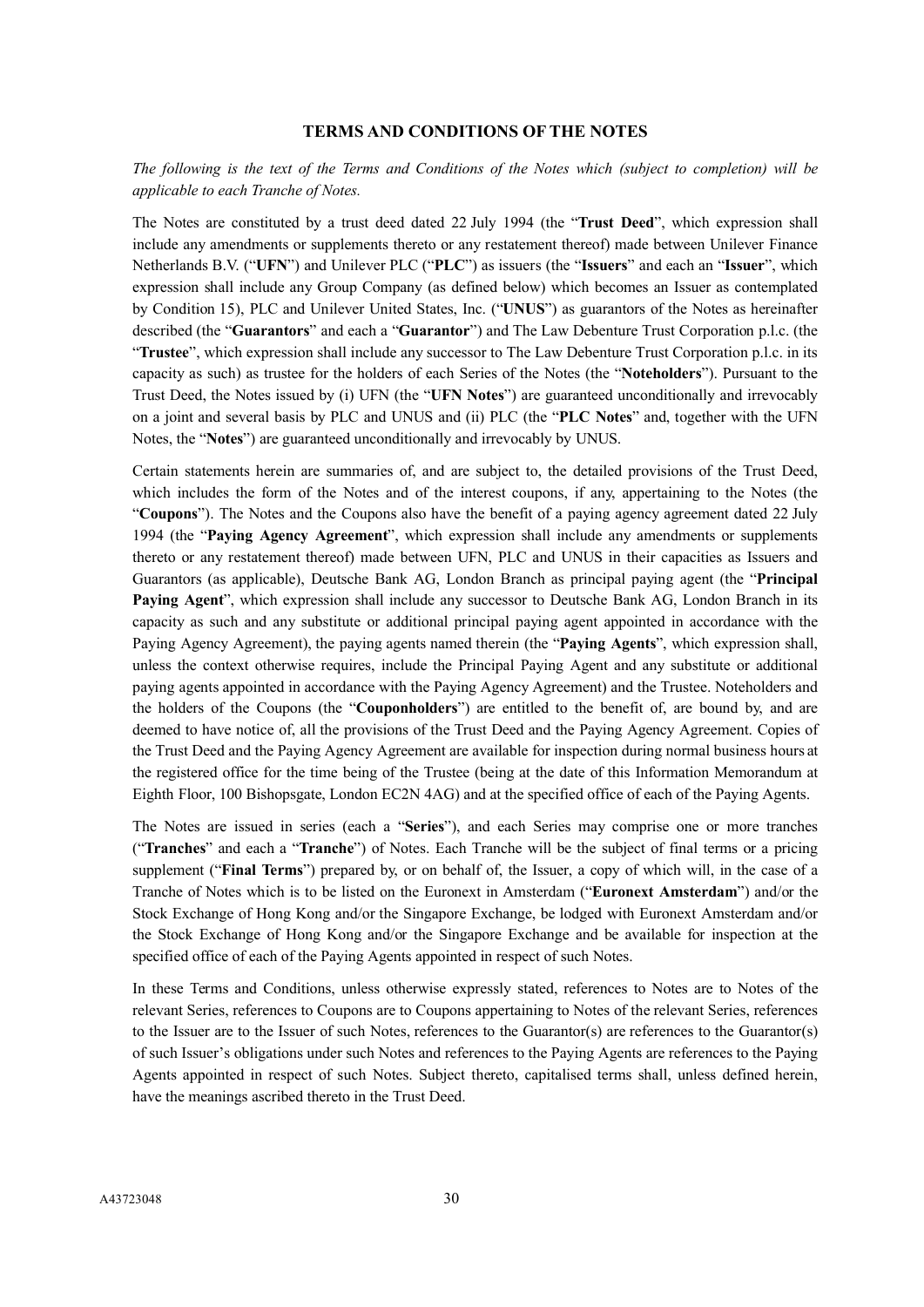## **1 Form and Denomination**

(a) Notes are issued in bearer form. Each Note is a Fixed Rate Note, a Floating Rate Note or a Zero Coupon Note or a combination of any of the foregoing. All payments in respect of each Note shall be made in the currency shown on its face.

# **Form of Notes**

- (b) Each Tranche of Notes will be represented upon issue by a temporary global note (a "**Temporary Global Note**") in substantially the form (subject to amendment and completion) scheduled to the Trust Deed and, if so specified in the Final Terms, such Temporary Global Note shall be a New Global Note. On or after the date (the "**Exchange Date**") which is 40 days after the completion of distribution of the Notes of the relevant Tranche and provided certification as to the beneficial ownership thereof as required by U.S. Treasury regulations (in the form set out in the Temporary Global Note or such other form as may replace it) has been received, interests in the Temporary Global Note may be exchanged for:
	- (i) interests in a permanent global note (a "**Permanent Global Note**") representing the Notes of that Tranche and in substantially the form (subject to amendment and completion) scheduled to the Trust Deed; or
	- (ii) definitive Notes in bearer form ("**Definitive Notes**") which will be serially numbered and in substantially the form (subject to amendment and completion) scheduled to the Trust Deed.

If interests in the Temporary Global Note are exchanged for interests in a Permanent Global Note pursuant to clause (i) above, interests in such Permanent Global Note may thereafter be exchanged for Definitive Notes described in clause (ii) above.

Each exchange of an interest in a Temporary Global Note for an interest in a Permanent Global Note or for a Definitive Note, and each exchange of an interest in a Permanent Global Note for a Definitive Note, shall be made outside the United States.

- (c) If any date on which a payment of interest is due on the Notes of a Tranche occurs while any of the Notes of that Tranche are represented by the Temporary Global Note, the related interest payment will be made on the Temporary Global Note only to the extent that certification as to the beneficial ownership thereof as required by U.S. Treasury regulations (in the form set out in the Temporary Global Note or such other form as may replace it) has been received by Euroclear Bank SA/NV ("**Euroclear**"), Clearstream Banking S.A. ("**Clearstream, Luxembourg**") or any other relevant clearing system. Payments of principal or interest (if any) on a Permanent Global Note will be made through Euroclear or Clearstream, Luxembourg without any requirement for certification.
- (d) If so specified in the relevant Final Terms, interests in a Permanent Global Note will be exchangeable in whole (but not in part only), at the option of the Holder of such Permanent Global Note and in accordance with the rules and procedures for the time being of Euroclear, Clearstream, Luxembourg and/or any other relevant clearing system and, unless otherwise specified in the relevant Final Terms, at the Issuer's cost, for Definitive Notes. In order to exercise such option, the Holder must, not less than 45 days before the date on which delivery of Definitive Notes in global or definitive form is required, deposit the relevant Permanent Global Note with the Principal Paying Agent with the form of exchange notice endorsed thereon duly completed. Interests in a Permanent Global Note will, in any event, be exchangeable in whole (but not in part only) at the cost of the Issuer, for Definitive Notes (i) if any Note of the relevant Series becomes due and repayable following a Default (as defined in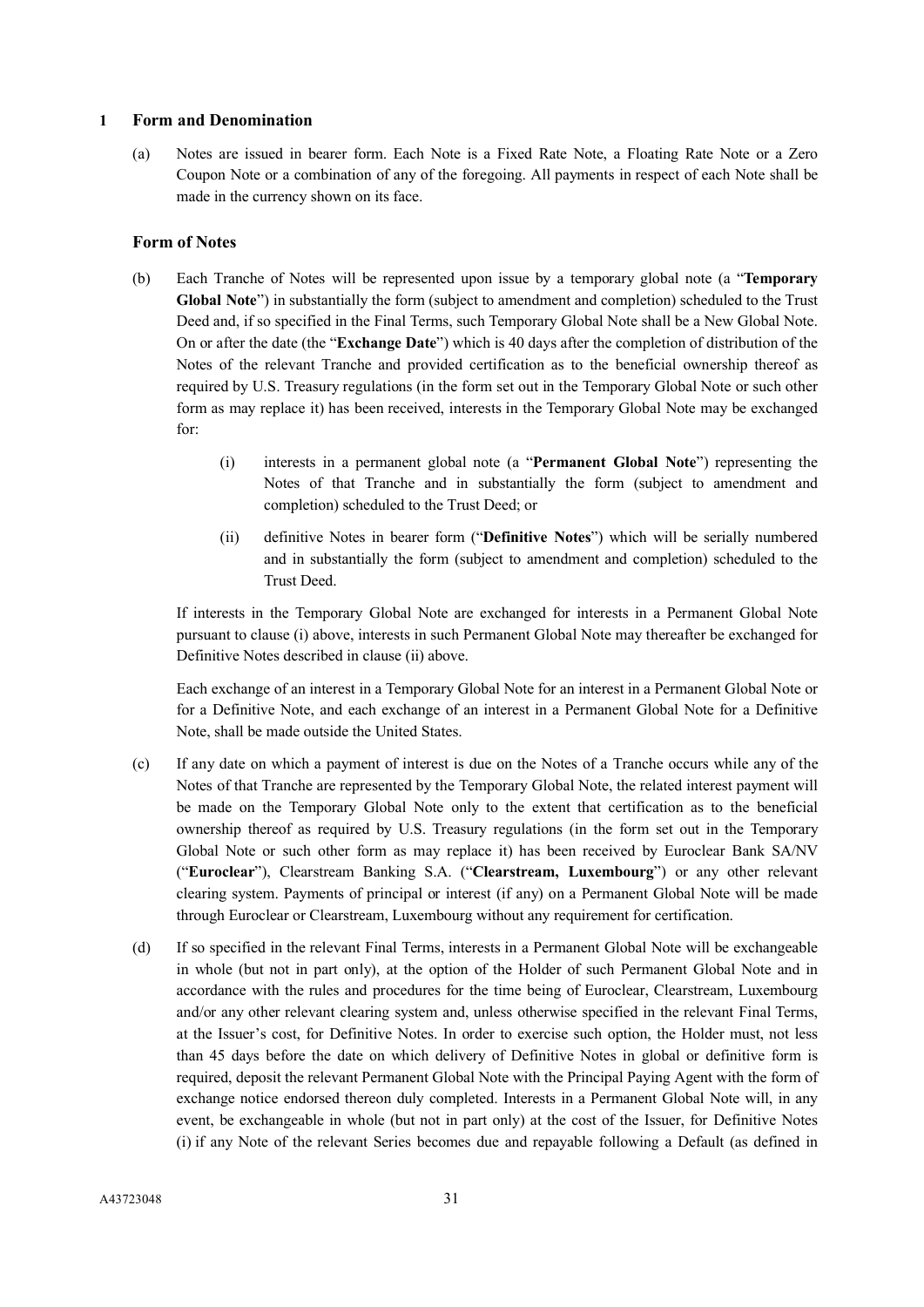Condition 10A), or (ii) if either Euroclear or Clearstream, Luxembourg or any other relevant clearing system should cease to operate as a clearing system (other than by reason of public holiday) or should announce an intention permanently to cease business and it shall not be practicable to transfer the relevant Notes to another clearing system within 90 days.

*In relation to any issue of Notes which are represented by a Temporary Global Note which is expressed to be exchangeable for Definitive Notes or an issue of Notes which are represented by a Permanent Global Note exchangeable for Definitive Notes at the option of the Holder, such Notes shall be tradeable only in principal amounts of at least the Specified Denomination (or if more than one Specified Denomination, the lowest Specified Denomination) and multiples thereof. The exchange upon notice option should not be expressed to apply in the applicable Final Terms if the Specified Denomination of the Notes includes language substantially to the following effect: "€100,000 and integral multiples of €1,000 in excess thereof up to and including €199,000." Furthermore, such Specified Denomination construction is not permitted in relation to any issue of Notes which is to be represented on issue by a Temporary Global Note exchangeable for Definitive Notes.*

*If the Notes are stated in the applicable Final Terms to be issued in NGN form, the relevant clearing systems will be notified whether or not such Notes are intended to be held in a manner which would allow Eurosystem eligibility. Depositing the Global Notes with the Common Safekeeper does not necessarily mean that the Notes will be recognised as eligible collateral for Eurosystem monetary policy and intra-day credit operations by the Eurosystem either upon issue, or at any or all times during their life. Such recognition will depend upon satisfaction of the Eurosystem eligibility criteria.*

- (e) Interest-bearing Definitive Notes will have attached thereto at the time of their initial delivery Coupons presentation of which will be a prerequisite to the payment of interest in certain circumstances specified below. Interest-bearing Definitive Notes will also, if applicable, have attached thereto, at the time of their initial delivery, a talon (a "**Talon**") for further coupons and the expression "Coupons" shall, where the context so permits, include Talons.
- (f) The following legend will appear on all Notes with maturities of more than 365 days and (in the case of Definitive Notes) on Coupons and Talons appertaining thereto:

"Any United States person who holds this obligation will be subject to the limitations under the United States income tax laws, including the limitations provided in Sections 165(j) and 1287(a) of the Internal Revenue Code".

The Internal Revenue Code sections referred to above provide that United States Holders, with certain exceptions, will not be entitled to deduct any loss on Notes, Coupons or Talons and will not be entitled to capital gains treatment in respect of any gain recognised on any sale, disposition, redemption or payment of principal in respect of Notes or Coupons.

# **Denomination of Notes**

(g) Subject to any then applicable legal and regulatory requirements, (i) Notes will be in the denomination or denominations (each of which denominations must be integrally divisible by either the smallest denomination or by the smallest increment between denominations, whichever is smaller) specified in the relevant Final Terms and (ii) Notes may not be issued under the Programme which have a minimum denomination of less than  $E100,000$  (or its equivalent in another currency). Notes of one denomination will not be exchangeable, after their initial delivery, for Notes of any other denomination.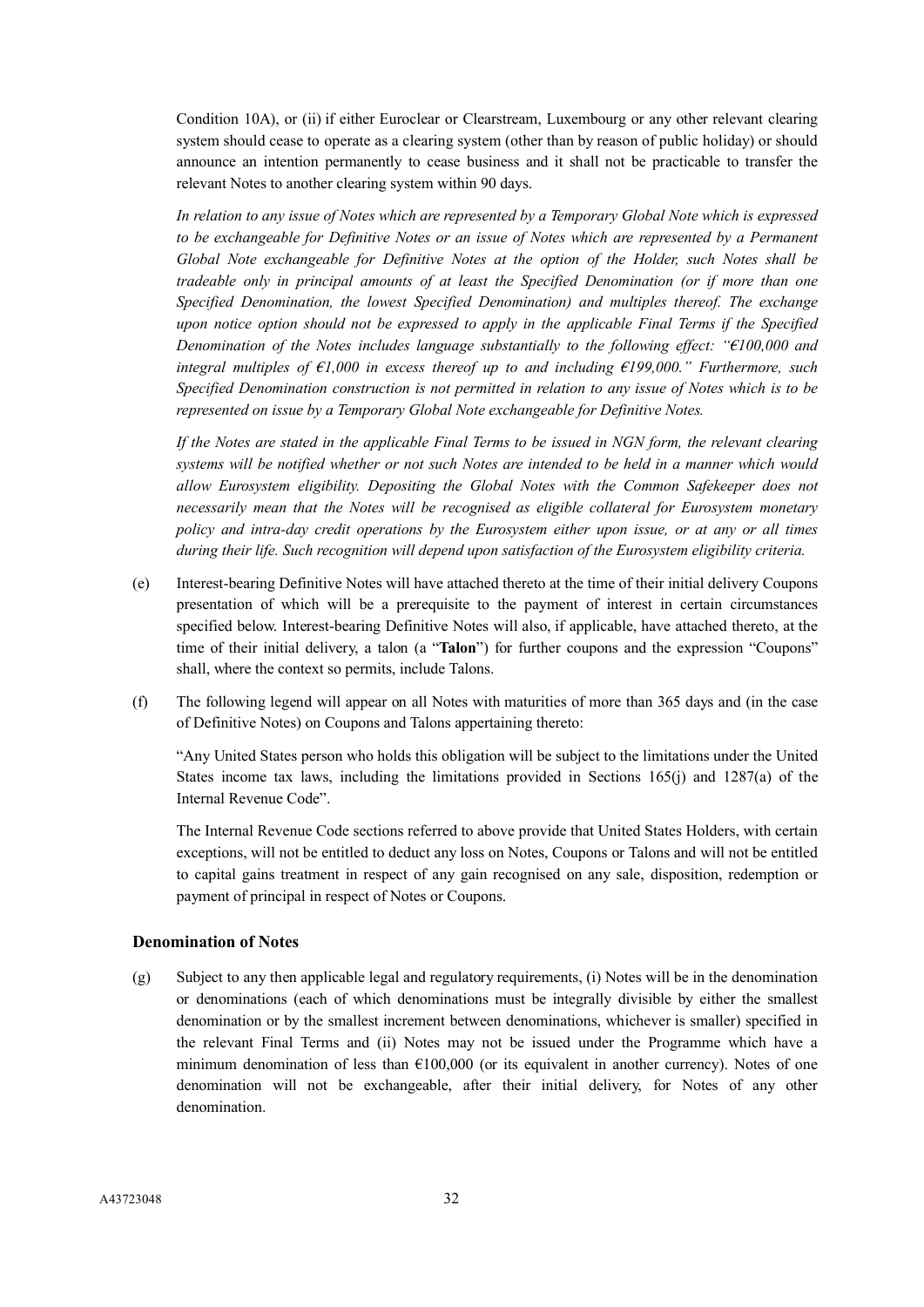## **Currency of Notes**

(h) Notes may be denominated in any currency (including, without limitation, euro (as defined in Condition 8C(3)) subject to compliance with all applicable legal or regulatory requirements.

#### **References to "Notes"**

(i) For the purposes of these Terms and Conditions, references to "Notes" shall, as the context may require, be deemed to be to Temporary Global Notes, Permanent Global Notes or Definitive Notes.

#### **2 Status of the Notes**

Subject to Condition 4, the Notes constitute direct, unconditional and unsecured obligations of the Issuer and (subject as aforesaid) rank and will rank *pari passu* without any preference among themselves with all other present and future unsecured and unsubordinated obligations of the Issuer (other than obligations preferred by law).

## **3 Status of the Guarantee**

Subject to Condition 4, the obligations of each Guarantor under the guarantee constitute unsecured obligations of such Guarantor and (subject as aforesaid) rank and will rank (subject to any obligations preferred by law) *pari passu* with all other present and future unsecured and unsubordinated obligations of such Guarantor.

#### **4 Negative Pledge**

#### **(A) Negative Pledge for UFN Notes**

So long as any UFN Notes remain outstanding (as defined in the Trust Deed):

- (a) UFN will not create or have outstanding any mortgage, charge, lien, pledge or other security interest upon the whole or any part of its undertaking or assets (including any uncalled capital), present or future; and
- (b) PLC will not create or have outstanding any mortgage, charge, lien, pledge or other security interest upon the whole or any substantial part of its undertaking or assets (including any uncalled capital), present or future,

to secure any Indebtedness of any person (or any guarantee or indemnity given in respect thereof) unless the UFN Notes and the Coupons thereon shall be secured by such mortgage, charge, lien, pledge or other security interest equally and rateably therewith in the same manner or in a manner satisfactory to the Trustee or such other security for the UFN Notes and the Coupons thereon shall be provided as the Trustee shall, in its absolute discretion, deem not less beneficial to the Noteholders or as shall be approved by an Extraordinary Resolution (as defined in the Trust Deed) of Noteholders provided that the restriction contained in this Condition  $4(A)$  shall not apply to:

- (i) any mortgage, charge, lien, pledge or other security interest arising solely by mandatory operation of law; and
- (ii) any security over assets of PLC or UFN arising pursuant to the *Algemene Voorwaarden* (general terms and conditions) of the *Nederlandse Vereniging van Banken* (Dutch Bankers' Association) and/or similar terms applied by financial institutions, if and insofar as applicable.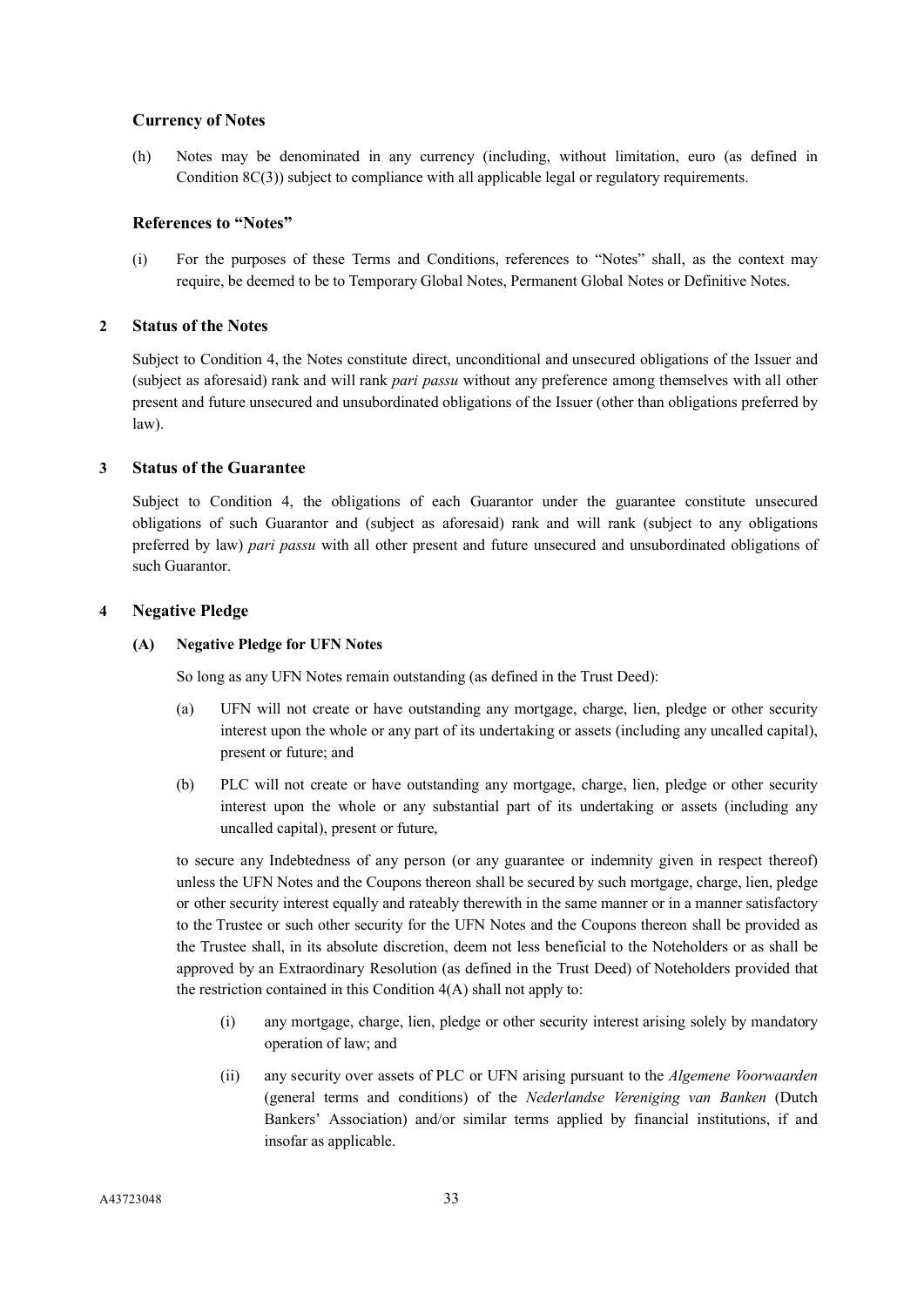#### **(B) Negative Pledge for PLC Notes**

So long as any PLC Notes remain outstanding (as defined in the Trust Deed), PLC will not create or have outstanding any mortgage, charge, lien, pledge or other security interest upon the whole or any substantial part of its undertaking or assets (including any uncalled capital), present or future, to secure any Indebtedness of any person (or any guarantee or indemnity given in respect thereof) unless the PLC Notes and the Coupons thereon shall be secured by such mortgage, charge, lien, pledge or other security interest equally and rateably therewith in the same manner or in a manner satisfactory to the Trustee or such other security for the PLC Notes and the Coupons thereon shall be provided as the Trustee shall, in its absolute discretion, deem not less beneficial to the Noteholders or as shall be approved by an Extraordinary Resolution (as defined in the Trust Deed) of Noteholders provided that the restriction contained in this Condition 4(B) shall not apply to:

- (i) any mortgage, charge, lien, pledge or other security interest arising solely by mandatory operation of law; and
- (ii) any security over assets of PLC arising pursuant to the *Algemene Voorwaarden* (general terms and conditions) of the *Nederlandse Vereniging van Banken* (Dutch Bankers' Association) and/or similar terms applied by financial institutions, if and insofar as applicable.

For the purposes of this Condition 4:

"**Indebtedness**" means any loan or other indebtedness in the form of, or represented by, bonds, notes, debentures or other securities which at the time of issue thereof either is, or is intended to be, quoted, listed or ordinarily dealt in on any stock exchange, over-the-counter or other recognised securities market and which by its terms has an initial stated maturity of more than one year; and

"**substantial**" means an aggregate amount equal to or greater than 25 per cent. of the aggregate value of the fixed assets and current assets of PLC and its group companies (being those companies required to be consolidated in accordance with United Kingdom legislative requirements relating to consolidated accounts) (the "**Unilever Group**", and any company within the Unilever Group being referred to herein as a "**Group Company**"), such value and such assets being determined by reference to the then most recently published audited consolidated balance sheet of the Unilever Group. A report by the Auditors of PLC that, in their opinion, (1) the amounts shown in a certificate provided by PLC (showing the fixed assets and current assets of the relevant part and those fixed assets and current assets expressed as a percentage of the fixed assets and current assets of the Unilever Group) have been accurately extracted from the accounting records of the Unilever Group, and (2) the percentage of the fixed assets and current assets of that part to the fixed assets and the current assets of the Unilever Group has been correctly calculated, shall, in the absence of manifest error, be conclusive evidence of the matters to which it relates.

## **5 Title**

- (a) Title to Notes and Coupons will pass by delivery. References herein to the "Holders" of Notes or Coupons signify the bearers of such Notes or such Coupons.
- (b) The Issuer, the Guarantor(s), the Trustee and the Paying Agents may deem and treat the Holder of any Note or Coupon as the absolute owner thereof (whether or not such Note or Coupon shall be overdue and notwithstanding any notice of any previous loss or theft thereof or any express or constructive notice of any claim by any other person of any interest therein) for the purpose of making payments and for all other purposes.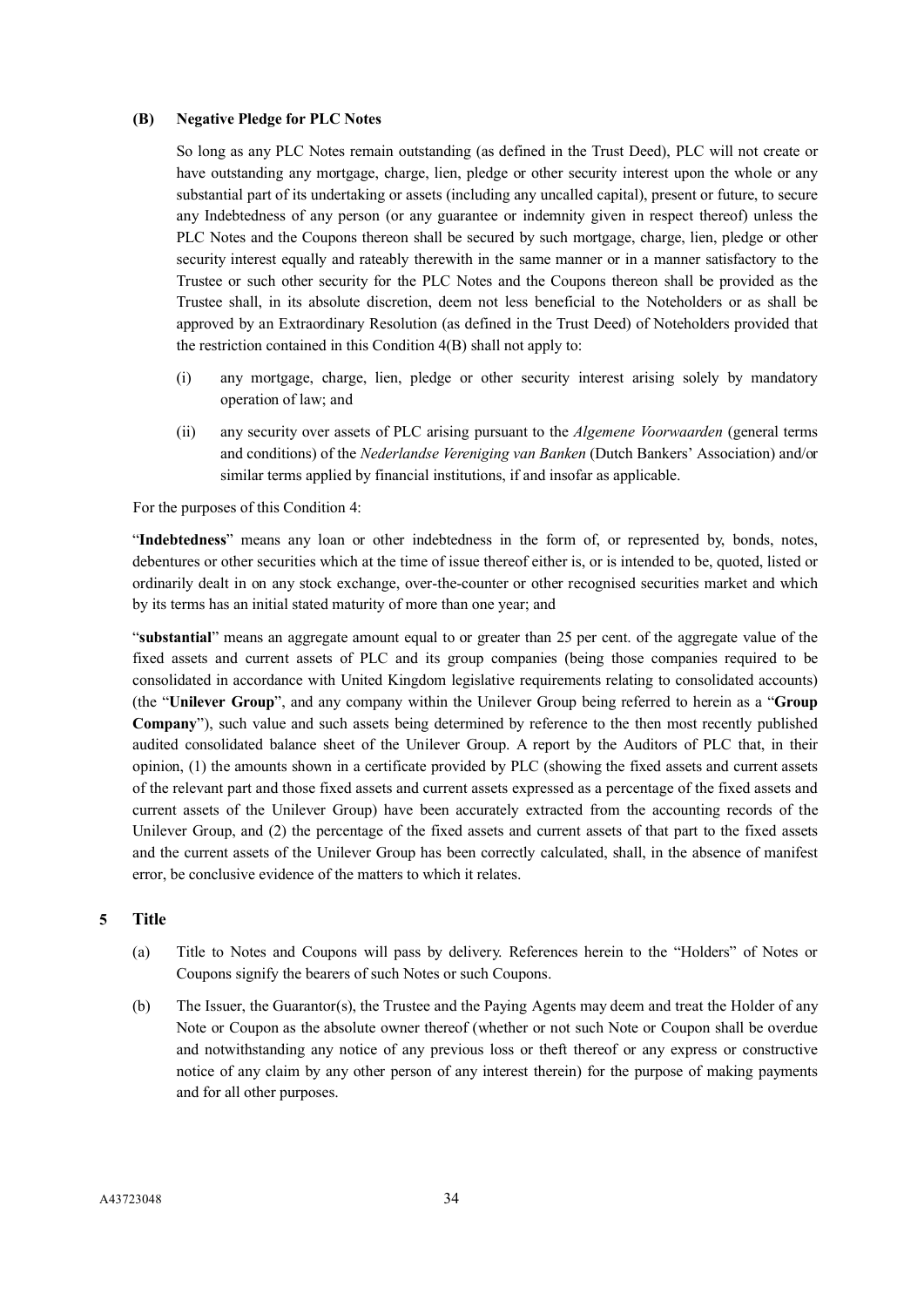## **6 Interest**

Notes may be interest-bearing or non-interest-bearing, as specified in the relevant Final Terms. The Final Terms in relation to each Tranche of interest-bearing Notes shall specify which one (and one only) of Conditions 6A, 6B or 6C shall be applicable and Condition 6D will be applicable to each Tranche of interestbearing Notes as specified therein. Condition 6G shall be applicable to Zero Coupon Notes.

#### **(A) Interest – Fixed Rate**

Notes, in relation to which this Condition 6A is specified in the relevant Final Terms as being applicable, shall bear interest from their date of issue (the "**Issue Date**") (as specified in the relevant Final Terms) or from such other date as may be specified in the relevant Final Terms at the rate or rates per annum (or otherwise) (the "**Fixed Rate of Interest**") specified in the relevant Final Terms. Such interest will be payable in arrear on such dates (the "**Fixed Interest Payment Dates**") as are specified in the relevant Final Terms and on the date of final maturity thereof (the "**Maturity Date**"). The amount of interest payable in respect of any Note in relation to which this Condition 6A is specified in the relevant Final Terms as being applicable shall be calculated by multiplying the product of the Fixed Rate of Interest and:

- (i) in the case of any such Note in global form, the principal amount of such Note; or
- (ii) in the case of any such Note in definitive form, the Calculation Amount,

in each case, by the applicable Day Count Fraction (as defined in Condition  $6E(6)$ ) as specified in the relevant Final Terms and rounding the resultant figure to the nearest sub-unit of the relevant Specified Currency, half of any such sub-unit being rounded upwards or otherwise in accordance with applicable market convention. Where the Denomination of a Note in relation to which this Condition 6A is specified in the relevant Final Terms as being applicable and which is in definitive form comprises more than one Calculation Amount, the amount of interest payable in respect of such Note shall be the aggregate of the amounts (determined in the manner provided above) for each Calculation Amount comprising the Denomination without any further rounding. If no Day Count Fraction is specified in the relevant Final Terms then, in the case of Notes denominated in any currency other than U.S. dollars, the applicable Day Count Fraction shall be Actual/Actual (ICMA) (as defined in Condition 6E(6)(ii)) and, in the case of Notes denominated in U.S. dollars, the applicable Day Count Fraction shall be  $30/360$  (as defined in Condition 6E(6)(v)).

## **(B) Interest – Floating Rate (Screen Rate Determination)**

- **(1)** Notes, in relation to which this Condition 6B is specified in the relevant Final Terms as being applicable, shall bear interest at the rates per annum (or otherwise) determined in accordance with this Condition 6B.
- **(2)** Such Notes shall bear interest from their Issue Date (as specified in the relevant Final Terms) or from such other date as may be specified in the relevant Final Terms. Such interest will be payable on each Interest Payment Date (as defined in Condition  $6E(1)$ ) and on the date of the final maturity thereof (the "**Maturity Date**") (if any).
- **(3)** The relevant Final Terms, in relation to Notes in relation to which this Condition 6B is specified as being applicable, shall specify which page (the "**Relevant Screen Page**"), on the Reuters Screen or any other information vending service, shall be applicable. For these purposes, "Reuters Screen" means the Reuters Money Market Rates Service (or such other service as may be nominated as the information vendor for the purpose of displaying comparable rates in succession thereto). The reference rate for such Notes shall be the Euro interbank offered rate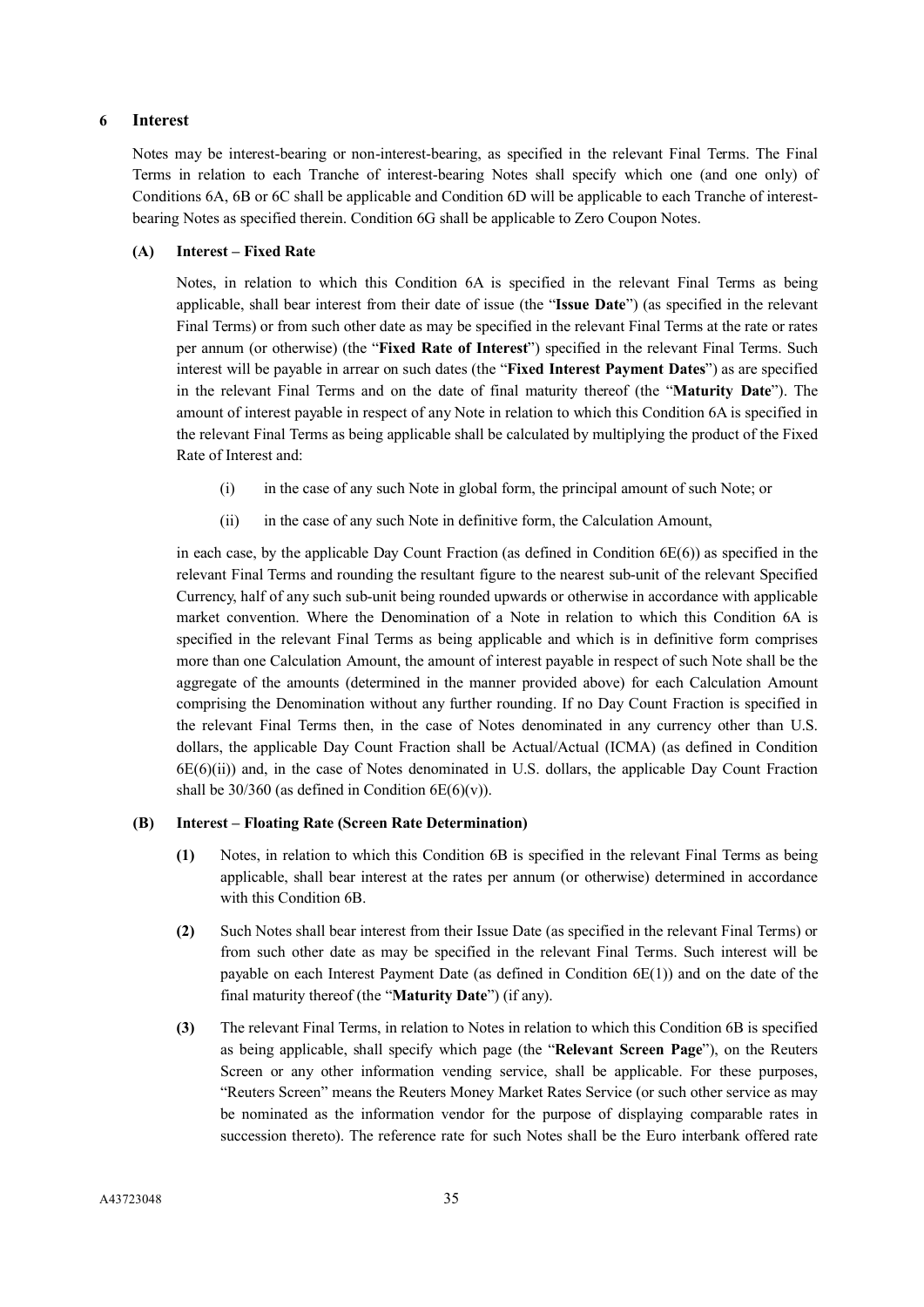("**EURIBOR**"), in each case for the relevant period, as specified in the relevant Final Terms (the "**Reference Rate**").

# **Screen Rate Determination for Floating Rate Notes not referencing Compounded Daily SONIA, Compounded Daily SOFR or Weighted Average SOFR**

- **(4)** The rate of interest (the "**Rate of Interest**") for each Interest Period (as defined in Condition  $6E(1)$ ) in relation to Notes in relation to which this Condition  $6B$  is specified as being applicable and the Reference Rate in respect of the Notes is not specified in the relevant Final Terms as being "Compounded Daily SONIA", "Compounded Daily SOFR" or "Weighted Average SOFR" shall, subject to Condition 6H, be determined by the Determination Agent (being the Principal Paying Agent or any other party named in the applicable Final Terms) on the following basis:
	- (i) the Determination Agent will determine the rate for deposits (or, as the case may require, the arithmetic mean of the rates for deposits rounded (if necessary) to the fourth decimal place, with 0.00005 being rounded upwards) in the relevant currency for a period of the duration of the relevant Interest Period according to the rate (or rates) appearing for the Reference Rate on the Relevant Screen Page as at the Relevant Time on the Interest Determination Date (as defined in Condition 6B(6)). If five or more rates for deposits appear for the Reference Rate on the Relevant Screen Page as at the Relevant Time on the Interest Determination Date, the highest (or, if there is more than one such highest quotation, one only of such quotations) and the lowest (or, if there is more than one such lowest quotation, one only of such quotations) shall be disregarded by the Determination Agent for the purpose of determining the arithmetic mean (rounded as provided above) of such rates for deposits;
	- (ii) if, on any Interest Determination Date, no such rate for deposits so appears (or, as the case may require, if fewer than three such rates for deposits so appear) or if the Relevant Screen Page (or any replacement therefor) is unavailable or if the Reference Rate is unavailable on the Relevant Screen Page, the Issuer will request appropriate quotations and the Determination Agent will determine the arithmetic mean of the rates at which deposits in the relevant currency are offered by four major banks in, in the case of Notes denominated in any currency other than euro, the London interbank market or, in the case of Notes denominated in euro, the Euro-zone interbank market, selected by the Determination Agent, at the Relevant Time on the Interest Determination Date to prime banks in, in the case of Notes denominated in any currency other than euro, the London interbank market or, in the case of Notes denominated in euro, the Euro-zone interbank market for a period of the duration of the relevant Interest Period and in an amount that is representative for a single transaction in the relevant market at the relevant time. If two or more of such banks provide the Issuer with such quotations, the Rate of Interest for such Interest Period shall be the arithmetic mean (rounded (if necessary) to the fourth decimal place, with 0.00005 being rounded upwards) of such quotations. "Euro-zone" means the zone comprising the member states of the European Union that from time to time have the euro as their currency;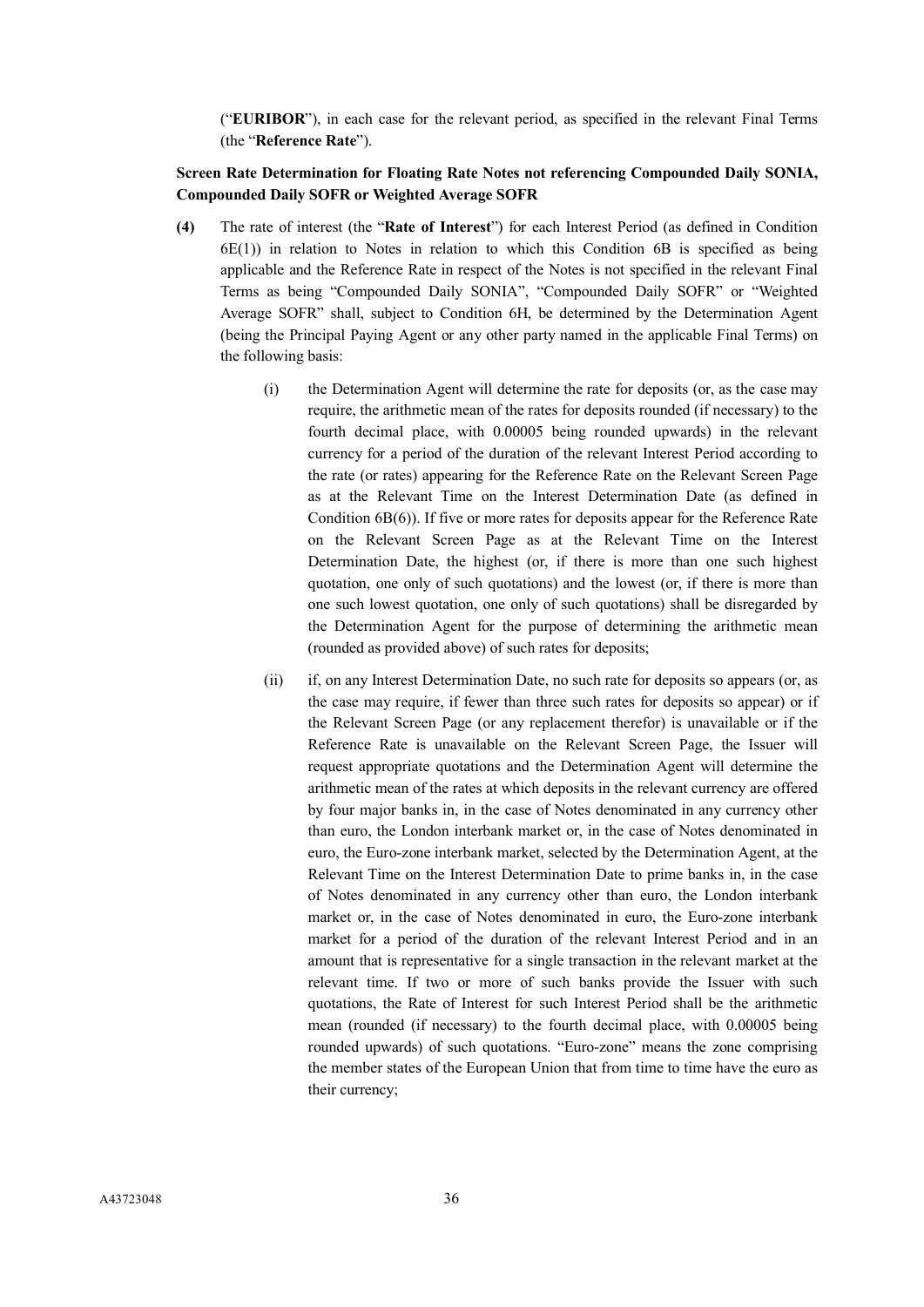- (iii) if, on any Interest Determination Date, only three such rates for deposits are so quoted by such banks, the Determination Agent will determine the arithmetic mean (rounded as aforesaid) of the rates so quoted; or
- (iv) if fewer than three or no rates are so quoted by such banks, the Determination Agent will determine the arithmetic mean of the rates quoted by four major banks in the Relevant Financial Centre (as defined in Condition  $8B(1)$ ) (or, in the case of Notes denominated in euro, in such financial centre or centres as the Issuer may select), selected by the Issuer, at approximately 11.00 a.m. (Relevant Financial Centre time (or local time at such other financial centre or centres as aforesaid)) on the Interest Determination Date for loans in the relevant currency to leading European banks for a period of the duration of the relevant Interest Period and in an amount that is representative for a single transaction in the relevant market at the relevant time,

and the Rate of Interest applicable to such Notes during each Interest Period will be the sum of the relevant margin (the "**Relevant Margin**") specified in the relevant Final Terms and the rate (or, as the case may be, the arithmetic mean) so determined; provided that, if the Determination Agent is unable to determine a rate (or, as the case may be, an arithmetic mean) in accordance with the above provisions in relation to any Interest Period, the Rate of Interest applicable to such Notes during such Interest Period will be the sum of the Relevant Margin and the rate (or, as the case may be, the arithmetic mean) last determined in relation to such Notes in respect of the preceding Interest Period; and provided always that, if there is specified in the relevant Final Terms a minimum interest rate (the "**Minimum Rate of Interest**") or a maximum interest rate (the "**Maximum Rate of Interest**"), then the Rate of Interest shall in no event be less than or, as the case may be, exceed such Minimum Rate of Interest or Maximum Rate of Interest. Unless otherwise specified in the relevant Final Terms, the Minimum Rate of Interest shall be deemed to be zero.

- **(5)** The Determination Agent will, as soon as practicable after determining the Rate of Interest in relation to each Interest Period, calculate the amount of interest (the "**Interest Amount**") payable in respect of the principal amount of each denomination of such Notes specified in the relevant Final Terms for the relevant Interest Period. The Interest Amount will be calculated by multiplying the product of the Rate of Interest for such Interest Period and:
	- (i) in the case of such Notes in global form, the principal amount of such Notes; or
	- (ii) in the case of such Notes in definitive form, the Calculation Amount,

in each case, by the applicable Day Count Fraction specified in the relevant Final Terms and rounding the resultant figure to the nearest sub-unit of the relevant Specified Currency, half of any such sub-unit being rounded upwards or otherwise in accordance with applicable market convention. Where the Denomination of a Note to which this Condition 6B is specified in the relevant Final Terms as being applicable and which is in definitive form comprises more than one Calculation Amount, the Interest Amount payable in respect of such Note shall be the aggregate of the amounts (determined in the manner provided above) for each Calculation Amount comprising the Denomination without any further rounding. If no Day Count Fraction is specified in the relevant Final Terms then, in the case of Notes denominated in any currency other than sterling, the applicable Day Count Fraction shall be Actual/360 (as defined in Condition 6E(5)) and, in the case of Notes denominated in sterling, the applicable Day Count Fraction shall be Actual/Actual (ISDA) (as defined in Condition 6E(5)).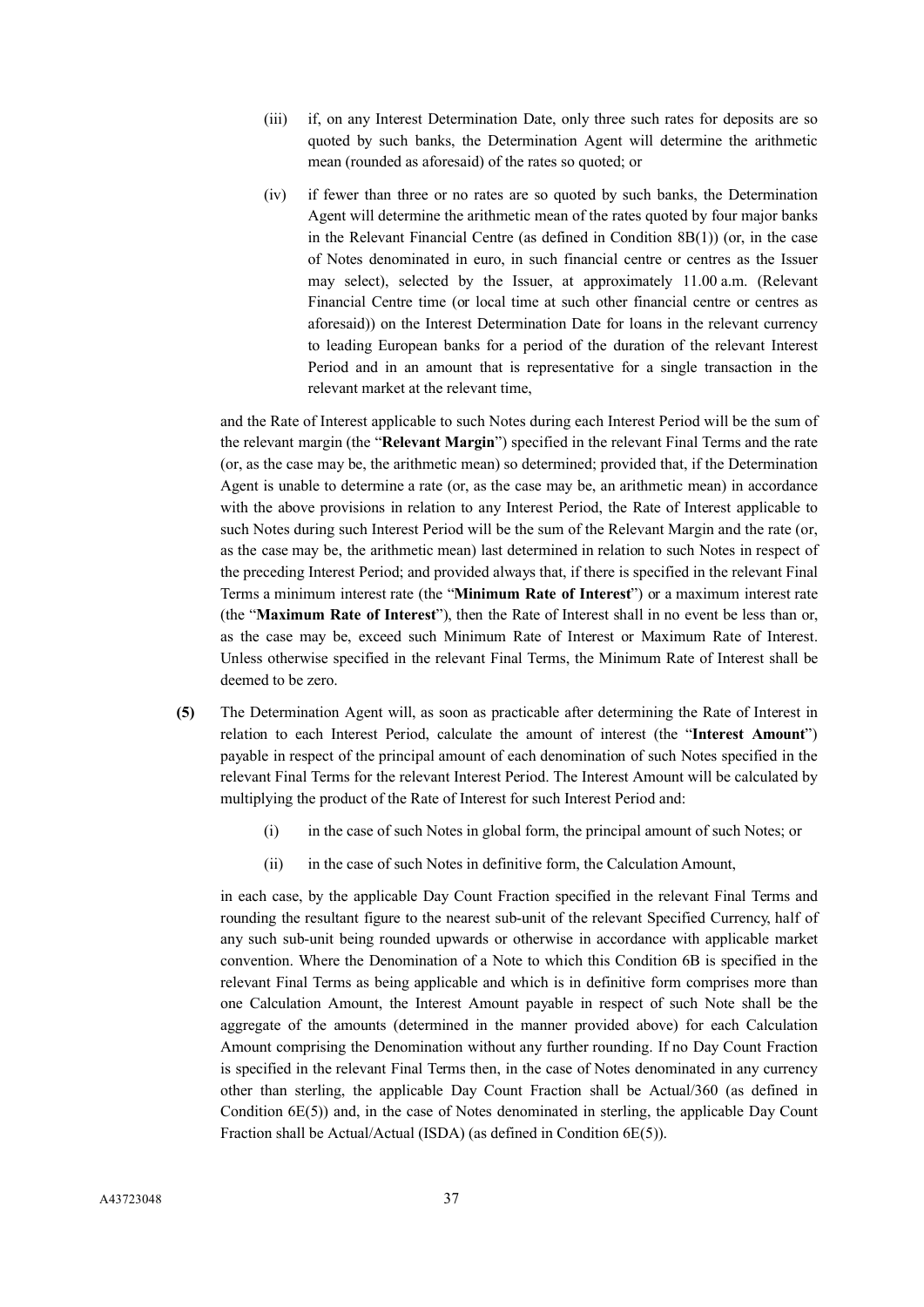- **(6)** For the purposes of these Terms and Conditions:
	- (i) "**Interest Determination Date**" means, in respect of any Interest Period, the date falling such number (if any) of London Banking Days or, as the case may be, TARGET Days as may be specified in the relevant Final Terms prior to the first day of such Interest Period or, if none is specified:
		- (a) in the case of Notes denominated in sterling, the first day of such Interest Period; or
		- (b) in the case of Notes denominated in euro, the date falling two TARGET Days prior to the first day of such Interest Period; or
		- (c) in any other case, the date falling two London Banking Days prior to the first day of such Interest Period;
	- (ii) "**London Banking Day**" means a day on which commercial banks are open for business (including dealings in foreign exchange and foreign currency deposits) in London;
	- (iii) "**Relevant Time**" means the time as of which any rate is to be determined as may be specified in the relevant Final Terms or, if none is specified:
		- (a) in the case of Notes denominated in euro, approximately 11.00 a.m. (Brussels time); or
		- (b) in any other case, approximately 11.00 a.m. (London time);
	- (iv) "**TARGET Day**" means a day on which the TARGET System (as defined in Condition  $8B(1)(iii)$  is open; and
	- (v) "**sub-unit**" means, with respect to any currency other than euro, the lowest amount of such currency that is available as legal tender in the country of such currency and, with respect to euro, means one cent.

# **Screen Rate Determination for Floating Rate Notes referencing Compounded Daily SONIA – Non-Index Determination**

**(7)** The Rate of Interest for each Interest Period (as defined in Condition 6E(1)) in relation to Notes in relation to which (i) this Condition 6B is specified as being applicable; (ii) the Reference Rate in respect of the Notes is specified in the relevant Final Terms as being "Compounded Daily SONIA"; and (iii) "Index Determination" is specified as 'Not Applicable' in the relevant Final Terms shall, subject as provided below, be Compounded Daily SONIA with respect to such Interest Period plus or minus (as indicated in the applicable Final Terms) the applicable Margin all as determined by the Determination Agent (being the Principal Paying Agent or any other party named in the applicable Final Terms).

"**Compounded Daily SONIA**" means, with respect to an Interest Period, the rate of return of a daily compound interest investment during the Observation Period corresponding to such Interest Period (with the daily Sterling overnight reference rate as reference rate for the calculation of interest) as calculated by the Determination Agent (or such other party responsible for the calculation of the Rate of Interest, as specified in the applicable Final Terms) as at the relevant Interest Determination Date in accordance with the following formula (and the resulting percentage will be rounded if necessary to the nearest fifth decimal place, with 0.000005 being rounded upwards):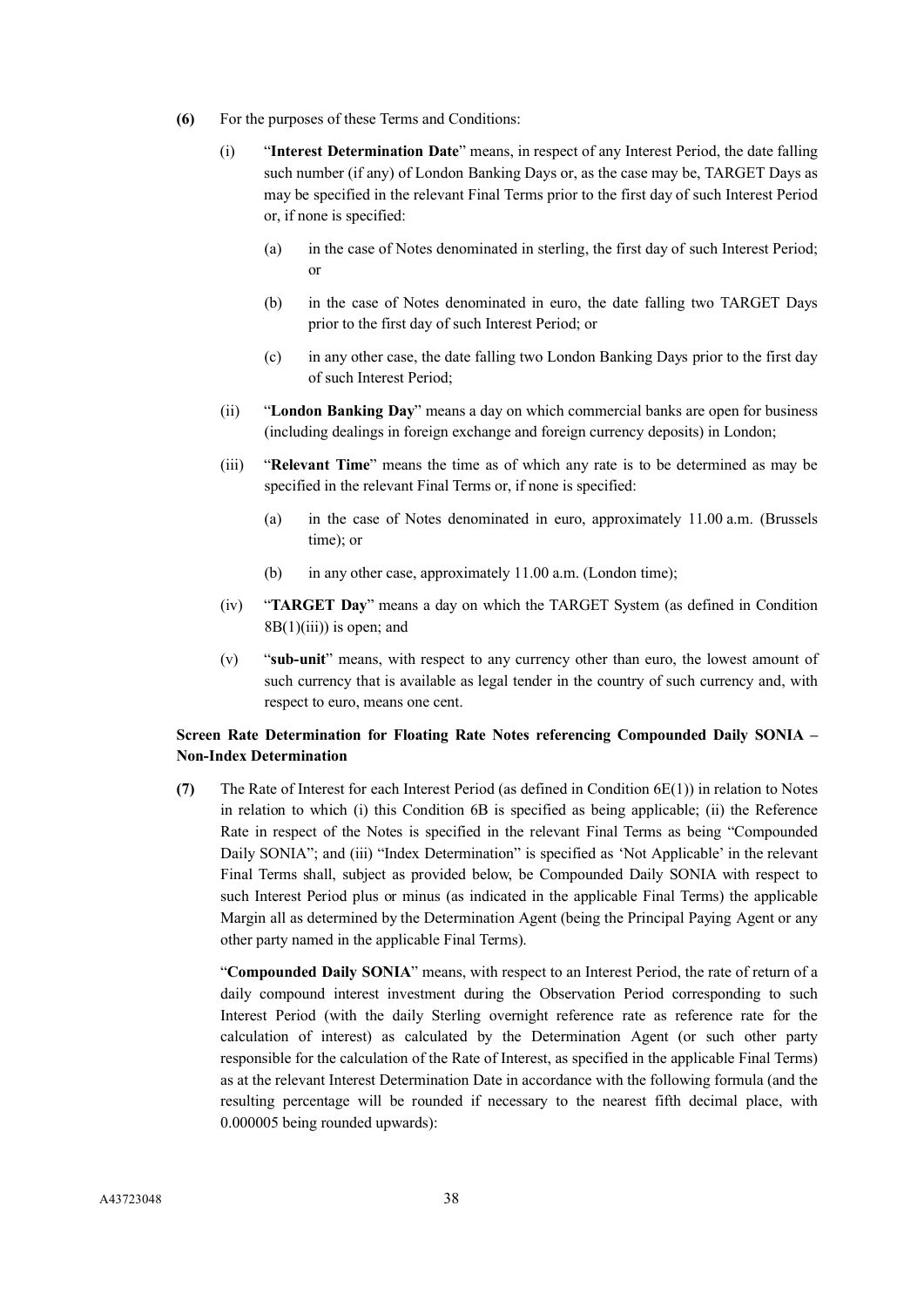$$
\left[\prod_{i=1}^{d_0} \left(1 + \frac{\text{SONIA}_{i\text{-}\text{PLBD}} \times n_i}{365}\right) - 1\right] \times \frac{365}{d}
$$

where:

- (i) "**d**" is the number of calendar days in:
	- a. where "Lag" is specified as the Observation Method in the applicable Final Terms, the relevant Interest Period; or
	- b. where "Shift" is specified as the Observation Method in the applicable Final Terms, the relevant Observation Period;
- (ii) "**do**" means:
	- a. where "Lag" is specified in as the Observation Method in the applicable Final Terms, the number of London Banking Days in the relevant Interest Period; or
	- b. where "Shift" is specified as the Observation Method in the applicable Final Terms, the number of London Banking Days in the relevant Observation Period;
- (iii) "**i**" is a series of whole numbers from one to d<sub>o</sub>, each representing the relevant London Banking Day in chronological order from, and including, the first London Banking Day in:
	- a. where "Lag" is specified in as the Observation Method in the applicable Final Terms, the relevant Interest Period; or
	- b. where "Shift" is specified in as the Observation Method in the applicable Final Terms, the relevant Observation Period;
- (iv) "**London Banking Day**" or "**LBD**" means any day on which commercial banks are open for general business (including dealing in foreign exchange and foreign currency deposits) in London;
- (v) "**ni**" for any London Banking Day "i", means the number of calendar days from (and including) such London Banking Day "i" up to (but excluding) the following London Banking Day;
- (vi) "**Observation Period**" means the period from (and including) the date falling "p" London Banking Days prior to the first day of the relevant Interest Period to (but excluding) the date falling "p" London Banking Days prior to (A) (in the case of an Interest Period) the Interest Payment Date for such Interest Period or (B) (in the case of any other Interest Period) the date on which the relevant payment of interest falls due;
- (vii) "**p**" means:
	- a. where "Lag" is specified as the Observation Method in the applicable Final Terms, the number of London Banking Days by which an Observation Period precedes the corresponding Interest Period, being the number of London Banking Days specified as the "Lag Period (p)" in the applicable Final Terms (which shall not, without the prior agreement of the Determination Agent be less than five, or, if no such number is so specified, five London Banking Days); or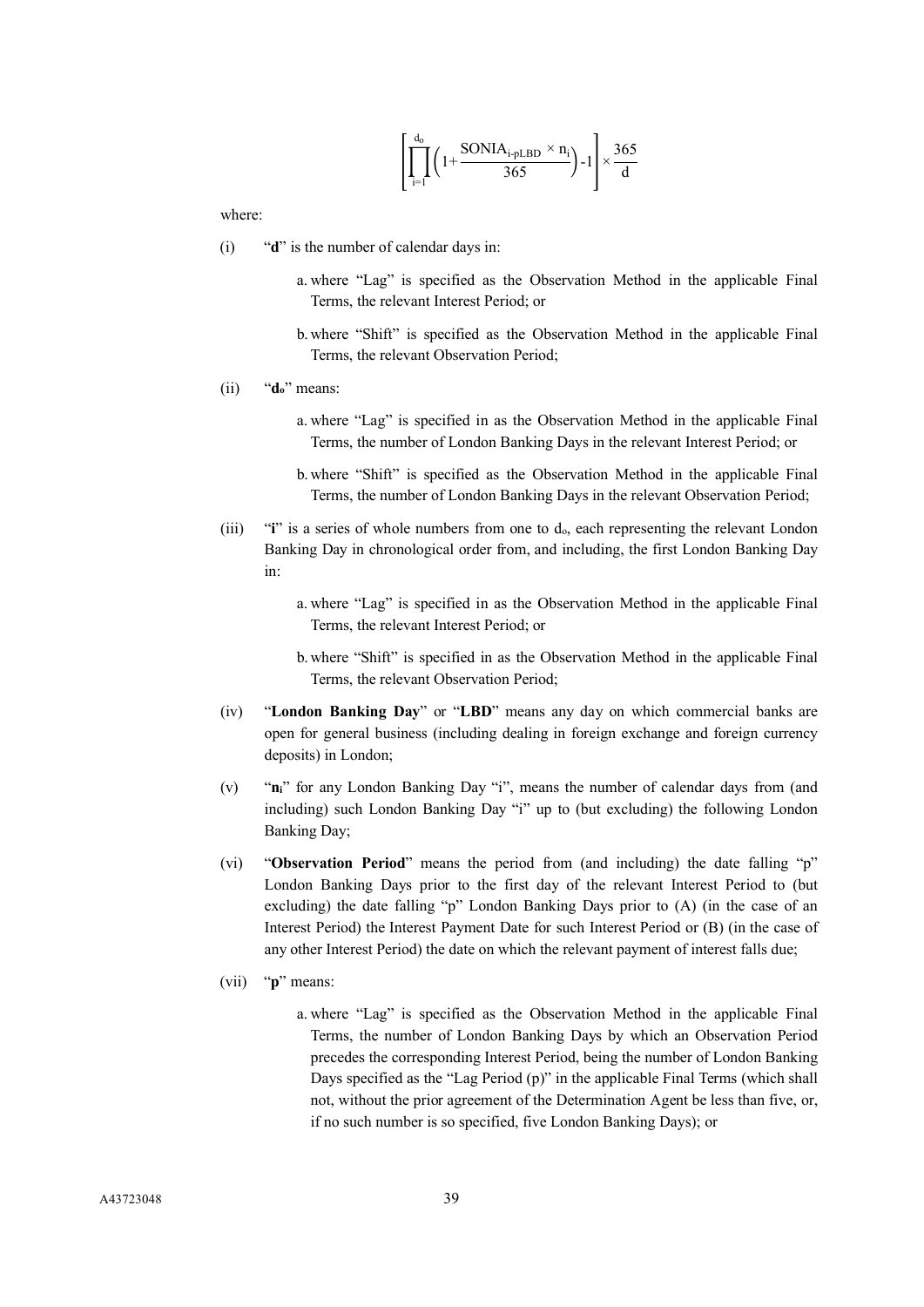- b. where "Shift" is specified as the Observation Method in the applicable Final Terms, the number of London Banking Days by which an Observation Period precedes the corresponding Interest Period, being the number of London Banking Days specified as the "Shift Period (p)" in the applicable Final Terms (which shall not, without the prior agreement of the Determination Agent be less than five, or, if no such number is so specified, five London Banking Days);
- (viii) the "**SONIA reference rate**", in respect of any London Banking Day ("**LBDx**"), is a reference rate equal to the daily Sterling Overnight Index Average ("**SONIA**") rate for such  $LBD_x$  as provided by the administrator of SONIA to authorised distributors and as then published on the Relevant Screen Page (or, if the Relevant Screen Page is unavailable, as otherwise published by such authorised distributors) on the London Banking Day immediately following  $LBD_x$ ; and
- (ix) "**SONIAi-pLBD**" means:
	- a. where "Lag" is specified as the Observation Method in the applicable Final Terms, in respect of any London Banking Day falling in the relevant Observation Period, the SONIA reference rate for the London Banking Day falling "p" London Banking Days prior to the relevant London Banking Day "i"; or
	- b. where "Shift" is specified as the Observation Method in the applicable Final Terms, the SONIA reference rate for the relevant London Banking Day "i".

If, in respect of any London Banking Day in the relevant Observation Period, the applicable SONIA reference rate is not made available on the Relevant Screen Page or has not otherwise been published by the relevant authorised distributors, then (unless the Determination Agent (or other party responsible for the calculation of the Rate of Interest, as specified in the applicable Final Terms) has been notified of any Successor Rate or Alternative Rate (and any related Adjustment Spread and/or Benchmark Amendments) pursuant to Condition 4(d), if applicable) the SONIA reference rate in respect of such London Banking Day shall be: (i) the Bank of England's Bank Rate (the "Bank Rate") prevailing at 5.00 p.m. (or, if earlier, close of business) on such London Banking Day; plus (ii) the mean of the spread of the SONIA reference rate to the Bank Rate over the previous five London Banking Days on which a SONIA reference rate has been published, excluding the highest spread (or, if there is more than one highest spread, one only of those highest spreads) and lowest spread (or, if there is more than one lowest spread, one only of those lowest spreads).

# **Screen Rate Determination for Floating Rate Notes referencing Compounded Daily SONIA – Index Determination**

**(8)** The Rate of Interest for each Interest Period (as defined in Condition 6E(1)) in relation to Notes in relation to which (i) this Condition 6B is specified as being applicable; (ii) the Reference Rate in respect of the Notes is specified in the relevant Final Terms as being "Compounded Daily SONIA" and (iii) "Index Determination" is specified as 'Applicable' in the relevant Final Terms shall, subject to Condition 6H (*Benchmark Discontinuation*) and as provided below, be the SONIA Compounded Index Rate with respect to such Interest Period plus or minus (as indicated in the applicable Final Terms) the relevant Margin.

"**SONIA Compounded Index Rate**" means, with respect to an Interest Period, the rate of return of a daily compound interest investment during the Observation Period corresponding to such Interest Period (with the daily Sterling overnight reference rate as reference rate for the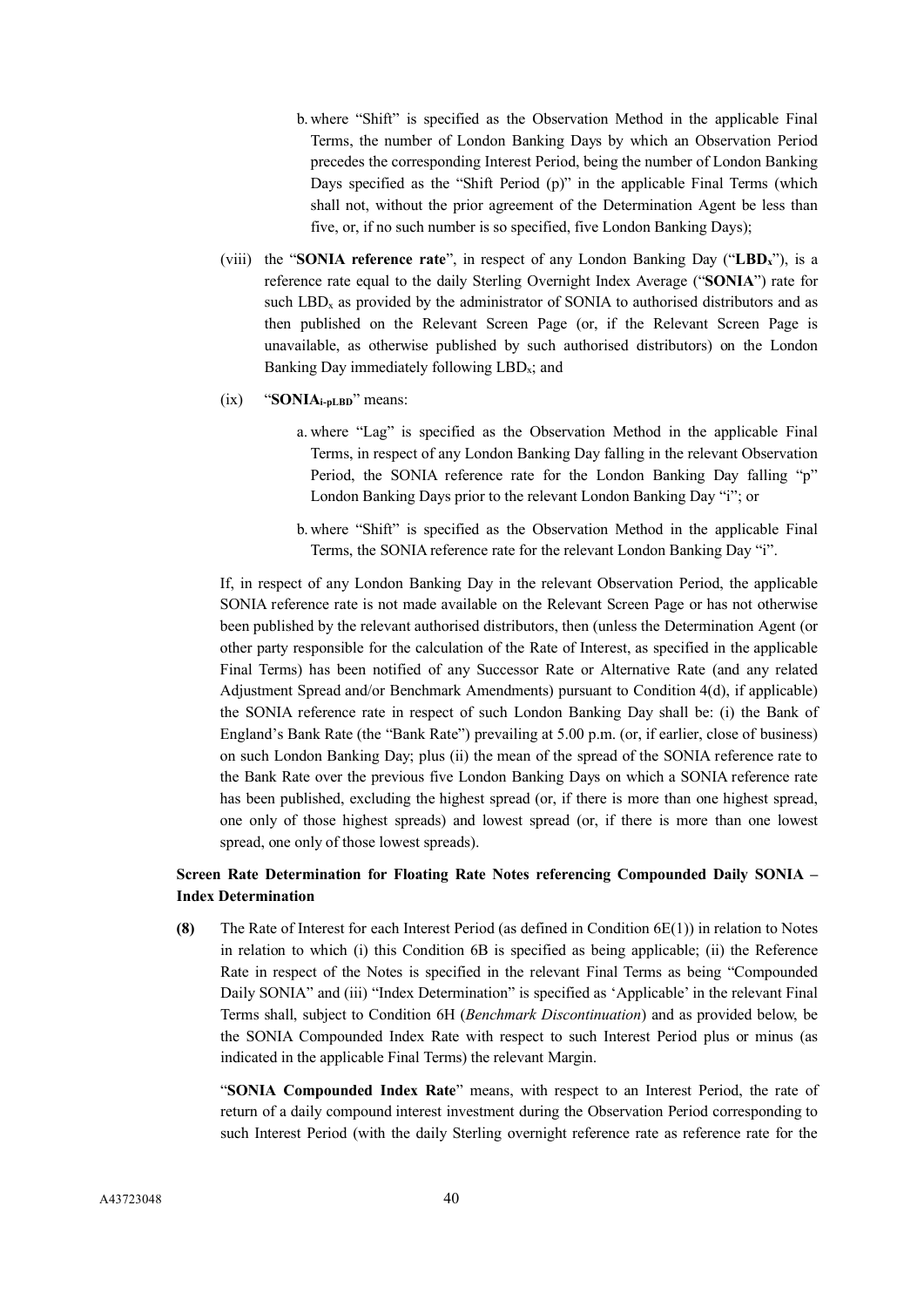calculation of interest) (expressed as a percentage and rounded if necessary to the fifth decimal place, with 0.000005 being rounded upwards) and will be calculated by the Determination Agent (being the Principal Paying Agent or any other party named in the applicable Final Terms) on the Interest Determination Date in accordance with the following formula:

$$
\left(\frac{SONIA\ Compounded\ Index_{END}}{SONIA\ Compounded\ Index_{START}} - 1\right) \times \left(\frac{365}{d}\right)
$$

where:

- (i) "**London Banking Day**" and "**Observation Period**" have the meanings set out under "*Screen Rate Determination for Floating Rate Notes referencing Compounded Daily SONIA – Non-Index Determination*" above;
- (ii) "**d**" means the number of calendar days in the relevant Observation Period;
- (iii) "**p**" means the number of London Banking Days included in the SONIA Compounded Index Observation Period specified in the relevant Final Terms (or, if no such number is specified, five London Banking Days);
- (iv) "**SONIA Compounded Index**" means the index known as the SONIA Compounded Index administered by the Bank of England (or any successor administrator thereof);
- (v) "**SONIA Compounded IndexStart**" means, with respect to an Interest Period, the SONIA Compounded Index Value on the first day of the relevant Observation Period;
- (vi) "**SONIA Compounded IndexEnd**" means the SONIA Compounded Index Value on the last day of the relevant Observation Period; and
- (vii) "**SONIA Compounded Index Value**" means, in relation to any London Banking Day, the value of the SONIA Compounded Index as published on the Relevant Screen Page on such London Banking Day or, if the value of the SONIA Compounded Index cannot be obtained from the Relevant Screen Page, as published on the Bank of England's website at www.bankofengland.co.uk/boeapps/database/ (or such other page or website as may replace such page for the purposes of publishing the SONIA Compounded Index) in respect of the relevant London Banking Day.

Subject to Condition 6H (*Benchmark Discontinuation*), if the SONIA Compounded Index Value is not available in relation to any Interest Period on the Relevant Screen Page or the Bank of England's website (or such other page or website referred to in the definition of "SONIA Compounded Index Value" above) for the determination of either or both of SONIA Compounded Index<sub>START</sub> and SONIA Compounded Index<sub>END</sub>, the Rate of Interest for such Interest Period shall be "Compounded Daily SONIA" determined in accordance with Condition 6B(7) above plus or minus (as indicated in the relevant Final Terms) the applicable Margin and as if Index Determination were specified in the applicable Final Terms as being "Not Applicable", and for these purposes: (A) (i) the "Observation Method" shall be deemed to be "Shift" and (ii) the "Observation Period" shall be deemed to be equal to the "SONIA Compounded Index Observation Period", as if those alternative elections had been made in the applicable Final Terms; and (B) the "Relevant Screen Page" shall be deemed to be the "Relevant Fallback Screen Page" specified in the relevant Final Terms.

# **Screen Rate Determination for Floating Rate Notes referencing SOFR – Non-Index Determination**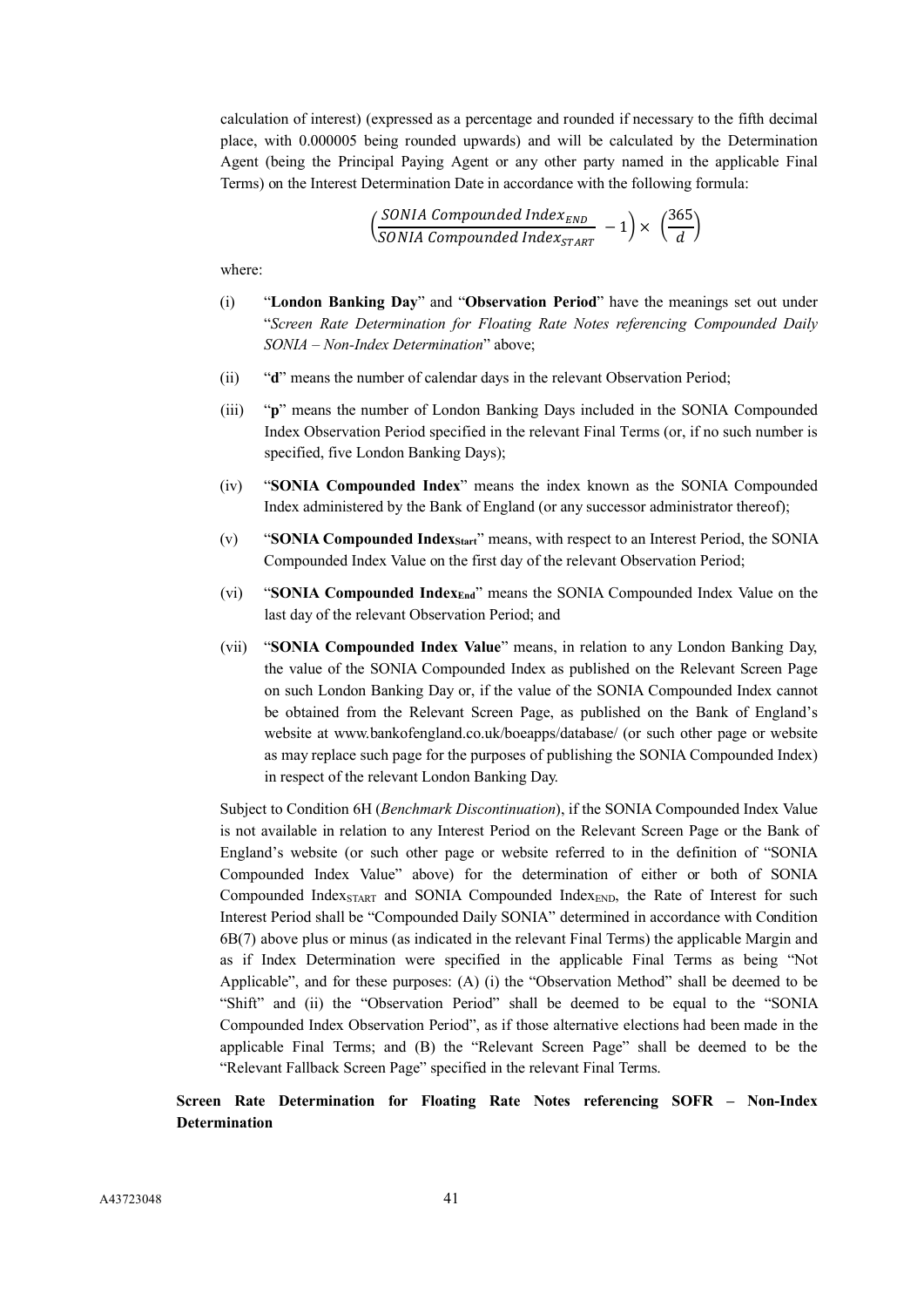## **(9)** *Compounded Daily SOFR*

The Rate of Interest for each Interest Period (as defined in Condition 6E(1)) in relation to Notes in relation to which (i) this Condition 6B is specified as being applicable; (ii) the Reference Rate in respect of the Notes is specified in the relevant Final Terms as being "Compounded Daily SOFR" and (iii) "Index Determination" is specified as 'Not Applicable' in the relevant Final Terms shall, subject as provided below, be Compounded Daily SOFR with respect to such Interest Period plus or minus (as indicated in the applicable Final Terms) the applicable Margin all as determined by the Determination Agent (being the Principal Paying Agent or any other party named in the applicable Final Terms).

"**Compounded Daily SOFR**" means, with respect to an Interest Period, the rate of return of a daily compound interest investment during the Observation Period corresponding to such Interest Period (with the daily U.S. dollars secured overnight financing rate as reference rate for the calculation of interest) as calculated by the Determination Agent as at the relevant Interest Determination Date in accordance with the following formula (and the resulting percentage will be rounded if necessary to the nearest fifth decimal place, with 0.000005 being rounded upwards):

$$
\left(\prod_{i=1}^{d_o} \left(1 + \frac{SOFR_i \times n_i}{360}\right) - 1\right) \times \frac{360}{d}
$$

where:

- (i) "**d**" is the number of calendar days in:
	- a. where "Lag" or "Lock-out" is specified as the Observation Method in the applicable Final Terms, the relevant Interest Period; or
	- b. where "Shift" is specified as the Observation Method in the applicable Final Terms, the relevant Observation Period;
- (ii) "**do**" means:
	- a. where "Lag" or "Lock-out" is specified as the Observation Method in the applicable Final Terms, the number of U.S. Government Securities Business Days in the relevant Interest Period; or
	- b. where "Shift" is specified as the Observation Method in the applicable Final Terms, the number of U.S. Government Securities Business Days in the relevant Observation Period;
- (iii) "**i**" is a series of whole numbers from one to "do", each representing the relevant U.S. Government Securities Business Day in chronological order from, and including, the first U.S. Government Securities Business Day in:
	- a. where "Lag" or "Lock-out" is specified as the Observation Method in the applicable Final Terms, the relevant Interest Period; or
	- b. where "Shift" is specified as the Observation Method in the applicable Final Terms, the relevant Observation Period;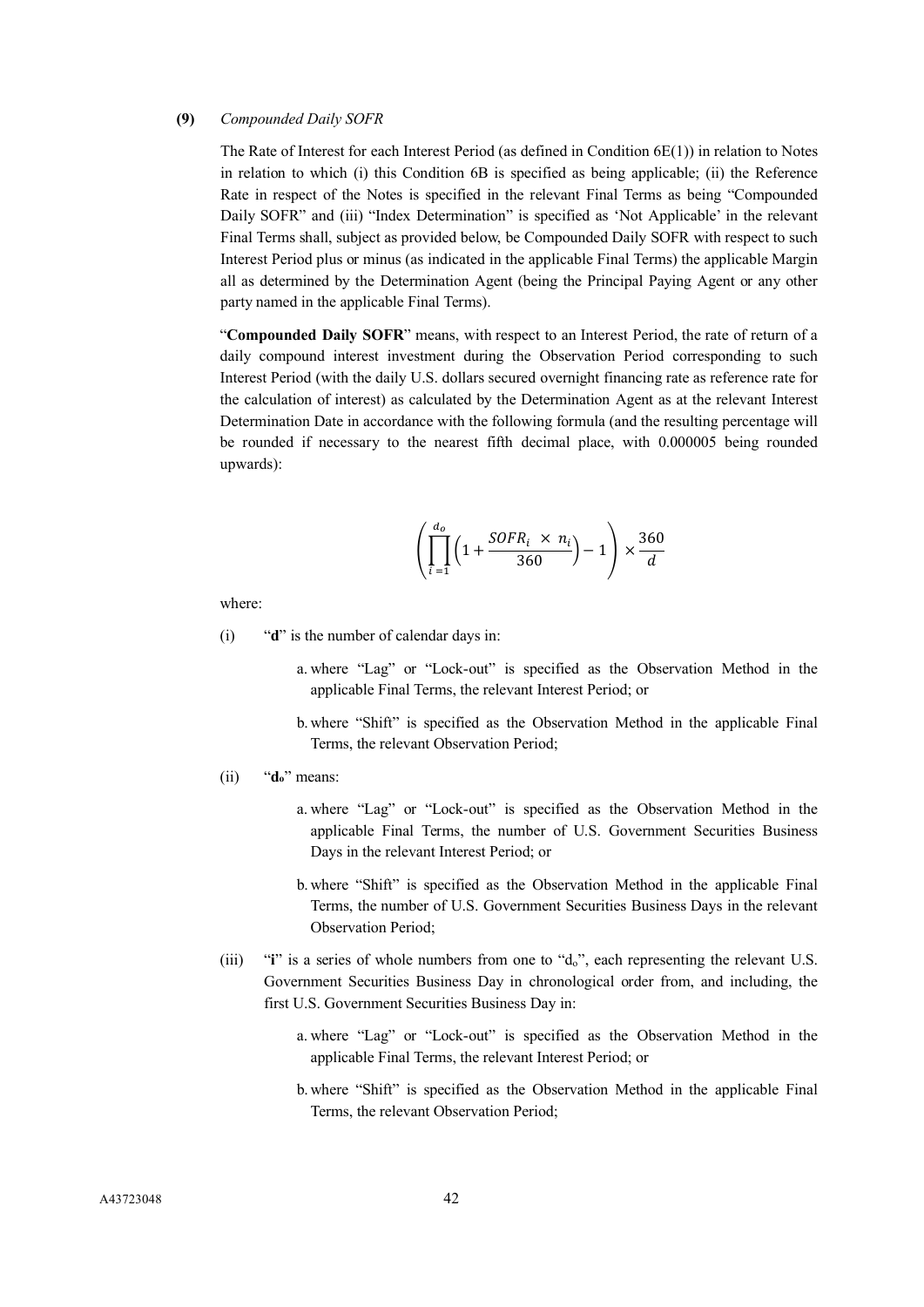- (iv) "**Lock-out Period**" means the period from, and including, the day following the Interest Determination Date to, but excluding, the corresponding Interest Payment Date;
- (v) "**New York Fed's Website**" means the website of the Federal Reserve Bank of New York (or a successor administrator of SOFR) or any successor source;
- (vi) "**ni**" for any U.S. Government Securities Business Day "i", means the number of calendar days from, and including, such U.S. Government Securities Business Day "i" up to, but excluding, the following U.S. Government Securities Business Day;
- (vii) "**Observation Period**" means the period from, and including, the date falling "p" U.S. Government Securities Business Days prior to the first day of the relevant Interest Period to, but excluding, the date which is "p" U.S. Government Securities Business Days prior to the Interest Payment Date for such Interest Period (or the date falling "p" U.S. Government Securities Business Days prior to such earlier date, if any, on which the Instruments become due and payable);
- (viii) "**p**" means:
	- a. where "Lag" is specified as the Observation Method in the applicable Final Terms, the number of U.S. Government Securities Business Days specified as the "Lag Period" in the applicable Final Terms (or, if no such number is so specified, five U.S. Government Securities Business Days);
	- b. where "Lock-out" is specified as the Observation Method in the applicable Final Terms, zero U.S. Government Securities Business Days; or (iii) where "Shift" is specified as the Observation Method in the applicable Final Terms, the number of U.S. Government Securities Business Days specified as the "Observation Period" in the applicable Final Terms (or, if no such number is specified, five U.S. Government Securities Business Days);
- (ix) "**Reference Day**" means each U.S. Government Securities Business Day in the relevant Interest Period, other than any U.S. Government Securities Business Day in the Lockout Period;
- (x) "**SOFR**" in respect of any U.S. Government Securities Business Day ("**USBDx**"), is are reference rate equal to the daily secured overnight financing rate as provided by the Federal Reserve Bank of New York, as the administrator of such rate (or any successor administrator of such rate) on the New York Fed's Website, in each case at or around 3.00 p.m. (New York City time) on the U.S. Government Securities Business Day immediately following such USBDx;
- (xi) "**SOFRi**" means the SOFR for:
	- a. where "Lag" is specified as the Observation Method in the applicable Final Terms, the U.S. Government Securities Business Day falling "p" U.S. Government Securities Business Days prior to the relevant U.S. Government Securities Business Day "i";
	- b. where "Lock-out" is specified as the Observation Method in the applicable Final Terms: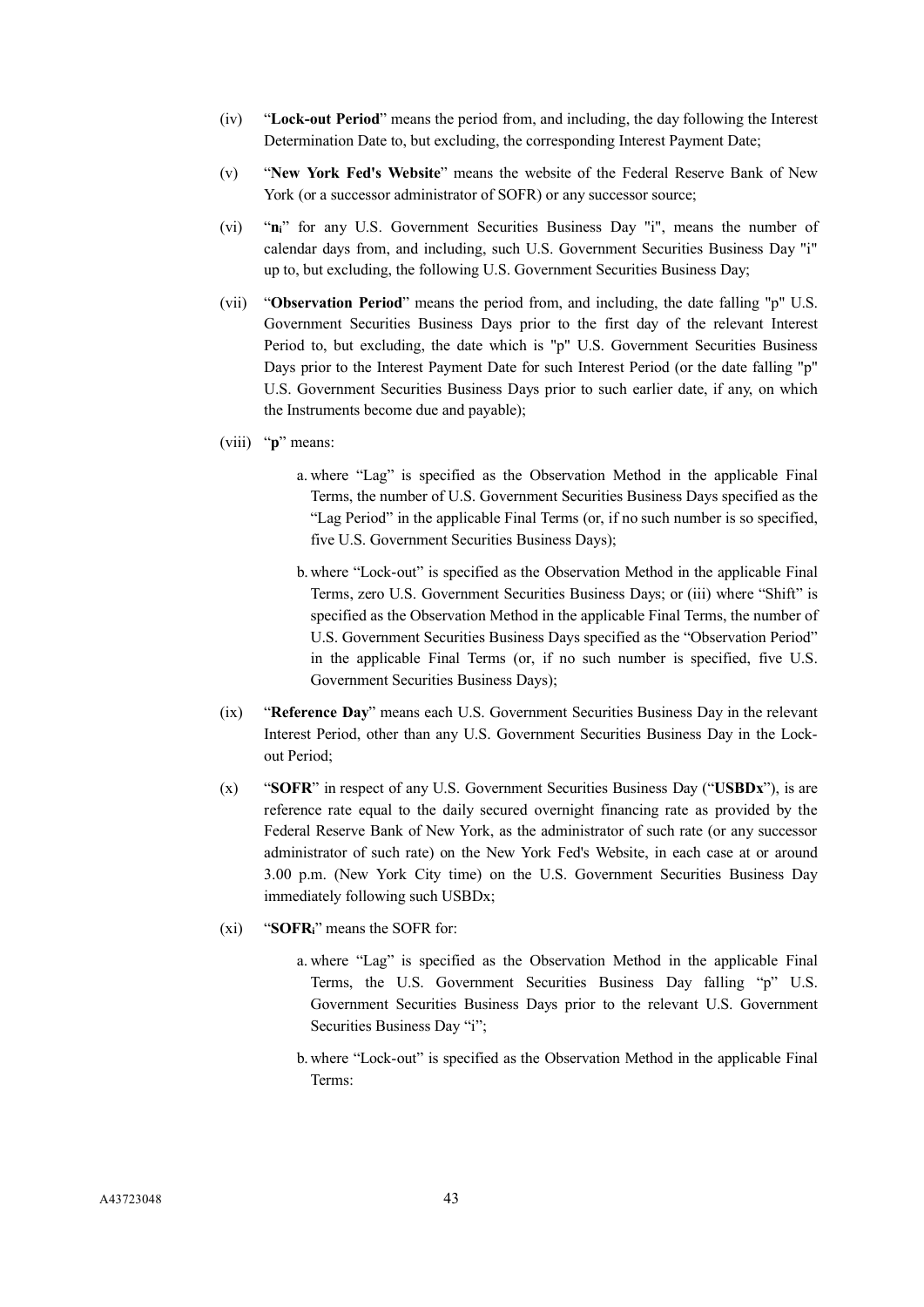- (i) in respect of each U.S. Government Securities Business Day "i" that is a Reference Day, the SOFR in respect of the U.S. Government Securities Business Day immediately preceding such Reference Day; or
- (ii) in respect of each U.S. Government Securities Business Day "i" that is not a Reference Day (being a U.S. Government Securities Business Day in the Lock-out Period), the SOFR in respect of the U.S. Government Securities Business Day immediately preceding the last Reference Day of the relevant Interest Period (such last Reference Day coinciding with the Interest Determination Date); or
- c. where "Shift" is specified as the Observation Method in the applicable Final Terms, the relevant U.S. Government Securities Business Day "i";
- (xii) "**U.S. dollar**" means the currency of the United States of America; and
- (xiii) "**U.S. Government Securities Business Day**" means any day except for a Saturday, Sunday or a day on which the Securities Industry and Financial Markets Association recommends that the fixed income departments of its members be closed for the entire day for purposes of trading in U.S. government securities.
- **(10)** *Weighted Average SOFR*

The Rate of Interest for each Interest Period (as defined in Condition 6E(1)) in relation to Notes in relation to which (i) this Condition 6B is specified as being applicable; (ii) the Reference Rate in respect of the Notes is specified in the relevant Final Terms as being "Weighted Average SOFR" and (iii) "Index Determination" is specified as 'Not Applicable' in the relevant Final Terms shall, subject as provided below, be Weighted Average SOFR with respect to such Interest Period plus or minus (as indicated in the applicable Final Terms) the applicable Margin all as determined by the Determination Agent (being the Principal Paying Agent or any other party named in the applicable Final Terms).

### "**Weighted Average SOFR**" means:

- (a) where "Lag" is specified as the Observation Method in the applicable Final Terms, the arithmetic mean of the SOFR in effect for each calendar day during the relevant Observation Period, calculated by multiplying each relevant SOFR by the number of calendar days such rate is in effect, determining the sum of such products and dividing such sum by the number of calendar days in the relevant Observation Period. For these purposes, the SOFR in effect for any calendar day which is not a U.S. Government Securities Business Day shall be deemed to be the SOFR in effect for the U.S. Government Securities Business Day immediately preceding such calendar day; and
- (b) where "Lock-out" is specified as the Observation Method in the applicable Final Terms, the arithmetic mean of the SOFR in effect for each calendar day during the relevant Interest Period, calculated by multiplying each relevant SOFR by the number of days such rate is in effect, determining the sum of such products and dividing such sum by the number of calendar days in the relevant Interest Period, *provided however that* for any calendar day of such Interest Period falling in the Lock-out Period, the relevant SOFR for each day during that Lock-out Period will be deemed to be the SOFR in effect for the Reference Day immediately preceding the first day of such Lock-out Period. For these purposes, the SOFR in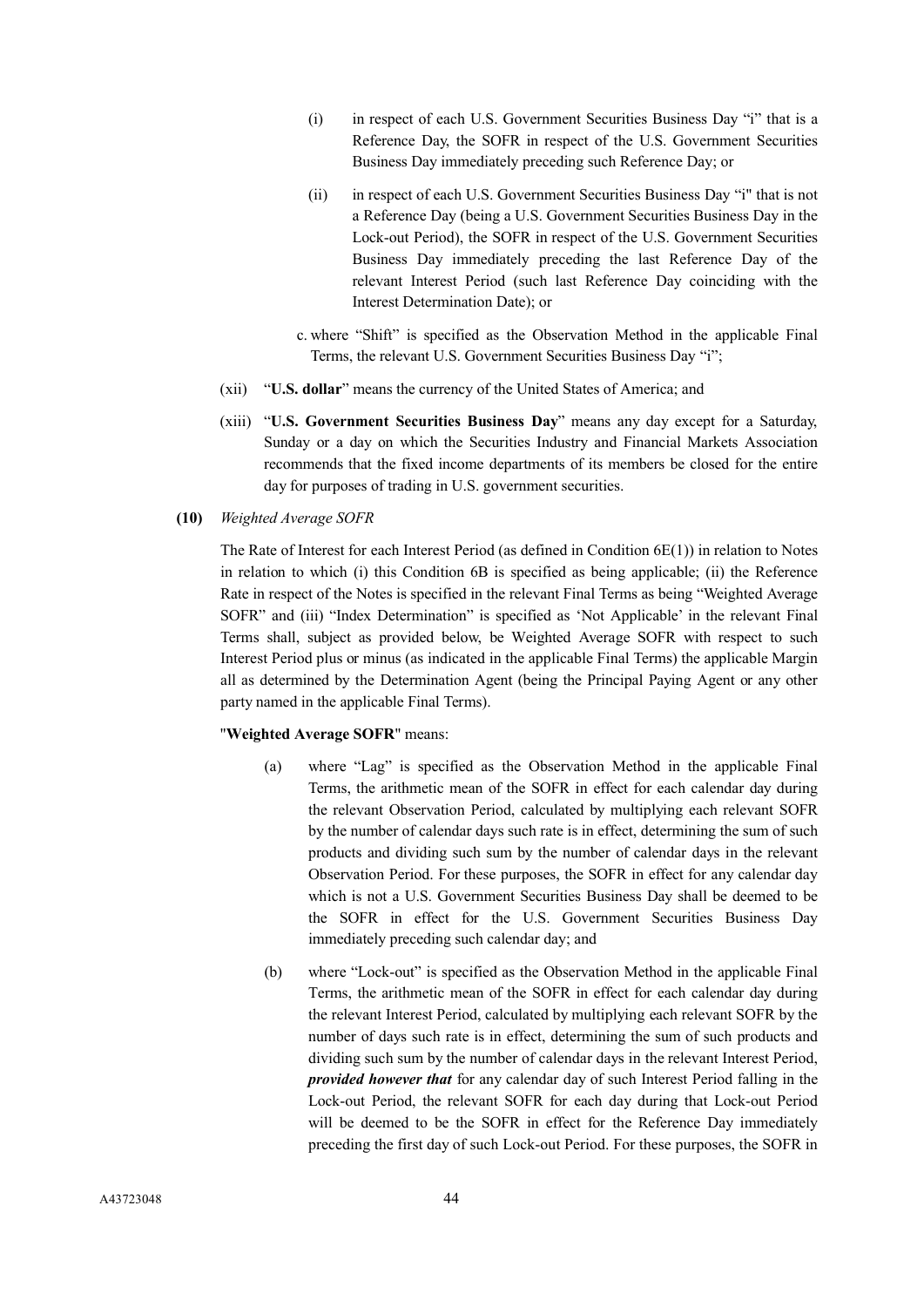effect for any calendar day which is not a U.S. Government Securities Business Day shall, subject to the proviso above, be deemed to be the SOFR in effect for the U.S. Government Securities Business Day immediately preceding such calendar day.

Defined terms used in this Condition 6B(10) and not otherwise defined herein have the meanings given to them in Condition 6B(9).

**(11)** *SOFR Unavailable* 

Subject to Condition 6H (*Benchmark Discontinuation*), if, where any Rate of Interest is to be calculated pursuant to Conditions 6B(9) or 6B(10), in respect of any U.S. Government Securities Business Day in respect of which an applicable SOFR is required to be determined, such SOFR is not available, such SOFR shall be the SOFR for the first preceding U.S. Government Securities Business Day in respect of which the SOFR was published on the New York Fed's Website.

### **Screen Rate Determination for Floating Rate Notes referencing SOFR – Index Determination**

**(12)** The Rate of Interest for each Interest Period (as defined in Condition 6E(1)) in relation to Notes in relation to which (i) this Condition 6B is specified as being applicable; (ii) the Reference Rate in respect of the Notes is specified in the relevant Final Terms as being "Compounded Daily SOFR" and (iii) "Index Determination" is specified as 'Applicable' in the relevant Final Terms shall, subject as provided below, be the sum of Compounded SOFR with respect to such Interest Period plus or minus (as indicated in the applicable Final Terms) the applicable Margin all as determined by the Determination Agent (being the Principal Paying Agent or any other party named in the applicable Final Terms).

"**Compounded SOFR**" means, with respect to an Interest Period, the rate (expressed as a percentage and rounded if necessary to the fifth decimal place, with 0.000005 being rounded upwards) determined by the Determination Agent in accordance with the following formula:

$$
\left(\frac{SOFR Index_{End}}{SOFR Index_{start}}-1\right) x \frac{360}{d_c}
$$

where:

- (i) "**dc**" is the number of calendar days from, and including, the day in relation to which SOFR Index<sub>Start</sub> is determined to, but excluding, the day in relation to which SOFR Index<sub>End</sub> is determined;
- (ii) "**Relevant Number**" is the number specified as such in the applicable Final Terms (or, if no such number is specified, five);
- (iii) "**SOFR**" means the daily secured overnight financing rate as provided by the SOFR Administrator on the SOFR Administrator's Website;
- (iv) "**SOFR Administrator**" means the Federal Reserve Bank of New York (or a successor administrator of SOFR);
- (v) "**SOFR Administrator's Website**" means the website of the SOFR Administrator, or any successor source;
- (vi) "**SOFR Index**", with respect to any U.S. Government Securities Business Day, means the SOFR index value as published by the SOFR Administrator as such index appears on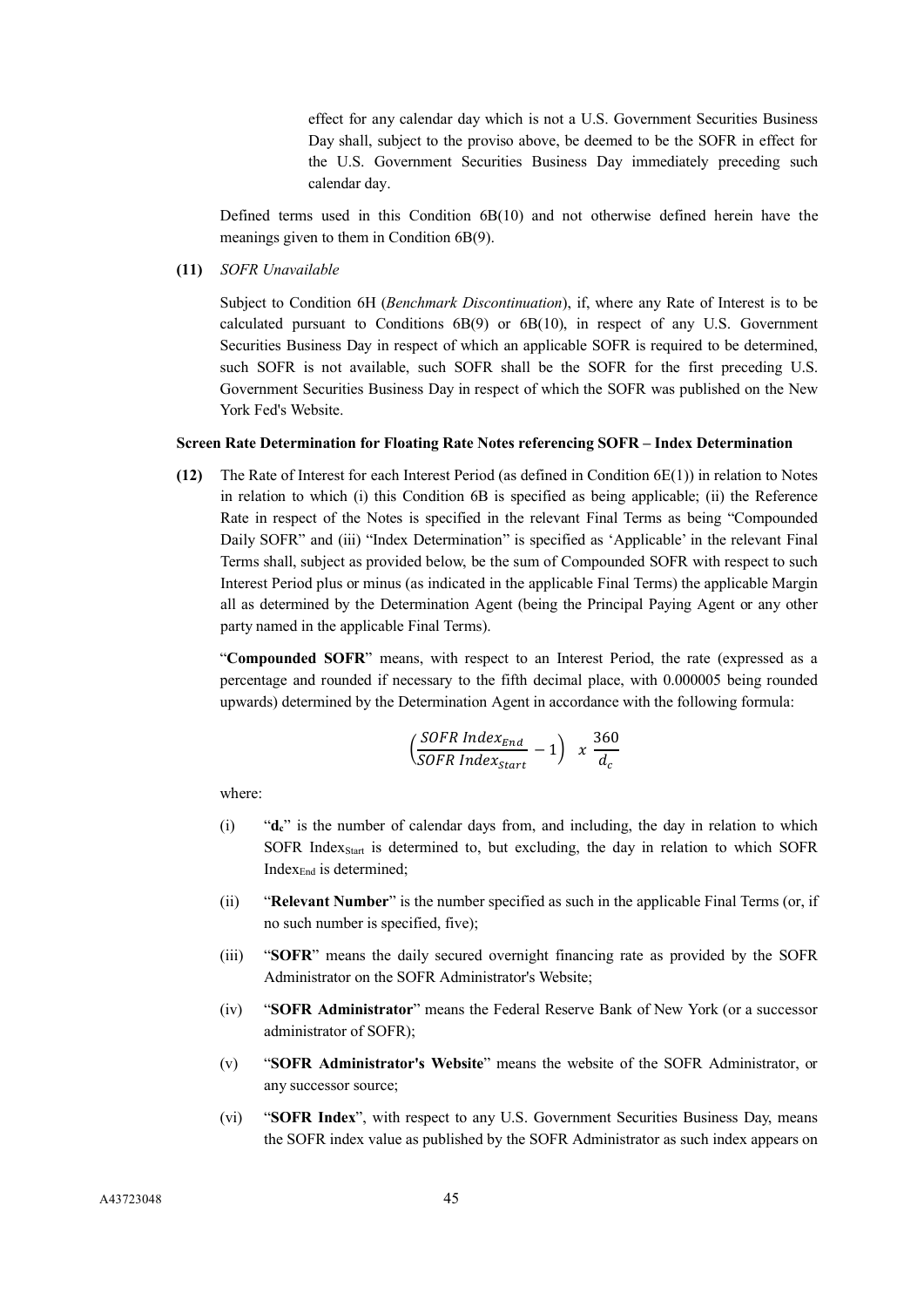the SOFR Administrator's Website at or around 3.00 p.m. (New York time) on such U.S. Government Securities Business Day (the "**SOFR Determination Time**");

- (vii) "**SOFR IndexStart**", with respect to an Interest Period, is the SOFR Index value for the day which is the Relevant Number of U.S. Government Securities Business Days preceding the first day of such Interest Period;
- (viii) "**SOFR IndexEnd**", with respect to an Interest Period, is the SOFR Index value for the day which is the Relevant Number of U.S. Government Securities Business Days preceding (A) the Interest Payment Date for such Interest Period, or (B) such other date on which the relevant payment of interest falls due (but which by its definition or the operation of the relevant provisions is excluded from such Interest Period); and

If, as at any relevant SOFR Determination Time, the relevant SOFR Index is not published or displayed on the SOFR Administrator's Website by the SOFR Administrator, the Compounded SOFR for the applicable Interest Period for which the relevant SOFR Index is not available shall be "Compounded Daily SOFR" determined in accordance with Condition 6B(9) above as if "Index Determination" were specified in the applicable Final Terms as being 'Not Applicable', and for these purposes: (i) the "Observation Method" shall be deemed to be "Shift" and (ii) the "Observation Period" shall be deemed to be equal to the Relevant Number of U.S. Government Securities Business Days, as if such alternative elections had been made in the applicable Final Terms.

Defined terms used in this Condition  $6B(12)$  and not otherwise defined herein have the meanings given to them in Condition 6B(9).

- **(13)** In the event that the Rate of Interest cannot be determined in accordance with the foregoing provisions, the Rate of Interest shall be:
	- (i) that determined as at the last preceding Interest Determination Date (though substituting, where a different Margin, Maximum Rate of Interest and/or Minimum Rate of Interest is to be applied to the relevant Interest Period from that which applied to the last preceding Interest Period, the Margin, Maximum Rate of Interest and/or Minimum Rate of Interest (as the case may be) relating to the relevant Interest Period, in place of the Margin, Maximum Rate of Interest and/or Minimum Rate of Interest (as applicable) relating to that last preceding Interest Period); or
	- (ii) if there is no such preceding Interest Determination Date, the initial Rate of Interest which would have been applicable to such Series of Notes for the first scheduled Interest Period had the Notes been in issue for a period equal in duration to the first scheduled Interest Period but ending on (and excluding) the Interest Commencement Date (applying the Margin and, if applicable, any Maximum Rate of Interest and/or Minimum Rate of Interest, applicable to the first scheduled Interest Period).
- **(14)** If the relevant Series of Notes becomes due and payable in accordance with Condition 10, the final Rate of Interest shall be calculated for the Interest Period to (but excluding) the date on which the Notes become so due and payable, and such Rate of Interest shall continue to apply to the Notes for so long as interest continues to accrue thereon as provided in Condition 6E(5).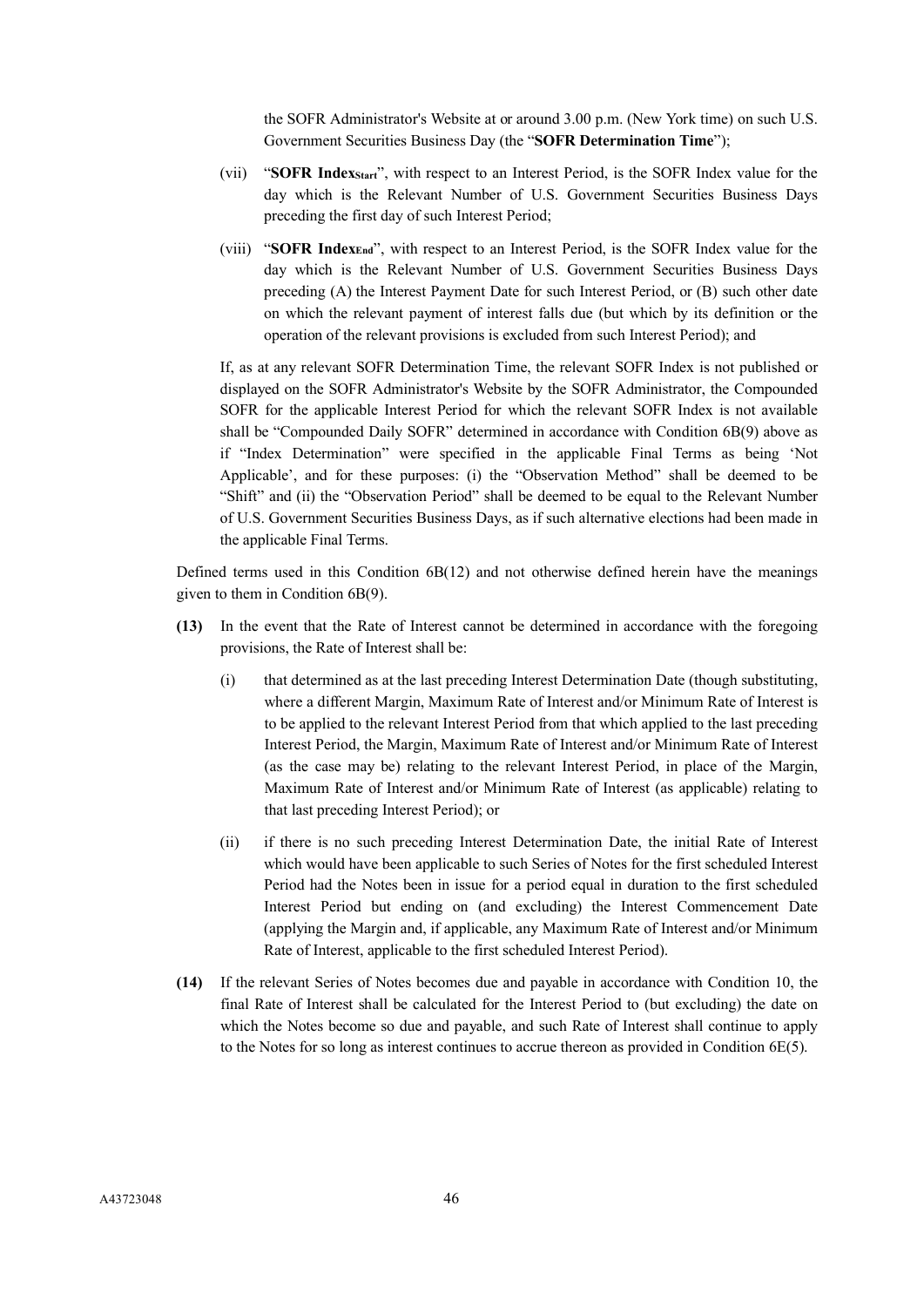### **(C) Interest – Floating Rate (ISDA Determination)**

- **(1)** Notes, in relation to which this Condition 6C is specified in the relevant Final Terms as being applicable, shall bear interest at the rates per annum (or otherwise) determined in accordance with this Condition 6C.
- **(2)** The Rate of Interest for such Notes for each Interest Period shall be determined by the Calculation Agent as a rate equal to the relevant ISDA Rate. For the purposes of this subparagraph, "ISDA Rate" for an Interest Period means a rate equal to the Floating Rate that would be determined by the Calculation Agent under a Swap Transaction under the terms of an agreement incorporating the ISDA Definitions and under which:
	- (x) the Floating Rate Option is as specified in the relevant Final Terms
	- (y) the Designated Maturity is a period specified in the relevant Final Terms and
	- (z) the relevant Reset Date is the first day of that Interest Period unless otherwise specified in the relevant Final Terms.
- **(3)** For the purposes of this sub-paragraph, "Floating Rate", "Calculation Agent", "Floating Rate Option", "Designated Maturity", "Reset Date" and "Swap Transaction" have the meanings given to those terms in the ISDA Definitions.

## **(D) Interest – Supplemental Provision**

Conditions 6E(1), 6E(2), 6E(3) and 6E(5) shall be applicable to all Notes which are interest-bearing in the manner specified therein and, as appropriate, in the relevant Final Terms.

### **(E) Interest Payment Date Conventions**

- **(1)** The Final Terms in relation to each Tranche of Notes to which Condition 6B is applicable shall specify which of the following conventions shall be applicable, namely:
	- (i) the "FRN Convention", in which case interest shall be payable in arrear on each date (each, an "Interest Payment Date") which numerically corresponds to their Issue Date or such other date as may be specified in the relevant Final Terms or, as the case may be, the preceding Interest Payment Date in the calendar month which is the number of months specified in the relevant Final Terms after the calendar month in which such Issue Date or such other date as aforesaid or, as the case may be, the preceding Interest Payment Date occurred provided that:
		- (a) if there is no such numerically corresponding day in the calendar month in which an Interest Payment Date should occur, then the relevant Interest Payment Date will be the last day which is a Business Day in that calendar month;
		- (b) if an Interest Payment Date would otherwise fall on a day which is not a Business Day, then the relevant Interest Payment Date will be the first following day which is a Business Day unless that day falls in the next calendar month, in which case it will be the first preceding day which is a Business Day; and
		- (c) if such Issue Date or such other date as aforesaid or the preceding Interest Payment Date occurred on the last day in a calendar month which was a Business Day, then all subsequent Interest Payment Dates will be the last day which is a Business Day in the calendar month which is the specified number of months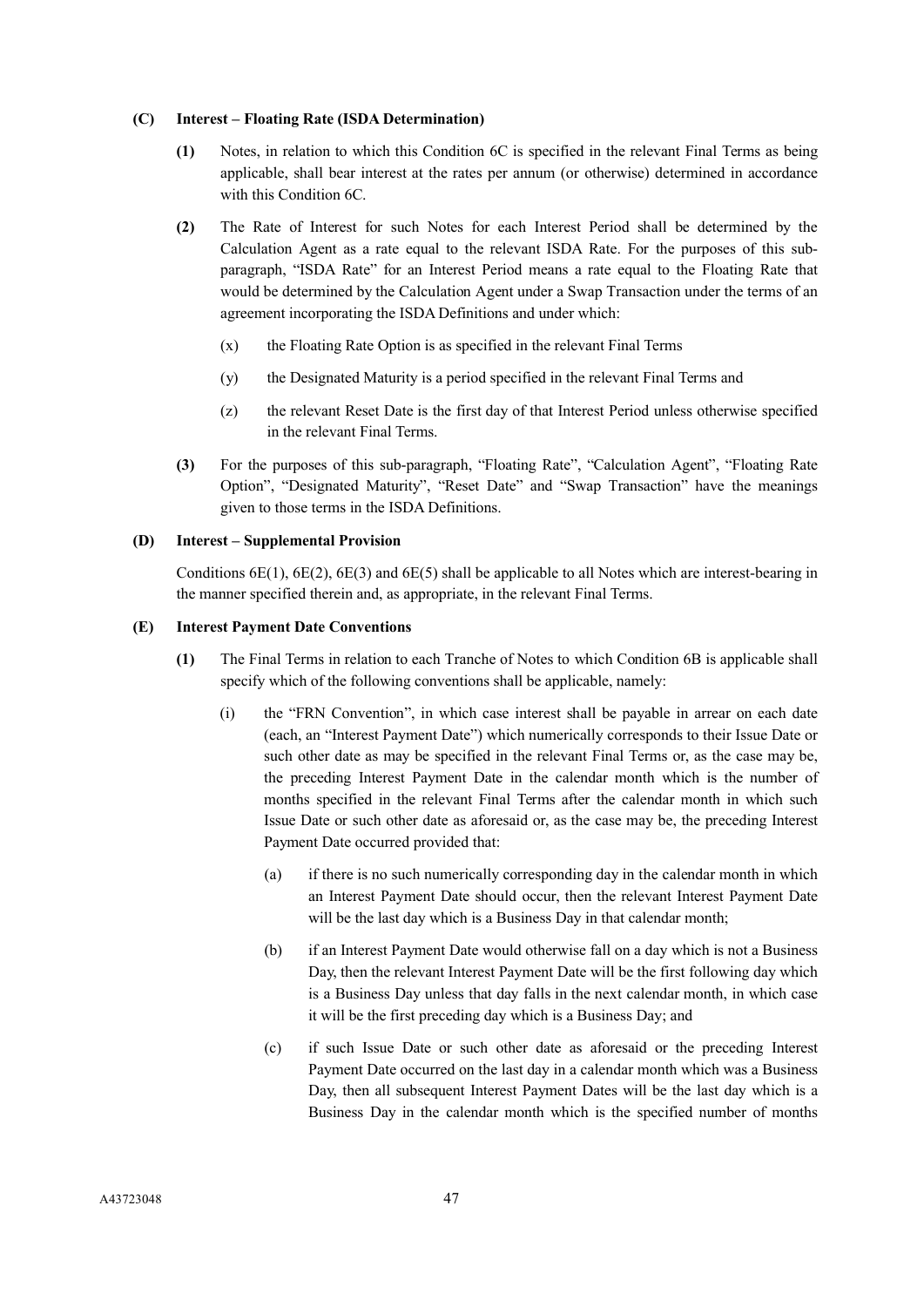after the calendar month in which such Issue Date or such other date as aforesaid or, as the case may be, the preceding Interest Payment Date occurred; or

(ii) the "Modified Following Business Day Convention", in which case interest shall be payable in arrear on such dates (each, an "Interest Payment Date") as are specified in the relevant Final Terms; provided that, if any Interest Payment Date would otherwise fall on a date which is not a Business Day, the relevant Interest Payment Date will be the first following day which is a Business Day unless that day falls in the next calendar month, in which case the relevant Interest Payment Date will be the first preceding day which is a Business Day, save in respect of Notes for which the reference rate is specified to be Compounded Daily SOFR or Weighted Average SOFR in the relevant Final Terms, for which the final Interest Payment Date will not be postponed and interest on that payment will not accrue during the period from and after the scheduled final Interest Payment Date.

Each period beginning on (and including) such Issue Date or such other date as aforesaid and ending on (but excluding) the first Interest Payment Date and each period beginning on (and including) an Interest Payment Date and ending on (but excluding) the next Interest Payment Date is herein called an "Interest Period".

## **Notification of Rates of Interest, Interest Amounts and Interest Payment Dates**

- **(2)** The Determination Agent will cause each Rate of Interest, floating rate, Interest Payment Date, final day of an interest calculation period, Interest Amount, floating amount or other item, as the case may be, determined or calculated by it to be notified to the Issuer, the Guarantor(s), the Trustee and the Principal Paying Agent (from whose respective specified offices such information will be available) and, in the case of Notes listed on Euronext Amsterdam and/or the Stock Exchange of Hong Kong and/or the Singapore Exchange (as specified in the relevant Final Terms), cause each such Rate of Interest, floating rate, Interest Payment Date, final day of an interest calculation period, Interest Amount, floating amount or other item, as the case may be, to be notified to Euronext Amsterdam and/or the Stock Exchange of Hong Kong and/or the Singapore Exchange (as specified in the relevant Final Terms) as soon as practicable after such determination but in any event not later than the fourth London Banking Day thereafter. The Determination Agent will be entitled (with the prior written consent of the Trustee) to amend any Interest Amount, floating amount, Interest Payment Date or final day of an interest calculation period (or to make appropriate alternative arrangements by way of adjustment) without prior notice in the event of the extension or abbreviation of the relevant Interest Period or an interest calculation period and such amendment or adjustment will be notified in accordance with the first sentence of this Condition 6E(2).
- **(3)** The determination or calculation by the Determination Agent of all rates of interest and amounts of interest and other items falling to be determined or calculated by it for the purposes of this Condition 6 shall, in the absence of manifest error, be final and binding on all parties.

#### **Accrual of Interest**

**(4)** Interest shall accrue on the principal amount of each Note or, in the case of a partly paid Note, on the paid-up principal amount of such Note or otherwise as indicated in the relevant Final Terms. Interest will cease to accrue as from the due date for redemption therefor unless (except in the case of any payment where presentation and/or surrender of the relevant Note is not required as a precondition of payment), upon due presentation or surrender thereof, payment in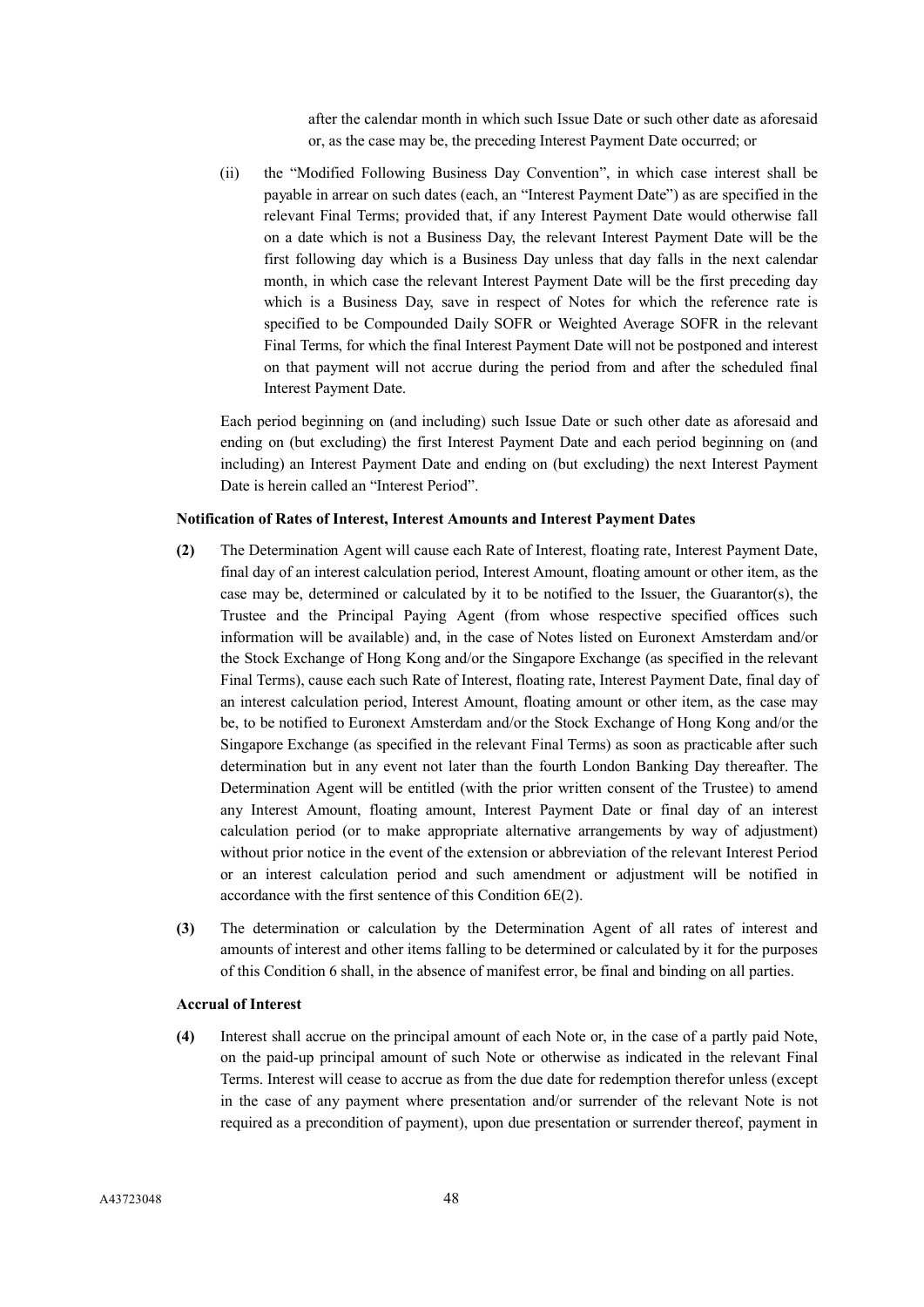full of the principal amount or, as the case may be, redemption amount is improperly withheld or refused, in which case interest shall continue to accrue thereon as provided in the Trust Deed.

- **(5)** The applicable "Day Count Fraction" means, in respect of the calculation of an amount for any period of time (from and including the first day of such period to but excluding the last day of such period) whether or not constituting an Interest Period (a "Calculation Period"), such Day Count Fraction as may be specified in the relevant Final Terms or, if no Day Count Fraction is specified in the relevant Final Terms, such Day Count Fraction as is specified in Condition 6A or Condition 6B(5), as the case may be, and:
	- (i) if "Actual/Actual (ISDA)" or "Actual/Actual" is so specified, means the actual number of days in such Calculation Period divided by 365 (or, if any portion of such Calculation Period falls in a leap year, the sum of (a) the actual number of days in such portion of such Calculation Period falling in a leap year divided by 366 and (b) the actual number of days in such portion of such Calculation Period falling in a non-leap year divided by 365);
	- (ii) if "Actual/Actual (ICMA)" is so specified:
		- (a) if such Calculation Period falls within a single Determination Period, means the actual number of days in such Calculation Period divided by the product of the number of days in the Determination Period in which it falls and the number of Determination Periods in any year; and
		- (b) if such Calculation Period does not fall within a single Determination Period, means the sum of  $(x)$  the actual number of days in such Calculation Period falling in the Determination Period in which it begins divided by the product of the actual number of days in that Determination Period and the number of Determination Periods in any year and (y) the actual number of days in such Calculation Period falling in the subsequent Determination Period divided by the product of the actual number of days in the subsequent Determination Period and the number of Determination Periods in any year;

"Determination Period" means, in the case of Notes in relation to which Condition 6A is specified in the relevant Final Terms, the period from, and including, a Fixed Interest Payment Date in any year to, and excluding, the next Fixed Interest Payment Date;

- (iii) if "Actual/365 (Fixed)" is so specified, means the actual number of days in such Calculation Period divided by 365;
- (iv) if "Actual/360" is so specified, means the actual number of days in such Calculation Period divided by 360;
- (v) if "30/360", "360/360" or "Bond Basis" is so specified, means the number of days in such Calculation Period divided by 360, calculated on a formula basis as follows:

Day Count Fraction = 
$$
\frac{[360x(Y_2 - Y_1)] + [30x(M_2 - M_1)] + (D_2 - D_1)}{360}
$$

where:

"Y1" is the year, expressed as a number, in which the first day of such Calculation Period falls;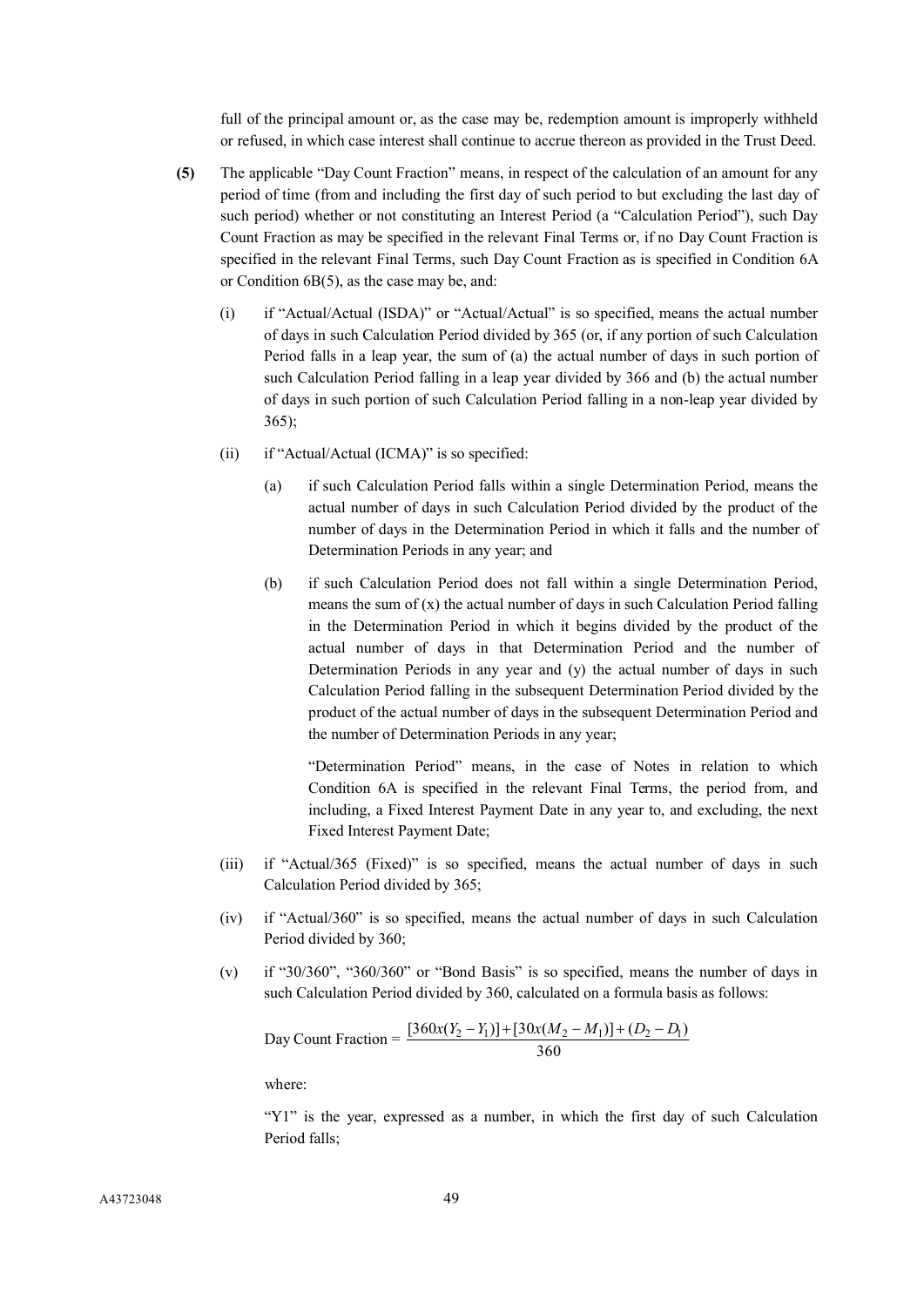"Y2" is the year, expressed as a number, in which the day immediately following the last day of such Calculation Period falls;

"M1" is the calendar month, expressed as a number, in which the first day of such Calculation Period falls;

"M2" is the calendar month, expressed as a number, in which the day immediately following the last day of such Calculation Period falls;

"D1" is the first calendar day, expressed as a number, of such Calculation Period, unless such number is 31, in which case D1 will be 30; and

"D2" is the calendar day, expressed as a number, immediately following the last day included in such Calculation Period, unless such number would be 31 and D1 is greater than 29, in which case D2 will be 30;

(vi) if "30E/360" or "Eurobond Basis" is so specified, means the number of days in such Calculation Period divided by 360, calculated on a formula basis as follows:

Day Count Fraction =  $[360x(Y_2 - Y_1)] + [30x(M_2 - M_1)] + (D_2 - D_1)$ 360

where:

"Y1" is the year, expressed as a number, in which the first day of such Calculation Period falls;

"Y2" is the year, expressed as a number, in which the day immediately following the last day of such Calculation Period falls;

"M1" is the calendar month, expressed as a number, in which the first day of such Calculation Period falls;

"M2" is the calendar month, expressed as a number, in which the day immediately following the last day of such Calculation Period falls;

"D1" is the first calendar day, expressed as a number, of such Calculation Period, unless such number would be 31, in which case D1 will be 30; and

"D2" is the calendar day, expressed as a number, immediately following the last day included in such Calculation Period, unless such number would be 31, in which case D2 will be 30; and

(vii) if "30E/360 (ISDA)" is so` specified, means the number of days in such Calculation Period divided by 360, calculated on a formula basis as follows:

Day Count Fraction = 
$$
\frac{[360x(Y_2 - Y_1)] + [30x(M_2 - M_1)] + (D_2 - D_1)}{360}
$$

where:

"Y1" is the year, expressed as a number, in which the first day of such Calculation Period falls;

"Y2" is the year, expressed as a number, in which the day immediately following the last day of such Calculation Period falls;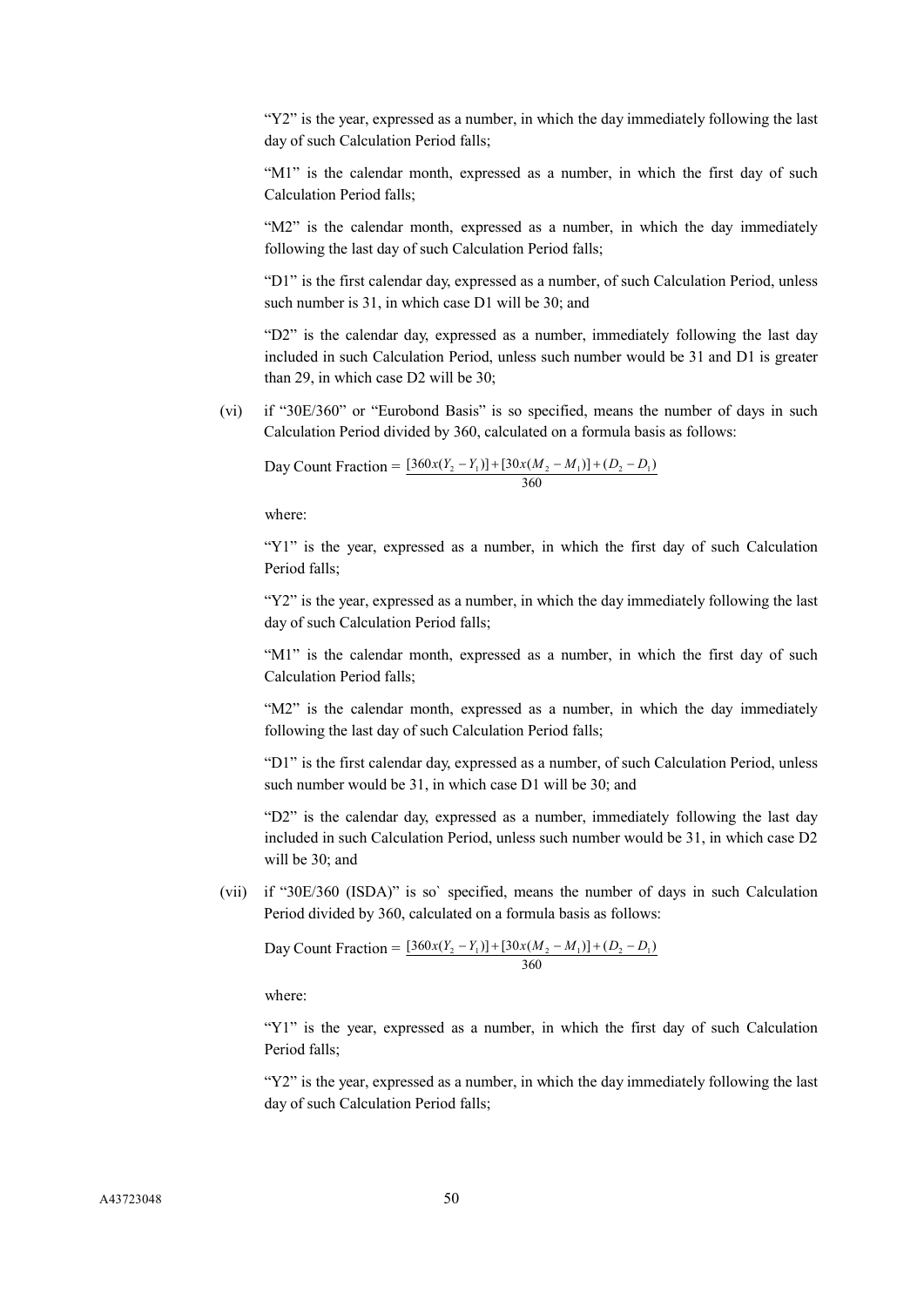"M1" is the calendar month, expressed as a number, in which the first day of such Calculation Period falls;

"M2" is the calendar month, expressed as a number, in which the day immediately following the last day of such Calculation Period falls;

"D1" is the first calendar day, expressed as a number, of such Calculation Period, unless (i) that day is the last day of February or (ii) such number would be 31, in which case D1 will be 30; and

"D2" is the calendar day, expressed as a number, immediately following the last day included in such Calculation Period, unless (i) that day is the last day of February but not the Maturity Date or (ii) such number would be 31 and in which case D2 will be 30.

## **(F) Interest – Floating Rate – Linear Interpolation**

Where Linear Interpolation is specified in the relevant final terms as applicable in respect of an Interest Period, the Rate of Interest for such Interest Period shall be calculated by the Determination Agent by straight line linear interpolation by reference to two rates based on the relevant Reference Rate (where Condition 6B (Screen Rate Determination) is specified hereon as applicable) or the relevant Floating Rate Option (where Condition 6C (ISDA Determination) is specified hereon as applicable), one of which shall be determined as if the Applicable Maturity were the period of time for which rates are available next shorter than the length of the relevant Interest Period and the other of which shall be determined as if the Applicable Maturity were the period of time for which rates are available next longer than the length of the relevant Interest Period provided however that if there is no rate available for the period of time next shorter or, as the case may be, next longer, then the Determination Agent shall determine such rate at such time and by reference to such sources as it determines appropriate.

"Applicable Maturity" means: (a) in relation to Screen Rate Determination, the period of time designated in the Reference Rate, and (b) in relation to ISDA Determination, the Designated Maturity.

### **(G) Zero Coupon Notes**

Where a Note the interest basis of which is specified in the relevant final terms to be Zero Coupon is repayable prior to the Maturity Date and is not paid when due, the amount due and payable prior to the Maturity Date shall be the early redemption amount of such Note. As from the Maturity Date, the Rate of Interest for any overdue principal of such a Note shall be a rate per annum (expressed as a percentage) equal to the Amortisation Yield (as described in Condition 7(i)).

## **(H) Benchmark Discontinuation – Independent Adviser**

This Condition 6H shall apply to Notes only if "Benchmark Discontinuation – Independent Adviser" is specified in the applicable Final Terms.

### **(1) Independent Adviser**

If the Issuer determines that a Benchmark Event occurs in relation to an Original Reference Rate when any Rate of Interest (or any component part thereof) remains to be determined by reference to such Original Reference Rate then the Issuer shall use its reasonable endeavours to appoint an Independent Adviser, as soon as reasonably practicable, to determine, in consultation with the Issuer, a Successor Rate, failing which an Alternative Rate (in accordance with Condition 6H(2)) and, in either case, an Adjustment Spread if any (in accordance with Condition 6H(3)) and any Benchmark Amendments (in accordance with Condition 6H(4)).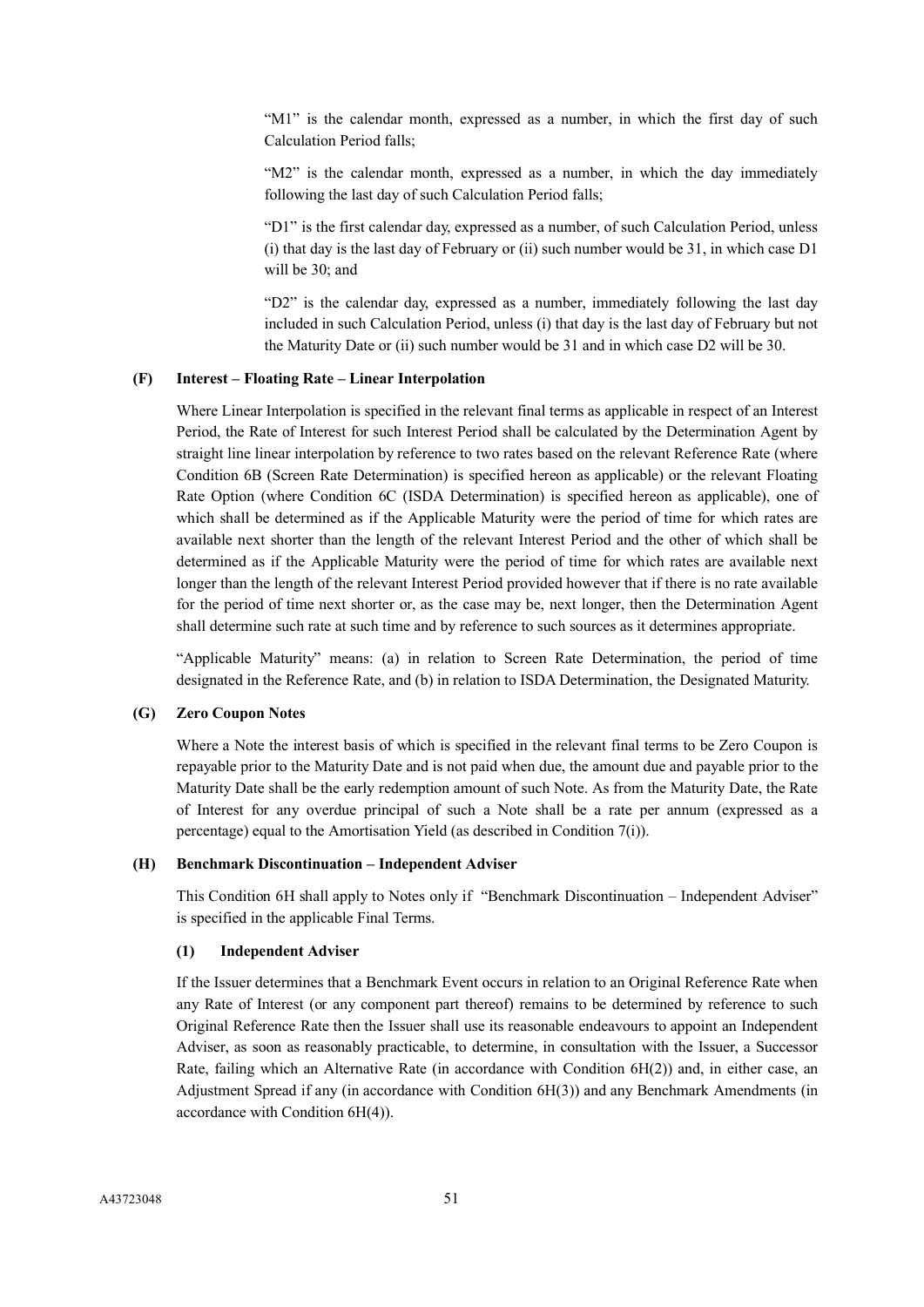For the avoidance of doubt, the Principal Paying Agent shall not be obliged to monitor or inquire whether a Benchmark Event has occurred or have any liability in respect thereof.

An Independent Adviser appointed pursuant to this Condition 6H shall act in good faith and in a commercially reasonable manner as an expert and in consultation with the Issuer. In the absence of bad faith or fraud, the Independent Adviser shall have no liability whatsoever to the Issuer, the Trustee, the Paying Agents, the Noteholders or the Couponholders for any determination made by it, pursuant to this Condition 6H.

If (i) the Issuer is unable to appoint an Independent Adviser; or (ii) the Independent Adviser appointed by it fails to determine a Successor Rate or, failing which, an Alternative Rate in accordance with this Condition 6H(1) prior to the relevant Interest Determination Date, the Rate of Interest applicable to the next succeeding Interest Period shall be equal to the Rate of Interest last determined in relation to the Notes in respect of the immediately preceding Interest Period. If there has not been a first Interest Payment Date, the Rate of Interest shall be the initial Rate of Interest. Where a different Margin or Maximum or Minimum Rate of Interest is to be applied to the relevant Interest Period from that which applied to the last preceding Interest Period, the Margin or Maximum or Minimum Rate of Interest relating to the relevant Interest Period shall be substituted in place of the Margin or Maximum or Minimum Rate of Interest relating to that last preceding Interest Period. For the avoidance of doubt, this Condition 6H(1) shall apply to the relevant next succeeding Interest Period only and any subsequent Interest Periods are subject to the subsequent operation of, and to adjustment as provided in, this Condition 6H(1).

## **(2) Successor Rate or Alternative Rate**

If the Independent Adviser, determines that:

- (a) there is a Successor Rate, then such Successor Rate shall (subject to adjustment as provided in Condition 6H(3)) subsequently be used in place of the Original Reference Rate to determine the Rate of Interest (or the relevant component part thereof) for all future payments of interest on the Notes (subject to the operation of this Condition 6H); or
- (b) there is no Successor Rate but that there is an Alternative Rate, then such Alternative Rate shall (subject to adjustment as provided in Condition 6H(3)) subsequently be used in place of the Original Reference Rate to determine the Rate of Interest (or the relevant component part thereof) for all future payments of interest on the Notes (subject to the operation of this Condition 6H).

# **(3) Adjustment Spread**

If the Independent Adviser determines (i) that an Adjustment Spread is required to be applied to the Successor Rate or the Alternative Rate (as the case may be) and (ii) the quantum of, or a formula or methodology for determining, such Adjustment Spread, then such Adjustment Spread shall be applied to the Successor Rate or the Alternative Rate (as the case may be). If the Independent Adviser is unable to determine the quantum of, or a formula or methodology for determining, such Adjustment Spread, or determines that no Adjustment Spread is required to be applied, then the Successor Rate or Alternative Rate (as applicable) will apply without an Adjustment Spread.

Notwithstanding any other provision of this Condition 6, if in the Determination Agent's opinion there is any uncertainty between two or more alternative courses of action in making any determination or calculation under this Condition 6, the Determination Agent shall promptly notify the Issuer thereof and the Issuer or the Independent Adviser on behalf of the Issuer shall direct the Determination Agent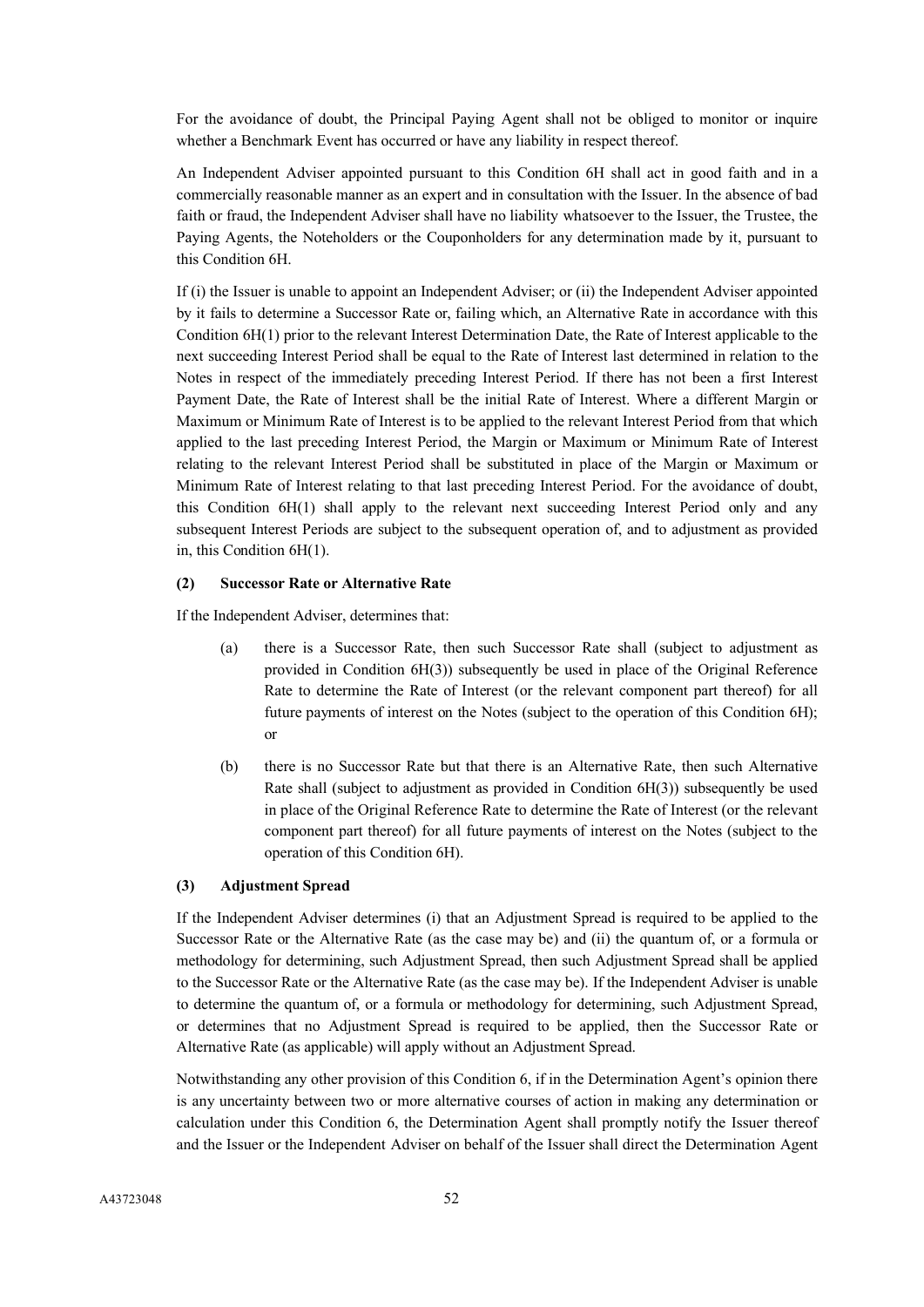in writing as to which alternative course of action to adopt. If the Determination Agent is not promptly provided with such direction, or is otherwise unable to make such calculation or determination for any reason, it shall notify the Issuer and the Trustee thereof and the Determination Agent shall be under no obligation to make such calculation or determination and shall not incur any liability for not doing so.

### **(4) Benchmark Amendments**

If any Successor Rate, Alternative Rate or Adjustment Spread is determined in accordance with this Condition 6H and the Independent Adviser determines (i) that amendments to these Terms and Conditions, the Paying Agency Agreement and/or the Trust Deed are necessary to ensure the proper operation of such Successor Rate, Alternative Rate and/or Adjustment Spread or to follow market practice in relation thereof (such amendments, the "Benchmark Amendments") and (ii) the terms of the Benchmark Amendments, then the Issuer shall, subject to giving notice thereof in accordance with Condition 6H(5), without any requirement for the consent or approval of Noteholders, vary these Terms and Conditions, the Paying Agency Agreement and/or the Trust Deed to give effect to such Benchmark Amendments with effect from the date specified in such notice.

Such Benchmark Amendments shall not, without the prior consent of the party responsible for determining the Rate of Interest, either impose more onerous obligations on such party or expose such party to any additional duties.

At the request of the Issuer, but subject to receipt by the Trustee of a certificate signed by an authorised signatory of the Issuer pursuant to Condition 6H(5), the Trustee shall (at the expense of the Issuer), without any requirement for the consent or approval of the Noteholders, be obliged to concur with the Issuer in effecting any Benchmark Amendments (including, *inter alia*, by the execution of a deed supplemental to or amending the Trust Deed and/or the Paying Agency Agreement), provided that the Trustee shall not be obliged so to concur if in the opinion of the Trustee doing so would impose more onerous obligations upon it or expose it to any additional duties, responsibilities or liabilities or reduce or amend the protective provisions afforded to the Trustee in these Terms and Conditions or the Trust Deed or the Paying Agency Agreement (including, for the avoidance of doubt, any supplemental trust deed or supplemental paying agency agreement) in any way.

Notwithstanding any other provision of this Condition 6H, the Determination Agent or any Paying Agent is not obliged to concur with the Issuer or the Independent Adviser in respect of any changes or amendments as contemplated under this Condition 6H to which, in the sole opinion of the Determination Agent or the relevant Paying Agent, as the case may be, would impose more onerous obligations upon it or expose it to any additional duties, responsibilities or liabilities or reduce or amend the protective provisions afforded to the Determination Agent or the relevant Paying Agent (as applicable) in the Paying Agency Agreement and/or these Terms and Conditions.

In connection with any such variation in accordance with this Condition 6H(4), the Issuer shall comply with the rules of any stock exchange on which the Notes are for the time being listed or admitted to trading.

### **(5) Notices**

Any Successor Rate, Alternative Rate, Adjustment Spread and the specific terms of any Benchmark Amendments, determined under this Condition 6H will be notified promptly by the Issuer to the Trustee, the Determination Agent, the Paying Agents and, in accordance with Condition 14, the Noteholders. Such notice shall be irrevocable and shall specify the effective date of the Benchmark Amendments, if any.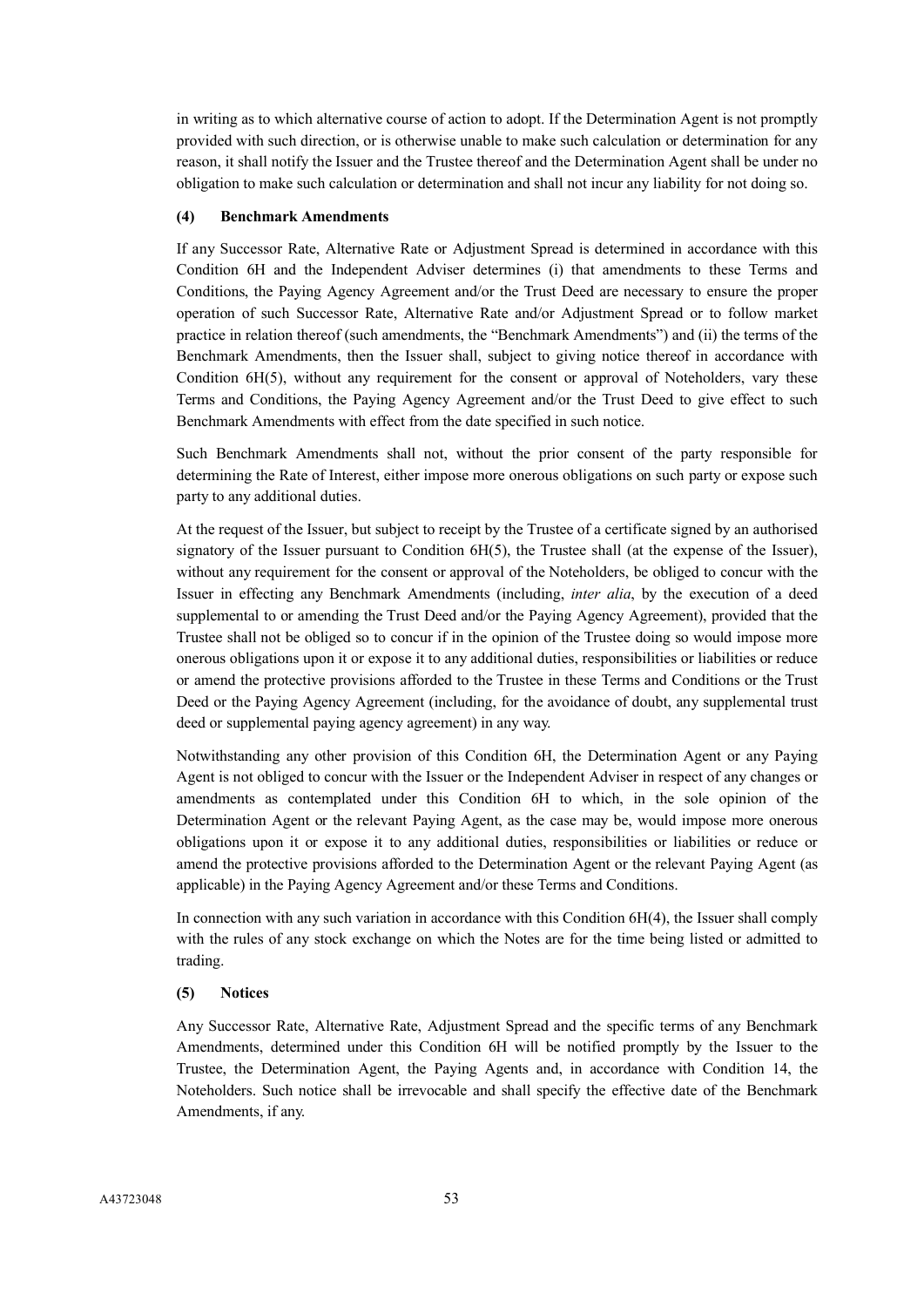No later than notifying the Noteholders of the same, the Issuer shall deliver to the Trustee, the Determination Agent and the Paying Agents a certificate signed by an authorised signatory of the Issuer:

- (a) confirming (i) that a Benchmark Event has occurred, (ii) the Successor Rate or, as the case may be, the Alternative Rate and, (iii) where applicable, any Adjustment Spread and/or the specific terms of any Benchmark Amendments, in each case as determined in accordance with the provisions of this Condition 6H; and
- (b) certifying that the Benchmark Amendments are necessary to ensure the proper operation of such Successor Rate, Alternative Rate and/or Adjustment Spread or to follow market practice in relation thereof.

Each of the Trustee, the Determination Agent and the Paying Agents shall be entitled to rely on such certificate (without liability to any person) as sufficient evidence thereof. The Successor Rate or Alternative Rate and the Adjustment Spread (if any) and the Benchmark Amendments (if any) specified in such certificate will (in the absence of manifest error in the determination of the Successor Rate or Alternative Rate and the Adjustment Spread (if any) and the Benchmark Amendments (if any) and without prejudice to the Trustee's or the Determination Agent's or the Paying Agents' ability to rely on such certificate as aforesaid) be binding on the Issuer, the Trustee, the Determination Agent, the Paying Agents and the Noteholders.

## **(6) Survival of Original Reference Rate**

Without prejudice to the obligations of the Issuer under Condition 6H(1), (2) and (3), the Original Reference Rate and the fallback provisions provided for in Condition 6B(4) will continue to apply unless and until the Issuer determines that a Benchmark Event has occurred, and the Trustee and the Principal Paying Agent have been notified of the Successor Rate or Alternative Rate (as the case may be) and the Adjustment Spread and any Benchmark Amendments in accordance with this condition.

## **(7) Definitions**

As used in this Condition 6H:

"**Adjustment Spread**" means either a spread (which may be positive or negative), or the formula or methodology for calculating a spread, in each case to be applied to the Successor Rate or the Alternative Rate (as the case may be) and is the spread, formula or methodology which:

- (i) in the case of a Successor Rate, is formally recommended in relation to the replacement of the Original Reference Rate with the Successor Rate by any Relevant Nominating Body; or (if no such recommendation has been made, or in the case of an Alternative Rate);
- (ii) the Independent Adviser determines is customarily applied to the relevant Successor Rate or the Alternative Rate (as the case may be) in international debt capital markets transactions to produce an industry-accepted replacement rate for the Original Reference Rate; or (if the Independent Advisor determines no such spread is customarily applied);
- (iii) the Independent Adviser determines, is recognised or acknowledged as being the industry standard for over-the-counter derivative transactions which reference the Original Reference Rate, where such rate has been replaced by the Successor Rate or the Alternative Rate (as the case may be).

"**Alternative Rate**" means an alternative benchmark or screen rate which the Independent Adviser, determines in accordance with Condition 6H(2) is customary in market usage in the international debt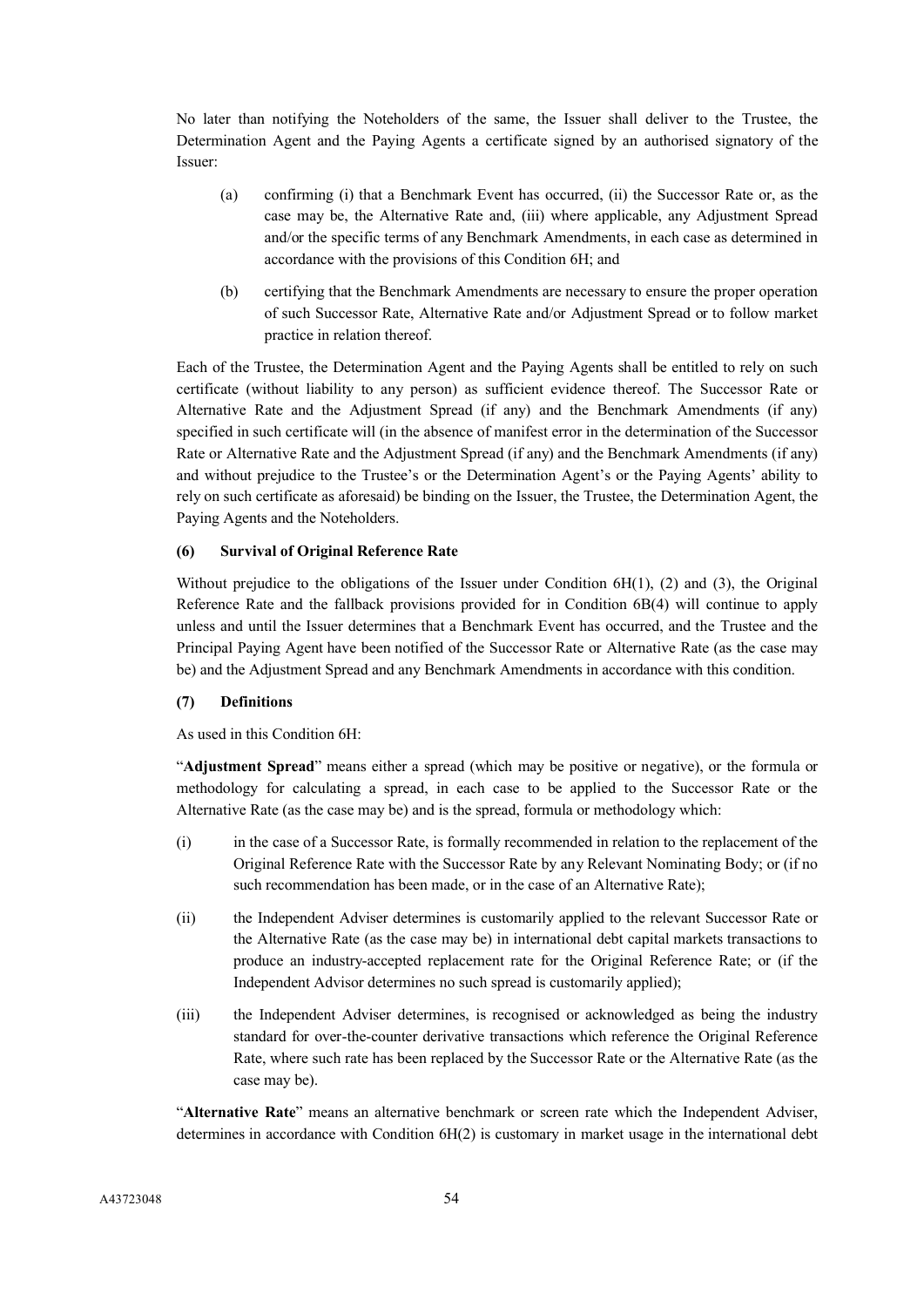capital markets for the purposes of determining rates of interest (or the relevant component part thereof) in the same Specified Currency as the Notes.

"**Benchmark Amendments**" has the meaning given to it in Condition 6H(4).

"**Benchmark Event**" means:

- (1) the Original Reference Rate ceasing be published for a period of at least 5 Business Days or ceasing to exist; or
- (2) the making of a public statement by the administrator of the Original Reference Rate that it has ceased or that it will by a specified future date cease publishing the Original Reference Rate permanently or indefinitely (in circumstances where no successor administrator has been appointed that will continue publication of the Original Reference Rate); or
- (3) the making of a public statement by the supervisor of the administrator of the Original Reference Rate, that the Original Reference Rate has been or will be permanently or indefinitely discontinued; or
- (4) the making of a public statement by the supervisor of the administrator of the Original Reference Rate as a consequence of which the Original Reference Rate will be prohibited from being used either generally, or in respect of the Notes; or
- (5) the making of a public statement by the supervisor of the administrator of the Original Reference Rate that, with effect from a date after 31 December 2021, the Original Reference Rate is or will be (or is or will be deemed by such supervisor to be) no longer representative of its relevant underlying market; or
- (6) it has become unlawful for any Paying Agent, Determination Agent or the Issuer to calculate any payments due to be made to any Noteholder using the Original Reference Rate,

provided that the Benchmark Event shall be deemed to occur (a) in the case of sub-paragraphs (2) and (3) above, on the date of the cessation of publication of the Original Reference Rate or the discontinuation of the Original Reference Rate, as the case may be, (b) in the case of sub-paragraph (4) above, on the date of the prohibition of use of the Original Reference Rate and (c) in the case of subparagraph (5) above, on the date with effect from which the Original Reference Rate will no longer be (or will be deemed by the relevant supervisor to no longer be) representative of its relevant underlying market and which is specified in the relevant public statement, and, in each case, not the date of the relevant public statement.

The occurrence of a Benchmark Event shall be determined by the Issuer and promptly notified to the Trustee, the Determination Agent and the Paying Agents. For the avoidance of doubt, neither the Trustee, the Determination Agent nor the Paying Agents shall have any responsibility for making such determination.

"**Independent Adviser**" means an independent financial institution of international repute or an independent financial adviser with appropriate expertise appointed by the Issuer under Condition 6H(1).

"**Original Reference Rate**" means the originally-specified benchmark or screen rate (as applicable) used to determine the Rate of Interest (or any component part thereof) on the Notes.

"**Relevant Nominating Body**" means, in respect of a benchmark or screen rate (as applicable):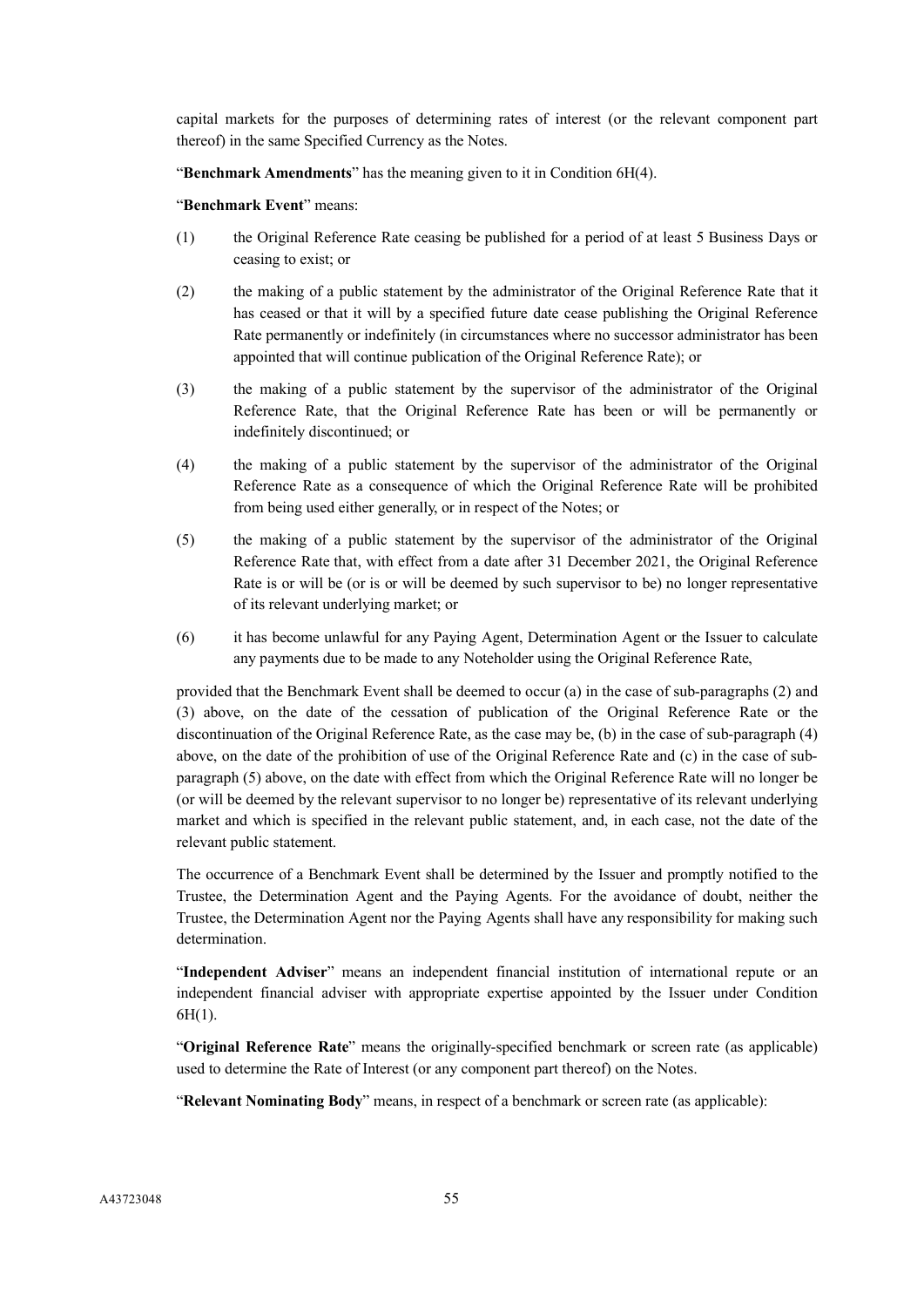- (i) the central bank, reserve bank, monetary authority or any such similar institution for the currency to which the benchmark or screen rate (as applicable) relates, or any other central bank or other supervisory authority which is responsible for supervising the administrator of the benchmark or screen rate (as applicable); or
- (ii) any working group or committee sponsored by, chaired or co-chaired by or constituted at the request of (a) the central bank, reserve bank, monetary authority or any such similar institution for the currency to which the benchmark or screen rate (as applicable) relates, (b) any central bank or other supervisory authority which is responsible for supervising the administrator of the benchmark or screen rate (as applicable), (c) a group of the aforementioned central banks or other supervisory authorities or (d) the Financial Stability Board or any part thereof.

"**Successor Rate**" means a successor to or replacement of the Original Reference Rate (and related alternative screen page or source if available) which is formally recommended by any Relevant Nominating Body.

## **(I) Benchmark Discontinuation – ARRC SOFR**

This Condition 6I shall apply to Notes only if "Benchmark Discontinuation – ARRC - SOFR" is specified in the applicable Final Terms.

## **(1) Benchmark Replacement**

If the Issuer determines on or prior to the relevant Reference Time that a Benchmark Transition Event and its related Benchmark Replacement Date have occurred in respect of any determination of the Benchmark on any date, the Benchmark Replacement will replace the then-current Benchmark for all purposes relating to the Notes in respect of such determination on such date and for all determinations on all subsequent dates.

### **(2) Benchmark Replacement Conforming Changes**

In connection with the implementation of a Benchmark Replacement, the Issuer will have the right to make Benchmark Replacement Conforming Changes from time to time, without any requirement for the consent or approval of Noteholders.

At the request of the Issuer, but subject to receipt by the Trustee of a certificate signed by an authorised signatory of the Issuer pursuant to Condition 6I(4), the Trustee shall (at the expense of the Issuer), without any requirement for the consent or approval of the Noteholders, be obliged to concur with the Issuer in effecting any Benchmark Replacement Conforming Changes (including, *inter alia*, by the execution of a deed supplemental to or amending the Trust Deed and/or the Paying Agency Agreement), provided that the Trustee shall not be obliged so to concur if in the opinion of the Trustee doing so would impose more onerous obligations upon it or expose it to any additional duties, responsibilities or liabilities or reduce or amend the protective provisions afforded to the Trustee in these Terms and Conditions or the Trust Deed or the Paying Agency Agreement (including, for the avoidance of doubt, any supplemental trust deed or supplemental agency agreement) in any way.

## **(3) Decisions and Determinations**

Any determination, decision or election that may be made by the Issuer pursuant to this Condition 6I, including any determination with respect to a tenor, rate or adjustment or of the occurrence or nonoccurrence of an event, circumstance or date and any decision to take or refrain from taking any action or any selection: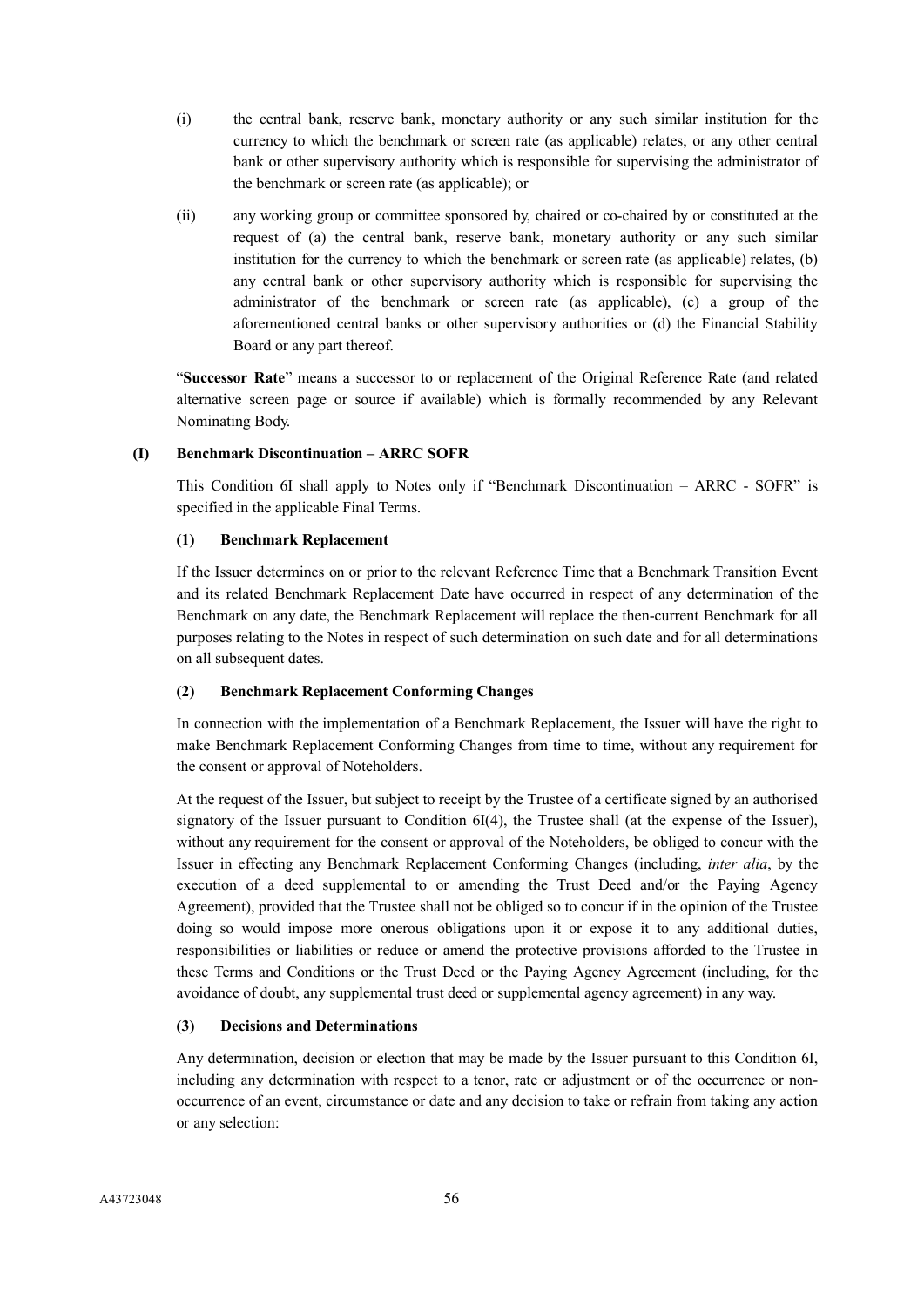- (i) will be conclusive and binding absent manifest error;
- (ii) will be made in the sole discretion of the Issuer; and

(iii) notwithstanding anything to the contrary in the documentation relating to the Notes, shall become effective without consent from the holders of the Notes or any other party.

# **(4) Notices, etc:**

Any Benchmark Replacement and the specific terms of any Benchmark Replacement Conforming Changes determined under this Condition 6I will be notified promptly by the Issuer to the Trustee, the Determination Agent, the Paying Agents and, in accordance with Condition 14, the Noteholders. Such notice shall be irrevocable and shall specify the effective date of the Benchmark Replacement Conforming Changes, if any.

No later than notifying the Noteholders of the same, the Issuer shall deliver to the Trustee, the Determination Agent and the Paying Agents a certificate signed by an authorised signatory of the Issuer:

- (a) confirming (i) that a Benchmark Transition Event and its related Benchmark Replacement Date have occurred, (ii) the relevant Benchmark Replacement and (iii) where applicable, the specific terms of any Benchmark Replacement Conforming Changes, in each case as determined in accordance with the provisions of this Condition 6I; and
- (b) certifying that the Benchmark Replacement Conforming Changes (if applicable) are appropriate to reflect the adoption of the relevant Benchmark Replacement.

Each of the Trustee, the Determination Agent and the Paying Agents shall be entitled to rely on such certificate (without liability to any person) as sufficient evidence thereof. The Benchmark Replacement and the Benchmark Replacement Conforming Changes (if any) specified in such certificate will (in the absence of manifest error and without prejudice to the Trustee's or the Determination Agent's or the Paying Agents' ability to rely on such certificate as aforesaid) be binding on the Issuer, the Trustee, the Determination Agent, the Paying Agents and the Noteholders.

# **(5) Definitions**

For the purposes of this Condition 6I:

"**Benchmark**" means, initially, Compounded SOFR or Weighted Average SOFR, as specified in the applicable Final Terms; provided that if a Benchmark Transition Event and its related Benchmark Replacement Date have occurred with respect to Compounded SOFR or Weighted Average SOFR (or the published daily SOFR used in the calculation thereof) or the then-current Benchmark, then "**Benchmark**" shall mean the applicable Benchmark Replacement;

"**Benchmark Replacement**" means the first alternative set forth in the order below that can be determined by the Issuer as of the Benchmark Replacement Date:

(i) the sum of (a) the alternate rate of interest that has been selected or recommended by the Relevant Governmental Body as the replacement for the then-current Benchmark and (b) the Benchmark Replacement Adjustment;

(ii) the sum of (a) the ISDA Fallback Rate and (b) the Benchmark Replacement Adjustment; or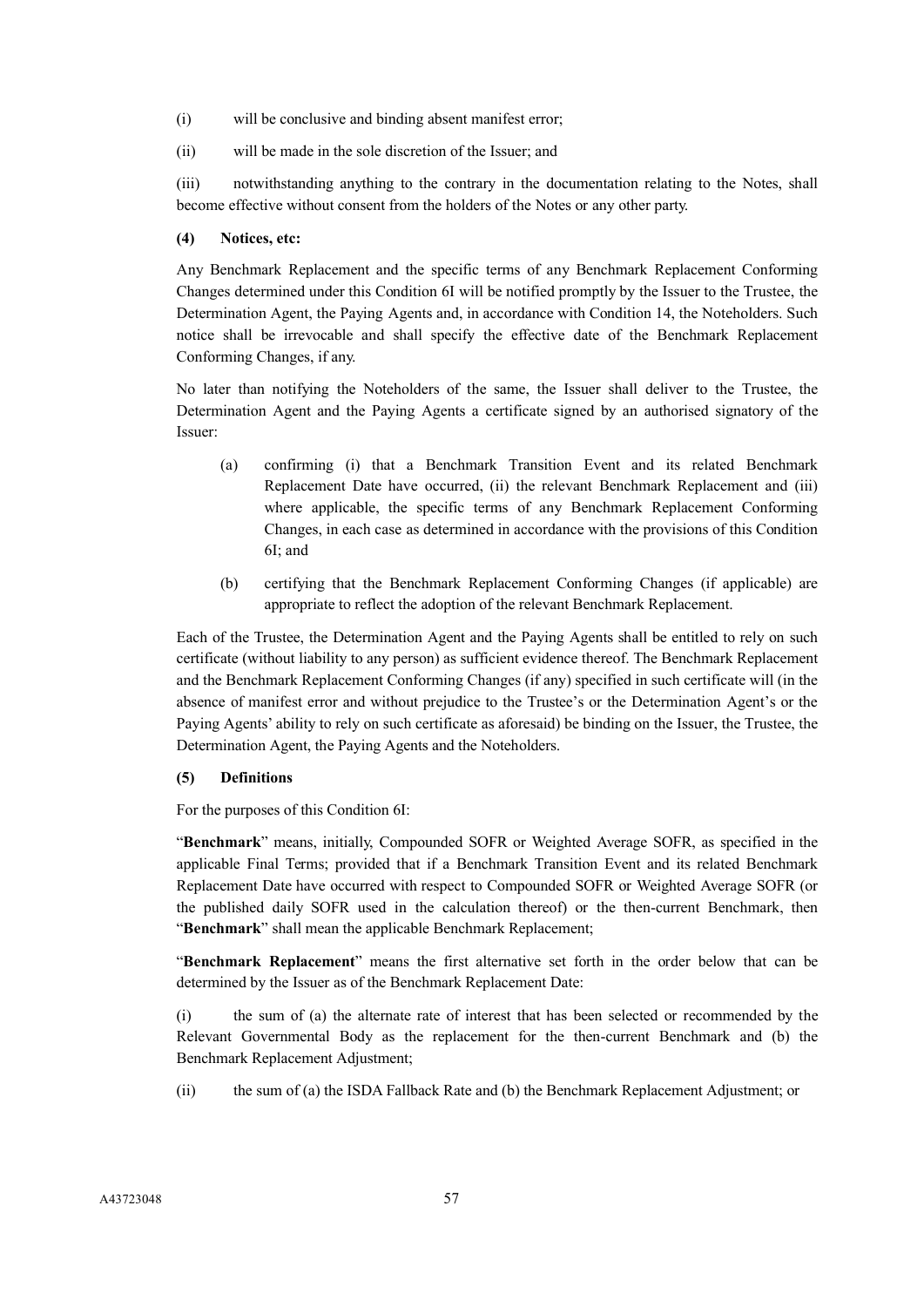(iii) the sum of (a) the alternate rate of interest that has been selected by the Issuer as the replacement for the then-current Benchmark giving due consideration to any industry-accepted rate of interest as a replacement for the then-current Benchmark for U.S. dollar-denominated floating rate notes at such time and (b) the Benchmark Replacement Adjustment;

"**Benchmark Replacement Adjustment**" means the first alternative set forth in the order below that can be determined by the Issuer as of the Benchmark Replacement Date:

(i) the spread adjustment, or method for calculating or determining such spread adjustment, (which may be a positive or negative value or zero) that has been selected or recommended by the Relevant Governmental Body for the applicable Unadjusted Benchmark Replacement; or

(ii) if the applicable Unadjusted Benchmark Replacement is equivalent to the ISDA Fallback Rate, the ISDA Fallback Adjustment; or

(iii) the spread adjustment (which may be a positive or negative value or zero) that has been selected by the Issuer giving due consideration to any industry-accepted spread adjustment, or method for calculating or determining such spread adjustment, for the replacement of the then-current Benchmark with the applicable Unadjusted Benchmark Replacement for U.S. dollar-denominated floating rate notes at such time;

"**Benchmark Replacement Conforming Changes**" means, with respect to any Benchmark Replacement, any technical, administrative or operational changes (including changes to the timing and frequency of determining rates and making payments of interest) that the Issuer decides may be appropriate to reflect the adoption of such Benchmark Replacement in a manner substantially consistent with market practice (or, if the Issuer decides that adoption of any portion of such market practice is not administratively feasible or if the Issuer determines that no market practice for use of the Benchmark Replacement exists, in such other manner as the Issuer determines is reasonably necessary);

"**Benchmark Replacement Date**" means the earliest to occur of the following events with respect to the then-current Benchmark (including the daily published component used in the calculation thereof):

(i) in the case of clause (i) or (ii) of the definition of "Benchmark Transition Event", the later of (a) the date of the public statement or publication of information referenced therein and (b) the date on which the administrator of the Benchmark (or such component) permanently or indefinitely ceases to provide the Benchmark (or such component); or

(ii) in the case of clause (iii) of the definition of "Benchmark Transition Event", the date of the public statement or publication of information referenced therein.

For the avoidance of doubt, if the event that gives rise to the Benchmark Replacement Date occurs on the same day as, but earlier than, the Reference Time in respect of any determination, the Benchmark Replacement Date will be deemed to have occurred prior to the Reference Time for such determination;

"**Benchmark Transition Event**" means the occurrence of one or more of the following events with respect to the then-current Benchmark (including the daily published component used in the calculation thereof):

(i) a public statement or publication of information by or on behalf of the administrator of the Benchmark (or such component) announcing that such administrator has ceased or will cease to provide the Benchmark (or such component), permanently or indefinitely, provided that, at the time of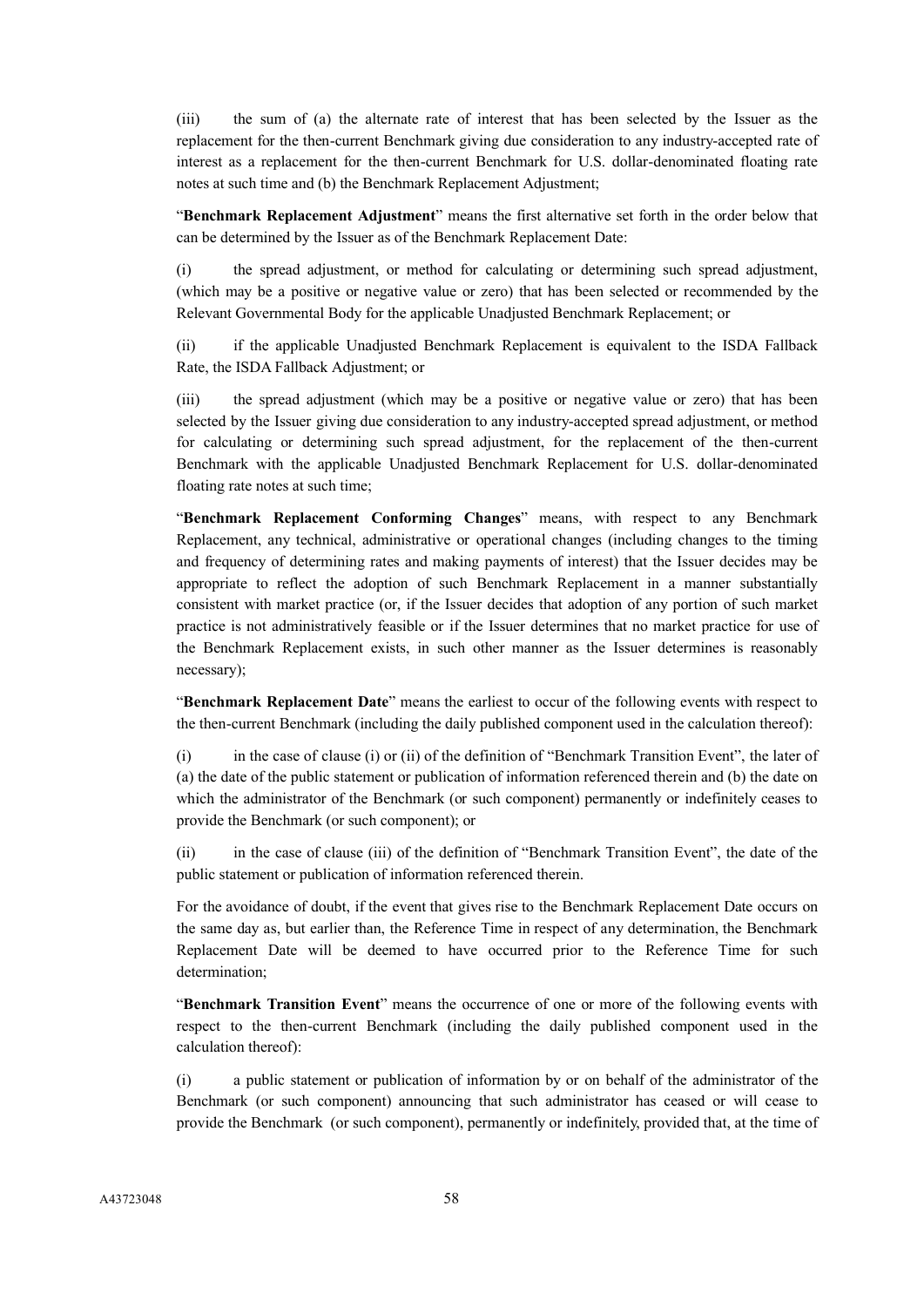such statement or publication, there is no successor administrator that will continue to provide the Benchmark (or such component); or

(ii) a public statement or publication of information by the regulatory supervisor for the administrator of the Benchmark (or such component), the central bank for the currency of the Benchmark (or such component), an insolvency official with jurisdiction over the administrator for the Benchmark (or such component), a resolution authority with jurisdiction over the administrator for the Benchmark (or such component) or a court or an entity with similar insolvency or resolution authority over the administrator for the Benchmark (or such component), which states that the administrator of the Benchmark (or such component) has ceased or will cease to provide the Benchmark (or such component) permanently or indefinitely, provided that, at the time of such statement or publication, there is no successor administrator that will continue to provide the Benchmark (or such component); or

(iii) a public statement or publication of information by the regulatory supervisor for the administrator of the Benchmark announcing that the Benchmark is no longer representative;

"**ISDA Definitions**" means the 2006 ISDA Definitions published by the International Swaps and Derivatives Association, Inc. or any successor thereto, as amended or supplemented from time to time, or any successor definitional booklet for interest rate derivatives published from time to time;

"**ISDA Fallback Adjustment**" means the spread adjustment, (which may be a positive or negative value or zero) that would apply for derivatives transactions referencing the ISDA Definitions to be determined upon the occurrence of an index cessation event with respect to the Benchmark;

"**ISDA Fallback Rate**" means the rate that would apply for derivatives transactions referencing the ISDA Definitions to be effective upon the occurrence of an index cessation date with respect to the Benchmark for the applicable tenor excluding the applicable ISDA Fallback Adjustment;

"**Reference Time**" with respect to any determination of the Benchmark means (1) if the Benchmark is Compounded SOFR, the Relevant Time, and (2) if the Benchmark is not Compounded SOFR, the time determined by the Issuer after giving effect to the Benchmark Replacement Conforming Changes;

"**Relevant Governmental Body**" means the Federal Reserve Board and/or the Federal Reserve Bank of New York, or a committee officially endorsed or convened by the Federal Reserve Board and/or the Federal Reserve Bank of New York or any successor thereto; and

"**Unadjusted Benchmark Replacement**" means the Benchmark Replacement excluding the Benchmark Replacement Adjustment.

### **7 Redemption and Purchase**

#### (a) **Final Redemption**

Unless previously redeemed, or purchased and cancelled, Notes shall be redeemed at their principal amount (or at such other redemption amount as may be specified in the relevant Final Terms) on the date or dates (or, in the case of Notes which bear interest at a floating rate, on the date or dates upon which interest is payable) specified in the relevant Final Terms. Notes may be redeemed before such date or dates in accordance with Condition 7(b). If stated as being applicable in the relevant Final Terms, Notes may also be redeemed before such date or dates in accordance with Condition 7(c) and/or Condition 7(f). The Issuer may also purchase Notes in accordance with Condition 7(g).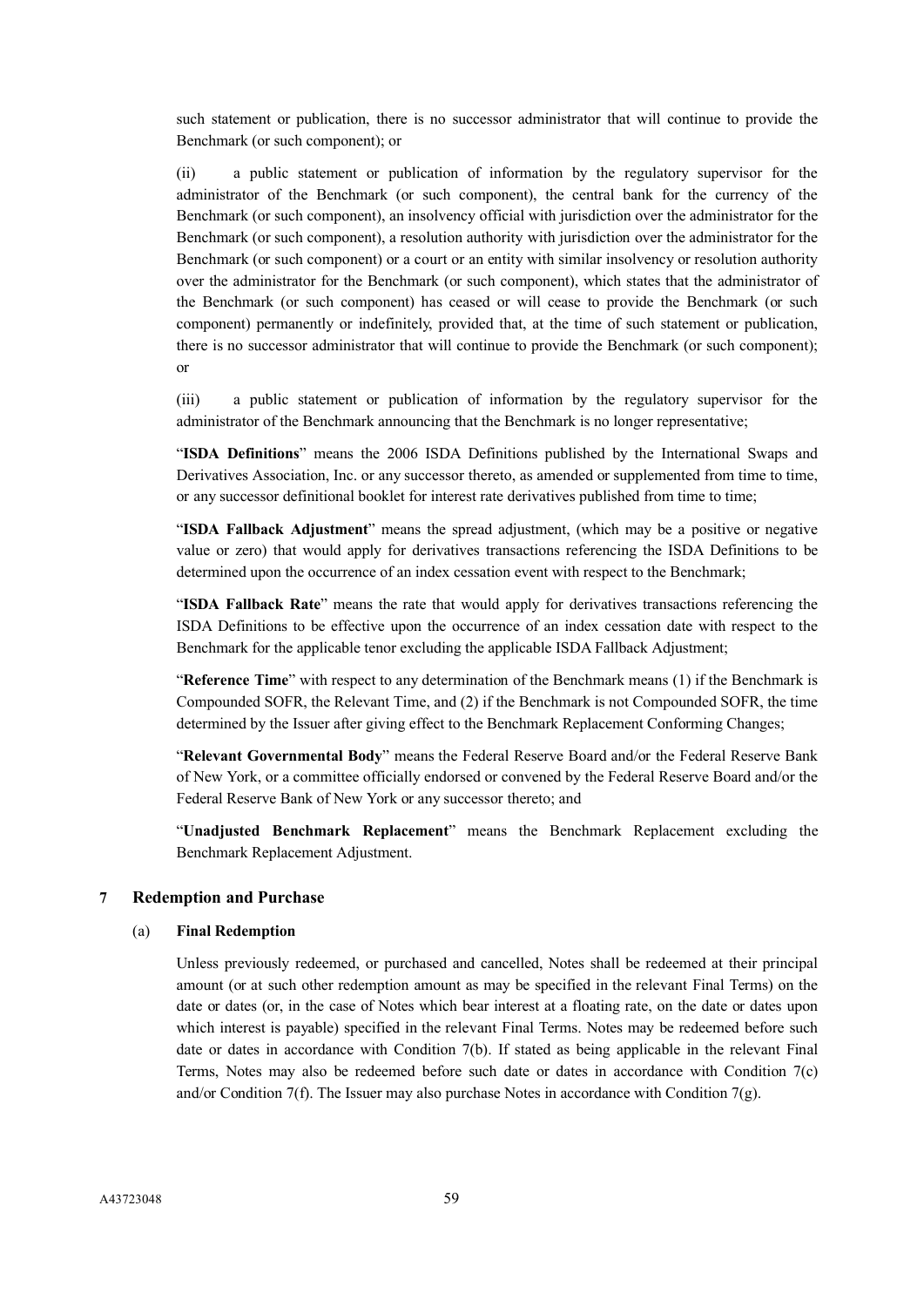### (b) **Redemption for taxation reasons**

The Issuer may, at its option, redeem the Notes in whole, but not in part, upon giving not more than the Maximum Period of Notice nor less than the Minimum Period of Notice, each as specified in the applicable Final Terms (specifying, in the case of Notes which bear interest at a floating rate, a date for such redemption which is an Interest Payment Date) to the Holders of such Notes at their principal amount (or such other redemption amount as may be specified in these Terms and Conditions) less any additional amounts payable under Condition 9 or under any additional or substitute undertaking given pursuant to the Trust Deed (each a "**Tax Early Redemption Amount**") provided that the Issuer or a Guarantor shall provide to the Trustee an opinion in writing of a reputable firm of lawyers of good standing (such opinion to be in a form, and such firm to be a firm, to which the Trustee shall have no reasonable objection) to the effect that there is a substantial likelihood that the Issuer or such Guarantor would be required to pay Additional Amounts in accordance with Condition 9 or under any additional or substitute undertaking given pursuant to the Trust Deed upon the next due date for a payment in respect of the Notes by reason of:

- (i) any actual or proposed change in or amendment to the laws, regulations or rulings of The Netherlands, the United Kingdom or the United States or any political subdivision or taxing authority thereof or therein; or
- (ii) any actual or proposed change in the official application or interpretation of such laws, regulations or rulings; or
- (iii) any action which shall have been taken by any taxing authority or any court of competent jurisdiction of The Netherlands, the United Kingdom or the United States or any political subdivision or taxing authority thereof or therein, whether or not such action was taken or brought with respect to the relevant Issuer or Guarantor; or
- (iv) any actual or proposed change in the official application or interpretation of, or any actual or proposed execution of, or amendment to, any treaty or treaties affecting taxation to which The Netherlands, the United Kingdom or the United States is or is to be a party,

which change, amendment or execution becomes effective, taking of action occurs, or proposal is made, on or after the Issue Date of such Notes.

## (c) **Optional Early Redemption (Call, Issuer Par Call, Make Whole Redemption and Clean-Up Call)**

## **(1) Call**

If Condition  $7(c)$  – Call is specified in the relevant Final Terms as being applicable, then the Issuer may, upon the expiry of the appropriate notice (as specified in Condition  $7(d)$ ) redeem all (but not, unless and to the extent that the relevant Final Terms specifies otherwise, some only) of the Notes at any time or from time to time (i) where no particular period during which Call is applicable is specified, prior to their Maturity Date, or (ii) where Call is specified as only being applicable for a certain period, during such period, at their call early redemption amount (which shall be their principal amount or such other call early redemption amount as may be specified in the relevant Final Terms) (each, a "**Call Early Redemption Amount**").

## **(2) Issuer Par Call**

If Condition 7(c) – Issuer Par Call is specified in the relevant Final Terms as being applicable, then the Issuer may, upon the expiry of the appropriate notice (as specified in Condition  $7(d)$ ) redeem all (but not some only) of the Notes at any time during the Par Call Period specified as being applicable in the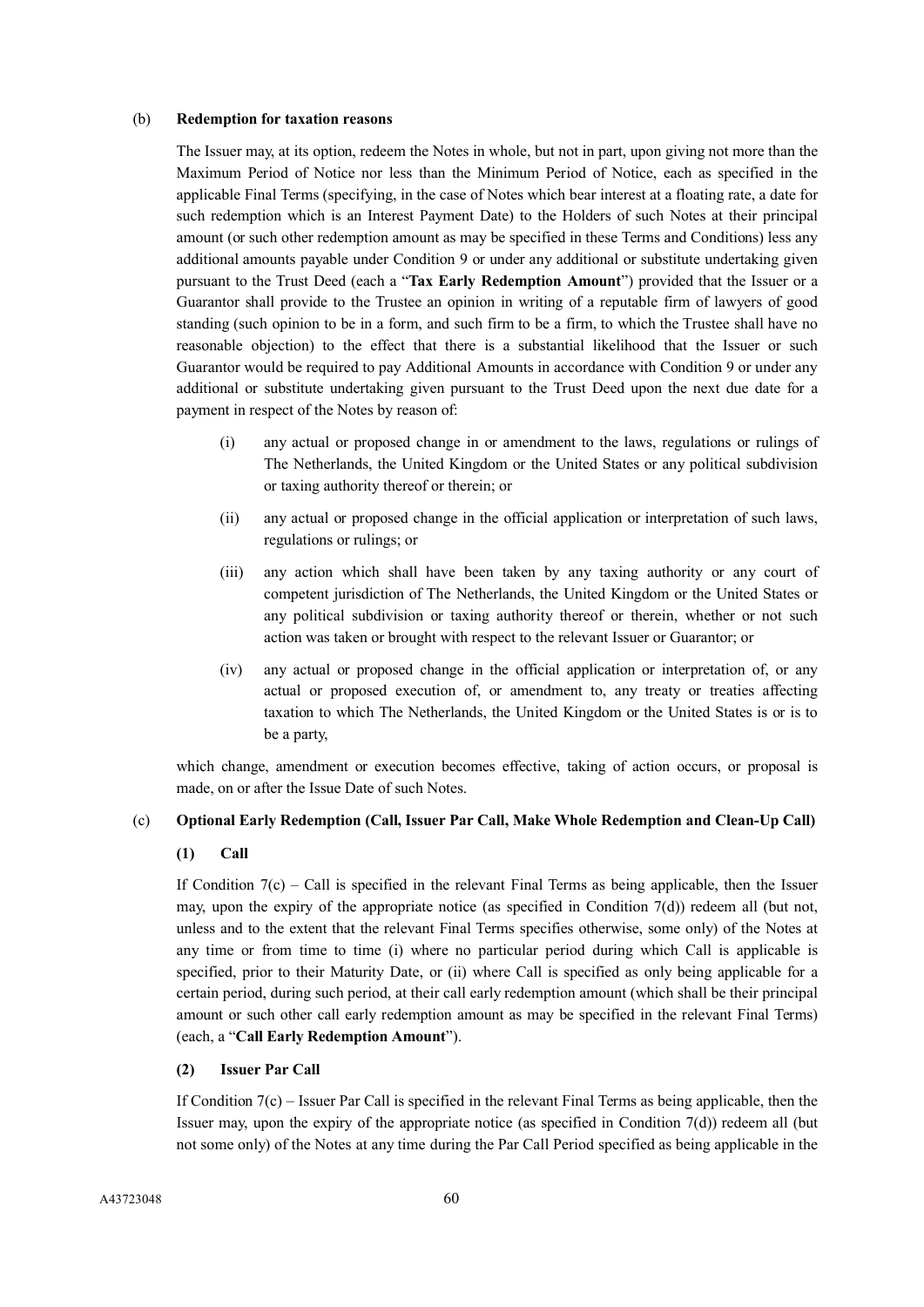applicable Final Terms at their Final Redemption Amount (which, unless otherwise specified in the applicable Final Terms, is their nominal amount) specified in the applicable Final Terms.

## **(3) Make Whole Redemption**

If Condition  $7(c)$  – Make Whole Redemption is specified in the relevant Final Terms as being applicable, then the Issuer may, upon the expiry of the appropriate notice (as specified in Condition 7(d)), redeem all (but not, unless and to the extent that the relevant Final Terms specifies otherwise, some only) of the Notes at any time or from time to time (i) where no particular period during which Make-Whole Redemption is applicable is specified, prior to their Maturity Date, or (ii) where Make-Whole Redemption is specified as only being applicable for a certain period, during such period, in each case on the date for redemption specified in such notice (the "**Make Whole Redemption Date**") at the Make Whole Redemption Amount. The Make Whole Redemption Amount shall be equal to the higher of the following, in each case together with accrued interest (if any) thereon (calculated as provided in these Terms and Conditions and the Trust Deed) to but excluding the date fixed for redemption:

- (i) the nominal amount of the Note; and
- (ii) the sum of the then present values of the remaining scheduled payments of principal and the Remaining Term Interest on such Notes (exclusive of interest accrued to the Make Whole Redemption Date) and such present values shall be calculated by discounting such amounts to the Make Whole Redemption Date on an annual basis (based on the Day Count Fraction specified hereon) at the Reference Dealer Rate (as defined below) plus any applicable Redemption Margin specified in the applicable Final Terms, in each case as determined by the Determination Agent.

Any such redemption or exercise must relate to Notes of a nominal amount at least equal to the Minimum Redemption Amount to be redeemed specified in the applicable Final Terms and no greater than the Maximum Redemption Amount to be redeemed specified in the applicable Final Terms.

In the case of a partial redemption the notice to Noteholders shall also contain the certificate numbers of the Bearer Notes to be redeemed, which shall have been drawn in such place as the Trustee may approve and in such manner as it deems appropriate, subject to compliance with any applicable laws and stock exchange or other relevant authority requirements.

In this Condition:

"**Determination Agent**" means a financial adviser or bank which is independent of the Issuer appointed by the Issuer and approved by the Trustee for the purpose of determining the Make Whole Redemption Price.

"**Determination Date**" means the date specified as such in the applicable Final Terms.

"**Gross Redemption Yield**" means a yield calculated in accordance with generally accepted market practice at such time, as advised to the Issuer by the Determination Agent.

"**Reference Dealers**" means those Reference Dealers specified in the applicable Final Terms;

"**Reference Dealer Rate**" means with respect to the Reference Dealers and the Make Whole Redemption Date, the average of the five quotations of the mid-market annual yield to maturity of the Reference Bond specified in the relevant Final Terms or, if the Reference Bond is no longer outstanding, a similar security in the reasonable judgement of the Reference Dealers, at the Quotation Time specified in the applicable Final Terms on the Determination Date specified in the applicable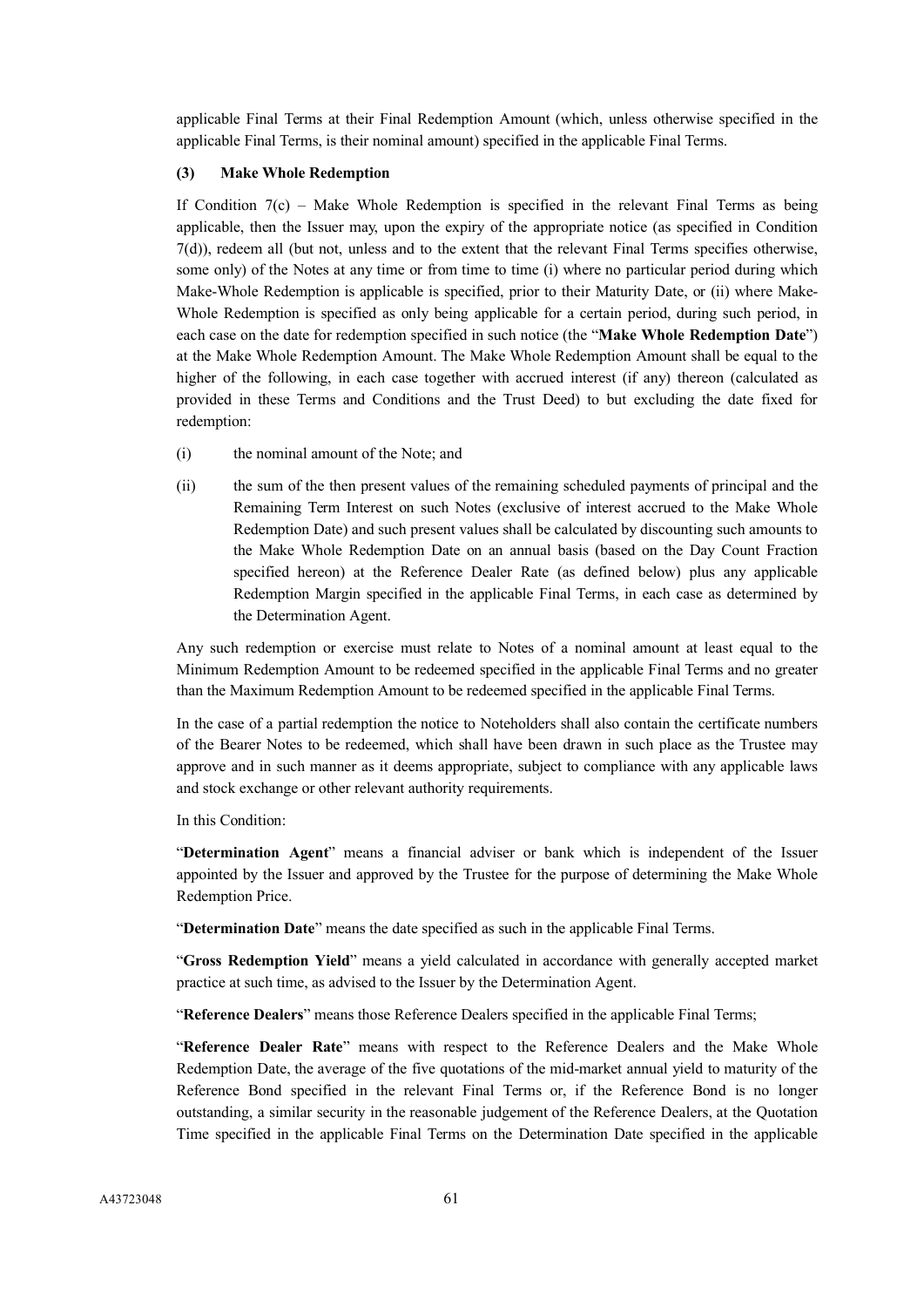Final Terms quoted in writing to the Determination Agent and the Trustee by the Reference Dealers; and

"**Remaining Term Interest**" means, with respect to any Note, the aggregate amount of scheduled payment(s) of interest on such Notes for the remaining term to maturity of such Notes (or if Issuer Par Call is specified as being applicable in the applicable Final Terms, the remaining term up to the Par Call Period Commencement Date as specified in the applicable Final Terms) determined on the basis of the rate of interest applicable to such Note from and including the date on which such Note is to be redeemed by the Issue pursuant to this Condition 7(c).

# **(4) Clean-Up Call**

If Condition 7(c) – Clean-Up Call is specified in the relevant Final Terms as being applicable, in the event that at least 80 per cent. of the initial aggregate principal amount of the Notes has been purchased and cancelled by the Issuer, then the Issuer may, at its option, upon the expiry of the appropriate notice (as specified in Condition 7(d)) redeem all (but not some only) of the Notes at their Final Redemption Amount specified in the applicable Final Terms.

## (d) **The Appropriate Notice**

The appropriate notice referred to in the relevant provision of Condition  $7(c)$  is a notice given by the Issuer to the Trustee and the Principal Paying Agent which notice shall be signed by an authorised signatory of the Issuer and shall specify:

- (i) the Notes subject to redemption;
- (ii) (if the relevant Final Terms specifies that some only of the Notes may be redeemed) whether Notes are to be redeemed in whole or in part only and, if in part only, the aggregate principal amount of the Notes which are to be redeemed;
- (iii) the due date for such redemption, which shall be a Business Day (as defined in Condition 8B(1)) which shall be not less than 10 days after the date on which such notice is validly given, which shall be, in the case of Notes which bear interest at a floating rate, an Interest Payment Date; and
- (iv) the Call Early Redemption Amount at which such Notes are to be redeemed or, as applicable, the Determination Date on which the Make Whole Redemption Amount shall be determined.

In addition, if Condition  $7(c)$  – Make Whole Redemption is specified in the relevant Final Terms as being applicable, then the notice may, at the Issuer's discretion, be subject to one or more conditions precedent, in which case such notice shall state that, in the Issuer's discretion, the Make Whole Redemption Date may be delayed until such time as any or all such conditions shall be satisfied (or waived by the Issuer in its sole discretion), or such redemption may not occur and such notice may be rescinded in the event that any or all such conditions shall not have been satisfied (or waived by the Issuer in its sole discretion) by the Make Whole Redemption Date, or by the Make Whole Redemption Date so delayed.

Any such notice shall be given not more than the Maximum Period of Notice and not less than the Minimum Period of Notice, each as specified in the applicable Final Terms prior to the date fixed for redemption, shall also be given to the Holders of the Notes in accordance with Condition 14, shall be irrevocable (unless the Trustee otherwise agrees), and the delivery thereof shall oblige the Issuer to make the redemption therein specified.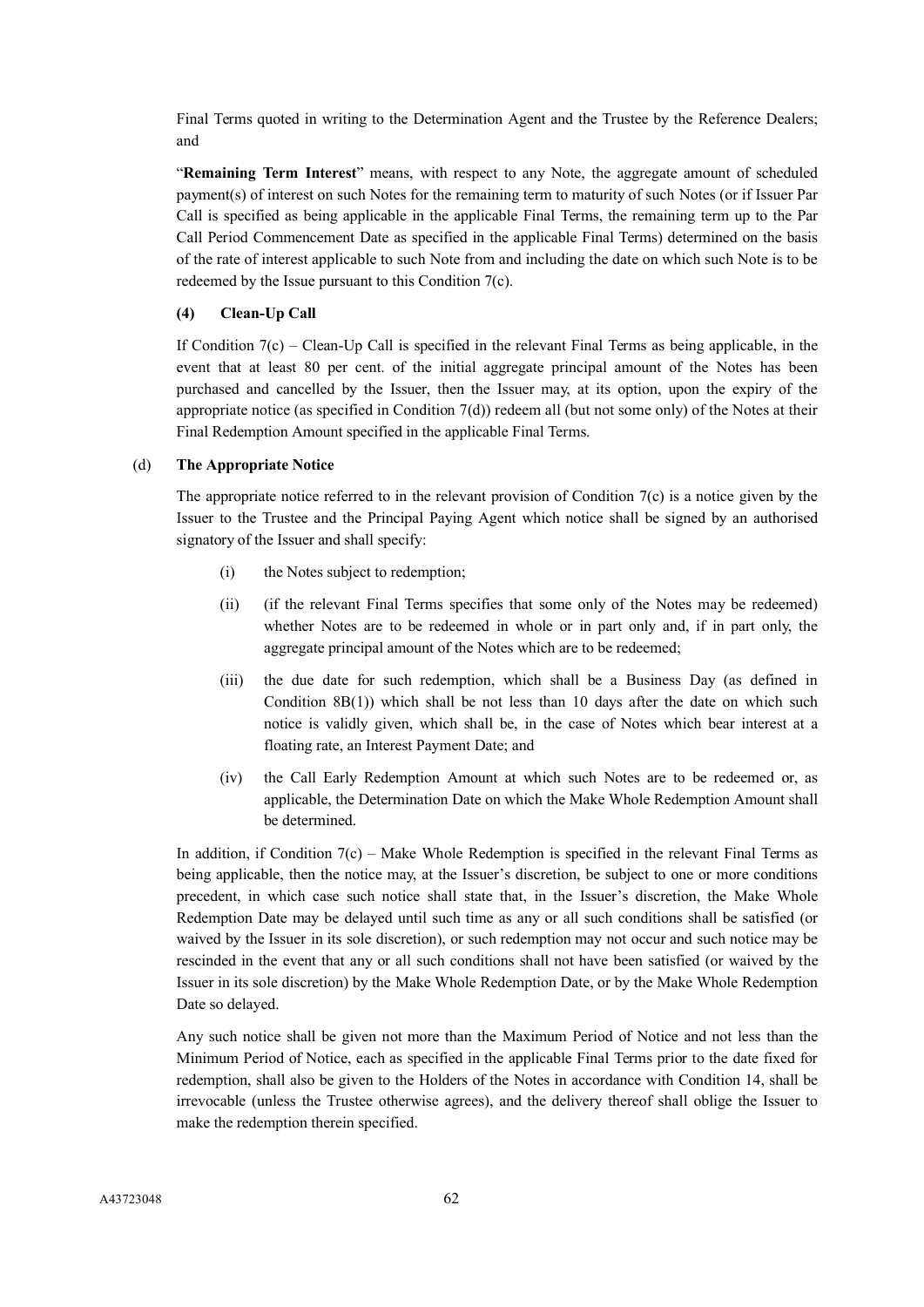### (e) **Partial Redemption**

If the Notes are to be redeemed in part only on any date in accordance with Condition 7(c) the Notes to be redeemed shall be drawn by lot in such European city as the Issuer and the Trustee may agree, or identified in such other manner or in such other place as the Trustee may, in its absolute discretion, approve and deem appropriate and fair, subject always to compliance with all applicable laws and the requirements and procedures of any stock exchange on which the relevant Notes may be listed and of any clearing system in which the Notes are held and, in the case of such clearing system being Euroclear and Clearstream, Luxembourg, such redemption to be reflected in the records of Euroclear and Clearstream, Luxembourg as either a pool factor or a reduction in nominal amount, at their discretion.

### (f) **Optional Early Redemption (Put)**

If this Condition 7(f) is specified in the relevant Final Terms as being applicable, then the Issuer shall, upon the exercise of the relevant option by the Holder of any Note, redeem such Note on the date or the next of the dates specified in the relevant Final Terms at its principal amount (or such other redemption amount as may be specified in the relevant Final Terms) (each, a "**Put Early Redemption Amount**"). In order to exercise such option, the Holder must, not less than 45 days before the date so specified, deposit the relevant Note (together, in the case of an interest-bearing Definitive Note, with any unmatured Coupons appertaining thereto) with any Paying Agent together with a duly completed redemption notice in the form which is available from the specified office of any of the Paying Agents.

## (g) **Purchase of Notes**

The Issuer, each Guarantor and any other Group Company may at any time purchase Notes at any price in the open market or otherwise. If purchases are made by tender, tenders must be made available to all Noteholders alike.

## (h) **Cancellation**

All Notes (together, in the case of interest-bearing Definitive Notes, with unmatured Coupons attached thereto or surrendered therewith) redeemed in accordance with this Condition 7 shall be cancelled forthwith and may not be reissued or resold, and Notes (together, in the case of interest-bearing Definitive Notes, with unmatured Coupons attached thereto or surrendered therewith) purchased in accordance with this Condition 7 may, at the option of the purchaser, be cancelled, held or resold.

## (i) **Zero Coupon Notes**

- (i) The early redemption amount payable in respect of any Zero Coupon Note, upon redemption of such Note pursuant to Condition 7(b), Condition 7(c) or Condition 7(f) or upon it becoming due and payable as provided in Condition 10 shall be the Amortised Face Amount (calculated as provided below) of such Note unless otherwise specified in the relevant final terms.
- (ii) Subject to the provisions of sub-paragraph (iii) below, the Amortised Face Amount of any such Note shall be the scheduled Final Redemption Amount of such Note on the Maturity Date discounted at a rate per annum (expressed as a percentage) equal to the Amortisation Yield (which, if none is shown hereon, shall be such rate as would produce an Amortised Face Amount equal to the issue price of the Notes if they were discounted back to their issue price on the Issue Date) compounded annually.
- (iii) If the early redemption amount payable in respect of any such Note upon its redemption pursuant to Condition 7(b), Condition 7(c) or Condition 7(f) or upon it becoming due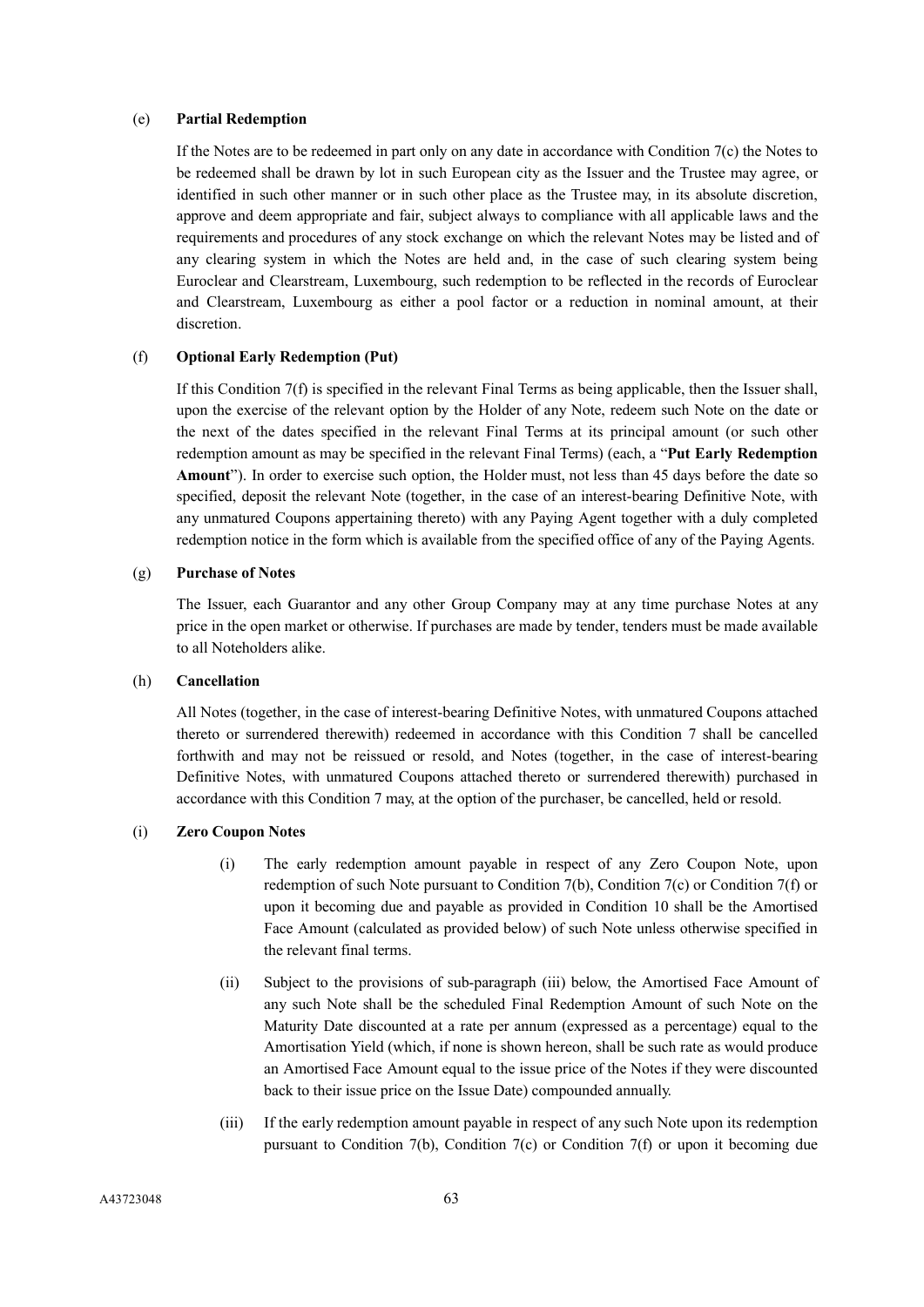and payable as provided in Condition 10 is not paid when due, the early redemption amount due and payable in respect of such Note shall be the Amortised Face Amount of such Note as defined in sub-paragraph (B) above, except that such sub-paragraph shall have effect as though the date on which the Note becomes due and payable were the Relevant Date. The calculation of the Amortised Face Amount in accordance with this sub-paragraph shall continue to be made (both before and after judgment) until the Relevant Date, unless the Relevant Date falls on or after the Maturity Date, in which case the amount due and payable shall be the scheduled Final Redemption Amount of such Note on the Maturity Date together with any interest that may accrue in accordance with Condition 6G.

Where such calculation is to be made for a period of less than one year, it shall be made on the basis of the Day Count Fraction shown in the final terms.

## **8 Payments**

- **(A) Payments**
	- **(1)** Payment of amounts (whether principal, redemption amount or otherwise and including accrued interest other than interest due against surrender of matured Coupons) due in respect of a Note will be made against presentation of the relevant Note at the specified office of any of the Paying Agents outside (unless Condition 8A(3) applies) the United States provided that such payment is not made into the United States or into an account maintained in the United States.
	- **(2)** Payment of amounts due in respect of interest on Notes will be made:
		- (a) in the case of a Temporary Global Note or Permanent Global Note, against presentation of the relevant Temporary Global Note or Permanent Global Note at the specified office of any of the Paying Agents outside (unless Condition 8A(3) applies) the United States and, in the case of a Temporary Global Note, upon due certification as required therein;
		- (b) in the case of Definitive Notes without Coupons attached thereto at the time of their initial delivery, against presentation of the relevant Definitive Notes at the specified office of any of the Paying Agents outside (unless Condition 8A(3) applies) the United States; and
		- (c) in the case of Definitive Notes initially delivered with Coupons attached thereto, against surrender of the relevant Coupons at the specified office of any of the Paying Agents outside (unless Condition 8A(3) applies) the United States.
	- **(3)** Payments of amounts due in respect of interest on Notes and exchanges of Talons for Coupon sheets in accordance with Condition 8A(6) will not be made at the specified office of any Paying Agent in the United States (as defined in the United States Internal Revenue Code of 1986, as amended, and U.S. Treasury regulations thereunder) unless:
		- (a) payment in full of amounts due or, as the case may be, the exchange of Talons in respect of interest on such Notes when due at all the specified offices of the Paying Agents outside the United States is illegal or effectively precluded by exchange controls or other similar restrictions;
		- (b) such payment or, as the case may be, exchange is permitted by applicable United States law; and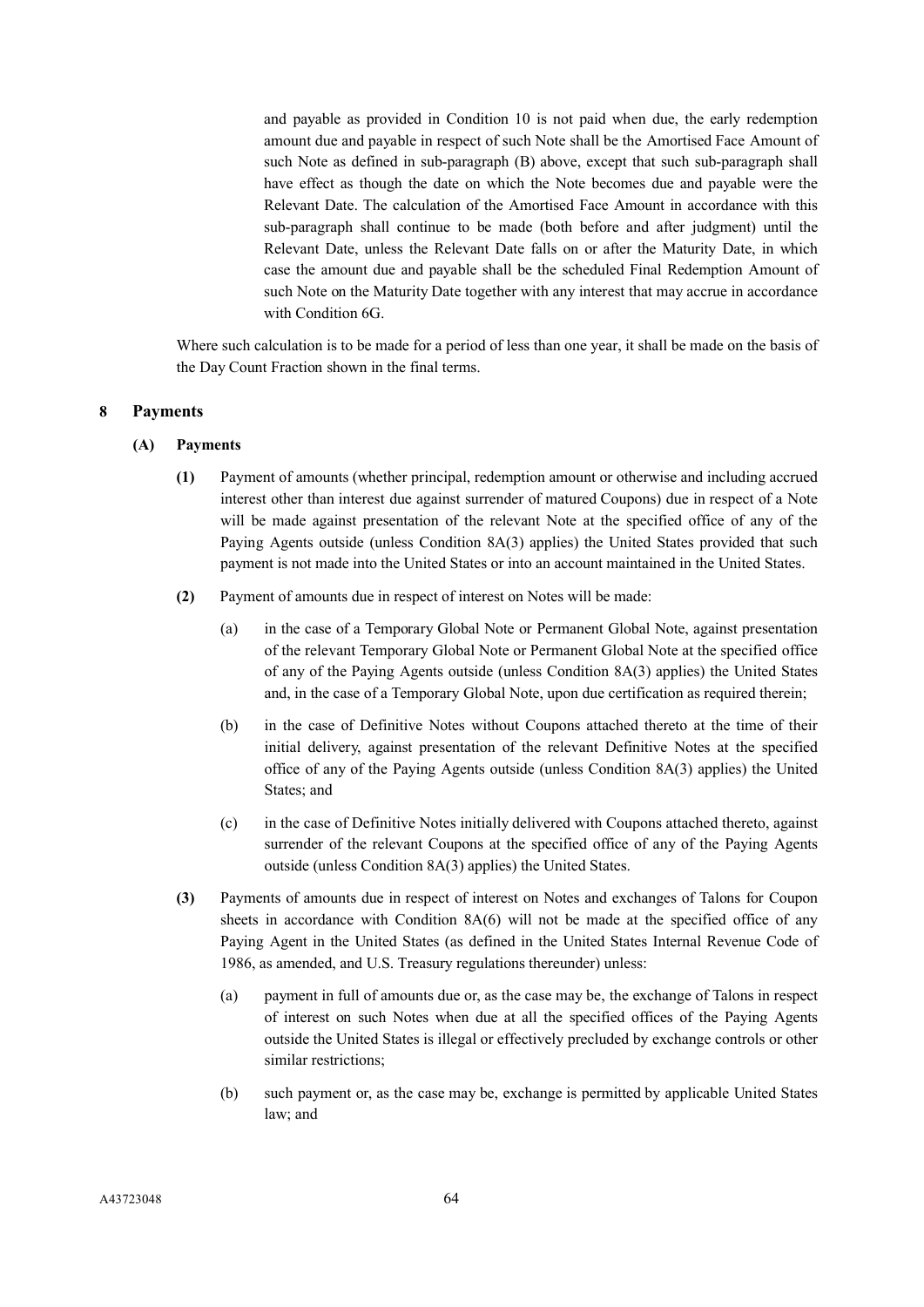(c) the Notes are denominated in and payable in United States Dollars.

If paragraphs (i) to (iii) above apply, the Issuer and the Guarantor(s) shall forthwith appoint a further Paying Agent with a specified office in New York City.

- **(4)** If the due date for payment of any amount due in respect of any Note is not both a Relevant Financial Centre Day and a local banking day, then the Holder thereof will not be entitled to payment thereof until the next day which is such a day and, thereafter, will be entitled to receive payment by cheque on any local banking day, and will be entitled to payment by transfer to a designated account, on any day which is a local banking day, a Relevant Financial Centre Day and a day on which commercial banks and foreign exchange markets settle payments in the relevant currency in the place where the relevant designated account is located. No further payment on account of interest or otherwise shall be due in respect of such postponed payment unless there is subsequent failure to pay in accordance with these Terms and Conditions in which event interest shall continue to accrue as provided in Condition 6E(5). For the purpose of this Condition 8A(4), "**Relevant Financial Centre Day**" means, in the case of a currency other than euro, a day on which commercial banks and foreign exchange markets settle payments in the Relevant Financial Centre and any other place specified in the relevant Final Terms and, in the case of payment in euro, a TARGET Day and a "**local banking day**" means a day (other than a Saturday or Sunday) on which commercial banks are open for business in the place of presentation of the relevant Note or, as the case may be, Coupon.
- **(5)** Each Definitive Note initially delivered with Coupons attached thereto shall be presented and, save in the case of partial redemption of such Note, surrendered for final redemption together with all unmatured Coupons appertaining thereto, failing which:
	- (a) in the case of Definitive Notes which bear interest at a fixed rate or rates, the amount of any missing unmatured Coupons (or, in the case of a payment not being made in full, that portion of the amount of such missing unmatured Coupon which that redemption amount paid bears to the total redemption amount due) (excluding for this purpose Talons) will be deducted from the amount otherwise payable on such final redemption, the principal amount so deducted being payable against surrender of the relevant Coupon at the specified office of any of the Paying Agents at any time within 10 years of the Relevant Date applicable to payment of such final redemption amount; and
	- (b) in the case of Definitive Notes which bear interest at, or at a margin above or below, a floating rate, all unmatured Coupons relating to such Notes (whether or not surrendered therewith) shall become void and no payment shall be made thereafter in respect of them.

The provisions of paragraph (i) of this Condition 8A(5) notwithstanding, if any Definitive Notes which bear interest at a fixed rate or rates should be issued with a maturity date and a fixed rate or fixed rates such that, on the presentation for payment of any such Definitive Note without any unmatured Coupons attached thereto or surrendered therewith, the amount required by paragraph (i) to be deducted would be greater than the amount otherwise due for payment, then, upon the due date for redemption of any such Definitive Note, such unmatured Coupons (whether or not attached) being Coupons representing an amount in excess of the relevant redemption amount shall become void (and no payment shall be made in respect thereof) as shall be required so that, upon application of the provisions of paragraph (i) in respect of such Coupons as have not so become void, the amount required by paragraph (i) to be deducted would not be greater than the amount otherwise due for payment. Where the application of the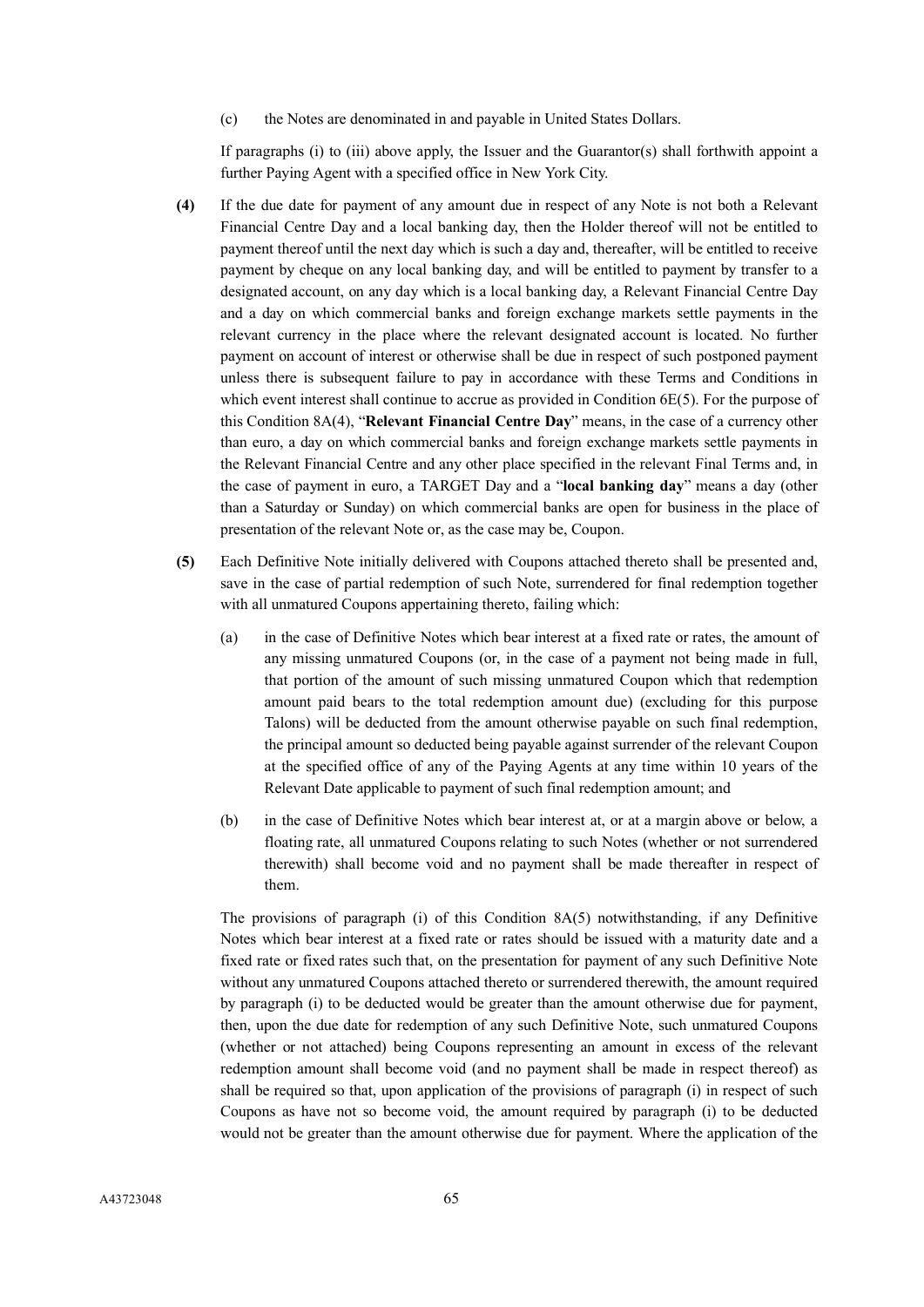foregoing sentence requires some but not all of the unmatured Coupons relating to a Definitive Note to become void, the relevant Paying Agent shall determine which unmatured Coupons are to become void, and shall select for such purpose Coupons maturing on later dates in preference to Coupons maturing on earlier dates.

- **(6)** In relation to Definitive Notes initially delivered with Talons attached thereto, on or after the due date for the payment of interest on which the final Coupon comprised in any Coupon sheet matures, the Talon comprised in the Coupon sheet may be surrendered at the specified office of any Paying Agent outside (unless Condition 8A(3) applies) the United States in exchange for a further Coupon sheet (including any appropriate further Talon), subject to the provisions of Condition 12 below. Each Talon shall, for the purpose of these Terms and Conditions, be deemed to mature on the due date for the payment of interest on which the final Coupon comprised in the relative Coupon sheet matures.
- **(7)** Payments of amounts due (whether principal, redemption amount, interest or otherwise) in respect of Notes will be made by (a) transfer to an account in the relevant currency specified by the payee or (b) cheque in the relevant currency drawn on a bank in the Relevant Financial Centre provided, however, that in the case of (a), payment shall not be made to an account within the United States unless permitted by applicable U.S. tax law requirements.

## **(B) Payments – General Provisions**

- **(1)** Save as otherwise specified herein, for the purposes of these Terms and Conditions:
	- (a) "**Business Day**" means:
		- in relation to Notes payable in euro, a TARGET Day;
		- in relation to Notes payable in any other currency, a day on which commercial banks are open for business and foreign exchange markets settle payments in the Relevant Financial Centre in respect of the relevant currency;
		- a day on which commercial banks are open for business and foreign exchange markets settle payments in any place specified in the relevant Final Terms; and
		- in relation to Floating Rate Notes where the Reference Rate is specified in the relevant Final Terms as Compounded Daily SOFR or Weighted Average SOFR, a U.S. Government Securities Business Day;
	- (b) "**Relevant Financial Centre**" means, in relation to the Notes denominated in a currency other than euro, such financial centre or centres as may be specified in relation to the relevant currency for the purposes of the definition of "Business Day" in the ISDA Definitions and, in relation to Notes denominated in euro, the principal financial centre of any of the member states in the Euro-zone; and
	- (c) "**TARGET System**" means the Trans-European Automated Real-Time Gross Settlement Express Transfer (known as TARGET2) System, or any successor thereto.
- **(2)** Payments will, without prejudice to the provisions of Condition 9, be subject in all cases to: (i) any applicable fiscal or other laws and regulations; and (ii) any withholding or deduction required pursuant to an agreement described in Section 1471(b) of the U.S. Internal Revenue Code of 1986, as amended (the "**Code**") or otherwise imposed pursuant to Sections 1471 through 1474 of the Code, any regulations or agreements thereunder, any official interpretations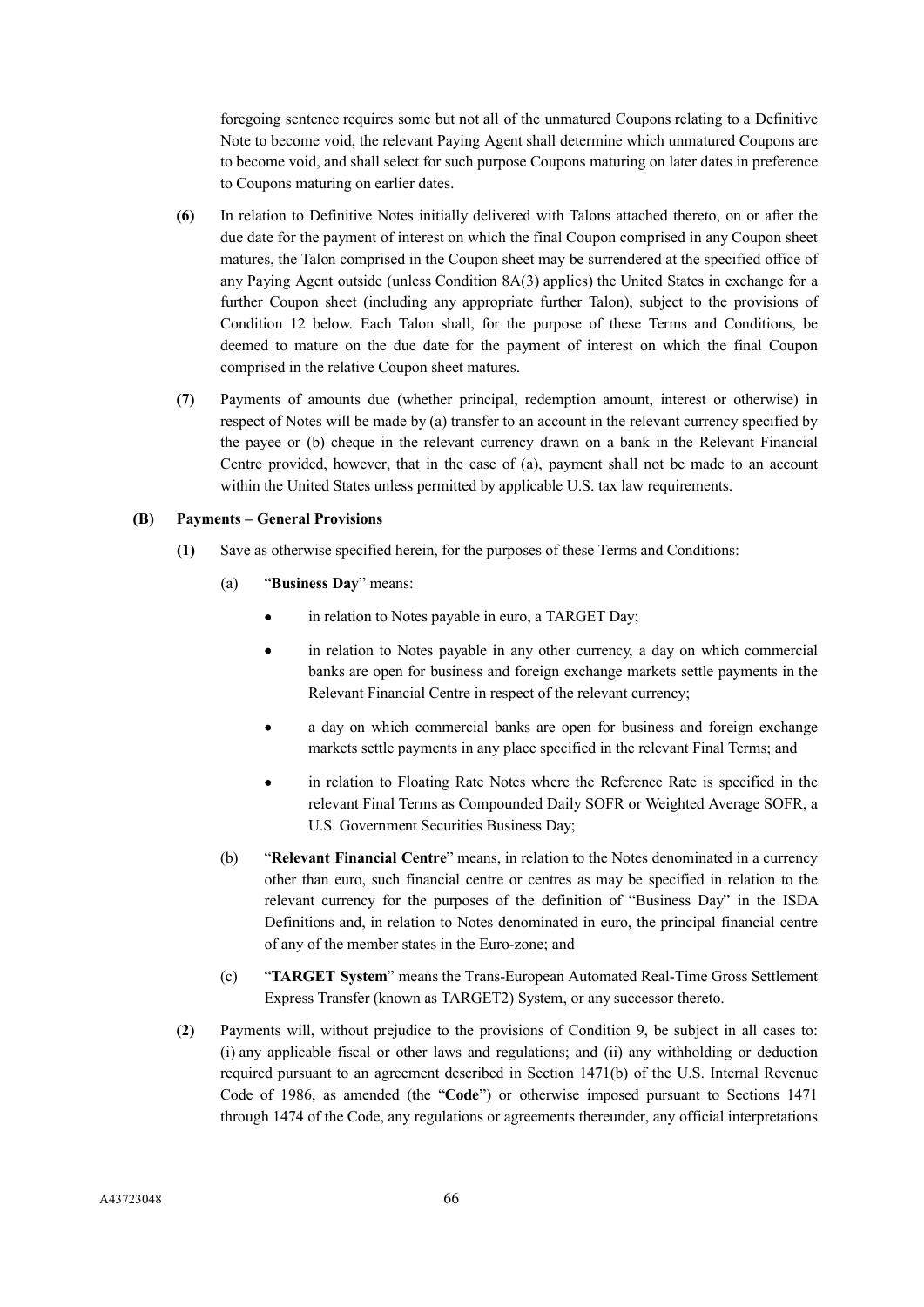thereof or any law implementing an intergovernmental approach with respect thereto ("**FATCA**").

### **(C) Redenomination**

- **(1)** Unless disapplied in the relevant Final Terms, the Issuer may, without the consent of the Noteholders and the Couponholders, on giving prior notice to the Trustee, the Principal Paying Agent, Euroclear and Clearstream, Luxembourg and at least 30 days' prior notice to the Noteholders in accordance with Condition 14, elect that, in the case of Notes denominated in the currency of a member state of the European Union that has not adopted the single currency in accordance with the Treaty, with effect from the Redenomination Date specified in the notice, Notes denominated in the currency of such member state of the European Union that adopts the single currency in accordance with the Treaty shall be redenominated in euro.
- **(2)** The election will have effect as follows:
	- (a) each Specified Denomination and, in the case of Fixed Rate Notes, each amount of interest specified in the Coupons will be deemed to be such amount of euro as is equivalent to its denomination or the amount of interest so specified in the Specified Currency at the Established Rate, rounded down to the nearest  $\epsilon$ 0.01 (any fraction arising therefrom shall be paid on the Redenomination Date to the Noteholder in addition to the payment of interest otherwise payable on such Redenomination Date);
	- (b) if definitive notes are required to be issued after the Redenomination Date they shall be issued at the expense of the Issuer in denominations of at least  $\epsilon$ 100,000, or such higher denominations as the Agent shall determine and notify to the Noteholders;
	- (c) after the Redenomination Date, all payments in respect of the Notes and the Coupons, other than payments of interest in respect of periods commencing before the Redenomination Date, will be made solely in euro as though references in the Notes to the Specified Currency were to euro. Payments will be made in euro by credit or transfer to a euro account (or any other account to which euro may be credited or transferred) specified by the payee or, at the option of the payee, by a euro cheque;
	- (d) if the Notes are Fixed Rate Notes and interest for any period ending on or after the Redenomination Date is required to be calculated for a period ending other than on an Interest Payment Date it will be calculated:
		- (A) in the case of the Notes in global form, by applying the Rate of Interest to the principal amount of such Notes; and
		- (B) in the case of Notes in definitive form, by applying the Rate of Interest to the Calculation Amount,

and, in each case, multiplying such sum by the applicable Day Count Fraction, which, in this case, shall be Actual/Actual (ICMA) and rounding the resultant figure to the nearest sub-unit of the relevant Specified Currency, half of any such sub-unit being rounded upwards or otherwise in accordance with the applicable market convention. Where the Denomination of a Fixed Rate Note in definitive form comprises more than one Calculation Amount, the amount of interest payable in respect of such Fixed Rate Note shall be the aggregate of the amounts (determined in the manner provided above) for each Calculation Amount comprising the Denomination without any further rounding;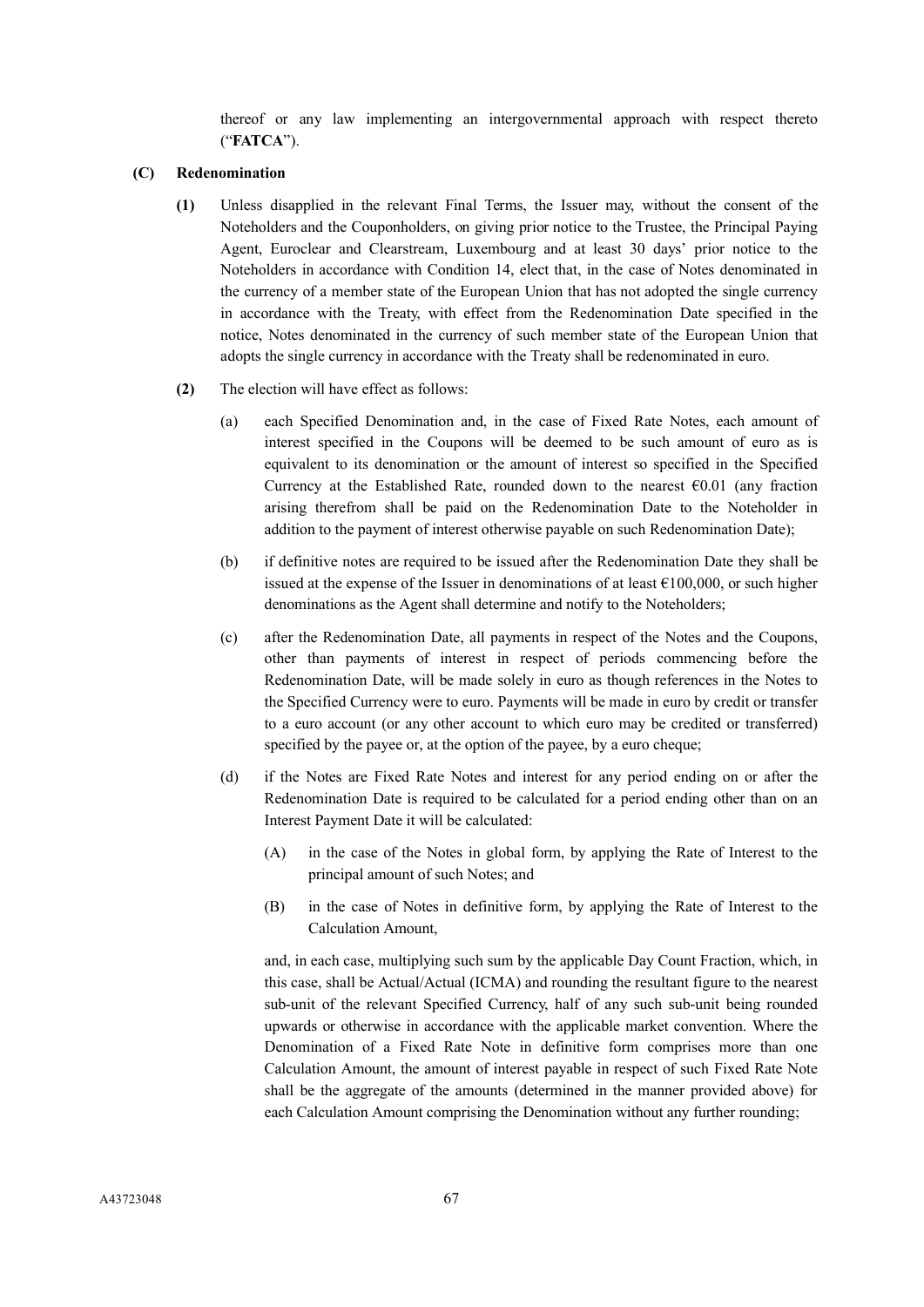- (e) if the Notes are Floating Rate Notes the relevant Final Terms will specify any relevant changes to the provisions relating to interest; and
- (f) such other changes shall be made to these Terms and Conditions as the Issuer may decide, after consultation with the Principal Paying Agent, and as may be specified in the notice, to conform them to conventions then applicable to instruments denominated in euro to the satisfaction of the Trustee.
- **(3)** For the purposes of these Terms and Conditions:
	- (a) "**Established Rate**" means the rate for the conversion of the Specified Currency (including compliance with rules relating to roundings in accordance with applicable European Community regulations) into euro established by the Council of the European Union pursuant to Article 123 of the Treaty;
	- (b) "**euro**" means the currency introduced at the start of the third stage of European economic and monetary union pursuant to the Treaty;
	- (c) "**Redenomination Date**" means (in the case of interest-bearing Notes) any date for payment of interest under the Notes or (in the case of Zero Coupon Notes) any date, in each case specified by the Issuer in the notice given to the Noteholders pursuant to paragraph 8C(1) above and which falls on or after the date on which the relevant member state of the European Union that has not adopted the single currency in accordance with the Treaty, adopts the single currency in accordance with the Treaty;
	- (d) "**Specified Currency**" means the currency specified in the relevant Final Terms;
	- (e) "**Specified Denomination**" means the denomination (of the relevant Notes in the Specified Currency) specified in the relevant Final Terms; and
	- (f) "**Treaty**" means the Treaty establishing the European Community as amended.

### **(D) Exchange**

The Issuer may, without the consent of the Noteholders and the Couponholders, on giving prior notice to the Trustee, the Principal Paying Agent, Euroclear and Clearstream, Luxembourg and not less than 30 days' prior notice to the Noteholders in accordance with Condition 14, elect that, with effect from the Redenomination Date specified in the notice, the Notes shall be exchangeable for Notes expressed to be denominated in euro in accordance with such arrangements as the Issuer may decide, after consultation with the Principal Paying Agent, and as may be specified in the notice, including arrangements under which Coupons unmatured at the date so specified become void.

## **(E) The Paying Agents**

**(1)** The Issuer and the Guarantor(s) together reserve the right, in accordance with the provisions of the Paying Agency Agreement, to vary or terminate the appointment of any Paying Agent (including the Principal Paying Agent) and to appoint additional or other Paying Agents provided that they will at all times maintain (i) a Principal Paying Agent, (ii) so long as any Notes are listed on any stock exchange, a Paying Agent in such place as may be required by such relevant stock exchange and (iii) in the circumstances described in Condition 8A(3), a Paying Agent with a specified office in New York City. The Paying Agents reserve the right at any time to change their respective offices to some other specified office in the same city. Notice of all changes in the identities or specified offices of the Paying Agents will be notified promptly by the Issuer to the Holders of the Notes in accordance with Condition 14.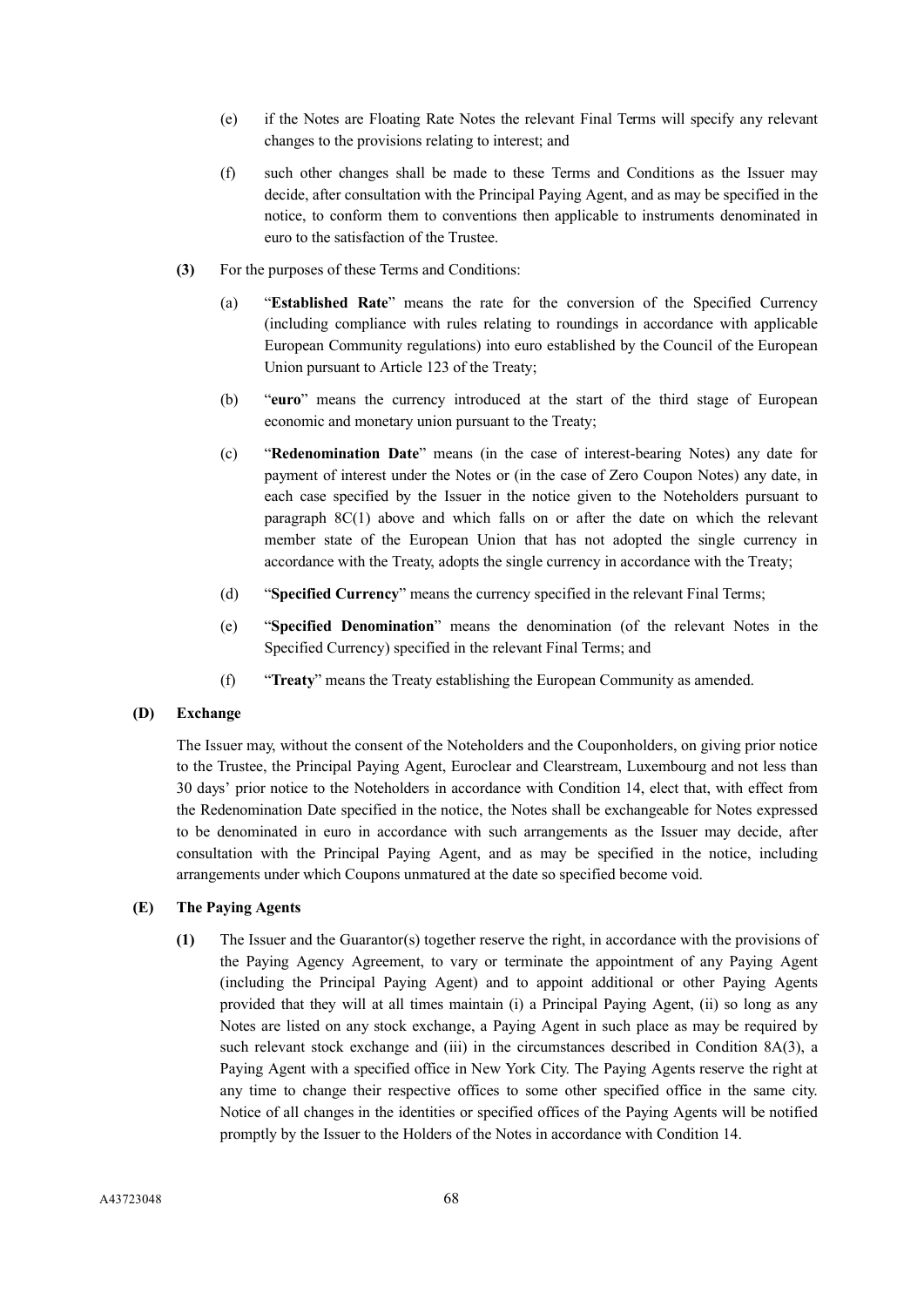- **(2)** The Paying Agents act solely as agents of the Issuer and the Guarantor(s) or, following the occurrence of a Default (as defined in Condition 10), the Trustee and, save as provided in the Paying Agency Agreement, do not assume any obligations towards or relationship of agency or trust for any Holder of any Note or Coupon and each of them shall only be responsible for the performance of the duties and obligations expressly imposed upon them in the Paying Agency Agreement or incidental thereto.
- **(3)** The initial Paying Agents and their respective initial specified offices are specified below.

# **9 Taxation**

All payments of principal of, and interest on, Notes by the Issuer or, as the case may be, a Guarantor will be made without withholding or deduction for or on account of any present or future taxes or duties of whatever nature imposed or levied by or on behalf of The Netherlands (in the case of payment by UFN), the United Kingdom (in the case of payment by PLC) or the United States (in the case of payment by UNUS) or (in any such case) any political subdivision or taxing authority thereof or therein, unless such withholding or deduction is required by law. In such event, except to the extent that the withholding or deduction is made in respect of FATCA, the Issuer or, as the case may be, such Guarantor, will pay such additional amounts ("**Additional Amounts**") as shall be necessary in order that the net amounts received by the holder of any Note or, as the case may be, Coupon, after such withholding or deduction, shall equal the respective amounts of principal and interest which would have been receivable in respect of the Notes or, as the case may be, Coupons in the absence of such withholding or deduction, provided however that no such Additional Amounts shall be payable:

- **(A)** by UFN or PLC (as the case may be) with respect to:
	- (i) any Note or Coupon presented for payment by, or on behalf of, a Holder who is liable to such taxes or duties in respect of such Note or Coupon by reason of his having some connection with The Netherlands or, as the case may be, the United Kingdom other than the mere holding of such Note or Coupon; or
	- (ii) any payment in respect of a Note or Coupon where the Holder thereof would be able to avoid such withholding or deduction by making a declaration of non-residence or other similar claim for exemption to the relevant tax authority; or
	- (iii) if presentment is required, any Note or Coupon presented for payment more than 30 days after the Relevant Date except to the extent that the holder thereof would have been entitled to such Additional Amounts on presenting the same for payment on such thirtieth day; or
	- (iv) any tax, assessment or other governmental charge required to be withheld or deducted by any Paying Agent from any payment by UFN or, as the case may be, PLC if such payment can be made without such withholding or deduction by any other Paying Agent; or
	- (v) any estate, inheritance, gift, sales, transfer, excise, personal property or any similar tax, assessment or other governmental charge; or
	- (vi) any tax, assessment or other governmental charge which is payable otherwise than by withholding from payment of principal, premium, if any, or interest, if any, with respect to such Note or Coupon; or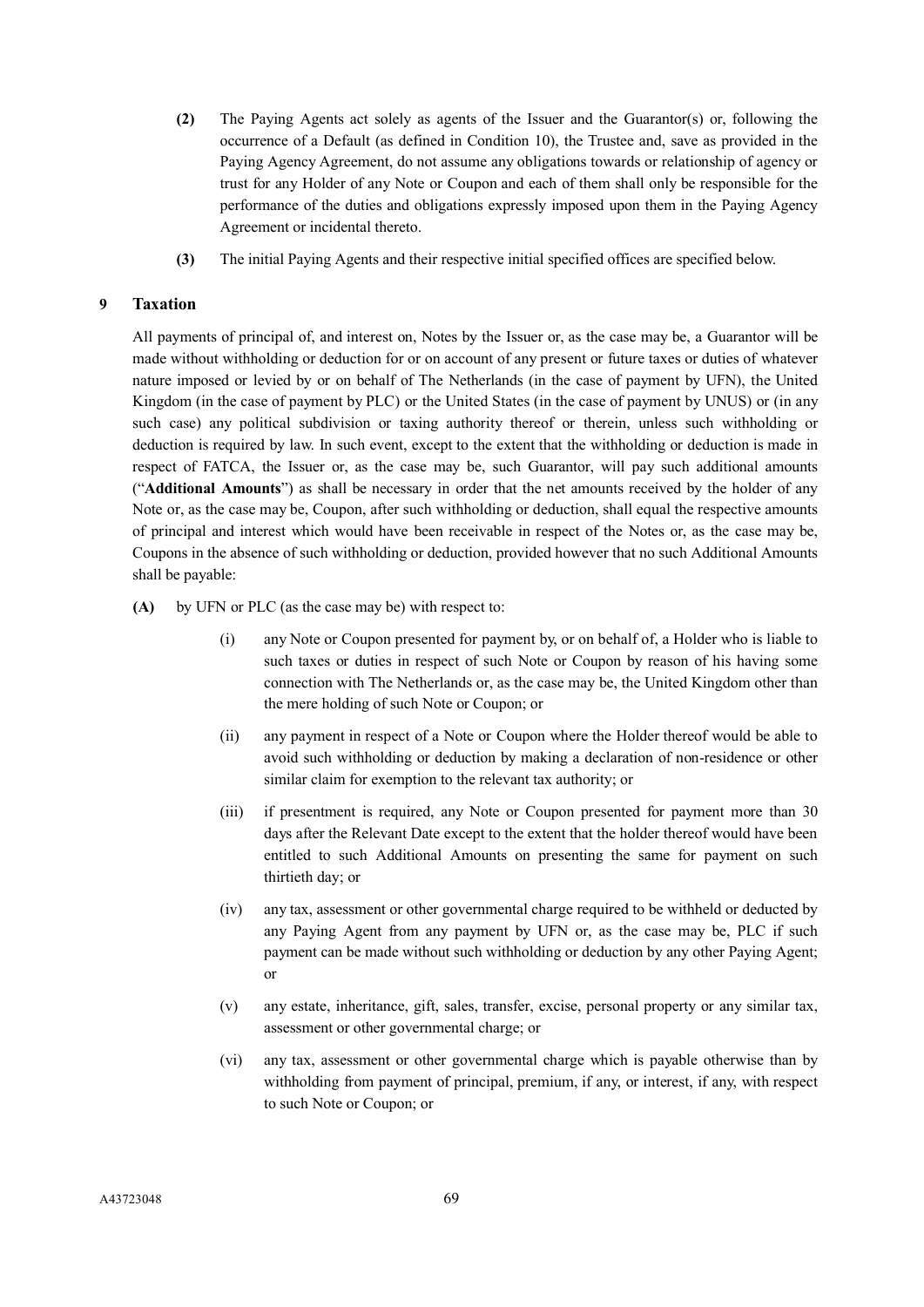- (vii) any payment in respect of a Note or Coupon to any Holder who is not the sole beneficial owner of such Note or Coupon to the extent that a beneficial owner thereof would not have been entitled to payment thereof had such beneficial owner been the Holder of such Note or Coupon; or
- (viii) any withholding or deduction which is required to be made pursuant to the Dutch Withholding Tax Act 2021 (*Wet bronbelasting 2021*); or
- (ix) any combination of (i) to (viii); or
- **(B)** by UNUS with respect to:
	- (i) any Note or Coupon presented for payment by, or on behalf of, a Holder who is liable for such taxes or duties in respect of such Note or Coupon by reason of his having some connection with the United States other than the mere holding of such Note or Coupon; or
	- (ii) any payment in respect of a Note or Coupon where the Holder thereof would be able to avoid such withholding or deduction by making a declaration of non-residence or other similar claim for exemption to the relevant tax authority; or
	- (iii) if presentment is required, any Note or Coupon presented for payment more than 30 days after the Relevant Date except to the extent that the holder thereof would have been entitled to such Additional Amounts on presenting the same for payment on such thirtieth day; or
	- (iv) any tax, assessment or other governmental charge required to be withheld or deducted by any Paying Agent from any payment by UNUS in its capacity as Guarantor if such payment can be made without such withholding or deduction by any other Paying Agent; or
	- (v) any estate, inheritance, gift, sales, transfer, excise, personal property or any similar tax, assessment or other governmental charge; or
	- (vi) any tax, assessment or other governmental charge which is payable otherwise than by withholding from payment of principal, premium, if any, or interest, if any, with respect to such Note or Coupon; or
	- (vii) any payment in respect of a Note or Coupon to any Holder who is not the sole beneficial owner of such Note or Coupon to the extent that a beneficial owner thereof would not have been entitled to payment thereof had such beneficial owner been the Holder of such Note or Coupon; or
	- (viii) any combination of (i) to (vii).

As used herein, "Relevant Date" means whichever is the later of (i) the date on which such payment first becomes due and (ii) if the full amount of the moneys payable has not been made available to the Principal Paying Agent on or prior to such date, the date on which, the full amount of such moneys having been made available, notice to that effect shall have been given to the Noteholders in accordance with Condition 14.

References herein to principal of, or interest on, the Notes shall be deemed also to refer to any Additional Amounts which may be payable with respect thereto under this Condition or any undertakings given in addition thereto or in substitution therefor pursuant to the Trust Deed.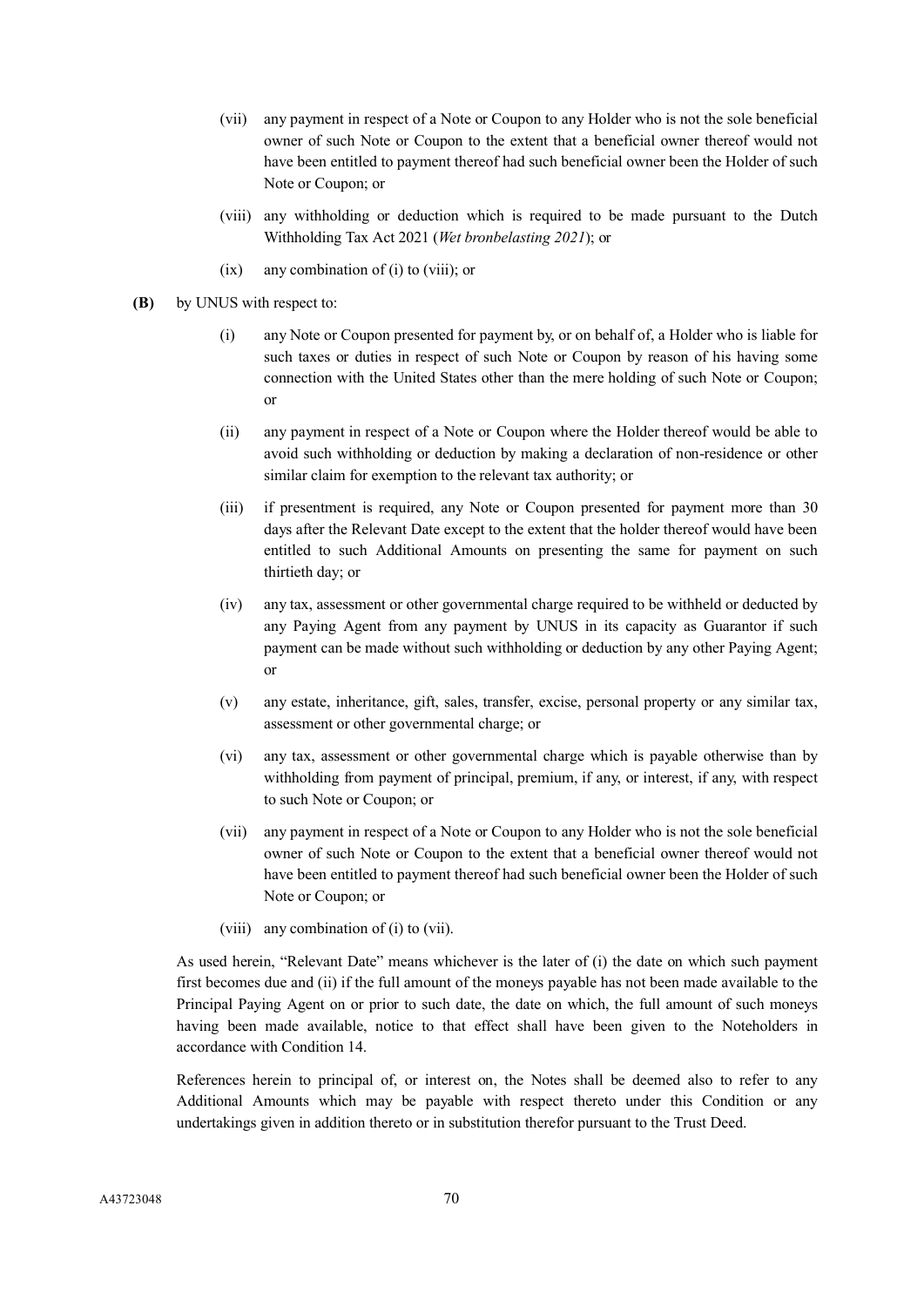The provisions of this Condition shall be without prejudice to the rights of substitution conferred by Condition 15.

## **10 Repayment Upon Event of Default**

- **(A)** The following events or circumstances (each, a "**Default**") shall be acceleration events in relation to the Notes of a Series:
	- (a) there is a default in the payment of any principal of, or for more than 15 days in the payment of any interest due on, any of the Notes; or
	- (b) there is a default in the performance or observance by (in the case of UFN Notes) UFN or PLC or (in the case of PLC Notes) PLC, of any other obligation under the Trust Deed or the UFN Notes or PLC Notes (as applicable) and such default continues for 30 days after written notice thereof shall have been given to the Issuer and the Guarantor(s) by the Trustee requiring the same to be remedied; or
	- (c) (i) any other indebtedness in respect of borrowed money (amounting in aggregate principal amount to not less than U.S.\$100,000,000 or the equivalent thereof in any other currency or currencies) of either (in the case of UFN Notes) UFN or PLC or (in the case of PLC Notes) PLC becomes prematurely repayable as a result of a default under the terms thereof, or (ii) (in the case of UFN Notes) either UFN or PLC or (in the case of PLC Notes) PLC, defaults in the repayment of any indebtedness in respect of borrowed money (amounting in aggregate principal amount to not less than U.S.\$100,000,000 or the equivalent thereof in any other currency or currencies) at the maturity thereof (taking into account any applicable grace period therefor), or (iii) any guarantee or indemnity given by (in the case of UFN Notes) either UFN or PLC or (in the case of PLC Notes) PLC, in respect of any indebtedness in respect of borrowed money (amounting in aggregate principal amount to not less than U.S.\$100,000,000 or the equivalent thereof in any other currency or currencies) shall not be honoured when due and called upon (taking into account any applicable grace period therefor) save where the Trustee is satisfied that liability under such guarantee or indemnity is being contested in good faith; or
	- (d) an order is made or a decree or an effective resolution is passed for the winding-up, liquidation or dissolution of (in the case of UFN Notes) UFN or PLC or (in the case of PLC Notes) PLC or (in any case) an administration order is made or an administrator is appointed in relation to PLC (except for the purpose of a merger, reconstruction or amalgamation, under the terms of Condition 15 or the terms of which have previously been approved in writing by the Trustee) and (except where such order, decree or resolution is initiated or consented to by the relevant company or its shareholders) such order, decree or resolution is not discharged or stayed within a period of 60 days; or
	- (e) (in the case of UFN Notes) UFN or PLC (except for the purpose of a merger, reconstruction or amalgamation, under the terms of Condition 15 or the terms of which have previously been approved in writing by the Trustee) ceases or threatens to cease to carry on the whole or substantially the whole of its business; or
	- (f) an administrative receiver or other receiver, trustee, assignee or like officer is appointed in respect of the whole or a substantial part of the undertaking or assets of PLC or (in the case of UFN Notes only) an administrator (*bewindvoerder*) is provisionally or definitively appointed by the District Court in the event of a moratorium (*surséance van betaling*) over the whole or any part of the undertaking or assets of UFN and (except where any such appointment is made by or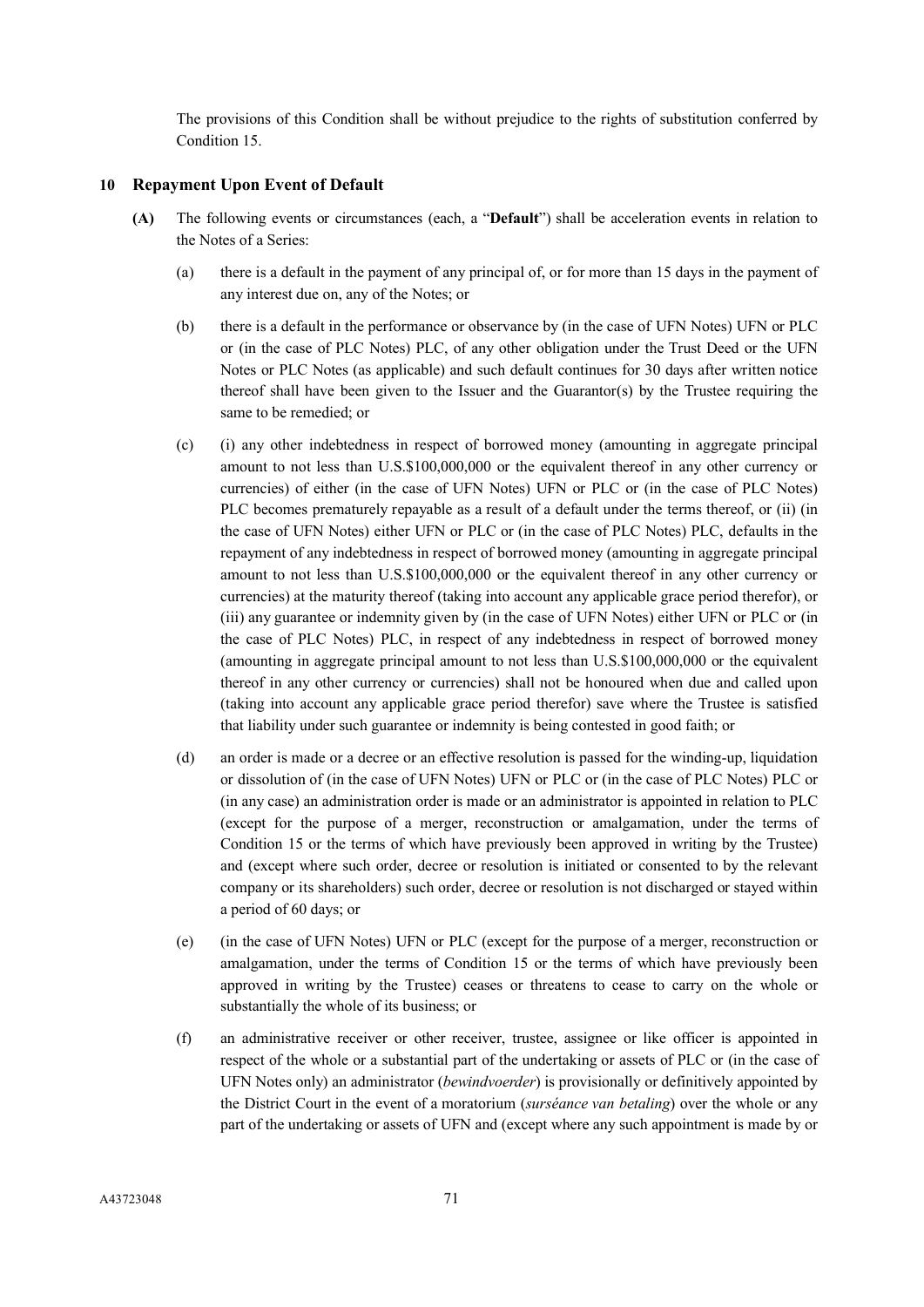at the instigation or motion of the relevant company or its shareholders) such appointment is not discharged within 30 days; or

- (g) (in the case of UFN Notes only) a trustee in bankruptcy (*curator*) is appointed by the District Court in the event of bankruptcy (*faillissement*) affecting the whole or any part of the undertaking or assets of UFN and such appointment is not discharged within 30 days; or
- (h) a distress or execution is levied or enforced upon or sued out against (in the case of the UFN Notes) any part of the assets of UFN (being either an executory attachment (*executoriaal beslag*) or a conservatory attachment (*conservatoir beslag*)) or (in any case) a substantial part of the assets of PLC and, in either case, is not removed, discharged, cancelled or paid out within 30 days after the making thereof or any encumbrancer takes possession of (in the case of UFN Notes) the whole or any part of the undertaking or assets of UFN or (in any case) the whole or any substantial part of the undertaking or assets of PLC and is not discharged within 30 days; or
- (i) (in the case of UFN Notes only) for any reason the guarantee of PLC in respect of the UFN Notes ceases to be in full force and effect.

For the purposes of paragraphs (f) and (h) the expression "a substantial part" means a part whose value is equal to or greater than 25 per cent. of the aggregate value of the fixed assets and current assets of the Unilever Group, such value and such assets being determined by reference to the then most recently published audited consolidated balance sheet of the Unilever Group. A report by the auditors of PLC that, in their opinion, (i) the amounts shown in a certificate provided by PLC (showing the fixed assets and current assets of the relevant part and those fixed assets and current assets expressed as a percentage of the fixed assets and current assets of the Unilever Group) have been correctly extracted from the accounting records of the Unilever Group and (ii) the percentage of the fixed assets and current assets of that part to the fixed assets and the current assets of the Unilever Group has been correctly calculated, shall, in the absence of manifest error, be conclusive evidence of the matters to which it relates.

**(B)** If any Default shall occur in relation to the Notes of a Series, the Trustee in its discretion may, and (subject to its rights under the Trust Deed to be indemnified and/or secured and/or prefunded to its satisfaction), if so directed by an Extraordinary Resolution of the Holders of the Notes of the relevant Series or if so requested in writing by the Holders of not less than 25 per cent. in principal amount of the Notes of the relevant Series, shall, but, in the case of the happening of any of the events referred to in paragraphs  $(b)$ ,  $(c)$ ,  $(e)$ ,  $(f)$ ,  $(g)$  or  $(h)$  of Condition 10A, only if the Trustee shall have certified to the Issuer and the Guarantor(s) that such event is, in its opinion, materially prejudicial to the interests of the Holders of the Notes of the relevant Series, by written notice to the Issuer and the Guarantor(s) declare that such Notes are immediately repayable whereupon the same shall become immediately repayable at their default early redemption amount (which shall be their principal amount or such other default early redemption amount as may be specified in the relevant Final Terms) together with all interest (if any) accrued thereon (calculated as provided in these Terms and Conditions and in the Trust Deed).

## **11 Enforcement**

At any time after the Notes of a Series shall have become repayable, the Trustee may, at its discretion and without further notice, institute such proceedings against the Issuer and the Guarantor(s) as it may think fit to enforce repayment of such Notes together with accrued interest and to enforce the provisions of the Trust Deed, but it shall not be bound to take any such proceedings unless (i) it shall have been so directed by an Extraordinary Resolution or so requested in writing by the holders of at least 25 per cent. in principal amount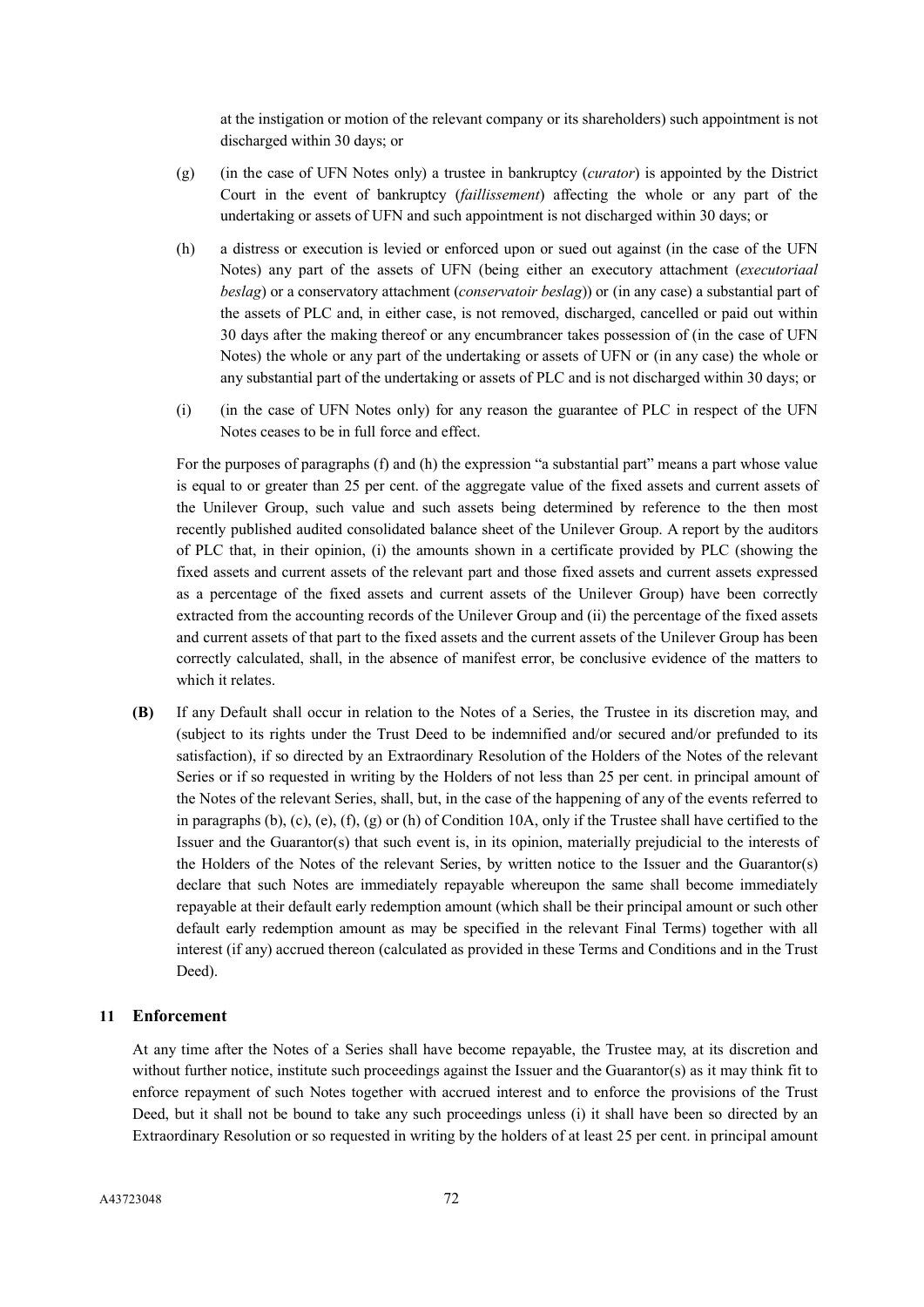of the Notes of the relevant Series then outstanding and (ii) it shall have been indemnified and/or prefunded and/or received security to its satisfaction. Only the Trustee may enforce the provisions of the Notes or the Trust Deed and no Holder or Couponholder shall be entitled to proceed directly against the Issuer or the Guarantor(s) unless the Trustee, having become bound so to proceed, fails to do so within a reasonable time and such failure is continuing.

## **12 Prescription**

- (a) Claims against the Issuer and/or any Guarantor(s) in respect of Notes and Coupons will become void unless presented for payment within a period of 10 years, in the case of Notes and five years, in the case of Coupons, from the Relevant Date (as defined in Condition 9) relating thereto.
- (b) In relation to Definitive Notes initially delivered with Talons attached thereto, there shall not be included in any Coupon sheet issued upon exchange of a Talon pursuant to Condition 8A(6) any Coupon which would be void upon issue or the due date for payment of which would fall after the due date for the redemption of the relevant Note or which would be void pursuant to this Condition 12.

## **13 Replacement of Notes and Coupons**

If any Note or Coupon is lost, stolen, mutilated, defaced or destroyed, it may be replaced at the specified office of the Principal Paying Agent upon payment by the claimant of all expenses incurred in connection with such replacement and upon such terms as to evidence, security, indemnity and otherwise as the Issuer or the Principal Paying Agent may require. Mutilated or defaced Notes and Coupons must be surrendered before replacements will be delivered.

## **14 Notices**

Notices to Holders of Notes will be deemed to be validly given if published in one leading English language daily newspaper with circulation in London (which is expected to be the *Financial Times*) or, if this is not possible, in one other leading English language daily newspaper with circulation in Europe or, in the case of a Temporary Global Note or Permanent Global Note, if delivered to Euroclear and/or Clearstream, Luxembourg and/or any other applicable clearing system for communication by them to the persons shown in their respective records as having interests therein provided that the requirements of the relevant stock exchange(s) have been complied with. Any such notice shall be deemed to have been given on the date of such publication or, if so published more than once, on the date of first publication or, as the case may be, on the fourth day after the date of such delivery to Euroclear and/or Clearstream, Luxembourg and/or such other clearing system. If publication is not practicable in any such newspaper, notice will be validly given if made in such other manner, and shall be deemed to have been given on such date, as the Trustee may in each case approve in writing.

Holders of Coupons will be deemed for all purposes to have notice of the contents of any notice given to Holders of Notes in accordance with this Condition.

## **15 Meetings of Noteholders; Modification; Waiver; Substitution**

The Trust Deed contains provisions for convening meetings of Holders (including meetings held by virtual means via an electronic platform) of any Series of Notes to consider any matter affecting their interests, including the modification by Extraordinary Resolution of these Terms and Conditions or the provisions of the Trust Deed. The quorum at any such meeting for passing an Extraordinary Resolution will be two or more persons holding or representing a clear majority in principal amount of the Notes of that Series for the time being outstanding or, at any adjourned meeting, two or more persons being or representing Noteholders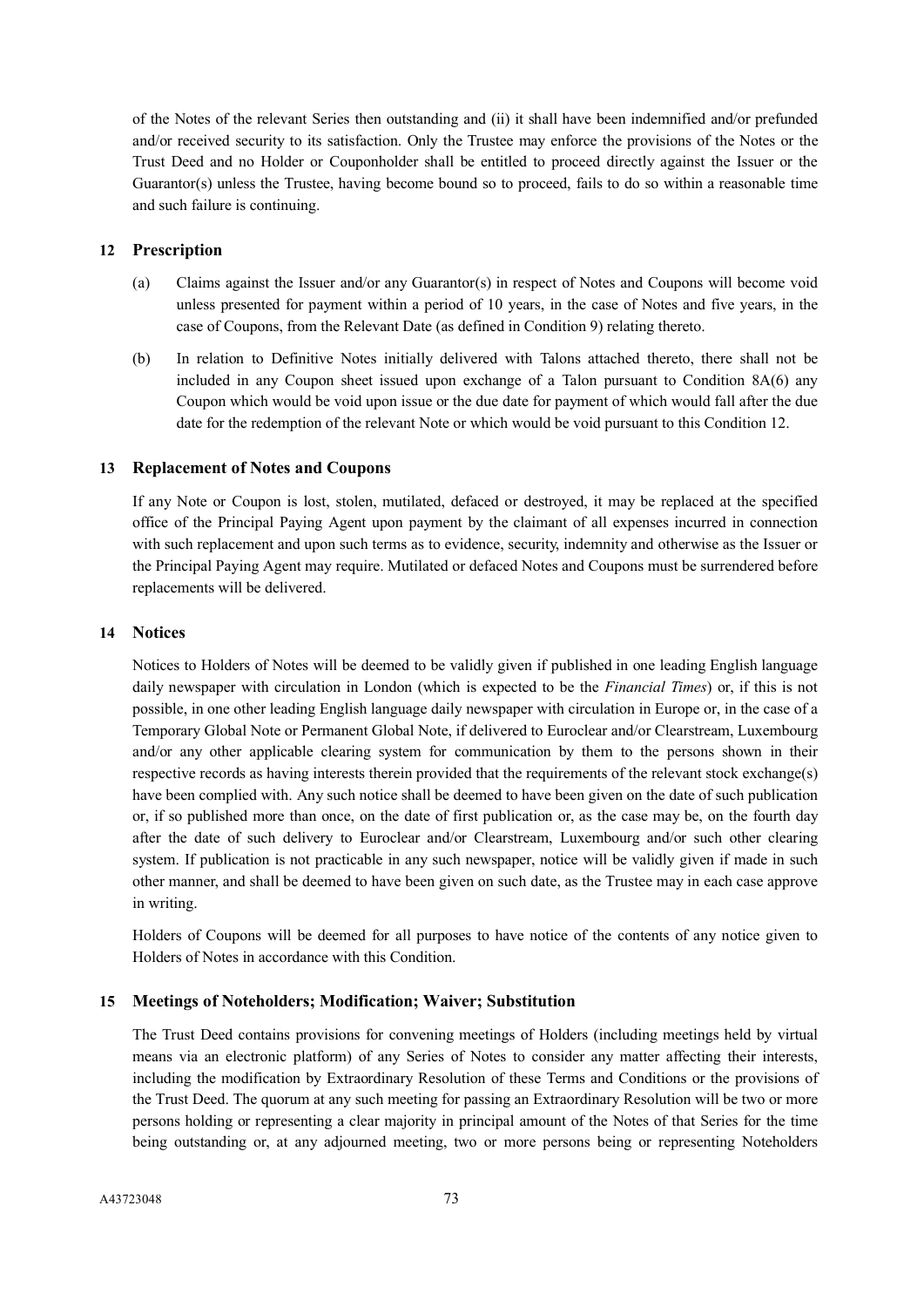whatever the principal amount of the Notes of that Series so held or represented, except that, at any meeting the business of which includes the modification of certain of these Terms and Conditions or provisions of the Trust Deed, the necessary quorum for passing an Extraordinary Resolution will be two or more persons holding or representing not less than 66 per cent., or at any adjourned such meeting not less than 33 per cent., of the principal amount of the Notes of that Series for the time being outstanding. An Extraordinary Resolution passed at any meeting of Noteholders of any Series of Notes will be binding on all Noteholders of that Series, whether or not they are present at the meeting, and on all Couponholders of that Series.

The Trust Deed contains provisions for the convening of a single meeting of Holders of Notes of more than one Series where the Trustee so decides.

The Trustee may agree, without the consent of the Noteholders or Couponholders of any Series, to any modification (subject to certain exceptions) of, or to the waiver or authorisation of any breach or proposed breach of, any of these Terms and Conditions or any of the provisions of the Trust Deed which, in the opinion of the Trustee, is not materially prejudicial to the interests of the Holders of such Notes or to any modification which is of a formal, minor or technical nature or is made to correct a manifest error. The Trustee may also determine that any event which would or might otherwise constitute a Default under Condition 10 shall not do so, provided that, in the opinion of the Trustee, such event is not materially prejudicial to the interests of the Holders of the Notes of the relevant Series. In addition, the Trustee shall be obliged to concur with the Issuer in effecting any Benchmark Amendment in the circumstances and as otherwise set out in Condition 6H without the consent of the Noteholders or Couponholders. Any such modification, waiver, authorisation or determination shall be binding on the Holders of the Notes of such Series and of the Coupons (if any) relating thereto and (unless the Trustee agrees otherwise) any such modification shall be notified to the Noteholders as soon as practicable thereafter in accordance with Condition 14.

The Trustee may also agree, subject to certain conditions set out in the Trust Deed, but without the consent of the Holders of the Notes of such Series and of the Coupons (if any) relating thereto, (i) to the substitution of any Group Company in place of the Issuer as principal debtor in respect of the Notes of any Series or (ii) to the substitution in place of the Issuer as principal debtor, or of any Guarantor, of any successor in business (as defined in the Trust Deed) of the Issuer or, as the case may be, that Guarantor. It is a condition of any such substitution in accordance with (i) above that such Notes and Coupons (if any) relating thereto thereupon become or remain, as the case may be, unconditionally and irrevocably guaranteed on a joint and several basis by PLC (except where PLC is the new principal debtor) and UNUS.

So long as any Notes remain outstanding (as defined in the Trust Deed), neither UFN nor PLC will merge with, or transfer all or substantially all of its assets or undertaking to, another company (except where UFN or PLC, as the case may be, is the continuing company) unless that other company agrees, in form and manner reasonably satisfactory to the Trustee, to be bound by the terms of the Notes and the Coupons (if any) appertaining thereto and the Trust Deed in place of UFN or PLC and the Trustee is satisfied that the conditions set out in the Trust Deed are complied with.

In considering the interests of the Noteholders for the purposes of any substitution, merger or transfer as aforesaid the Trustee shall not have regard to the consequences for individual Noteholders resulting from their being for any purpose domiciled or resident in, or otherwise connected with, or subject to the jurisdiction of, any particular territory or any political subdivision thereof.

#### **16 Indemnification of the Trustee**

The Trust Deed contains provisions for the indemnification of the Trustee and for its relief from responsibility, including provisions relieving it from taking proceedings to enforce repayment unless indemnified to its satisfaction. The Trustee is entitled to enter into business transactions with PLC, UFN,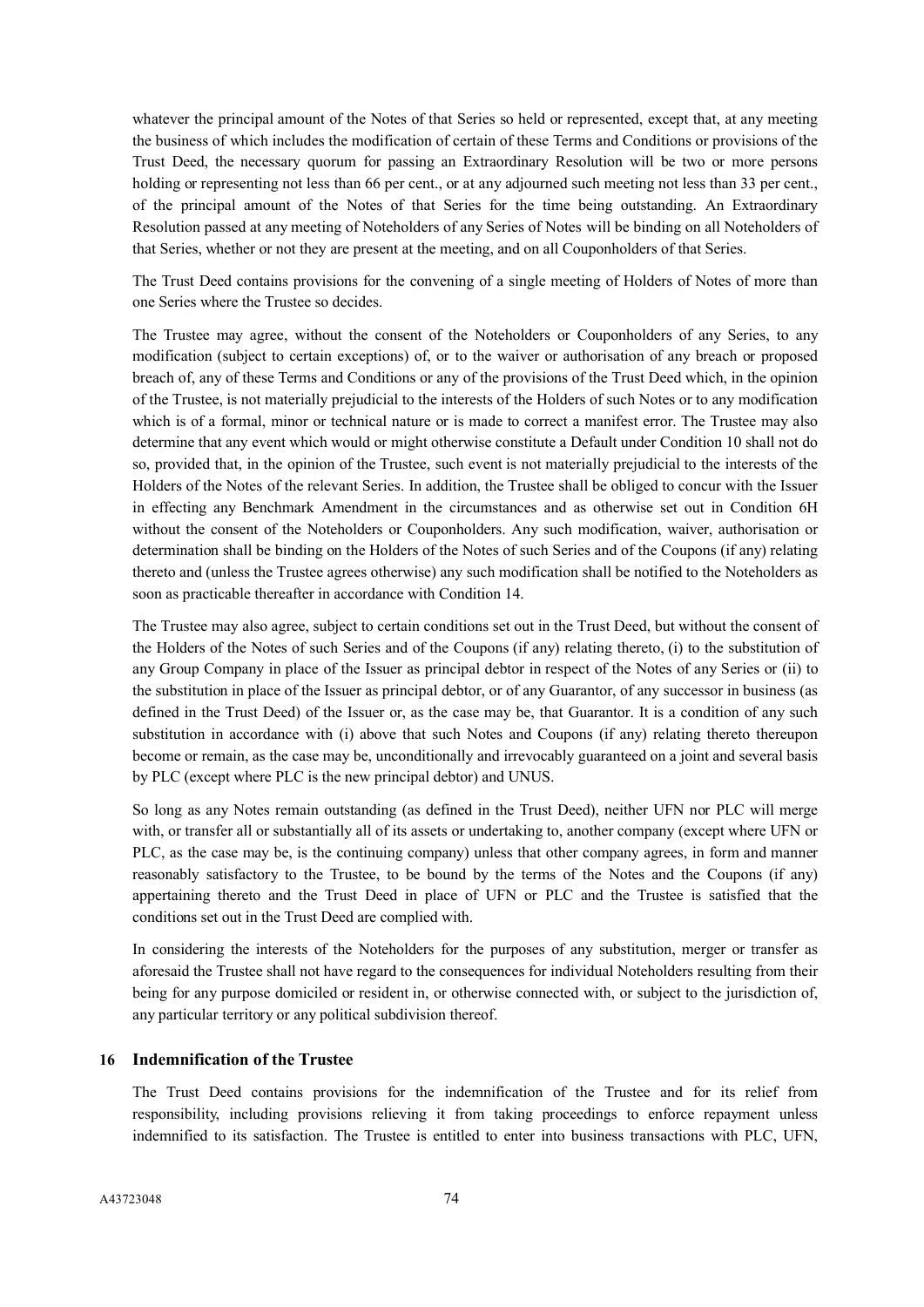UNUS and/or any Group Company without accounting to any Noteholders or Couponholders for any profit resulting therefrom.

## **17 Further Issues and Additional Issuers**

- **(A)** The Issuer may, from time to time, without the consent of the Holders of any Notes or Coupons of any Series, create and issue further notes, bonds or debentures having the same terms and conditions as the Notes of an existing Series in all respects (or, in all respects except for the first payment of interest, if any, on them and/or the denomination thereof) so as to form a single series with the Notes of the existing Series.
- **(B)** Subject as provided in the Trust Deed, PLC may designate any Group Company to become an Issuer of Notes under the Trust Deed. As provided in the Trust Deed, any such Group Company which is to become an Issuer of any Series of Notes shall become such under the terms of a supplemental deed in or substantially in the form scheduled to the Trust Deed (or in such other form as may be approved by the Trustee in writing) (which shall take effect in accordance with its terms) whereby such Group Company agrees to be bound as an Issuer under the Trust Deed and the Paying Agency Agreement, all as more fully provided in the Trust Deed.

## **18 Governing Law**

The Trust Deed, the Paying Agency Agreement, the Notes and the Coupons, and any non-contractual obligations arising out of or in connection with them, are governed by, and will be construed in accordance with, English law.

## **19 Jurisdiction**

UFN and UNUS have, in the Trust Deed, submitted to the jurisdiction of the English courts for all purposes in connection with the Trust Deed, the Notes and the Coupons.

## **20 Rights of Third Parties**

No person shall have any right to enforce any term or condition of the Notes under the Contracts (Rights of Third Parties) Act 1999.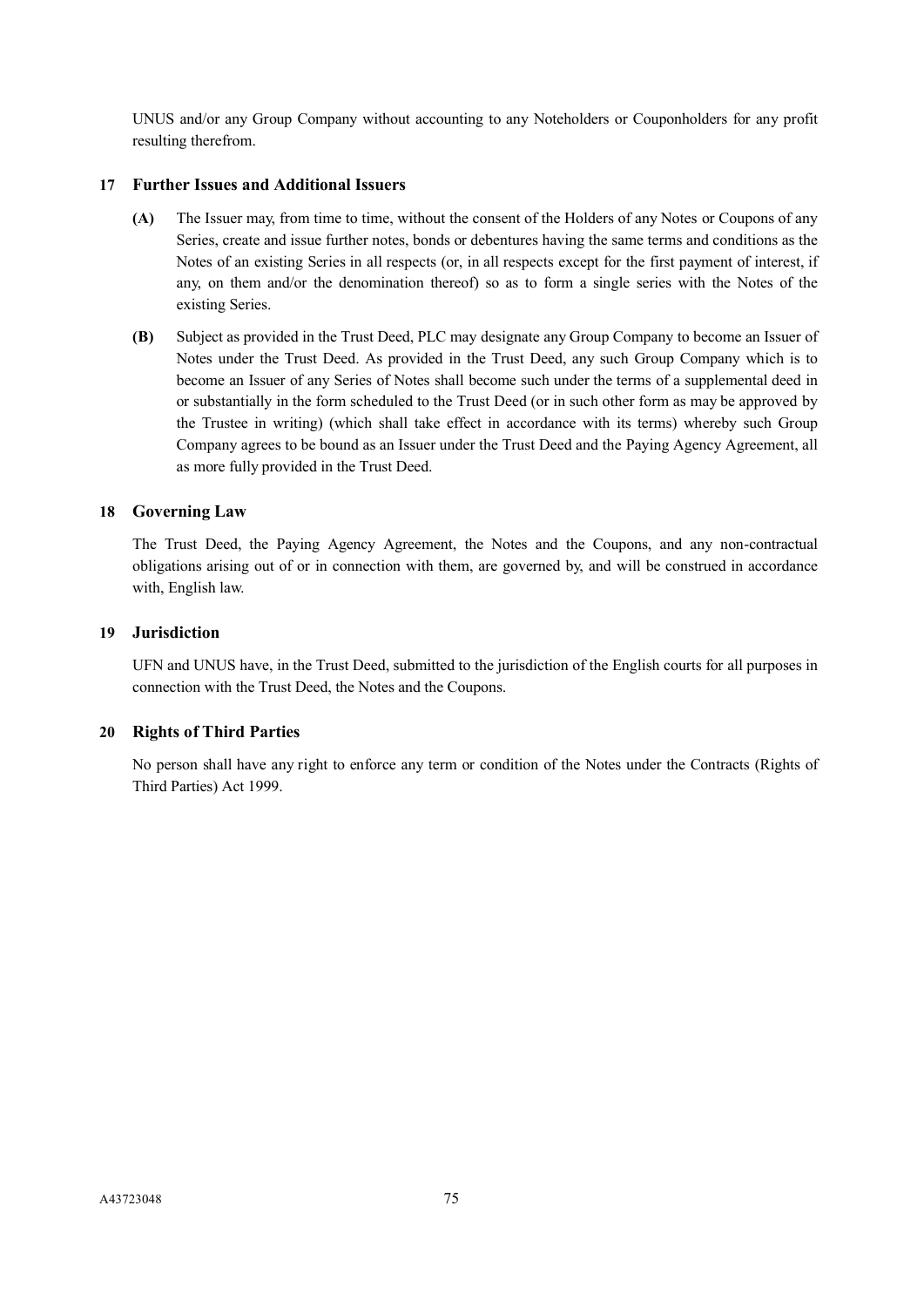# **USE OF PROCEEDS**

The net proceeds of the issue of each Series of Notes will be used by the relevant Issuer for the general purposes of the Unilever Group. If, in respect of any particular issue, there is a particular identified use of proceeds, this will be stated in the applicable Final Terms.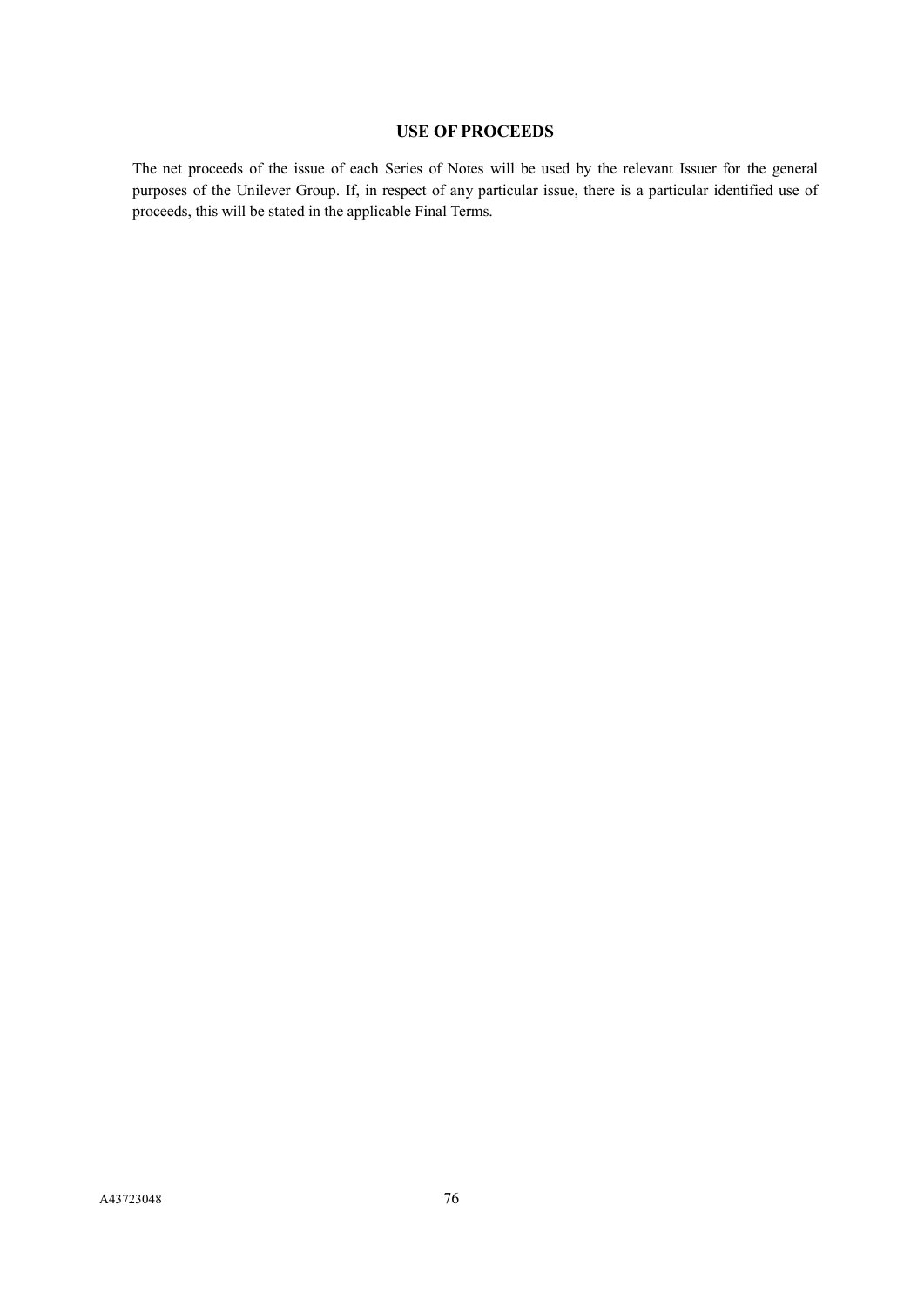# **DESCRIPTION OF THE ISSUERS AND THE GUARANTORS**

## **Unilever PLC**

#### **History and Structure**

Unilever PLC ("**PLC**") is the sole parent company of the Unilever Group of companies (the "**Unilever Group**"). PLC was incorporated under the name Lever Brothers Limited in England and Wales in 1894.

PLC is listed in London, Amsterdam and New York.

#### **Share Capital**

On 31 March 2021, the allotted, called up and fully paid share capital of PLC consisted of £2,629,243,772 of Ordinary Shares of  $3<sup>1</sup>/9$  pence each.

#### **Directors**

The following are the Directors of PLC:

| <b>Name</b>   | <b>Function</b>                                             |
|---------------|-------------------------------------------------------------|
| A Jope        | Chief Executive Officer                                     |
| G Pitkethly   | Chief Financial Officer                                     |
| N S Andersen  | Non-Executive Chairman                                      |
| Prof. Y Moon  | Non-Executive Vice Chairman, Senior Independent<br>Director |
| L M Cha       | Non-Executive Director                                      |
| J Rishton     | Non-Executive Director                                      |
| A Jung        | Non-Executive Director                                      |
| F Sijbesma    | Non-Executive Director                                      |
| Dr J Hartmann | Non-Executive Director                                      |
| S Masiyiwa    | Non-Executive Director                                      |
| S Kilsby      | Non-Executive Director                                      |

The Chief Executive Officer of PLC is the principal executive officer of Unilever. He is entrusted with all the Board's powers, authorities and discretions in relation to the day-to-day running of Unilever. He has appointed and heads a leadership executive with eleven other members: G Pitkethly – Chief Financial Officer, L Nair – Chief HR Officer, R Slater – Chief R&D Officer, N Paranjpe – Chief Operating Officer, C Braams – Chief Digital and Marketing Officer, S Mehta – President, South Asia, F Garcia – President, North America, P Ter Kulve – President, Home Care, M Engel – Chief Supply Chain Officer, R Sotamaa – Chief Legal Officer & Group Secretary, S Jain – President, Beauty and Personal Care and H Faber – President, Foods and Refreshment.

A Jope, G Pitkethly, R Slater, R Sotamaa, N Paranjpe, L Nair, M Engel, P Ter Kulve, S Jain and all the Non-Executive Directors have business addresses at 100 Victoria Embankment, London EC4Y 0DY, United Kingdom. H Faber and C Braams have business addresses at Unilever House, Weena 455, 3013 AL Rotterdam, The Netherlands. F Garcia has a business address at 700 Sylvan Avenue, Englewood Cliffs, New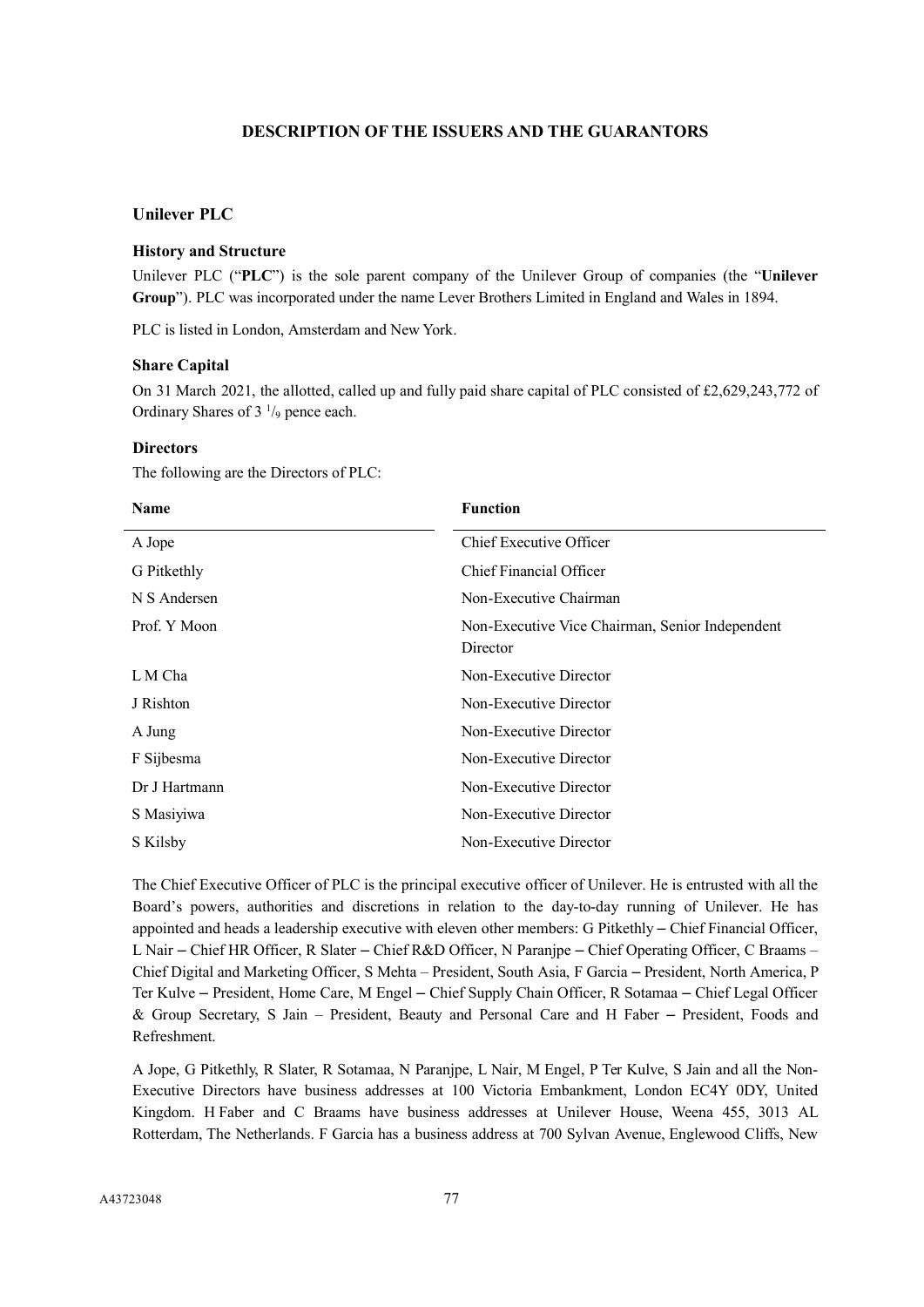Jersey, 07632 USA. S Mehta has a business address at Unilever House, B.D. Sawant Marg, Chakala, Andheri (E), Mumbai - 400 099, India.

None of the Directors performs activities outside the Unilever Group which are significant with respect to the Unilever Group.

No potential conflicts of interest exist between the duties of the Directors to the Issuer and the Guarantor and their private interests and/or other duties.

## **Corporate Governance**

The Unilever Group is subject to corporate governance requirements (legislation, codes and/or standards) in the United Kingdom and the United States and details of Unilever's compliance with the relevant corporate governance regulations and best practice codes are set out below. More information on the Unilever Group's corporate governance arrangements is set out in the Governance of Unilever which can be found at www.unilever.com/investor-relations/agm-and-corporate-governance/our-corporate-governance.

# **Requirements – The United Kingdom**

PLC complies with all UK Corporate Governance Code provisions.

# **Requirements – The United States**

PLC is listed on the New York Stock Exchange ("NYSE"). As such, PLC must comply with the requirements of U.S. legislation, such as the Sarbanes-Oxley Act of 2002, regulations enacted under U.S. securities laws and the Listing Standards of the NYSE as are applicable to foreign private issuers.

The Unilever Group is substantially compliant with the Listing Standards of the NYSE applicable to foreign private issuers, except as set out below.

The Unilever Group is required to disclose any significant ways in which its corporate governance practices differ from those typically followed by U.S. companies listed on the NYSE. Our corporate governance practices are primarily based on the requirements of the UK Listing Rules and the UK Code but substantially conform to those required of U.S. companies listed on the NYSE.

The only significant way in which the Unilever Group's corporate governance practices differ from those followed by domestic companies under Section 303A Corporate Governance Standards of the NYSE is that the NYSE rules require that shareholders must be given the opportunity to vote on all equity-compensation plans and material revisions thereto, with certain limited exemptions. The UK Listing Rules require shareholder approval of equity-compensation plans only if new or treasury shares are issued for the purpose of satisfying obligations under the plan or if the plan is a long-term incentive plan in which a director may participate. Amendments to plans approved by shareholders generally only requires approval if they are to the advantage of the plan participants.

All senior executives and senior financial officers have declared their understanding of and compliance with Unilever's Code of Business Principles and the related Code Policies. No waiver from any provision of the Code of Business Principles or Code Policies was granted in 2020 to any of the persons falling within the scope of the SEC requirements. Unilever's Code of Business Principles is available on Unilever's website at www.unilever.com/investor-relations/agm-and-corporate-governance/our-corporate-governance.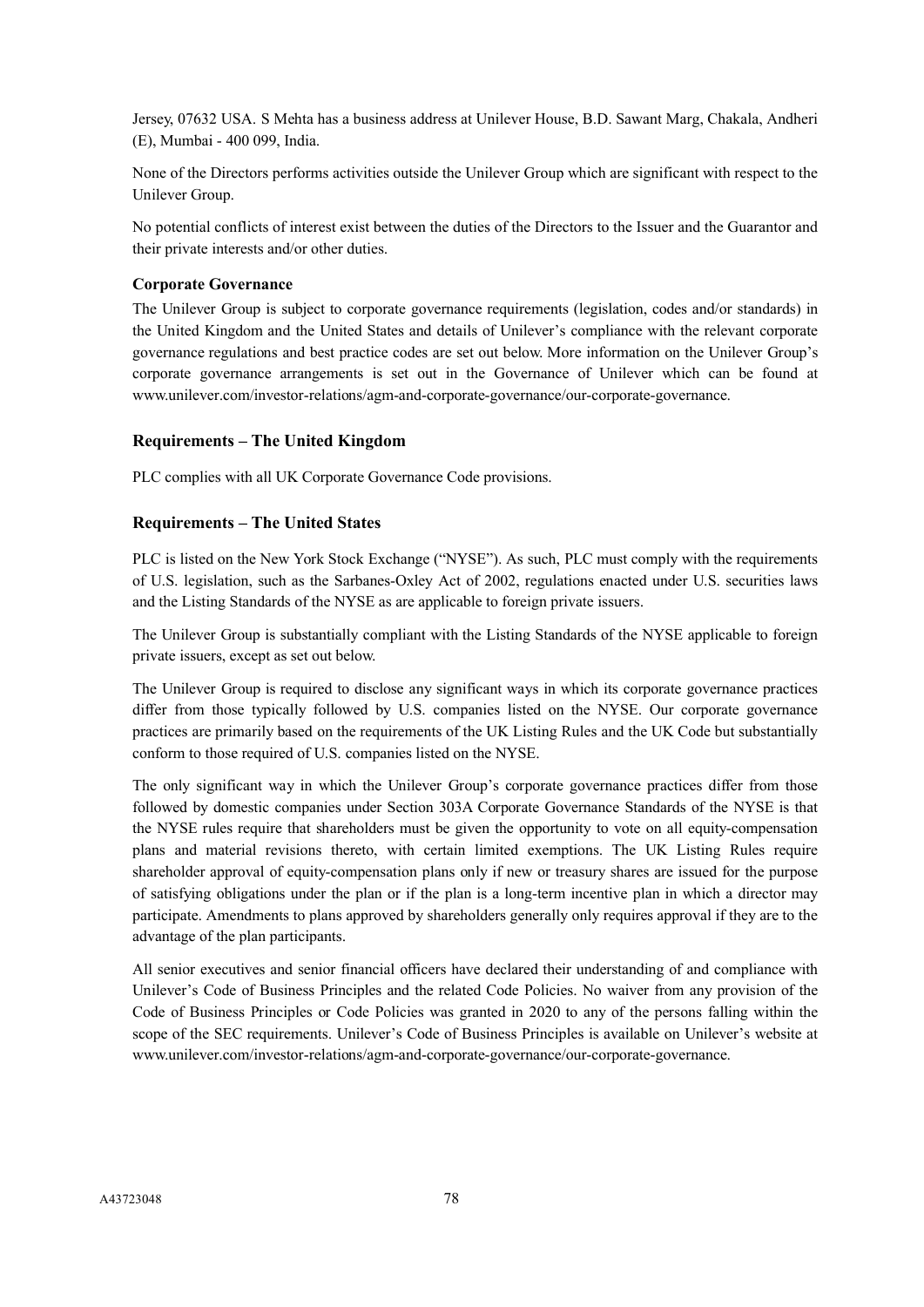#### **Audit Committee**

The Audit Committee of PLC is comprised only of independent Non-Executive Directors with a minimum requirement of three such members. It is chaired by John Rishton. The other members are Judith Hartmann and Susan Kilsby. For the purposes of the U.S. Sarbanes-Oxley Act of 2002, John Rishton is the Audit Committee's financial expert. The Boards have satisfied themselves that the current members of the Audit Committee are competent in financial matters and have recent and relevant experience. Other attendees at Committee meetings are the Chief Financial Officer, Chief Auditor, Financial Controller, Chief Legal Officer, Group Secretary and the external auditor.

The role and responsibilities of the Audit Committee are set out in written terms of reference which are reviewed annually by the Committee taking into account relevant legislation and recommended good practice. The Audit Committee's responsibilities include, but are not limited to, the following matters with a view to bringing any relevant issues to the attention of the Boards: oversight of the integrity of Unilever's financial statements; review of Unilever's quarterly and annual financial statements (including clarity and completeness of disclosure), and approval of the quarterly trading statements for quarter 1 and quarter 3; oversight of risk management and internal control arrangements; oversight of compliance with legal and regulatory requirements; oversight of the external auditors' performance, objectivity, qualifications and independence, the approval process of non-audit services, recommendation to the PLC Board of their nomination for shareholder approval, and approval of their fees; the performance of the internal audit function; and approval of the Unilever Leadership Executive Expense Policy and review of Executive Director expenses.

## **Credit ratings**

As at the date of this Information Memorandum, PLC's, UFN's and UNUS' credit ratings issued by S&P are as follows:

| <b>Entity</b> | <b>Subject of Rating</b>       | Rating                      |
|---------------|--------------------------------|-----------------------------|
| <b>PLC</b>    | <b>Corporate Credit Rating</b> | $A + / \text{Stable}/A - 1$ |
| <b>PLC</b>    | Commercial Paper               | $A-1$                       |
| <b>PLC</b>    | Senior Unsecured               | $A^+$                       |
| <b>PLC</b>    | Short-Term Debt                | $A-1$                       |
| <b>UFN</b>    | <b>Corporate Credit Rating</b> | $A + / \text{Stable}/A - 1$ |
| <b>UFN</b>    | Commercial Paper               | $A-1$                       |
| <b>UFN</b>    | Senior Unsecured               | $A+$                        |
| <b>UFN</b>    | Short-Term Debt                | $A-1$                       |
| <b>UNUS</b>   | Corporate Credit Rating        | $A + / \text{Stable}/A - 1$ |
| <b>UNUS</b>   | Commercial Paper               | $A-1$                       |
| <b>UNUS</b>   | Senior Unsecured               | $A+$                        |
| <b>UNUS</b>   | Short-Term Debt                | $A-1$                       |

As at the date of this Information Memorandum, PLC's and UFN's credit ratings issued by Moody's are as follows (UNUS is not rated by Moody's):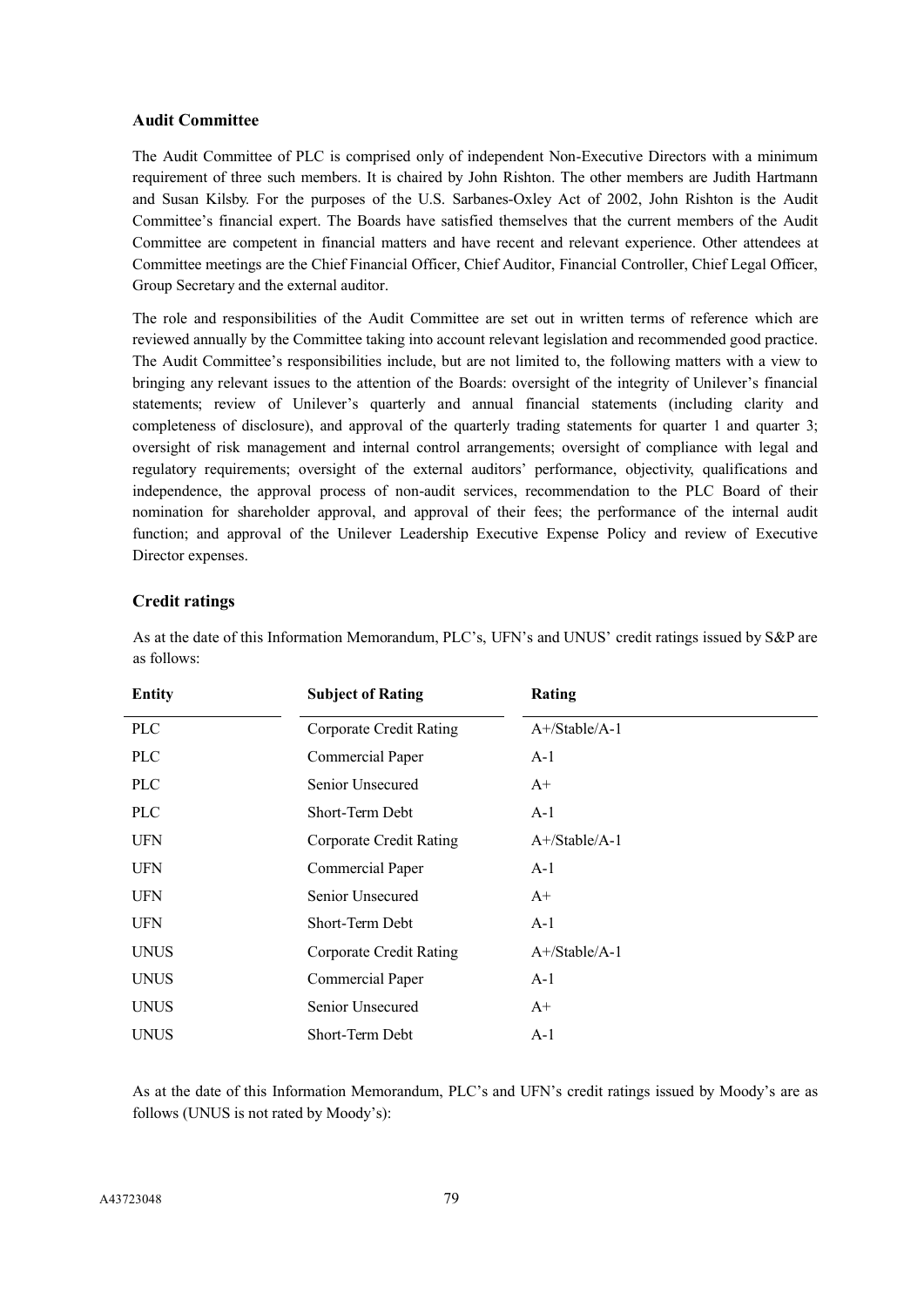| <b>Entity</b> | <b>Subject of Rating</b> | <b>Rating</b>  |
|---------------|--------------------------|----------------|
| <b>PLC</b>    | Outlook                  | Stable         |
| <b>PLC</b>    | <b>Issuer Rating</b>     | A1             |
| <b>PLC</b>    | Senior Unsecured         | A1             |
| <b>PLC</b>    | Commercial Paper         | $P-1$          |
| <b>UFN</b>    | Outlook                  | Stable         |
| <b>UFN</b>    | <b>Issuer Rating</b>     | A1             |
| <b>UFN</b>    | Senior Unsecured         | A <sub>1</sub> |
| <b>UFN</b>    | Commercial Paper         | $P-1$          |

## **Business of the Unilever Group**

The Unilever Group is one of the world's leading consumer goods companies, making and selling around 400 brands in more than 190 countries. Every day, approximately 2.5 billion people use Unilever products to look good, feel good and get more out of life.

The Unilever Group's vision is to be the global leader in sustainable business with a strategy to ensure its purpose-led and future-fit business model drives superior performance, creating long-term value for its stakeholders.

## **Divisions and Brands**

The Unilever Group operates across three divisions: Beauty & Personal Care, Home Care and Foods & Refreshment, as set out below:

- The Beauty & Personal Care division, headquartered in London, operates in five key categories: deodorants, skin cleansing, hair care, oral care and skin care. *Dove, Rexona, Lux, Axe and Sunsilk* are some of the world's leading Personal Care brands. Other important brands include *Signal, Pond's, Vaseline, Suave, Clear, Lifebuoy, TRESemmé, Dollar Shave Club* and *Carver Korea*. The Unilever Group's prestige brands include *Hourglass, Dermalogica, Living Proof, Kate Somerville, Garancia, Tatcha* and *REN*.
- The Home Care division, headquartered in London, offers a wide range of laundry and household care products. Its laundry brands include *OMO* ('*Dirt is Good'*), *Comfort, Surf, Radiant, Skip, Love & Care, Love Home & Planet* and *Seventh Generation*. Its household care products include surface and toilet cleaners as well as dishwashing products, through brands like *Cif, Domestos* and *Sun/Sunlight*. Home Care also produces water and air purification products, through its *Pureit, Truliva* and *Blueair*  brands.
- The Foods & Refreshment division, which is headquartered in Rotterdam, offers a wide portfolio across food, tea and ice cream. The food range in this division includes bouillons, seasonings, snacks, mealmakers, soups, sauces and dressings, with *Knorr* and *Hellmann's* being the two largest brands. It also includes *The Vegetarian Butcher* which makes meat substitutes. Its ice cream brands include those sold under the international *Heartbrand* (e.g. *Wall's*), such as *Cornetto* and *Magnum*, as well as *Ben & Jerry's, Breyers, Grom and Talenti*, amongst others. Its tea brands include *Lipton, Brooke Bond, Tazo* and *PG Tips*. Foods & Refreshment also includes *Unilever Food Solutions*, the Unilever Group's global food service business serving professional chefs and caterers.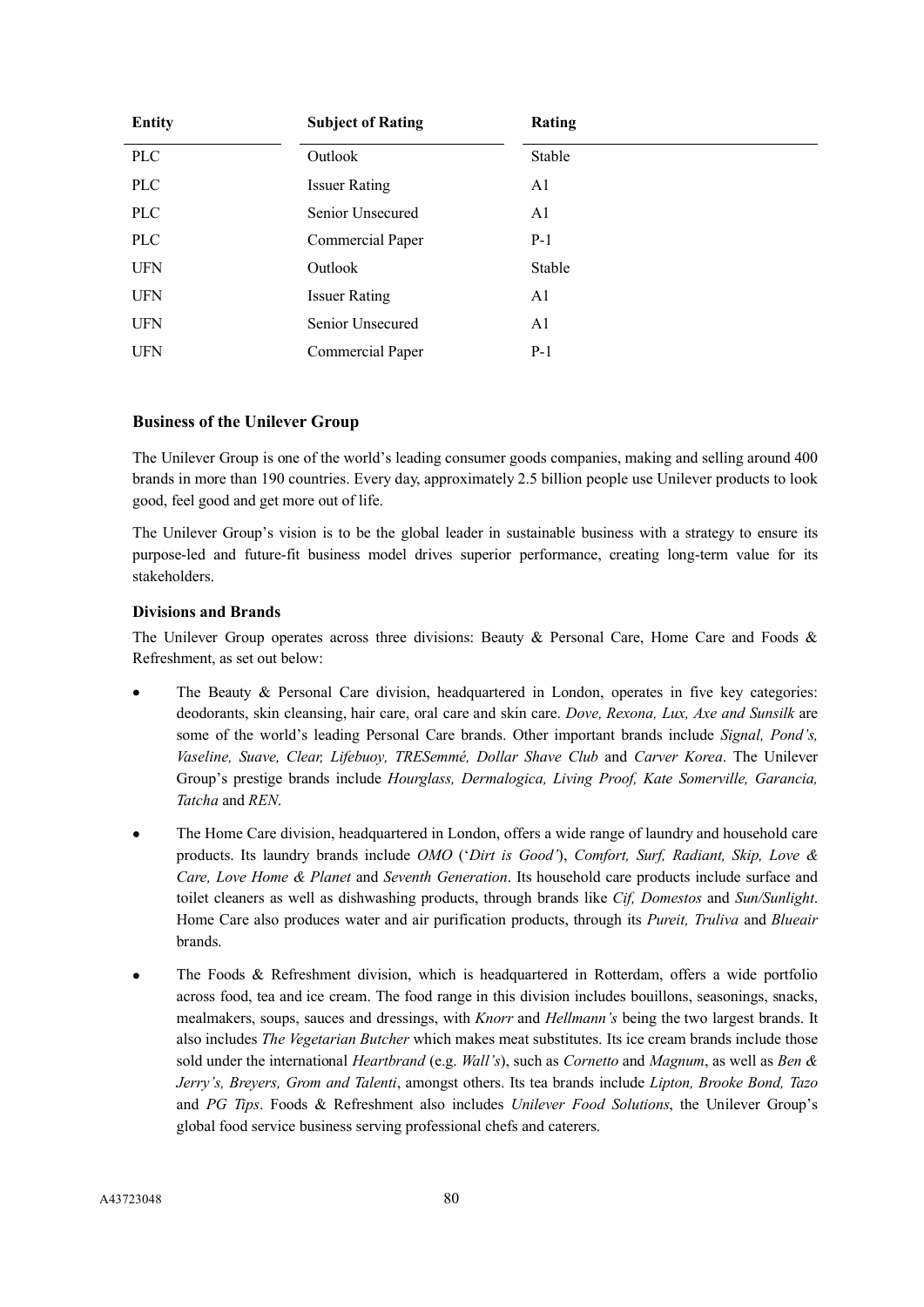## **Dependencies**

As part of a global organisation, the Issuers and the Guarantors are dependent upon each other and other Unilever Group companies for various services, rights and other functions. For example, UFN is dependent on the availability of cash flows from PLC and other members of the Group to meet its payments in respect of the Notes and UNUS is dependent upon its parent acting as guarantor of certain of its financial obligations and is also dependent upon certain intellectual property rights held by other group companies.

## **Acquisitions**

On 1 April 2020, the Unilever Group completed the acquisition of the health food drinks portfolio of GlaxoSmithKline in India and 20 other predominantly Asian markets. The consideration is payable via a combination of cash and shares of Hindustan Unilever Limited and amounted to  $\epsilon$ 5.294 billion. Separately, the Unilever Group acquired 82% of GlaxoSmithKline Bangladesh Limited, a health food drink business in Bangladesh. The transaction completed on 30 June 2020.

On 1 October 2020, the Unilever Group acquired Liquid IV, a US-based health-science nutrition and wellness company, known for its portfolio of electrolyte drink mixes that enhance rapid hydration.

On 23 December 2020, the Unilever Group acquired SmartyPants Vitamins, a vitamin, mineral and supplement company based in the US.

## **Recent Developments**

On 29 April 2021, PLC announced that its Board had approved a share buyback programme of up to  $\epsilon$ 3 billion, in one or more tranches, to commence in May 2021 and to be completed by the end of 2021. PLC further announced on 6 May 2021 that the first tranche of the buyback programme commenced on 6 May 2021 and would be for an aggregate market value of  $E1.5$  billion to be bought back in the form of ordinary shares of PLC.

# **Unilever Finance Netherlands B.V.**

## **History and Structure**

Unilever Finance Netherlands B.V. ("**UFN**"), a wholly-owned subsidiary of PLC, was incorporated in The Netherlands on 26 November 2020 under Dutch Trade Register Number 81003889. UFN has its registered office and principal place of business at Weena 455, 3013 AL Rotterdam, The Netherlands.

UFN is a finance company established for the purpose of raising debt for the Unilever Group with no business operations and no subsidiaries. The ability of UFN to make payments on the Notes is therefore dependent on its rights to receive inter-company payments from PLC and other companies within the Group.

# **Share Capital**

The issued and fully paid up share capital of UFN consists of 1 ordinary share of  $\epsilon$ 1.00 each. All of UFN's issued shares are beneficially owned by PLC.

## **Directors**

The following are the Directors of UFN:

| Name       | <b>Function</b>    |
|------------|--------------------|
| J Hyttinen | Executive Director |
| S de Buck  | Executive Director |
| M Fransen  | Executive Director |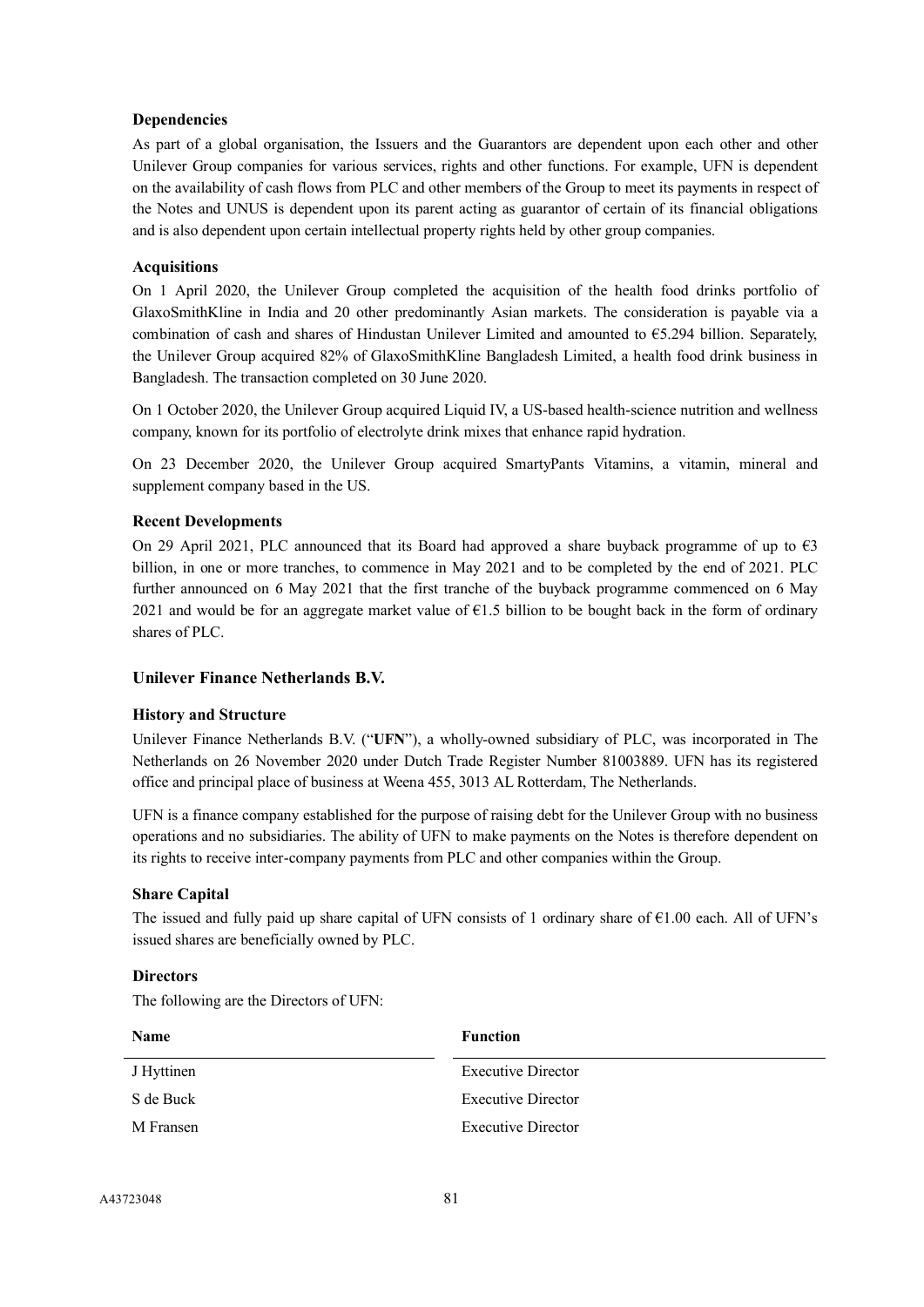| Gavin Van-Boekel | Non-executive Director |
|------------------|------------------------|
| Herwin Post      | Non-executive Director |

Each of the directors above has a business address at Unilever House, Weena 455, 3013 AL Rotterdam, The Netherlands except for J Hyttinen whose business address is Spitalstrasse 5, 8201 Schaffhausen, Switzerland.

None of the Directors performs activities outside the Unilever Group which are significant with respect to the Unilever Group.

No potential conflicts of interest exist between the duties of the Directors to UFN and their private interests or other duties.

## **Audit Committee**

UFN is a "public interest entity". In accordance with European and Dutch regulations and since UFN is a "public interest entity", the Audit Committee of UFN is comprised only of independent Non-Executive Directors with a minimum requirement of two such members. It is chaired by Herwin Post. The other member is Gavin Van-Boekel. The Audit Committee's area of responsibility is essentially defined by Dutch legislation and the Dutch Corporate Governance Code. The Audit Committee's responsibilities include, but are not limited to, verifying the independence of the external auditors, monitoring any additional services provided by the external auditors and the monitoring of accounting activities.

## **Unilever United States, Inc.**

## **History and Structure**

Unilever United States, Inc. ("**UNUS**") was incorporated under the laws of the State of Delaware, United States of America, on 31 August 1977. UNUS has its registered office at 1209 Orange Street, Wilmington, Delaware 19801, United States of America. The principal place of business of UNUS is at 700 Sylvan Avenue, Englewood Cliffs, New Jersey 07632, United States of America (telephone number +1 201 894 2829).

UNUS' principal operating subsidiary, Conopco, Inc., a New York corporation, has three principal product categories – home care products, personal care products and food and refreshment products.

Home care products include household cleaners, dishwashing, laundry products. Major brands include *Seventh Generation, Love & Care, Love Home & Planet* and *Schmidt's*.

Personal care products include antiperspirants and deodorants, hair and skin care products, as well as soap. Major brands include *AXE*, *Dove*, *Suave*, *Lever 2000*, *Caress*, *Degree*, *Pond's*, *Vaseline*, *TIGI* (*Bed Head, Cat Walk* and *S-Factor*), *TRESemmé, Nexxus, Dermalogica, Living Proof, Schmidt's, Love Beauty & Planet, St. Ives, Simple, Noxzema, Dollar Shave Club* and *Q-tips* cotton swabs.

Food and refreshment products include *Lipton* teas, *Ben & Jerry's*, *Breyers*, *Good-Humor*, *Klondike*, *Magnum*, *Popsicle* and *Talenti* ice creams and frozen novelties; *Lipton* soups, recipe products and side dishes; *Knorr* bouillons, gravies, sauces, recipe classics and side dishes; and *Hellmann's* (and *Best Foods*) mayonnaise and dressings.

## **Object and Purpose**

The object and purpose of UNUS (found at clause 3 of the Certificate of Incorporation of UNUS) is to engage in any lawful act or activity for which corporations may be organised under the General Corporation Law of the State of Delaware.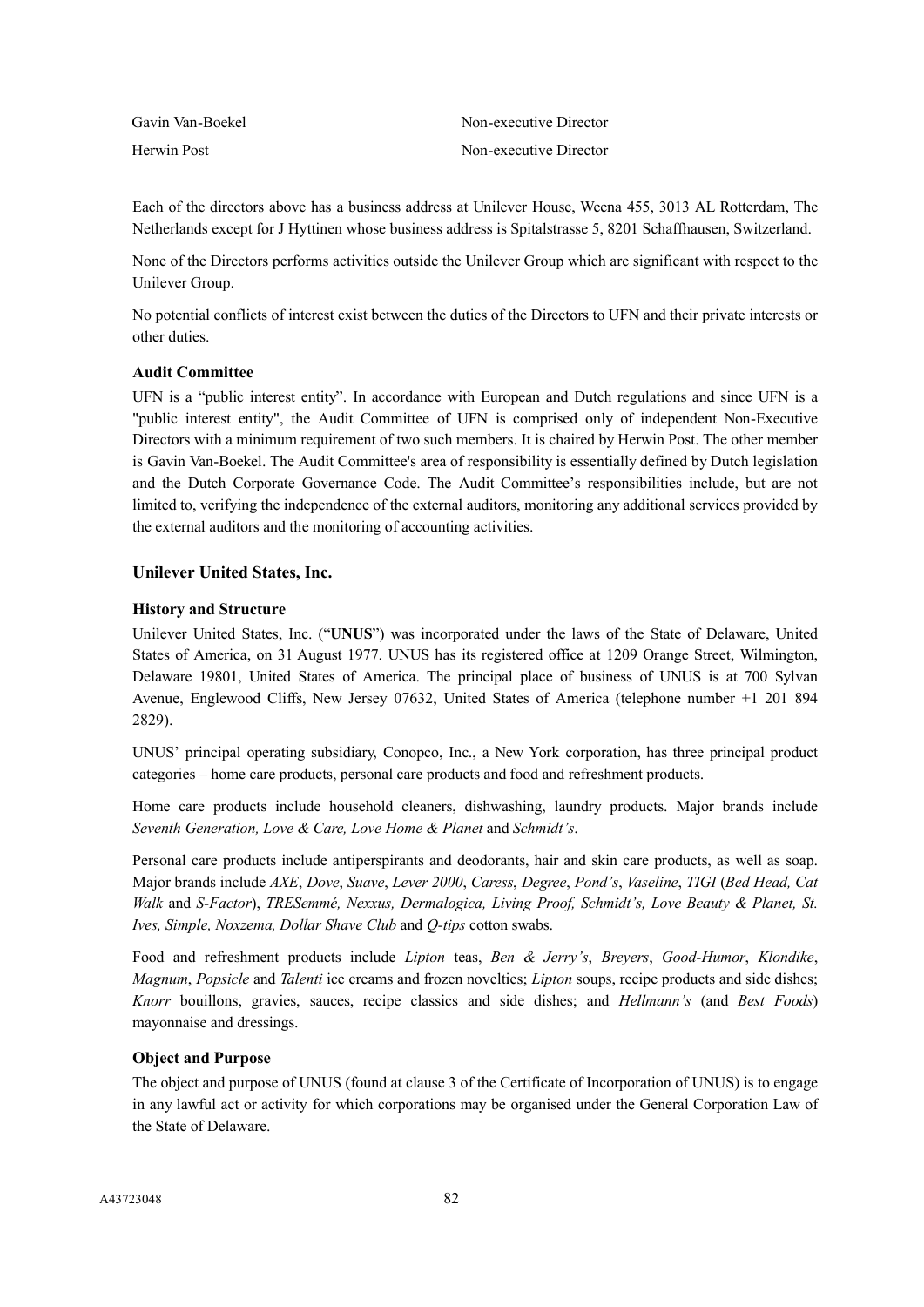# **Share Capital**

The issued share capital of UNUS consists of 3,156 shares of Common Stock, par value U.S.\$0.33-1/3. All the outstanding Common Stock of UNUS is owned by UNUS Holding B.V., a Netherlands corporation.

## **Directors**

The Directors of UNUS are Fabian Garcia and Eric Tiziani and the business address of the Directors is 700 Sylvan Avenue, Englewood Cliffs, NJ 07632, United States of America. Fabian Garcia and Eric Tiziani are both US nationals.

None of the Directors performs activities outside the Unilever Group which are significant with respect to the Unilever Group.

No potential conflicts of interest exist between the Directors' duties to the Issuers and Guarantors and their private interests and/or their other duties.

## **Corporate Governance**

As a U.S. corporation, UNUS is subject to the corporate governance related laws of the state of its incorporation, Delaware. As an indirect wholly owned subsidiary of PLC, UNUS is derivatively subject to the corporate governance related laws that apply to PLC and the remit of PLC's Audit Committee (as described on page 79) extends globally including to UNUS. UNUS is not separately subject to U.S. federal corporate governance related laws, such as the U.S. Sarbanes-Oxley Act of 2002. UNUS is in compliance with the corporate governance related laws of the state of Delaware.

## **Financial Information relating to UNUS**

Financial information relating to UNUS can be found in (i) the section "Additional Information for US Listing Purposes" of the Annual Report on Form 20-F 2020 of PLC and (ii) the UNUS Financial Statements, which are incorporated by reference in, and form part of, this Information Memorandum.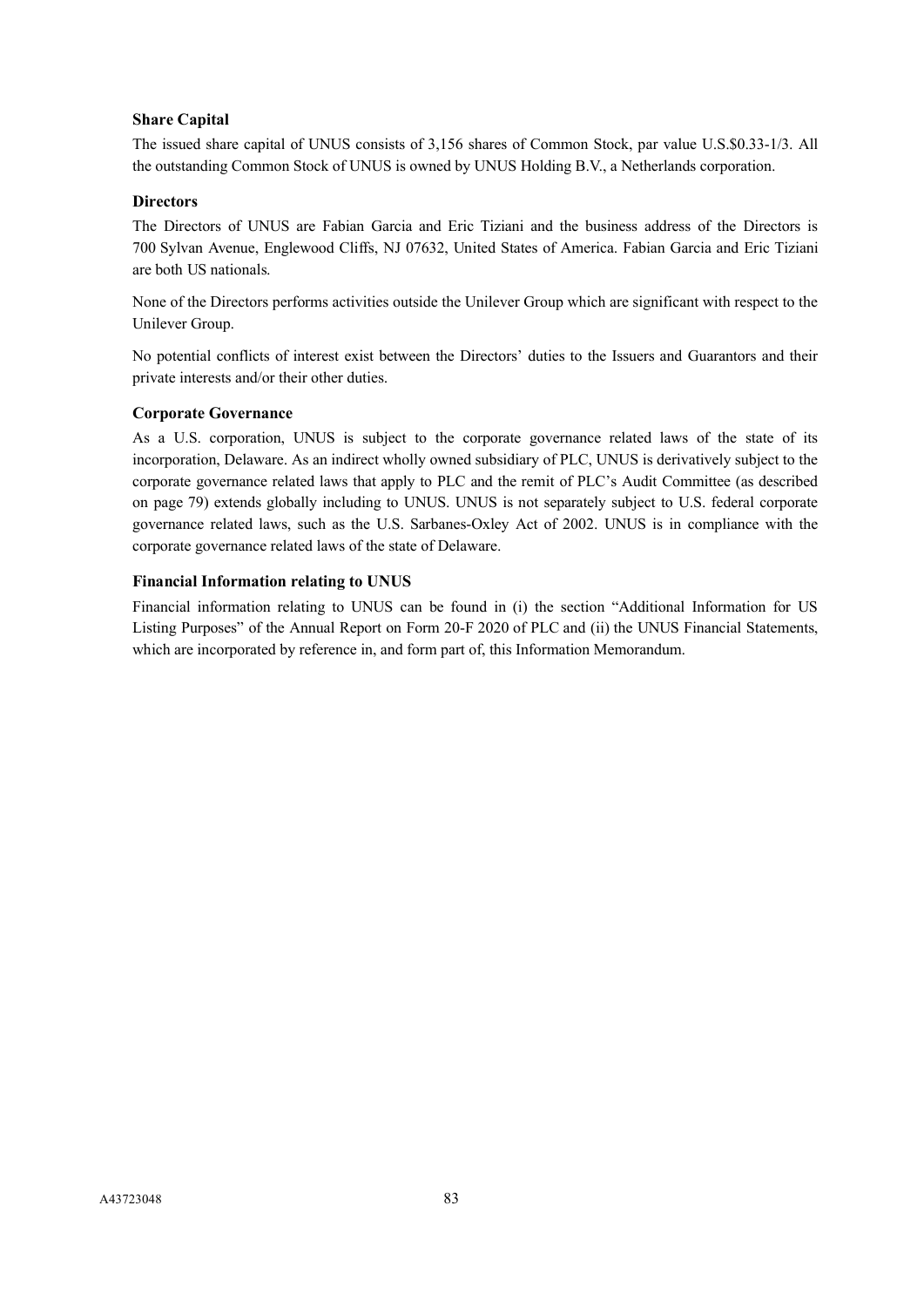## **TAXATION**

## **General**

Noteholders should be aware that the tax legislation of any jurisdiction where a Noteholder is resident or otherwise subject to taxation (as well as the jurisdictions discussed below) may have an impact on the tax consequences of an investment in the Notes including in respect of any income received from the Notes.

# **Dutch Taxation**

The following is intended as general information only and it does not purport to present any comprehensive or complete description of all aspects of Dutch tax law which could be of relevance to a holder of Notes (a "Noteholder"). For Dutch tax purposes, a Noteholder may include an individual who or entity that does not have the legal title to any Notes, but to whom nevertheless Notes are attributed based either on such individual or entity owning a beneficial interest in Notes or based on specific statutory provisions, including statutory provisions pursuant to which Notes are attributed to an individual who is, or who has directly or indirectly inherited from a person who was, the settlor, grantor or similar originator of a trust, foundation or similar entity that holds such Notes.

Prospective Noteholders should consult their tax adviser regarding the tax consequences of any purchase, ownership or disposal of Notes.

The following summary is based on Dutch tax law as applied and interpreted by Dutch tax courts and as published and in effect on the date hereof, without prejudice to any amendments introduced at a later date and implemented with or without retroactive effect.

For the purpose of this paragraph, "Dutch Taxes" shall mean taxes of whatever nature levied by or on behalf of The Netherlands or any of its subdivisions or taxing authorities. The Netherlands means the part of the Kingdom of the Netherlands located in Europe.

The Withholding Tax summary below does not address the Netherlands tax consequences for a holder which is an entity that is affiliated (*gelieerd*) to UFN within the meaning of the Withholding Tax Act 2021 (*Wet Bronbelasting 2021*). See also "*Risk Factors - No obligation to pay additional amounts if payments in respect of the Notes are subject to interest a withholding tax on interest in the Netherlands*".

## **Withholding Tax**

All payments made by UFN under the Notes it issues may be made free of withholding or deduction for any taxes of whatsoever nature imposed, levied, withheld or assessed by The Netherlands or any political subdivision or taxing authority thereof or therein, provided that the Notes do not in fact function as equity of the Issuer within the meaning of art. 10, paragraph 1, letter d, the Netherlands Corporate Income Tax Act 1969 (*Wet op de vennootschapsbelasting 1969*).

All payments made by PLC under the Notes it issues may be made free of withholding or deduction for any taxes of whatsoever nature imposed, levied, withheld or assessed by The Netherlands or any political subdivision or taxing authority thereof or therein.

## **Taxes on income and capital gains**

A Noteholder will not be subject to any Dutch Taxes on any payment made to the Noteholder under the Notes or on any capital gain realised by the Noteholder from the disposal, or deemed disposal, or redemption of, the Notes, except if: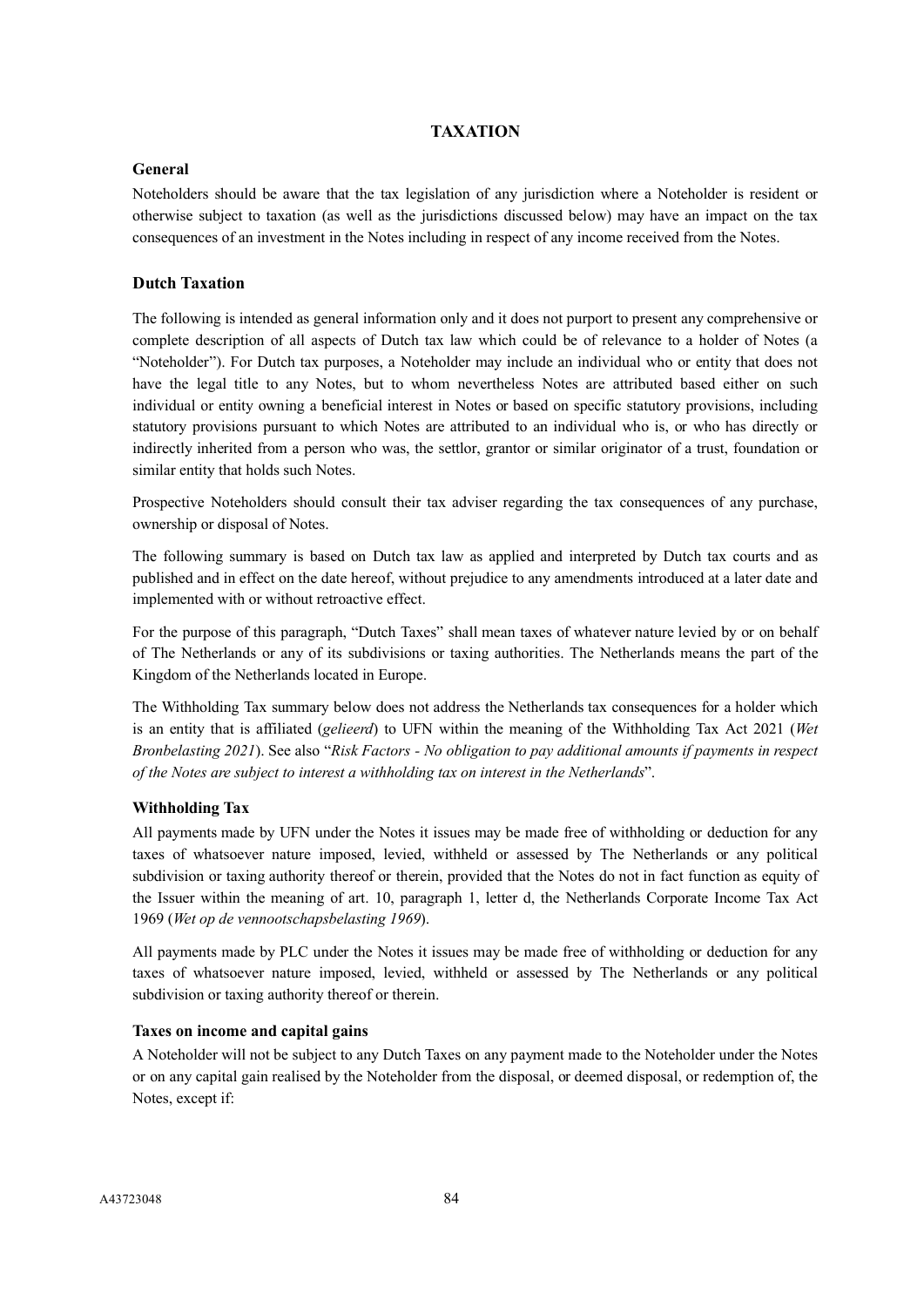- (iii) the Noteholder is an individual and receives or has received any benefits from the Notes as employment income, deemed employment income or otherwise as compensation;
- (iv) the Noteholder is, or is deemed to be, resident in The Netherlands for Dutch (corporate) income tax purposes;
- (v) the Noteholder derives profits from an enterprise, whether as entrepreneur (*ondernemer*) or pursuant to a co-entitlement to the net worth of the enterprise other than as an entrepreneur or a shareholder, which enterprise is, in whole or in part, carried on through a permanent establishment (*vaste inrichting*) or a permanent representative (*vaste vertegenwoordiger*) in The Netherlands or, subject to other conditions, Bonaire, Saint Eustatius or Saba, to which the Notes are attributable;
- (vi) the Noteholder is an individual and has a substantial interest (*aanmerkelijk belang*), or a fictitious substantial interest (*fictief aanmerkelijk belang*), in the Issuer that issued the Notes held by the Noteholder or derives benefits from miscellaneous activities (*overige werkzaamheden*) carried out in The Netherlands in respect of the Notes, including (without limitation) activities which are beyond the scope of active portfolio investment activities;
- (vii) the Noteholder is not an individual and has a substantial interest, or a fictitious substantial interest, in the Issuer that issued the Notes held by the Noteholder, and (one of) the main purposes of the chosen ownership structure is the evasion of Dutch income tax or dividend withholding tax, and there is an arrangement or a series of arrangements that are not genuine;
- (viii) the Noteholder is not an individual and is entitled to a share in the profits of an enterprise or a co-entitlement to the net worth of an enterprise, other than by way of the holding of securities, which is effectively managed in the Netherlands and to which enterprise the Notes are attributable; or
- (ix) the Noteholder is an individual and is entitled to a share in the profits of an enterprise, other than by way of securities, which is effectively managed in The Netherlands and to which enterprise the Notes are attributable.

Generally, a Noteholder has a substantial interest if such Noteholder, alone or together with his partner, directly or indirectly:

- (i) owns, or holds certain rights on, shares representing five percent or more of the total issued and outstanding capital of the Issuer, or of the issued and outstanding capital of any class of shares of the Issuer;
- (ii) holds rights to, directly or indirectly, acquire shares, whether or not already issued, representing five percent or more of the total issued and outstanding capital of the Issuer, or of the issued and outstanding capital of any class of shares of the Issuer; or
- (iii) owns, or holds certain rights on, profit participating certificates that relate to five percent or more of the annual profit of the Issuer or to five percent or more of the liquidation proceeds of the Issuer.

A Noteholder who has the ownership of shares of the Issuer, will also have a substantial interest if his partner or one of certain relatives of the Noteholder or of his partner has a (fictitious) substantial interest.

For Dutch tax purposes, the ownership of shares of the Issuer is attributed to a Noteholder based either on that Noteholder owning a beneficial interest in shares of the Issuer or based on specific statutory provisions, including statutory provisions pursuant to which shares are attributed to an individual who is, or who has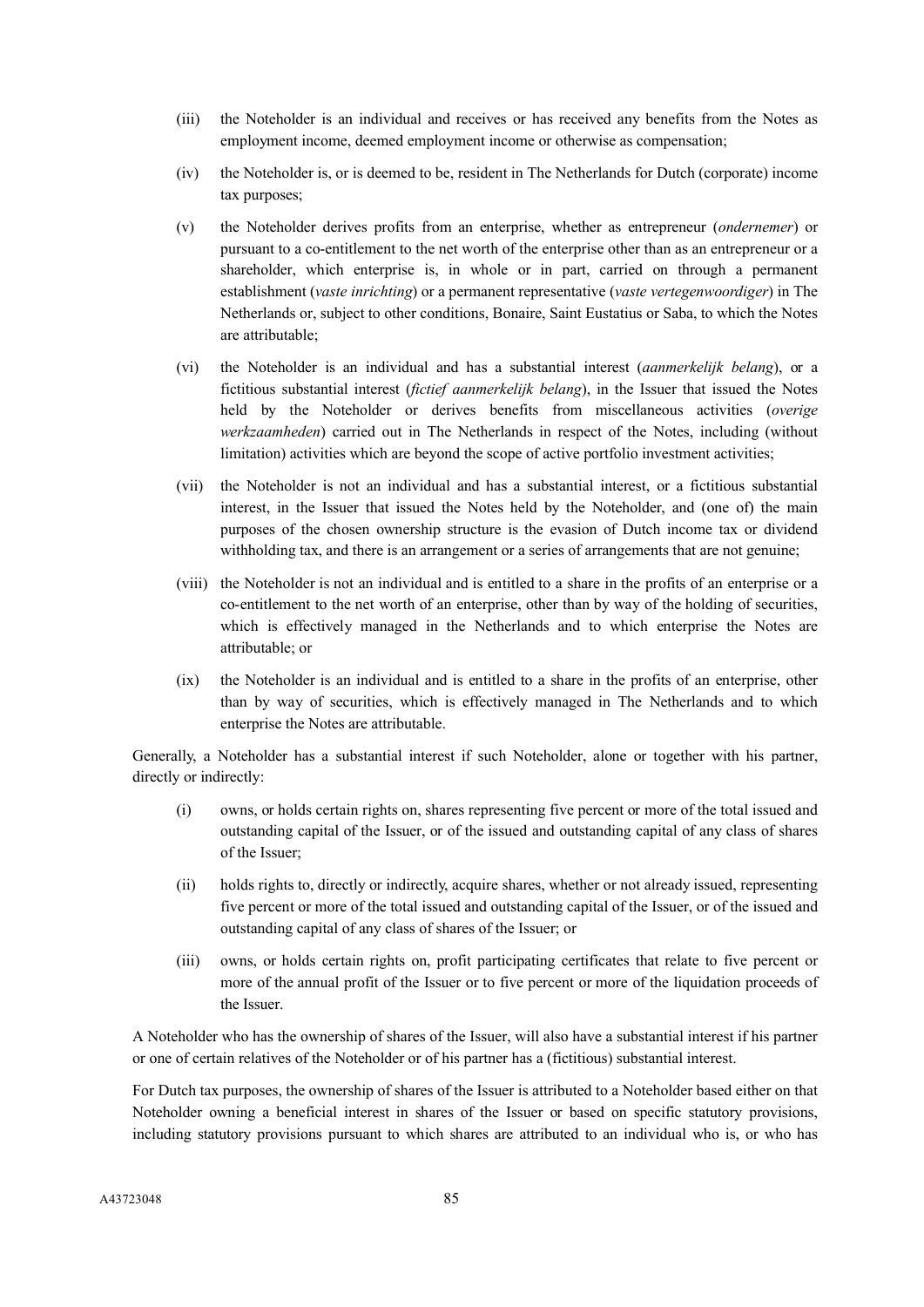directly or indirectly inherited from a person who was, the settlor, grantor or similar originator of a trust, foundation or similar entity that holds the shares of the Issuer, although the Noteholder does not have the legal title of such shares.

Generally, a Noteholder has a fictitious substantial interest if, without having an actual substantial interest in the Issuer:

- (i) an enterprise has been contributed to the Issuer in exchange for shares on an elective nonrecognition basis;
- (ii) the shares have been obtained under gift law, inheritance law or matrimonial law, on a nonrecognition basis, while the disposing shareholder had a substantial interest in the Issuer;
- (iii) the shares have been acquired pursuant to a share merger, legal merger or legal demerger, on an elective non-recognition basis, while the Noteholder prior to this transaction had a substantial interest in a party to that transaction; or
- (iv) the shares held by the Noteholder, prior to dilution, qualified as a substantial interest and, by election, no gain was recognised upon disqualification of these shares.

## *Gift tax or inheritance tax*

No Dutch gift tax or inheritance tax is due in respect of any gift of the Notes by, or inheritance of the Notes on the death of, a Noteholder, except if:

- (i) at the time of the gift or death of the Noteholder, the Noteholder is a resident, or is deemed to be resident, in The Netherlands;
- (ii) the Noteholder passes away within 180 days after the date of the gift of the Notes and is not, or not deemed to be, at the time of the gift, but is, or deemed to be, at the time of his death, resident in The Netherlands; or
- (iii) the gift of the Notes is made under a condition precedent and the Noteholder is resident, or deemed to be resident, in The Netherlands at the time the condition is fulfilled.

For purposes of Dutch gift or inheritance tax, an individual who is of Dutch nationality will be deemed to be resident in The Netherlands if he has been a resident in The Netherlands at any time during the ten years preceding the date of the gift or his death. For purposes of Dutch gift tax, any individual, irrespective of his nationality, will be deemed to be resident in The Netherlands if he has been a resident in The Netherlands at any time during the 12 months preceding the date of the gift.

## *Other taxes*

No other Dutch Taxes, including turnover tax and taxes of a documentary nature, such as capital tax, stamp or registration tax or duty are payable by or on behalf of a Noteholder or the Issuer by reason only of the issue, acquisition or transfer of the Notes.

## *Residency*

Subject to the exceptions above, a Noteholder will not become resident, or a deemed resident, in The Netherlands for tax purposes, or become subject to Dutch Taxes, by reason only of the Issuer's performance, or the Noteholder's acquisition (by way of issue or transfer to it), holding and/or disposal of the Notes.

#### **United Kingdom Taxation**

The following is a summary of the United Kingdom withholding tax treatment at the date hereof in relation to payments in respect of PLC Notes. The comments do not deal with other United Kingdom tax aspects of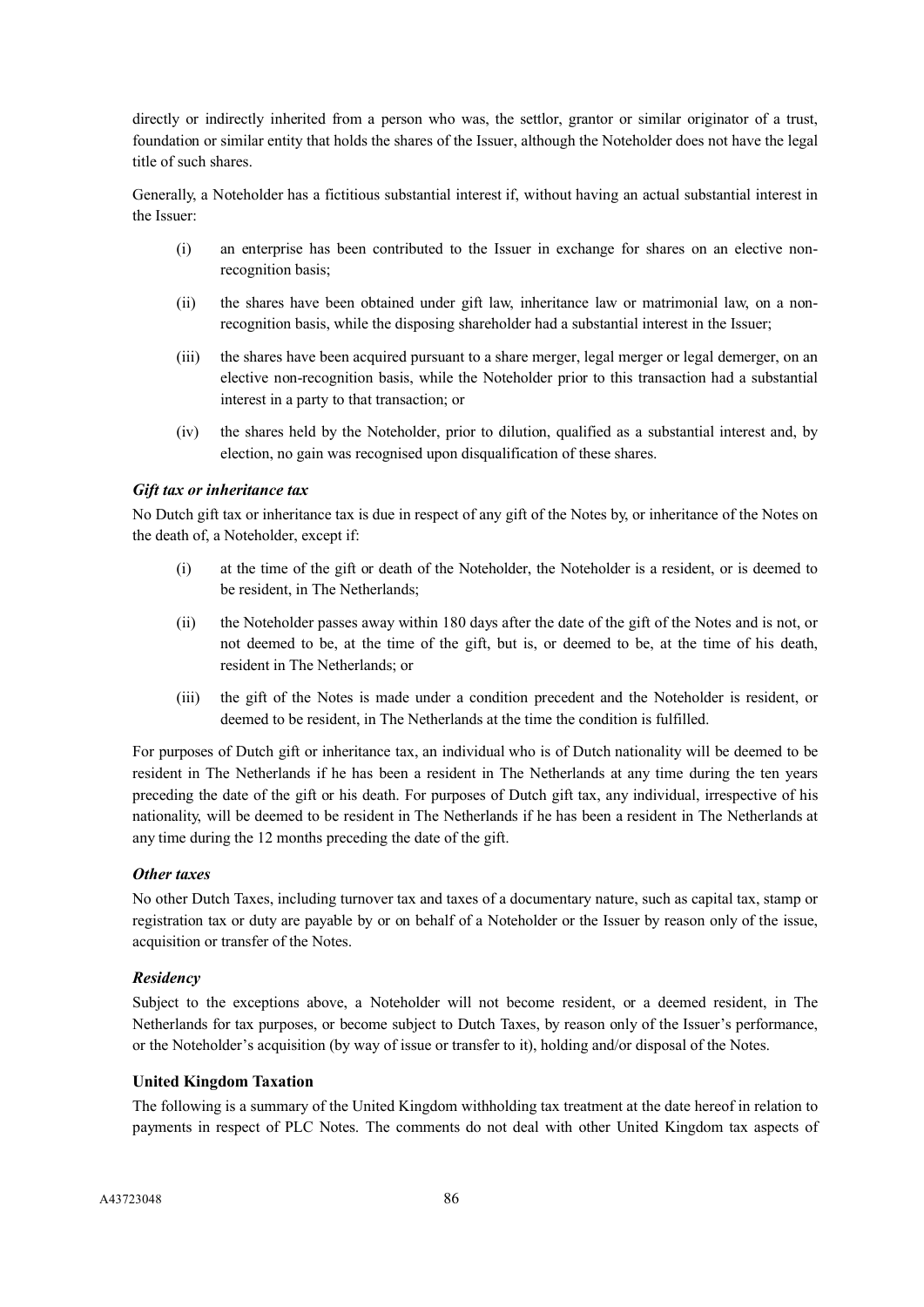acquiring, holding or disposing of the PLC Notes. The following summary does not deal with situations where the interest on any PLC Note is deemed to be the income of a person other than the holder of the PLC Note for United Kingdom tax purposes and relates only to the position of persons who are the absolute beneficial owners of the PLC Notes. The summary assumes that there will be no substitution or addition of any Issuer or Guarantor pursuant to the Conditions or otherwise and does not consider the tax consequences of such substitution or addition. The following is a general guide and should be treated with appropriate caution. It is not intended as tax advice and it does not purport to describe all of the tax considerations that may be relevant to a prospective purchaser. Persons who are unsure of their tax position or who may be subject to tax in a jurisdiction other than the United Kingdom in respect of their acquisition, holding or disposal of the PLC Notes are strongly advised to consult their own professional advisers since the following comments relate only to certain United Kingdom taxation aspects of payments in respect of the PLC Notes. In particular, holders of PLC Notes should be aware that they may be liable to taxation under the laws of other jurisdictions in relation to payments in respect of the PLC Notes even if such payments may be made without withholding or deduction for or on account of taxation under the laws of the United Kingdom. Prospective holders of PLC Notes should be aware that the particular terms of issue of any series of PLC Notes as specified in the relevant Final Terms may affect the tax treatment of that and other series of PLC Notes. Mention is also made in paragraphs 4 and 5 below of the United Kingdom withholding tax treatment at the date hereof in relation to payments made by PLC in its capacity as Guarantor of the Notes issued by UFN and in relation to payments made by UNUS in its capacity as Guarantor of PLC's obligations under the PLC Notes.

The comments in this part are based on current United Kingdom tax law as applied in England and Wales and HM Revenue & Customs practice (which may not be binding on HM Revenue & Customs), in each case at the date hereof.

## *Withholding of tax – PLC Notes*

(1) Listed interest-bearing PLC Notes will constitute "quoted Eurobonds" within the meaning of Section 987 of the Income Tax Act 2007 ("**ITA**") provided they are and continue to be listed on a recognised stock exchange within the meaning of Section 1005 of ITA (for the purposes of section 987 of ITA) or admitted to trading on a "multilateral trading facility" operated by a regulated recognised stock exchange (within the meaning of Sections 987 and 1005 of the ITA. Securities are treated as "listed on a recognised stock exchange" for this purpose if (and only if) they are admitted to trading on an exchange designated as a recognised stock exchange by an order made by the Commissioners for HM Revenue and Customs and either they are included in the United Kingdom Official List (within the meaning of Part 6 of the Financial Services and Markets Act 2000, as amended ("**FSMA**")) or they are officially listed, in accordance with provisions corresponding to those generally applicable in EEA states, in a country outside the United Kingdom in which there is a recognised stock exchange. While the PLC Notes are and continue to be quoted Eurobonds, payments of interest by the Issuer on the PLC Notes may be made without withholding or deduction for or on account of United Kingdom income tax.

Euronext Amsterdam is a recognised stock exchange for these purposes. The PLC Notes will be treated as listed on Euronext Amsterdam if they are both admitted to trading on the Euronext Amsterdam Cash Market or the Euronext Amsterdam Derivatives Market on that Exchange and are officially listed in The Netherlands in accordance with provisions corresponding to those generally applicable in countries in the EEA.

The Hong Kong Stock Exchange is a recognised stock exchange for these purposes. The PLC Notes will be treated as listed on the Hong Kong Stock Exchange if they are both admitted to trading on the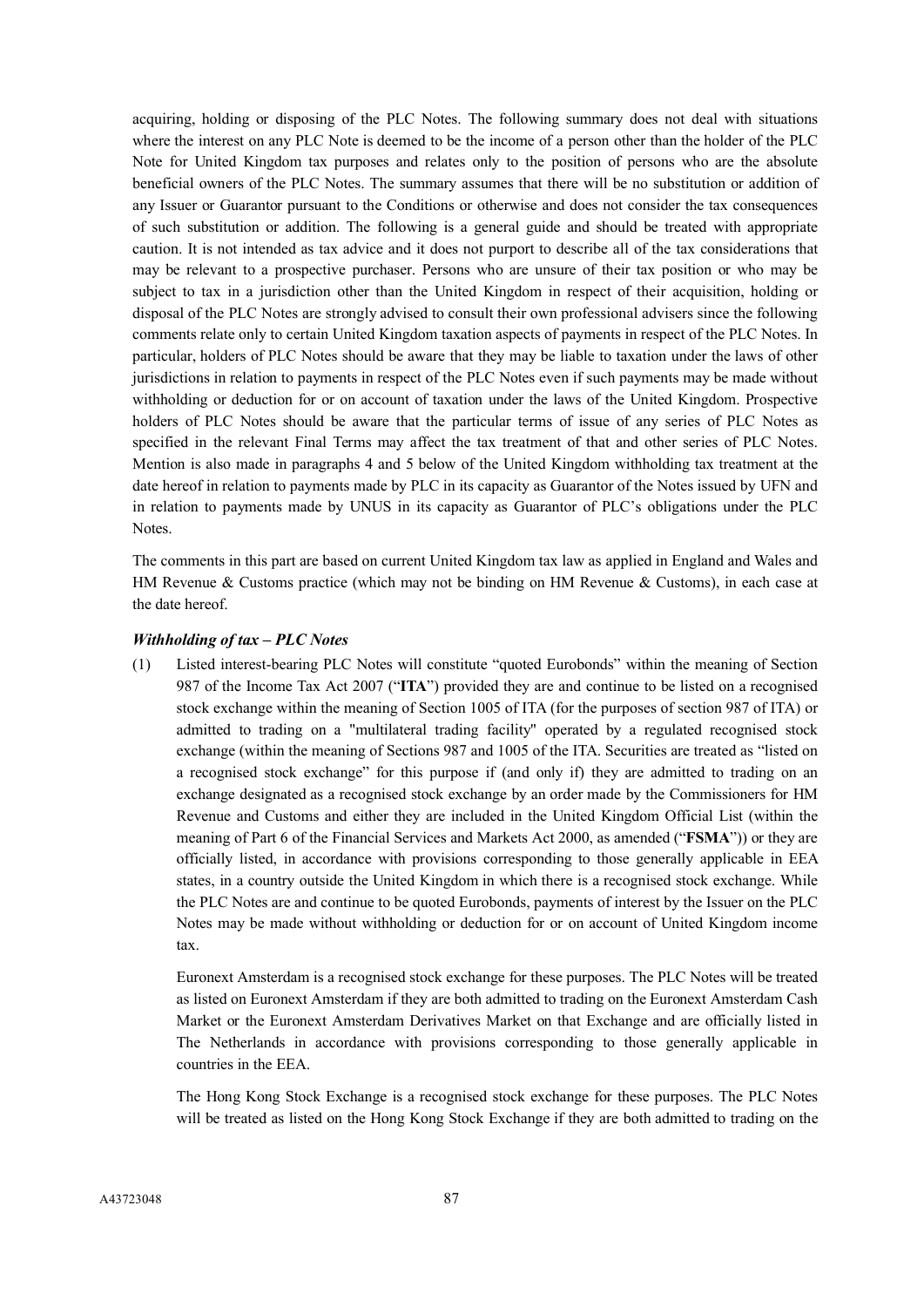Main Board on that Exchange and are officially listed in Hong Kong in accordance with provisions corresponding to those generally applicable in countries in the EEA.

The Singapore Exchange Limited is a recognised stock exchange for these purposes. The PLC Notes will be treated as listed on the Singapore Exchange Limited if they are both admitted to trading on the Main Board or Bond Market of Singapore Exchange Securities Trading Limited on that Exchange and are officially listed in Singapore in accordance with provisions corresponding to those generally applicable in countries in the EEA.

Payments of interest on PLC Notes with a maturity of less than one year and which are not issued with the intention or under arrangements the effect of which is that such PLC Notes form part of a borrowing with a total term of a year or more may be made without withholding or deduction for or on account of United Kingdom income tax.

In all other cases, subject to any available relief under an applicable double taxation treaty or to any other exemption which may apply, interest on PLC Notes will generally fall to be paid under deduction on account of United Kingdom income tax at the basic rate (currently 20 per cent.).

- (2) Where the PLC Notes are issued at an issue price of less than 100 per cent. of their principal amount any payments in respect of the accrued discount will not generally be made subject to any withholding or deduction on account of United Kingdom income tax as long as they do not constitute payments in respect of interest.
- (3) Where the PLC Notes are to be, or may fall to be, redeemed at a premium, as opposed to being issued at a discount, then any such element of premium may constitute a payment of interest and, if so, any such payment of interest may (subject to paragraph 1 above) be subject to United Kingdom withholding tax at the basic rate of income tax (currently, 20 per cent.).
- (4) If UNUS, in its capacity as Guarantor of PLC's obligations under the PLC Notes, makes any payments in respect of interest on the PLC Notes (or other amounts due under the PLC Notes other than payments in respect of principal), such payments may be subject to United Kingdom withholding tax which will be at the basic rate (currently 20 per cent.) subject to any available relief under an applicable double taxation treaty or to any other exemption which may apply. Such payments by UNUS may not be eligible for the exemptions described in paragraph 1 above.

## *Withholding of tax – Guarantor Payments by PLC*

(5) If PLC, in its capacity as Guarantor of UFN's obligations under the UFN Notes, makes any payments in respect of interest on the UFN Notes (or other amounts due under such Notes other than payments in respect of principal) such payments may be subject to United Kingdom withholding tax at the basic rate (currently 20 per cent.) subject to any available relief under an applicable double taxation treaty or to any other exemption which may apply. Such payments by PLC may not be eligible for the exemptions described in paragraph 1 above.

## *Other matters*

- (6) Where interest has been paid under deduction of United Kingdom income tax, holders of Notes who are not resident in the United Kingdom may be able to recover all or part of the tax deducted if there is an appropriate provision in any applicable double taxation treaty.
- (7) The references to "interest" in this United Kingdom taxation section mean "interest" as understood in United Kingdom tax law. The statements do not take any account of any different definitions of "interest" or "principal" which may prevail under any other law or which may be created by the terms and conditions of the Notes or any related documentation. Holders of Notes should seek their own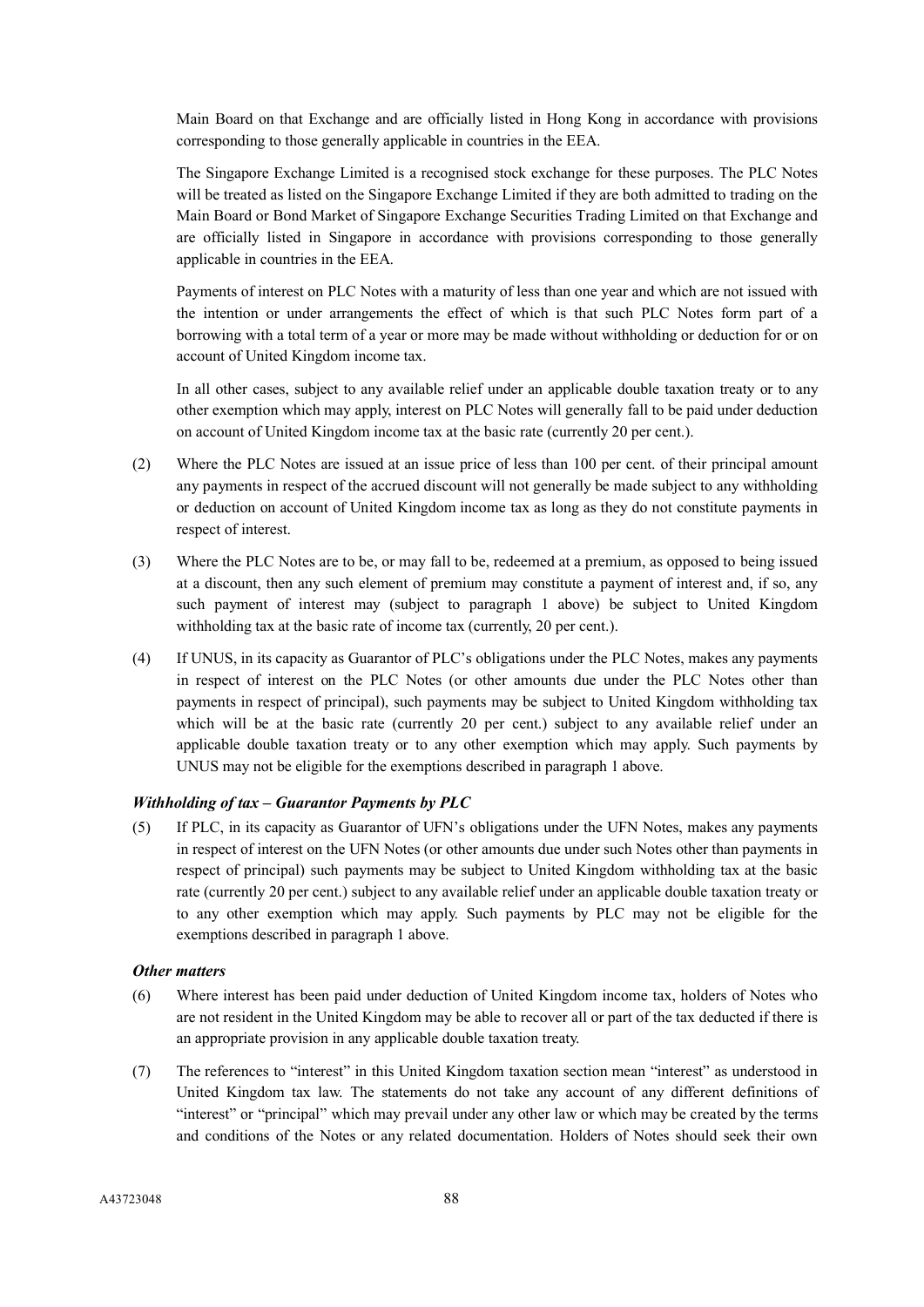professional advice as regards the withholding tax treatment of any payment on the Notes which does not constitute "interest" or "principal" as these terms are understood in United Kingdom tax law.

## **United States Taxation – Withholding of Tax on Guarantor Payments**

**The following is a summary of United States federal withholding tax treatment at the date hereof in relation to payments in respect of the Notes guaranteed by UNUS. The following pertains solely to United States federal withholding tax and does not address tax consequences arising out of the laws of any other jurisdiction.**

Based upon the U.S. Internal Revenue Code of 1986, as amended (the "**Code**"), and applicable U.S. Treasury regulations, payments made by UNUS, in its capacity as Guarantor, generally will not be subject to U.S. federal withholding tax. The U.S. federal withholding tax rules are subject to change, possibly on a retroactive basis, and any such change could affect the validity of the above statement. This summary pertains solely to U.S. federal withholding tax and does not describe any tax consequence arising out of the laws of any state, local or foreign jurisdiction or any other U.S. federal tax consequences.

#### **Foreign Account Tax Compliance Act**

Pursuant to certain provisions of the U.S. Internal Revenue Code of 1986, as amended (the "**Code**"), commonly known as FATCA, a foreign financial institution may be required to withhold certain payments it makes ("**foreign passthru payments**") to persons that fail to meet certain certification, reporting, or related requirements. A number of jurisdictions (including the United Kingdom and The Netherlands) have entered into, or have agreed in substance to, intergovernmental agreements with the United States to implement FATCA ("**IGAs**"), which modify the way in which FATCA applies in their jurisdictions. Certain aspects of the application of the FATCA provisions and IGAs to instruments such as the Notes, including whether withholding would ever be required pursuant to FATCA or an IGA with respect to payments on instruments such as the Notes, are uncertain and may be subject to change. Even if withholding would be required pursuant to FATCA or an IGA with respect to payments on instruments such as the Notes, proposed regulations have been issued that provide that such withholding would not apply to foreign passthru payments prior to the date that is two years after the date on which final regulations defining foreign passthru payments are published in the U.S. Federal Register. In the preamble to the proposed regulations, the U.S. Treasury Department indicated that taxpayers may rely on these proposed regulations until the issuance of final regulations. Additionally, the Notes that are characterised as debt (or which are not otherwise characterised as equity and have a fixed term) for U.S. federal tax purposes that are issued on or prior to the date that is six months after the date on which final regulations defining "foreign passthru payments" are filed with the U.S. Federal Register generally would be "grandfathered" for purposes of FATCA withholding unless materially modified after such date (including by reason of a substitution of an Issuer). However, if additional notes (as described under "Terms and Conditions of the Notes—Further Issues and Additional Issuers") that are not distinguishable from previously issued Notes are issued after the expiration of the grandfathering period and are subject to withholding under FATCA, then withholding agents may treat all Notes, including the Notes offered prior to the expiration of the grandfathering period, as subject to withholding under FATCA. Holders should consult their own tax advisors regarding how these rules may apply to their investment in the Notes. In the event any withholding or deduction would be required pursuant to FATCA or an IGA with respect to payments on the Notes, none of the Issuers, the Guarantors, any paying agent or any other person would, pursuant to the Terms and Conditions of the Notes, be required to pay additional amounts as a result of the withholding or deduction.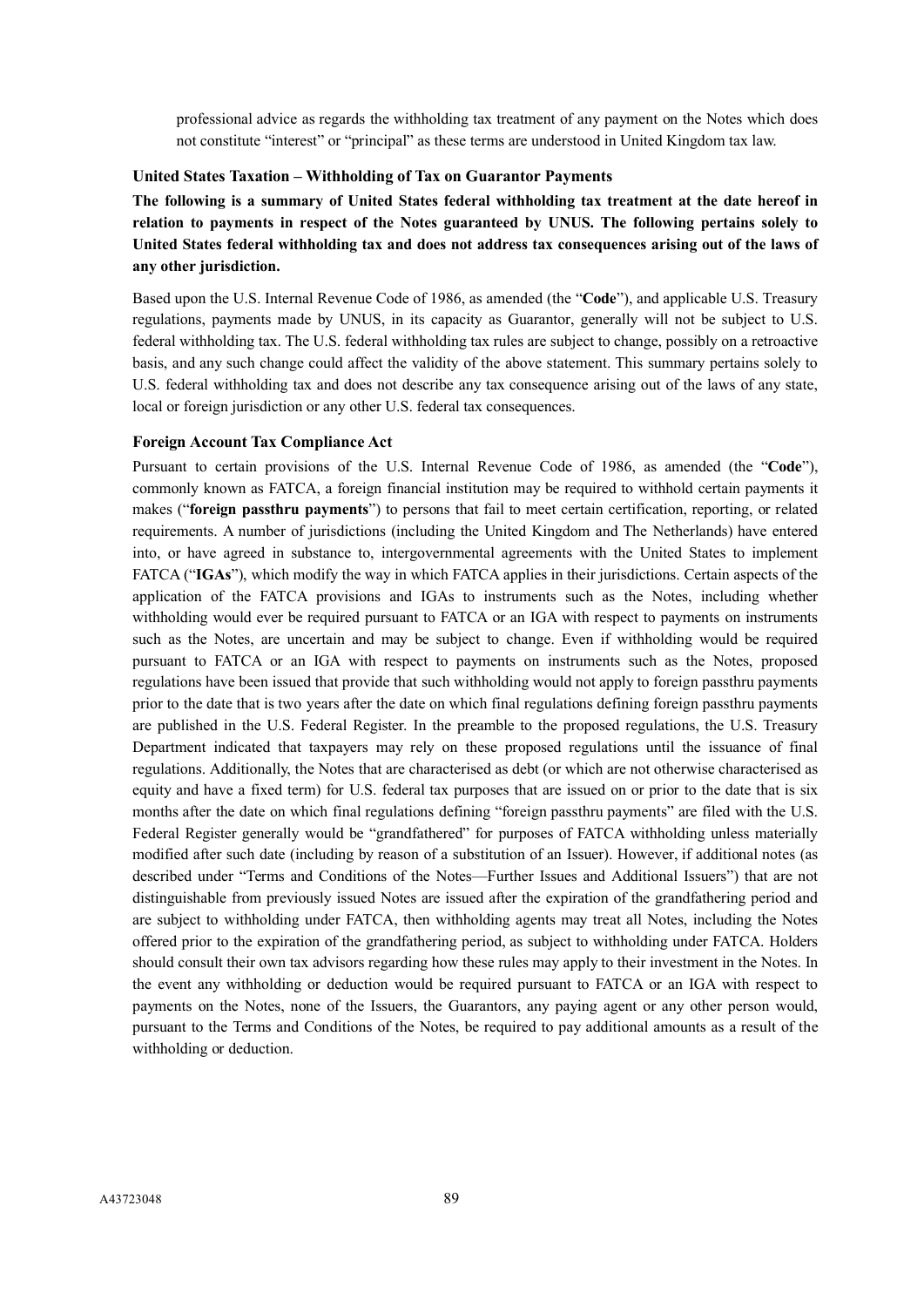#### **SUBSCRIPTION AND SALE**

Subject to all legal and regulatory requirements, Notes may be sold from time to time by an Issuer to any one or more of Banco Santander, S.A., BNP Paribas, BofA Securities Europe SA, Citigroup Global Markets Europe AG, Deutsche Bank AG, London Branch, Goldman Sachs Bank Europe SE, HSBC Bank plc, HSBC Continental Europe, J.P. Morgan Securities plc, J.P. Morgan AG, Merrill Lynch International, Mizuho International plc, Mizuho Securities Europe GmbH, Morgan Stanley & Co. International plc, Morgan Stanley Europe SE,NatWest Markets Plc, Standard Chartered Bank, UBS AG and UBS AG London Branch (for the purposes of this section "Subscription and Sale", the "**Dealers**") or to any other person. The arrangements under which Notes may from time to time be agreed to be sold by the Issuer to, and purchased by, Dealers and any other person are set out in a dealer agreement dated 22 July 1994, as most recently supplemented on 11 May 2021 (the "**Dealer Agreement**") and made between the Issuers, the Guarantors, the Arranger (named therein) and the Dealers as such agreement may be amended or supplemented from time to time. Any such agreement will, *inter alia*, make provision for the form and commercial terms and conditions of the relevant Notes, the price at which such Notes will be purchased by the Dealers and the commissions or other agreed deductibles (if any) payable or allowable by the Issuer in respect of such purchase. Such agreement may also be on a fully underwritten basis. The Dealer Agreement makes provision for the resignation or removal of existing Dealers and the appointment of additional or other Dealers from time to time by UFN and PLC either generally for the Programme or in relation to a particular issue of Notes (including as a manager in relation to a particular underwritten issue of Notes). Such dealers may include institutions in jurisdictions in which a local Dealer is required for compliance with applicable legal or regulatory requirements for Notes denominated or payable in, or linked to, the currency of that jurisdiction. The Dealers have represented and agreed as set out below. Each further dealer under the Programme and each manager in relation to Notes issued on an underwritten basis will be required to represent and agree in similar terms, save as otherwise agreed with the relevant Issuer in relation to the particular issue of Notes.

#### **The United States of America**

The Notes have not been and will not be registered under the Securities Act and may not be offered or sold in the United States or to, or for the account or benefit of, U.S. persons except in certain transactions exempt from, or not subject to, the registration requirements of the Securities Act and all applicable state securities laws. Each Dealer has represented and agreed that it has not offered, sold or delivered Notes and will not offer, sell or deliver Notes: (i) as part of the distribution of Notes at any time, or (ii) otherwise until 40 days after the completion of the distribution of all Notes of the Tranche of which such Notes are a part in the United States or to, or for the account or benefit of, U.S. persons, except in accordance with Rule 903 of Regulation S under the Securities Act, or pursuant to an available exemption from the registration requirements of the Securities Act. Accordingly, each Dealer has also represented and agreed that it, its affiliates and any persons acting on its or any of its affiliates' behalf have not engaged and will not engage in any directed selling efforts with respect to the Notes, and it, its affiliates and any persons acting on its or any of its affiliates' behalf have complied and will comply with the offering restrictions requirements of Regulation S. Each Dealer has agreed that, at or prior to confirmation of sale of the Notes, it will have sent to each distributor, dealer or person receiving a selling concession, fee or other remuneration in respect of the Notes offered or sold, that purchases Notes from such Dealer prior to the expiration of the 40 day distribution compliance period a confirmation or notice to substantially the following effect:

"The Notes covered hereby have not been registered under the U.S. Securities Act of 1933, as amended (the "**Securities Act**"), and may not be offered or sold in the United States or to, or for the account or benefit of, U.S. persons (i) as part of the distribution of Notes at any time, or (ii) otherwise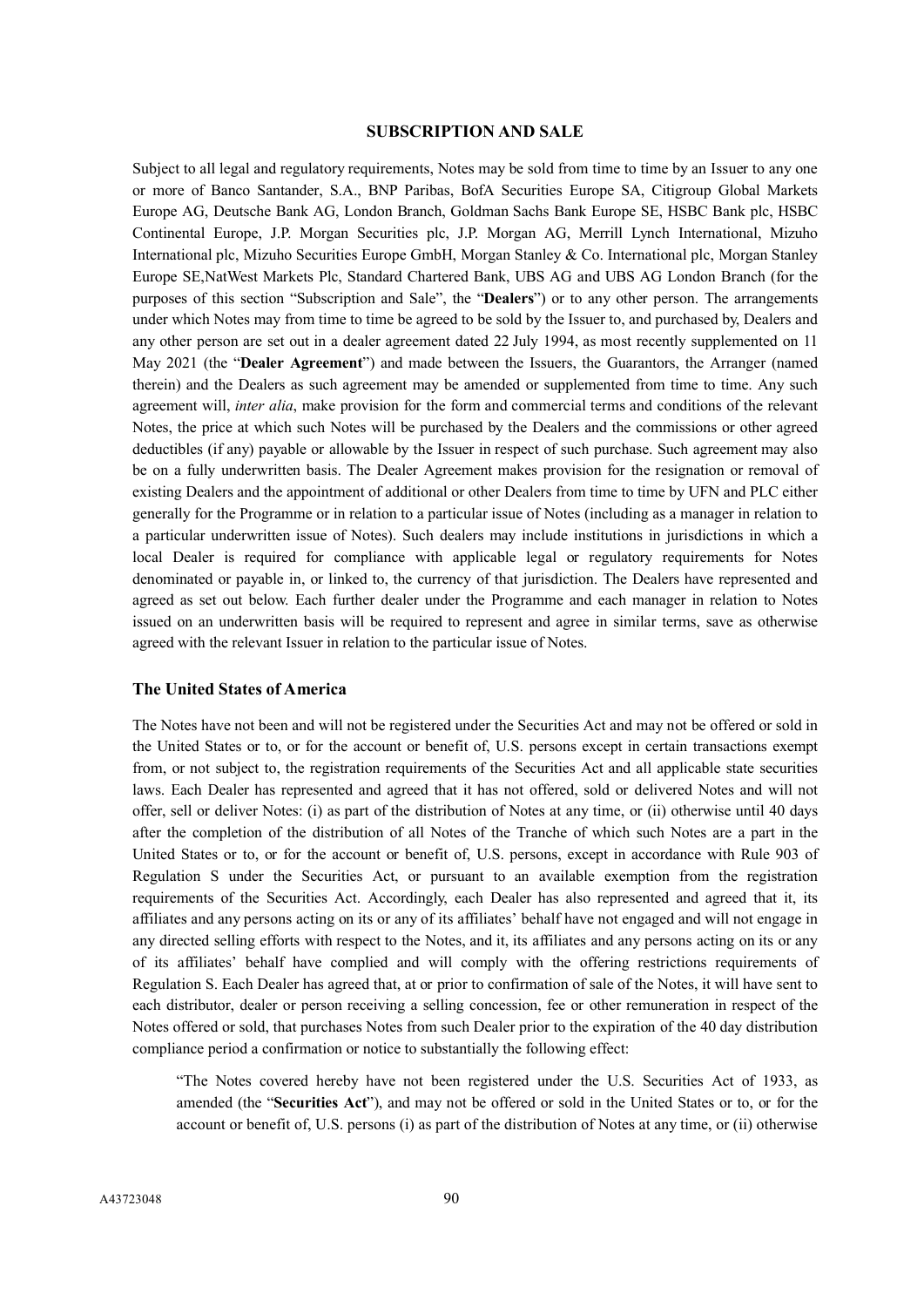until 40 days after the completion of the distribution of all Notes of the Tranche of which such Notes are a part except in either case in accordance with Regulation S under the Securities Act. Terms used above have the meaning given to them by Regulation S."

In addition, until 40 days after the completion of the distribution of all Notes of the Tranche of which such Notes are a part, an offer or sale of Notes in the United States by a dealer that is not participating in the offering may violate the registration requirements of the Securities Act if such offer or sale is made otherwise than in accordance with an exemption under the Securities Act.

Terms in the preceding three paragraphs have the meanings given to them by Regulation S.

The Notes have not been and will not be registered with, recommended by or approved by the U.S. Securities and Exchange Commission (the "**SEC**") or any other federal or state securities commission or regulatory authority, nor has the SEC or any such state securities commission or authority passed upon the accuracy or the adequacy of this Information Memorandum. Any representation to the contrary is a criminal offense.

The Notes are subject to U.S. tax law requirements and may not be offered, sold or delivered in the United States or its possessions or to U.S. persons, except in certain transactions permitted by U.S. Treasury regulations. Accordingly, each Dealer has represented and agreed that:

- (1) except to the extent permitted under U.S. Treas. Reg. Section  $1.163-5(c)(2)(i)(D)$  (or any successor rules in substantially the same form that are applicable for purposes of Section 4701 of the Code ("**TEFRA D**")), (a) it has not offered or sold, and during the restricted period will not offer or sell, Notes to a person who is in the United States or its possessions or to a United States person, and (b) it has not delivered and will not deliver in the United States or its possessions definitive Notes that are sold during the restricted period;
- (2) it has and throughout the restricted period will have in effect procedures reasonably designed to ensure that its employees or agents who are directly engaged in selling Notes are aware that such Notes may not be offered or sold during the restricted period to a person who is in the United States or its possessions or to a United States person, except as permitted by TEFRA D;
- (3) if it is a United States person, it is acquiring Notes for purposes of resale in connection with their original issuance and if it retains the Notes for its own account, it will only do so in accordance with the requirements of U.S. Treas. Reg. Section  $1.163-5(c)(2)(i)(D)(6)$  (or any successor rules in substantially the same form that are applicable for purposes of Section 4701 of the Code);
- (4) with respect to each affiliate that acquires from it Notes for the purpose of offering or selling such Notes during the restricted period, the Dealer repeats and confirms the representations and agreements contained in clauses (1), (2) and (3) on each such affiliate's behalf; and
- (5) it has not and will not enter into any written contract (other than a confirmation or other notice of the transaction) pursuant to which any other party to the contract (other than one of its affiliates or another Dealer) has offered or sold, or during the restricted period will offer or sell, any Notes, except where pursuant to the contract the Dealer has obtained or will obtain from that party, for the benefit of the Issuer and the several Dealers, the representations contained in, and that party's agreement to comply with, the provisions of clauses  $(1)$ ,  $(2)$ ,  $(3)$  and  $(4)$ .

Terms used in this paragraph have the meanings given to them by the Code and U.S. Treasury regulations promulgated thereunder, including TEFRA D.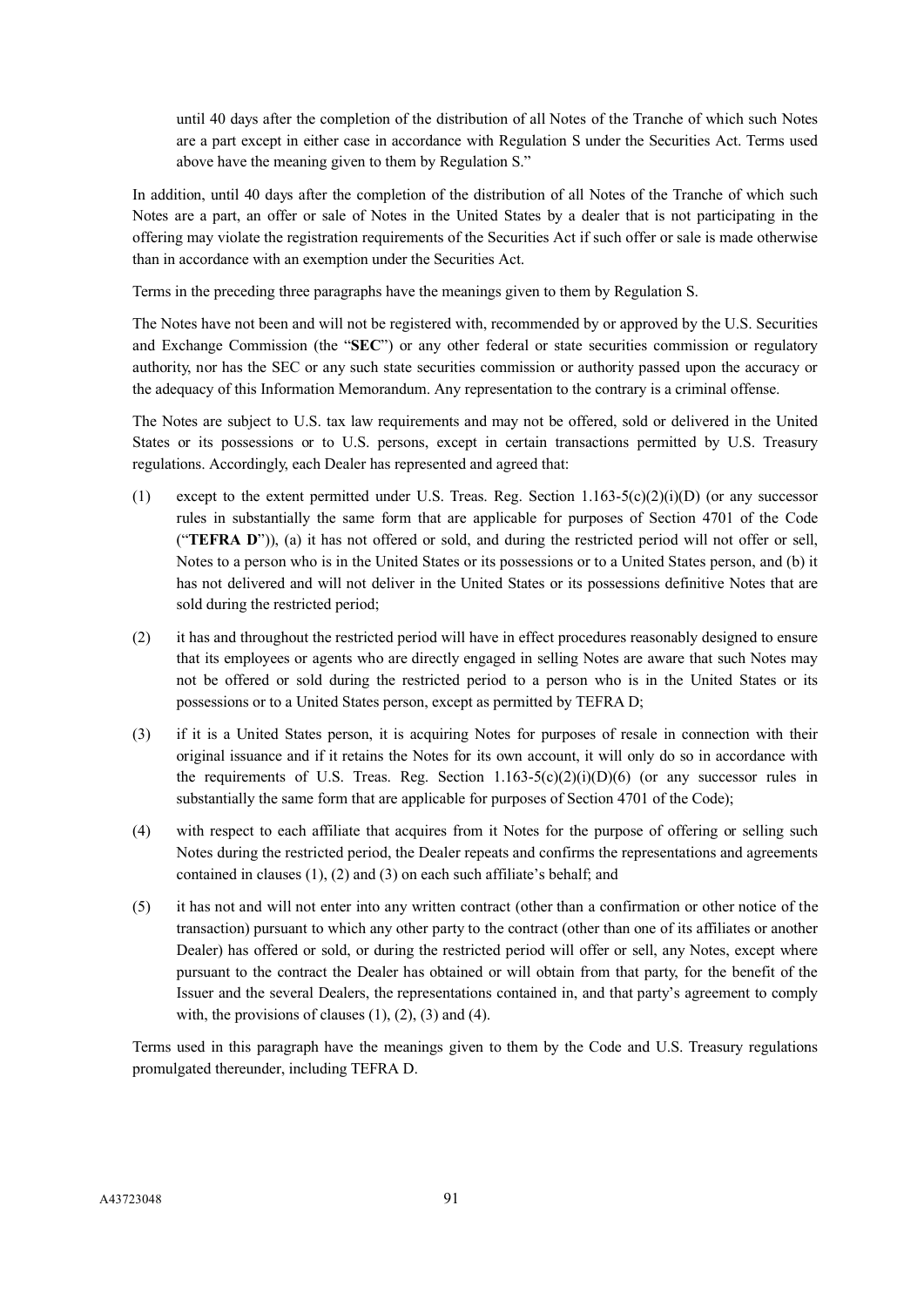## **Prohibition of Sales to EEA Retail Investors**

Each Dealer has represented and agreed, and each further Dealer appointed under the Programme will be required to represent and agree, that it has not offered, sold or otherwise made available and will not offer, sell or otherwise make available any Notes which are the subject of the offering contemplated by this Information Memorandum as completed by the Final Terms in relation thereto to any retail investor in the EEA. For the purposes of this provision, the expression "retail investor" means a person who is one (or more) of the following:

- (i) a retail client as defined in point (11) of Article 4(1) of MiFID II; or
- (ii) a customer within the meaning of Directive (EU) 2016/97 (the "**Insurance Distribution Directive**"), where that customer would not qualify as a professional client as defined in point (10) of Article 4(1) of MiFID II.

## **Prohibition of Sales to UK Retail Investors**

Each Dealer has represented and agreed, and each further Dealer appointed under the Programme will be required to represent and agree, that it has not offered, sold or otherwise made available and will not offer, sell or otherwise make available any Notes which are the subject of the offering contemplated by this Information Memorandum as completed by the Final Terms in relation thereto to any retail investor in the United Kingdom. For the purposes of this provision, the expression "retail investor" means a person who is one (or more) of the following:

- (i) a retail client as defined (8) of Article 2 of Regulation (EU) No 2017/565 as it forms part of domestic law by virtue of the EUWA; or
- (ii) a customer within the meaning of the provisions of the FSMA and any rules or regulations made under the FSMA to implement Directive (EU) 2016/97, where that customer would not qualify as a professional client, as defined in point (8) of Article 2(1) of UK MiFIR.

## **The United Kingdom**

Each Dealer has represented and agreed, and each further Dealer appointed under the Programme will be required to represent and agree, that:

- (a) in relation to any Notes having a maturity of less than one year, (i) it is a person whose ordinary activities involve it in acquiring, holding, managing or disposing of investments (as principal or agent) for the purposes of its business and (ii) it has not offered or sold and will not offer or sell any Notes other than to persons whose ordinary activities involve them in acquiring, holding, managing or disposing of investments (as principal or agent) for the purposes of their businesses or who it is reasonable to expect will acquire, hold, manage or dispose of investments (as principal or agent) for the purposes of their businesses where the issue of the Notes would otherwise constitute a contravention of Section 19 of the FSMA by the relevant Issuer or relevant Guarantor;
- (b) it has only communicated or caused to be communicated and will only communicate or cause to be communicated any invitation or inducement to engage in investment activity (within the meaning of Section 21 of the FSMA) received by it in connection with the issue or sale of any Notes in circumstances in which Section 21(1) of the FSMA does not apply to the relevant Issuer or relevant Guarantor; and
- (c) it has complied and will comply with all applicable provisions of the FSMA with respect to anything done by it in relation to the Notes in, from or otherwise involving the United Kingdom.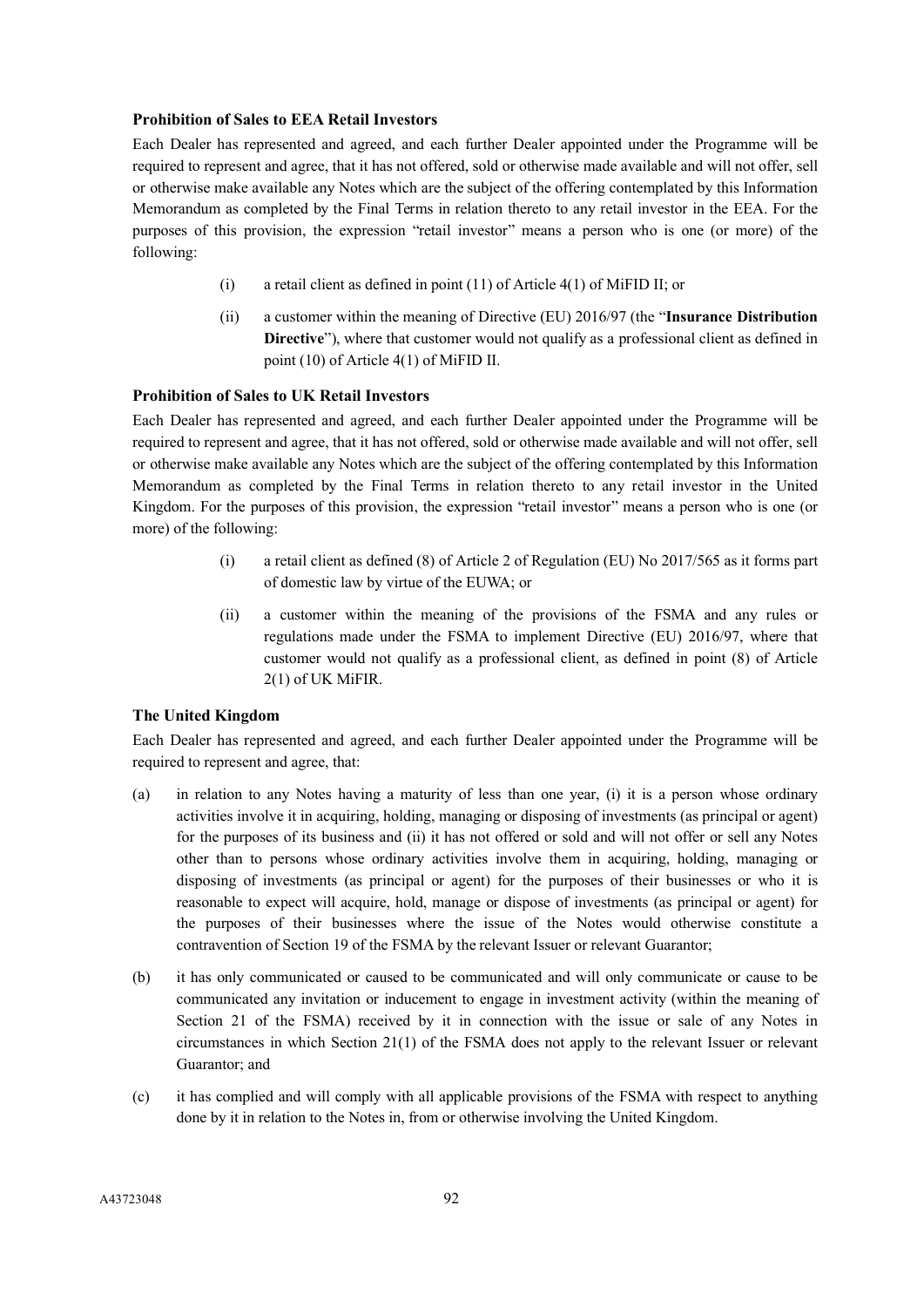#### **Japan**

The Notes have not been and will not be registered under the Financial Instruments and Exchange Act of Japan (Act No. 25 of 1948, as amended, the "Financial Instruments and Exchange Act"). Accordingly, each Dealer has represented and agreed, and each further Dealer appointed under the Programme will be required to represent and agree, that it has not, directly or indirectly, offered or sold and will not, directly or indirectly, offer or sell any Notes in Japan or to, or for the benefit of, any resident of Japan (which term as used herein means any person resident in Japan, including any corporation or other entity organised under the laws of Japan) or to others for re-offering or re-sale, directly or indirectly, in Japan or to, or for the benefit of, any resident of Japan except pursuant to an exemption from the registration requirements of, and otherwise in compliance with, the Financial Instruments and Exchange Act and other relevant laws and regulations of Japan.

#### **The Netherlands**

Each Dealer has represented and agreed, and each further Dealer appointed under the Programme will be required to represent and agree, that it has complied and will comply with the requirements under the Dutch Savings Certificates Act (*Wet inzake spaarbewijzen*) that Zero Coupon Notes and other Notes that qualify as savings certificates as defined in the Dutch Savings Certificates Act may only be transferred or accepted through the intermediary of the relevant Issuer or a member of Euronext Amsterdam N.V. and with due observance of the Dutch Savings Certificates Act (including registration requirements). However, no such intermediary services are required in respect of (i) the initial issue of those Notes to the first holders thereof, (ii) any transfer and acceptance by individuals who do not act in the conduct of a profession or trade, and (iii) the transfer or acceptance of those Notes, if they are physically issued outside The Netherlands and are not distributed in The Netherlands in the course of primary trading or immediately thereafter.

#### **Republic of France**

Each Issuer and each Dealer has represented and agreed, and each further Dealer under the Programme will be required to represent and agree, that it has only offered or sold, and will only offer or sell, directly or indirectly, any Notes in France to, and has only distributed and will only distribute or cause to be distributed in France the Information Memorandum, the relevant Final Terms or any other offering material relating to the Notes to, qualified investors as defined in Article 2(e) of the Prospectus Regulation.

## **Switzerland**

This Information Memorandum is not intended to constitute an offer or a solicitation to purchase or invest in the Notes. The Notes may not be publicly offered, directly or indirectly, in Switzerland within the meaning of the Swiss Financial Services Act ("**FinSA**") and no application has or will be made to admit the Notes to trading in any trading venue (exchange or multilateral trading facility) in Switzerland. Neither this Information Memorandum nor any other offering or marketing material relating to the Notes constitutes a prospectus pursuant to the FinSA, and neither this Information Memorandum nor any other offering or marketing material relating to the Notes may be publicly distributed or otherwise made available in Switzerland.

#### **Singapore**

Each Dealer has acknowledged, and each further Dealer under the Programme will be required to acknowledge, that this Information Memorandum has not been registered as a prospectus with the Monetary Authority of Singapore. Accordingly, each Dealer has represented and agreed, and each further Dealer under the Programme will be required to represent and agree that it has not offered or sold any Notes or caused such Notes to be made the subject of an invitation for subscription or purchase and will not offer or sell such Notes or cause such Notes to be made the subject of an invitation for subscription or purchase, and has not circulated or distributed, nor will it circulate or distribute, this Information Memorandum or any other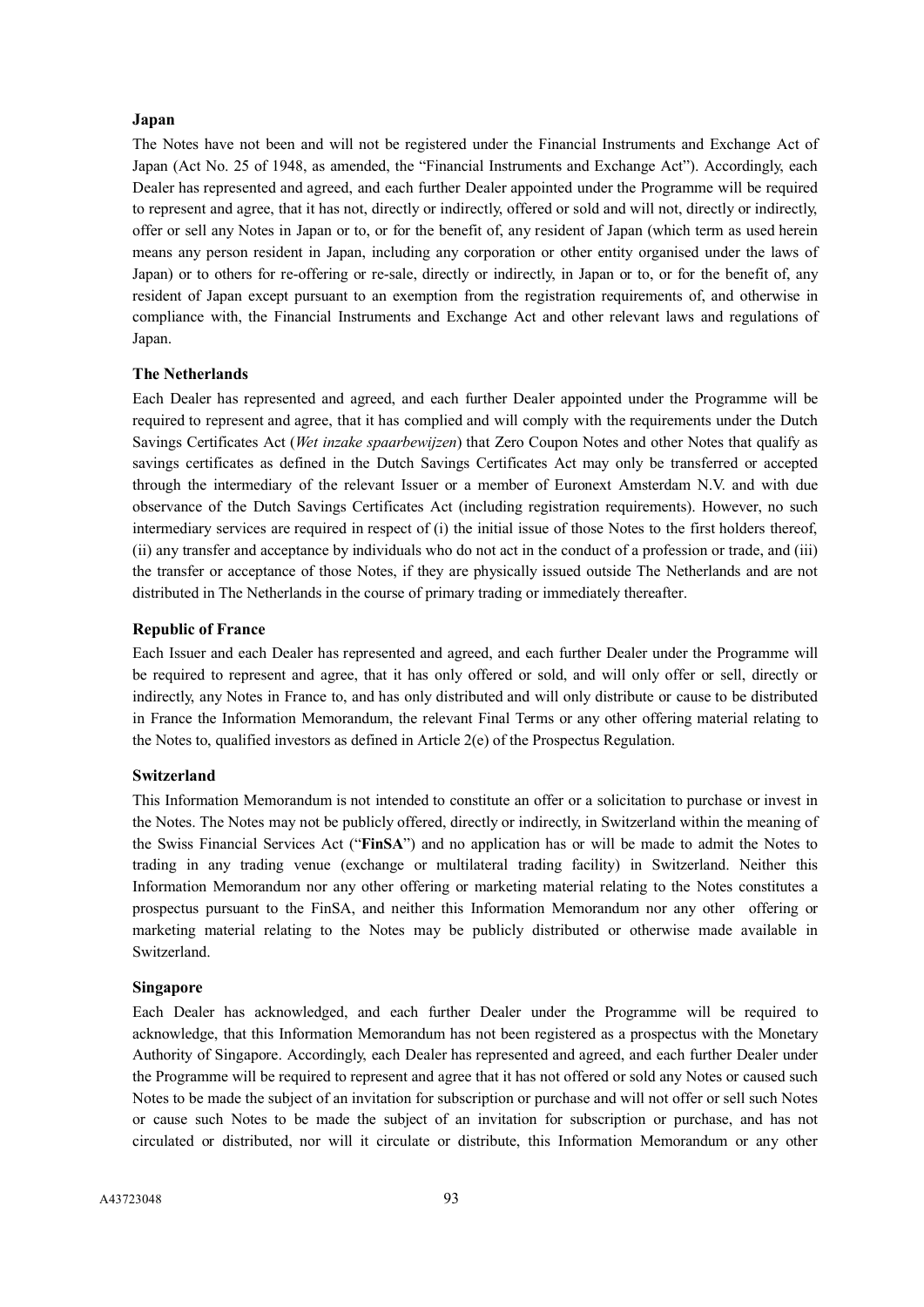document or material in connection with the offer or sale, or invitation for subscription or purchase, of such Notes, whether directly or indirectly, to persons in Singapore other than (i) to an institutional investor (as defined in Section 4(A) of the Securities and Futures Act (Chapter 289) of Singapore, as modified or amended from time to time (as amended or modified from time to time, the "**SFA**")) pursuant to Section 274 of the SFA, (ii) to a relevant person (as defined in Section 275(2) of the SFA) pursuant to Section 275(1) of the SFA, or any person pursuant to Section 275(1A) of the SFA, and in accordance with the conditions specified in Section 275, of the SFA, or (iii) otherwise pursuant to, and in accordance with the conditions of, any other applicable provision of the SFA.

Where Notes are subscribed or purchased under Section 275 of the SFA by a relevant person which is:

- (a) a corporation (which is not an accredited investor (as defined in Section 4A of the SFA)) the sole business of which is to hold investments and the entire share capital of which is owned by one or more individuals, each of whom is an accredited investor; or
- (b) a trust (where the trustee is not an accredited investor) whose sole purpose is to hold investments and each beneficiary of the trust is an individual who is an accredited investor,

securities or securities-based derivatives contracts (each term as defined in Section 2(1) of the SFA) of that corporation or the beneficiaries' rights and interest (howsoever described) in that trust shall not be transferred within six months after that corporation or that trust has acquired the Notes pursuant to an offer made under Section 275 of the SFA except:

- (i) to an institutional investor or to a relevant person defined in Section 275(2) of the SFA, or to any person arising from an offer referred to in Section 275(1A) or Section  $276(4)(i)(B)$  of the SFA;
- (ii) where no consideration is or will be given for the transfer;
- (iii) where the transfer is by operation of law;
- (iv) as specified in Section 276(7) of the SFA; or
- (v) as specified in Regulation 37A of the Securities and Futures (Offers of Investments) (Securities and Securities-based Derivatives Contracts) Regulations 2018.

**Singapore SFA Product Classification:** In connection with Section 309B of SFA and the Securities and Futures (Capital Markets Products) Regulations 2018 of Singapore (the "**CMP Regulations 2018**"), unless otherwise specified before an offer of Notes, the Issuer has determined, and hereby notifies all relevant persons (as defined in Section 309A(1) of the SFA), that the Notes are 'prescribed capital markets products' (as defined in the CMP Regulations 2018).

## **Hong Kong**

Each Dealer has represented and agreed, and each further Dealer under the Programme will be required to represent and agree, that:

(a) it has not offered or sold and will not offer or sell in Hong Kong, by means of any document, any Notes other than (a) to "professional investors" as defined in the Securities and Futures Ordinance (Cap. 571) of Hong Kong (the "**SFO**") and any rules made under the SFO; or (b) in other circumstances which do not result in the document being a "prospectus" as defined in the Companies (Winding Up and Miscellaneous Provisions) Ordinance (Cap. 32) of Hong Kong (the "**C(WUMP)O**") or which do not constitute an offer to the public within the meaning of the C(WUMPO); and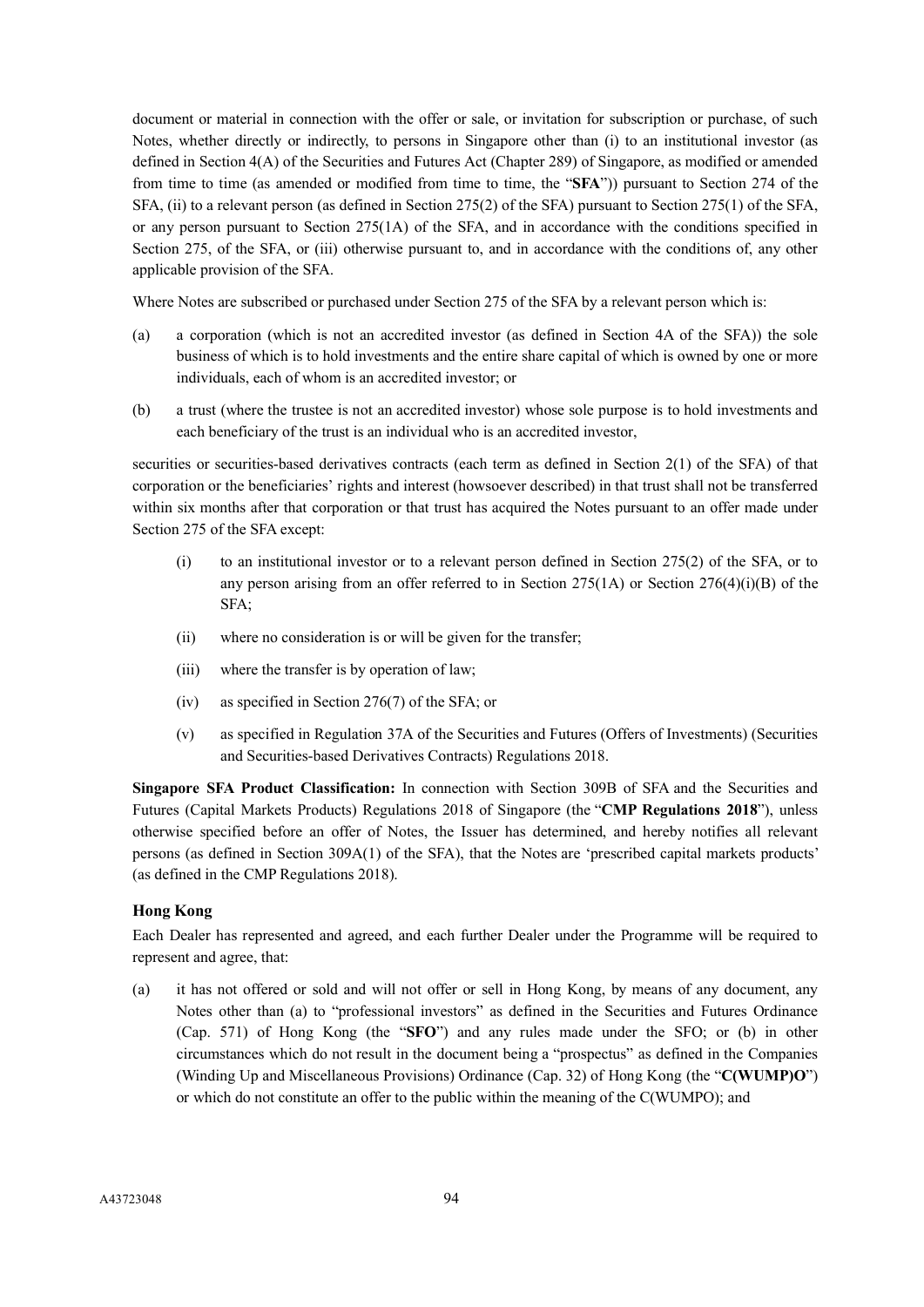(b) it has not issued or had in its possession for the purposes of issue, and will not issue or have in its possession for the purposes of issue, whether in Hong Kong or elsewhere, any advertisement, invitation or document relating to the Notes, which is directed at, or the contents of which are likely to be accessed or read by, the public of Hong Kong (except if permitted to do so under the securities laws of Hong Kong) other than with respect to Notes which are or are intended to be disposed of only to persons outside Hong Kong or only to "professional investors" as defined in the SFO and any rules made under the SFO.

## **General**

Save for having obtained the approval by the AFM of this Information Memorandum as a base prospectus issued in compliance with the Prospectus Regulation, no action has been or will be taken in any jurisdiction by the Issuers, the Guarantor(s) or the Dealers that would permit a public offering of Notes, or possession or distribution of any offering material in relation thereto, in any country or jurisdiction where action for that purpose is required. Persons into whose hands this Information Memorandum comes are required by the Issuers, the Guarantor(s) and the Dealers to comply with all applicable laws and regulations in each country or jurisdiction in which they purchase, offer, sell or deliver Notes or have in their possession or distribute such offering material and to obtain any consent, approval or permission required by them for the purchase, offer, sale or delivery by them of any Notes under the law and regulations in force in any jurisdiction to which they are subject or in which they make such purchases, offers, sales or deliveries, in all cases at their own expense, and neither the Issuers, the Guarantor(s) nor any Dealer shall have responsibility therefor. In accordance with the above, any Notes purchased by any person which it wishes to offer for sale or resale may not be offered in any jurisdiction in circumstances which would result in any of the Issuers or the Guarantor(s) being obliged to register any further prospectus or corresponding document relating to the Notes in such jurisdiction.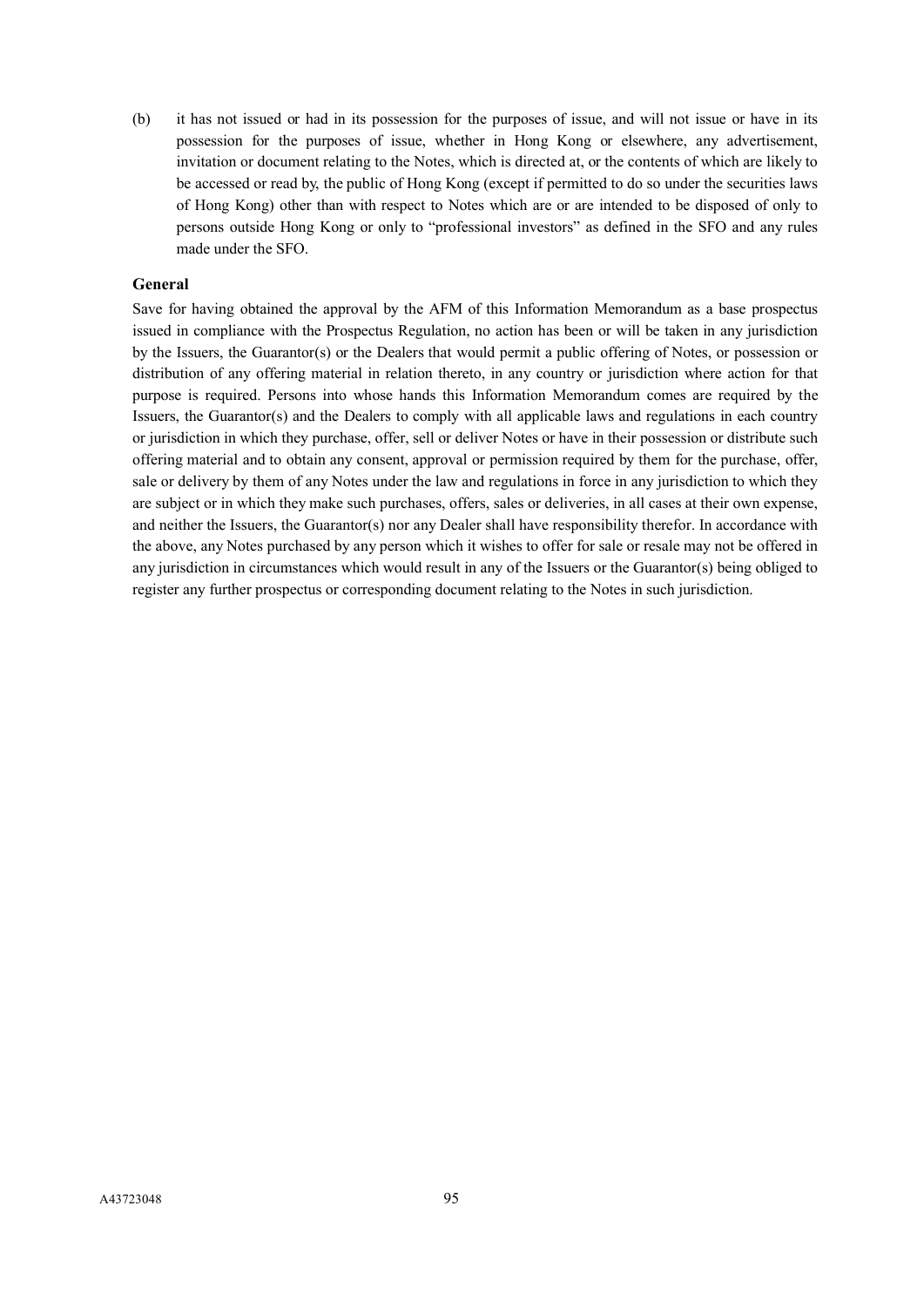## **GENERAL INFORMATION**

- 1. Each of PLC and UFN in their capacities as issuers of Notes and PLC and UNUS in their capacities as guarantors accepts responsibility for the information contained in this Information Memorandum and the Final Terms or Pricing Supplement, as the case may be, for each Tranche of Notes or Exempt Notes issued under the Programme. Each of PLC, UFN and UNUS declares that, to the best of its knowledge, the information contained in this Information Memorandum is in accordance with the facts and the Information Memorandum makes no omission likely to affect the import of such information.
- 2. PLC (originally incorporated on 21 June 1894) is incorporated with limited liability in England and Wales with registered number 41424 and operates under the Companies Act 2006. The registered office of PLC is at Port Sunlight, Wirral, Merseyside CH62 4ZD. Its principal place of business is at Unilever House, 100 Victoria Embankment, London EC4Y 0DY, United Kingdom (telephone number +44 207 822 5252).
- 3. UFN (incorporated on 26 November 2020) is incorporated with limited liability under the laws of The Netherlands and has its registered office and principal place of business at Weena 455, 3013 AL, Rotterdam, The Netherlands (telephone number +31 10 217 4000).
- 4. UNUS is incorporated with limited liability under the laws of the State of Delaware with Federal Identification Number 13-2915928 and has its registered office at 1209 Orange Street, Wilmington, Delaware 19801, United States of America. The principal place of business for UNUS is at 700 Sylvan Avenue, Englewood Cliffs, New Jersey 07632, United States of America (telephone number +1 201 894 2829).
- 5. The establishment of the Programme was authorised by resolutions of the Board of Directors of Unilever N.V. passed on 19 July 1994 and by resolutions of the Special Committee of the Board of Directors of PLC passed on 19 July 1994. The update of the Programme, including the increase in the Programme amount from U.S.\$15,000,000,000 to U.S.\$25,000,000,000, was authorised by written resolutions of the Chief Financial Officer of PLC passed on 27 April 2021, the Action by the Board of Directors by Consent in Lieu of a Meeting of UNUS dated 27 April 2021, the Shareholder's resolution of UFN dated 28 April 2021 and the written resolution of the Managing Board of UFN dated 28 April 2021.

## **6. Legal Proceedings**

During 2004, and in common with many other businesses operating in Brazil, one of the Group's Brazilian subsidiaries received a notice of infringement from the Federal Revenue Service in respect of indirect taxes. The notice alleges that a 2001 reorganisation of our local corporate structure was undertaken without valid business purpose. The 2001 reorganisation was comparable with restructurings done by many companies in Brazil. The original dispute was resolved in the courts in the Group's favour. However, in 2013 a new assessment was raised in respect of a similar matter. Additionally, during the course of 2014 and between 2017 and 2020 other notices of infringement were issued based on the same grounds argued in the previous assessments. The total amount of the tax assessments in respect of this matter is  $\epsilon$ 2,040 million.

The Group believes that the likelihood that the Brazilian tax authorities will ultimately prevail is low, however there can be no guarantee of success in court. In each case we believe our position is strong, so they have not been provided for and are considered to be contingent liabilities. Due to the fiscal environment in Brazil, the possibility of further tax assessments related to the same matters cannot be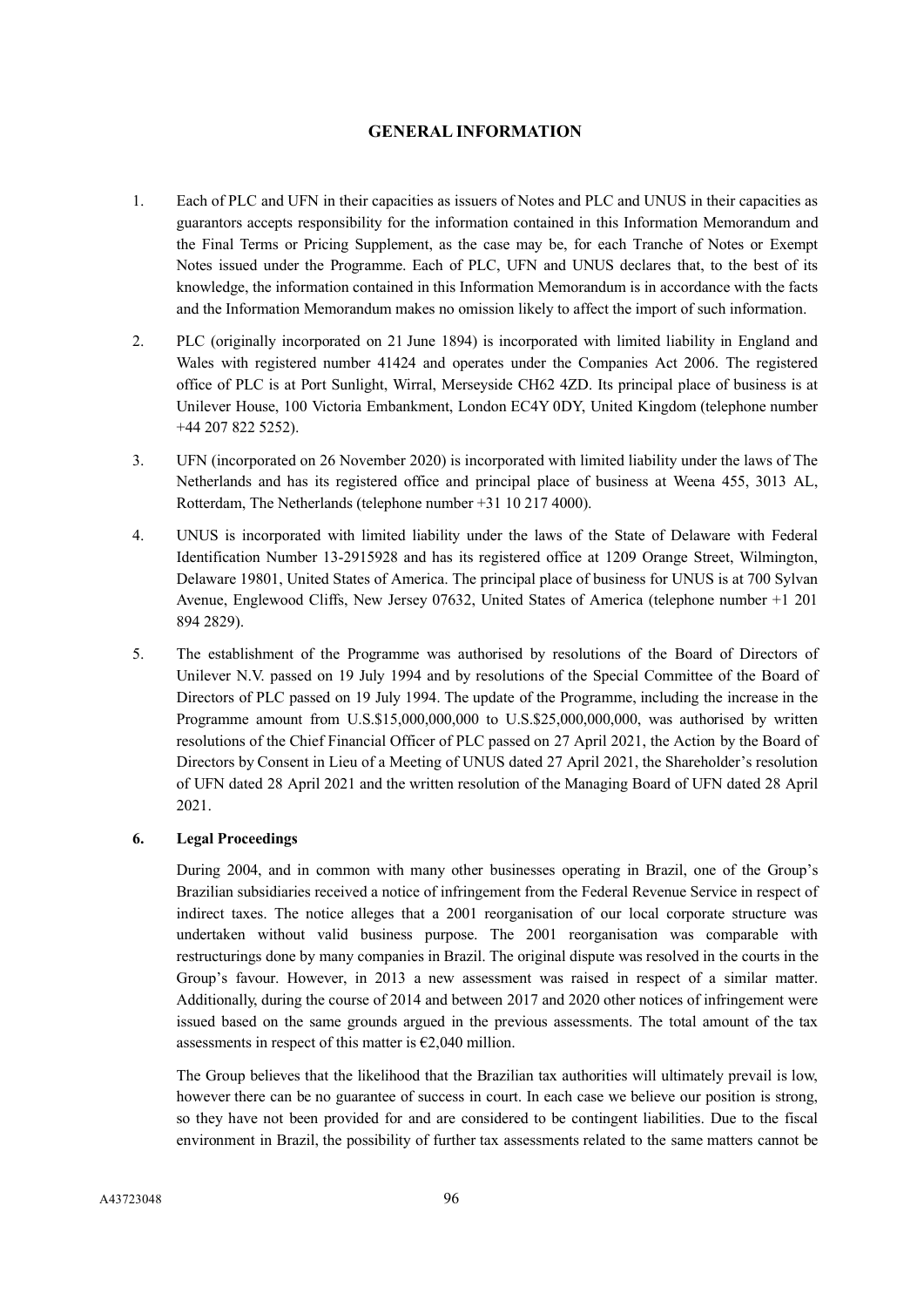ruled out. We expect that two of our largest tax litigation cases, which represent around €863 million of contingent liabilities, will move from the Administrative to the Judicial Courts during 2022, although the exact timing is uncertain. When this happens, we will be required to make a judicial deposit or provide a guarantee in respect of the disputed tax, interest and penalties. The judicial process in Brazil is likely to take a number of years to conclude.

Save for the disclosures above in this paragraph 6, there are no governmental, legal or arbitration proceedings (including any such proceedings which are pending or threatened of which the Issuers or Guarantors are aware) in the 12 months preceding the date of this document which may have, or have had in the recent past, a significant effect on the financial position or profitability of any Issuer or any Guarantor or the Unilever Group.

7.

- (A) Since 31 March 2021, there has been no significant change in the financial performance or financial position of PLC and its respective subsidiaries, taken as a whole, and the Unilever Group.
- (B) Since 31 December 2020, there has been no material adverse change in the prospects of PLC and its respective subsidiaries, taken as a whole, and the Unilever Group.
- (C) Since 31 December 2020, there has been no significant change in the financial performance or financial position of UFN and there has been no material adverse change in the prospects of UFN.
- (D) Since 31 December 2020, there has been no significant change in the financial performance or financial position of UNUS or its group and there has been no material adverse change in the prospects of UNUS.
- 8. KPMG LLP, London, Chartered Accountants (Regulated by the Institute of Chartered Accountants of England and Wales), and Registered Auditors and independent auditors to PLC (and jointly to the Unilever Group, reporting in such joint role to the shareholders of PLC), audited the financial statements of PLC for the financial years ended 31 December 2019 and 31 December 2020 and reported thereon without qualification. KPMG LLP, New York, independent certified public accountants, and independent auditors to UNUS, audited the financial statements of UNUS for the financial years ended 31 December 2019 and 31 December 2020 and reported thereon without qualification.
- 9. The audited consolidated financial statements of the Unilever Group for the year ended 31 December 2019 comply in all material respects with Part 9 of Book 2 of the Civil Code in the Netherlands and by the UK Companies Act 2006. The audited consolidated financial statements of the Unilever Group for the year ended 31 December 2020 have been prepared in accordance with the UK Companies Act 2006. The audited consolidated financial statements of the Unilever Group for the two years ended 31 December 2019 and 31 December 2020 contained in the Unilever Annual Report and Accounts 2019 and the Unilever Annual Report and Accounts 2020 and the Unilever Trading Statement First Quarter 2021 have been prepared in accordance with IFRS (as adopted by the EU and IFRS as issued by the International Accounting Standards Board). The audited financial statements of UNUS for the years ended 31 December 2019 and 31 December 2020 contained in the UNUS Financial Statements have been prepared in accordance with IFRS (as issued by the International Accounting Standards Board).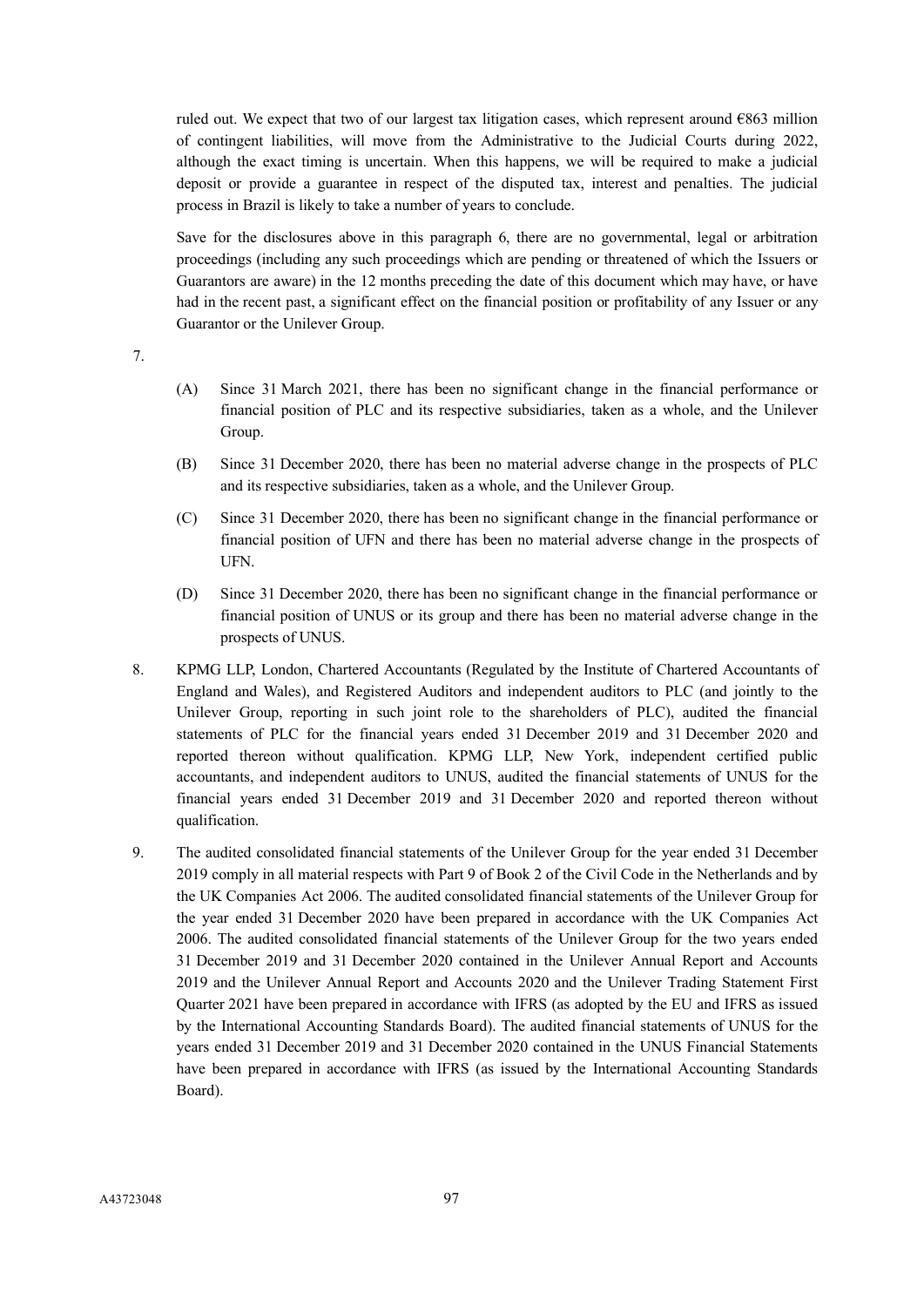- 10. For the period of 12 months after the date of this Information Memorandum, copies and, where appropriate, English translations of the following documents will be available for inspection at [https://www.unilever.com/investor-relations/debt-investors/unilever-european-bond-programme/:](https://www.unilever.com/investor-relations/debt-investors/unilever-european-bond-programme/)
	- (a) an accurate English translation of the Articles of Association of UFN, the Articles of Association of PLC and the Certificate of Incorporation and By-Laws of UNUS (for the avoidance of doubt, the Dutch version of the Articles of Association of UFN shall prevail in the event of any inconsistency between it and its English translation);
	- (b) the Trust Deed;
	- (c) this Information Memorandum, any future information memoranda, offering circulars, prospectuses and supplements to this Information Memorandum and any other documents incorporated herein or therein by reference; and
	- (d) the Final Terms for each Tranche of Notes.
- 11. This Information Memorandum has been approved by the AFM, as competent authority under the Prospectus Regulation on 11 May 2021. The AFM only approves this Information Memorandum as meeting the standards of completeness, comprehensibility and consistency imposed by the Prospectus Regulation. Such approval should not be considered as an endorsement of either the Issuers, the Guarantors or the quality of the securities that are the subject of this Information Memorandum. Investors should make their own assessment as to the suitability of investing in the Notes. Application has been made to Euronext Amsterdam N.V. for Notes (other than Exempt Notes) issued under the Programme during the period of 12 months from the date of this document to be admitted to trading on Euronext Amsterdam which is a regulated market for the purposes of MiFID II. The Programme also permits Notes to be admitted to listing and trading on the Stock Exchange of Hong Kong and/or the Singapore Exchange.
- 12. The Notes have been accepted for clearance through Euroclear and Clearstream, Luxembourg. The appropriate common code and the International Securities Identification Number ("**ISIN**") in relation to the Notes of each Series will be identified in the Final Terms relating thereto. The relevant Final Terms shall specify any other clearing system as may from time to time accept the relevant Notes for clearance.
- 13. In respect of Notes represented by a global Note issued in NGN form, the nominal amount of such Notes shall be the aggregate amount from time to time entered in the records of both Euroclear and Clearstream, Luxembourg. The records of Euroclear and Clearstream, Luxembourg shall be conclusive evidence of the nominal amount of such Notes and a statement issued by Euroclear and/or Clearstream, Luxembourg shall be conclusive evidence of the records of such parties at that time. The NGN form has been introduced to allow for the possibility of debt instruments being issued and held in a manner which will permit them to be recognised as eligible collateral for monetary policy of the central banking system for the euro (the "**Eurosystem**") and intra-day credit operations by the Eurosystem either upon issue or at any or all times during their life. However in any particular case such recognition will depend upon satisfaction of the Eurosystem eligibility criteria at the relevant time. Investors should make their own assessment as to whether the Notes meet such Eurosystem eligibility criteria.
- 14. Each of the Issuers has entered or will enter into an agreement with Euroclear and Clearstream, Luxembourg (the "**ICSDs**") in respect of any Notes issued in NGN form that the Issuer may request be made eligible for settlement with the ICSDs (each, an "**ICSD Direct Agreement**"). The ICSD Direct Agreement sets out that the ICSDs will, in respect of any such Notes, *inter alia*, maintain records of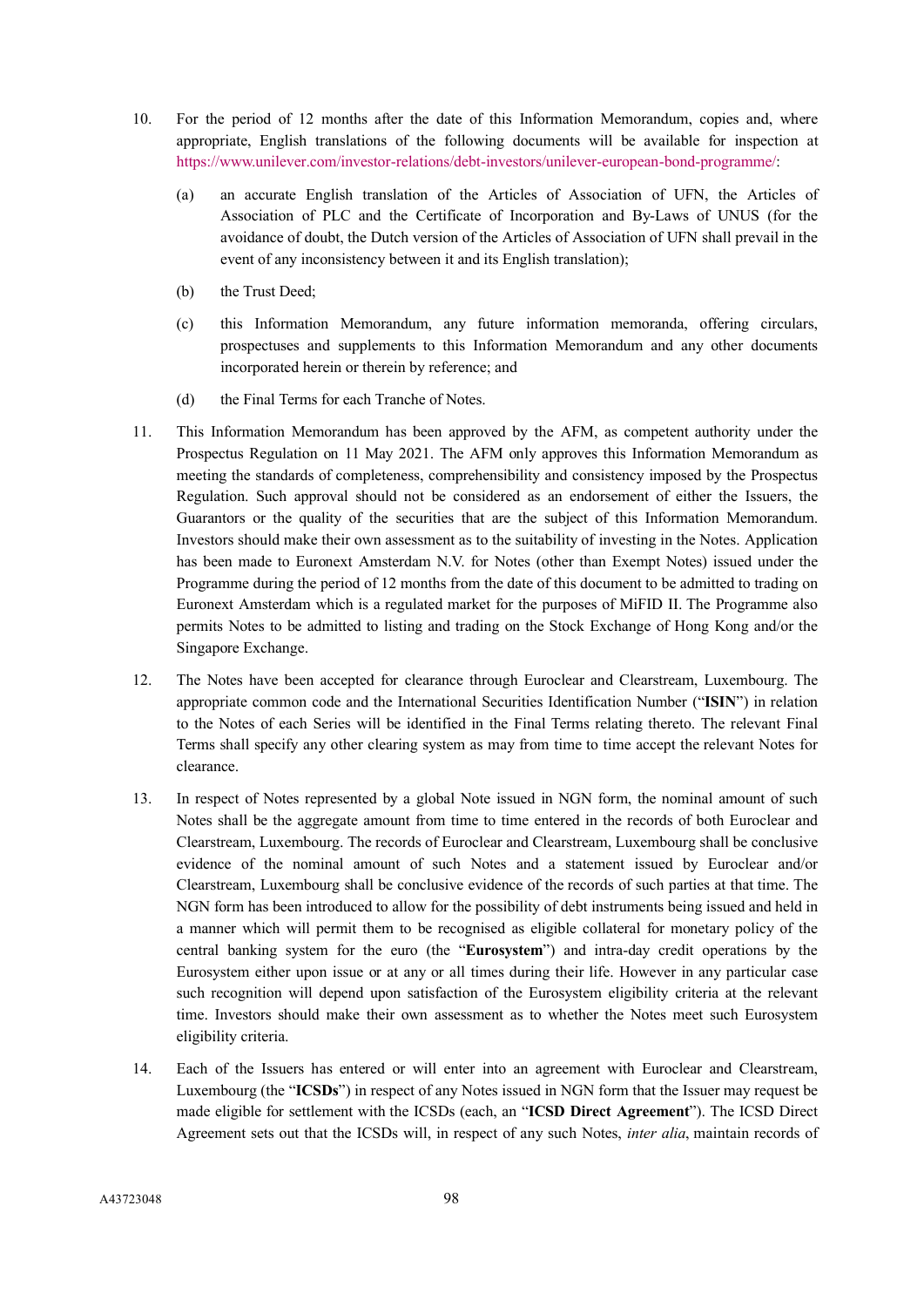their respective portion of the issue outstanding amount and will, upon an Issuer's request, produce a statement for such Issuer's use showing the total nominal amount of its customer holding for such Notes as of a specified date.

- 15. The listing and trading of the Programme on Euronext Amsterdam is expected to take effect on or around 11 May 2021. However, Notes may be issued pursuant to the Programme which will be admitted to the Stock Exchange of Hong Kong and/or the Singapore Exchange.
- 16. Copies of recent press releases and details of recent developments are published on PLC's website at www.unilever.com. Information contained on the PLC's website does not form part of this Information Memorandum and may not be relied upon in connection with any decision to invest in the Notes.
- 17. None of the Issuers or Guarantors intends to provide any post-issuance information in respect of any issue of Notes.
- 18. Certain of the Dealers and their affiliates have engaged, and may in the future engage, in investment banking and/or commercial banking transactions with, and may perform services for the Issuers and their affiliates in the ordinary course of business. Certain of the Dealers and their affiliates may have positions, deal or make markets in the Notes issued under the Programme, related derivatives and reference obligations, including (but not limited to) entering into hedging strategies on behalf of the Issuers and their affiliates, investor clients, or as principal in order to manage their exposure, their general market risk, or other trading activities.

In addition, in the ordinary course of their business activities, the Dealers and their affiliates may make or hold a broad array of investments and actively trade debt and equity securities (or related derivative securities) and financial instruments (including bank loans) for their own account and for the accounts of their customers. Such investments and securities activities may involve securities and/or instruments of the Issuer or the Issuer's affiliates. Certain of the Dealers or their affiliates that have a lending relationship with the Issuers routinely hedge their credit exposure to the Issuers consistent with their customary risk management policies. Typically, such Dealers and their affiliates would hedge such exposure by entering into transactions which consist of either the purchase of credit default swaps or the creation of short positions in securities, including potentially the Notes issued under the Programme. Any such positions could adversely affect future trading prices of Notes issued under the Programme. The Dealers and their affiliates may also make investment recommendations and/or publish or express independent research views in respect of such securities or financial instruments and may hold, or recommend to clients that they acquire, long and/or short positions in such securities and instruments.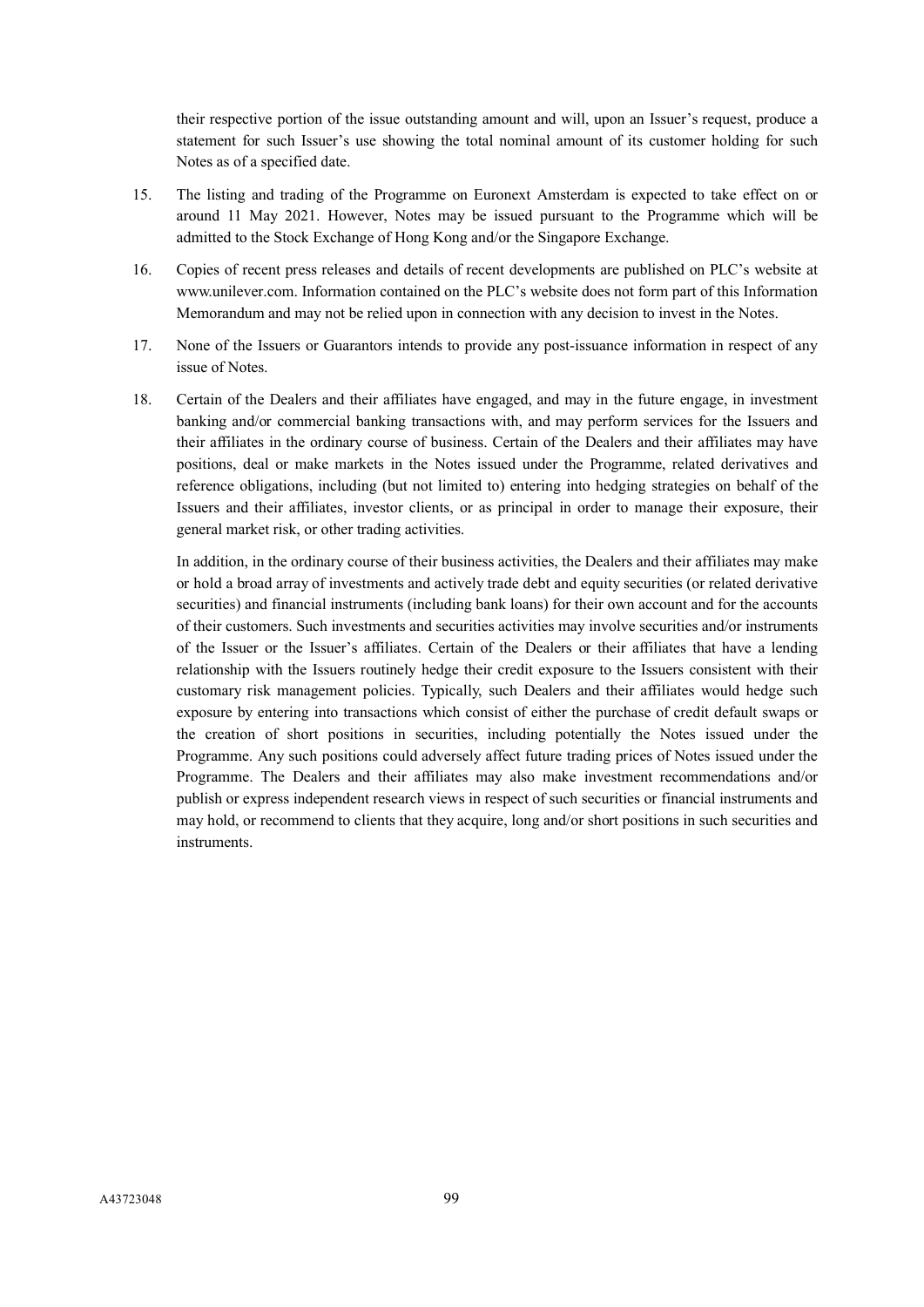#### **FORM OF FINAL TERMS**

#### **[UNILEVER FINANCE NETHERLANDS B.V.][UNILEVER PLC]**

## **Legal entity identifier (LEI): [549300SWJ4YK4LLNT176][549300MKFYEKVRWML317]**

**Issue of [Aggregate principal amount of Tranche][Title of Notes]**

#### **Guaranteed by [UNILEVER PLC and] UNILEVER UNITED STATES, INC.**

#### **under the U.S.\$25,000,000,000 Debt Issuance Programme**

**[MiFID II PRODUCT GOVERNANCE / Professional investors and eligible counterparties only target market – Solely for the purposes of [the/each] manufacturer's product approval process, the target market assessment in respect of the Notes has led to the conclusion that: (i) the target market for the Notes is eligible counterparties and professional clients only, each as defined in Directive 2014/65/EU (as amended, "MiFID II"); and (ii) all channels for distribution of the Notes to eligible counterparties and professional clients are appropriate. Any person subsequently offering, selling or recommending the Notes (a "distributor") should take into consideration the manufacturer[s'/s'] target market assessment; however, a distributor subject to MiFID II is responsible for undertaking its own target market assessment in respect of the Notes (by either adopting or refining the manufacturer[s'/s'] target market assessment) and determining appropriate distribution channels.]**

**[UK MiFIR PRODUCT GOVERNANCE / Professional investors and eligible counterparties only target market – Solely for the purposes of [the/each] manufacturer's product approval process, the target market assessment in respect of the Notes has led to the conclusion that: (i) the target market for the Notes is only eligible counterparties, as defined in the FCA Handbook Conduct of Business Sourcebook ("COBS"), and professional clients, as defined in the Regulation (EU) No 600/2014 as it forms part of domestic law by virtue of the European Union (Withdrawal) Act 2018 (the "EUWA") ("UK MiFIR"); and (ii) all channels for distribution of the Notes to eligible counterparties and professional clients are appropriate. Any person subsequently offering, selling or recommending the Notes (a "distributor") should take into consideration the manufacturer['s/s'] target market assessment; however, a distributor subject to the FCA Handbook Product Intervention and Product Governance Sourcebook (the "UK MiFIR Product Governance Rules") is responsible for undertaking its own target market assessment in respect of the Notes (by either adopting or refining the manufacturer['s/s'] target market assessment) and determining appropriate distribution channels.]**

**PROHIBITION OF SALES TO EEA RETAIL INVESTORS – The Notes are not intended to be offered, sold or otherwise made available to and should not be offered, sold or otherwise made available to any retail investor in the European Economic Area ("EEA"). For these purposes, a retail investor means a person who is one (or more) of: (i) a retail client as defined in point (11) of Article 4(1) of [MiFID II][Directive 2014/65/EU (as amended, "MiFID II")]; or (ii) a customer within the meaning of Directive (EU) 2016/97 (the "Insurance Distribution Directive"), where that customer would not qualify as a professional client as defined in point (10) of Article 4(1) of MiFID II. Consequently, no key information document required by Regulation (EU) No 1286/2014 (as amended, the "PRIIPs Regulation") for offering or selling the Notes or otherwise making them available to retail investors in the EEA has been prepared and therefore offering or selling the Notes or otherwise making them available to any retail investor in the EEA may be unlawful under the PRIIPs Regulation.**

**PROHIBITION OF SALES TO UK RETAIL INVESTORS – The Notes are not intended to be offered, sold or otherwise made available to and should not be offered, sold or otherwise made available to any**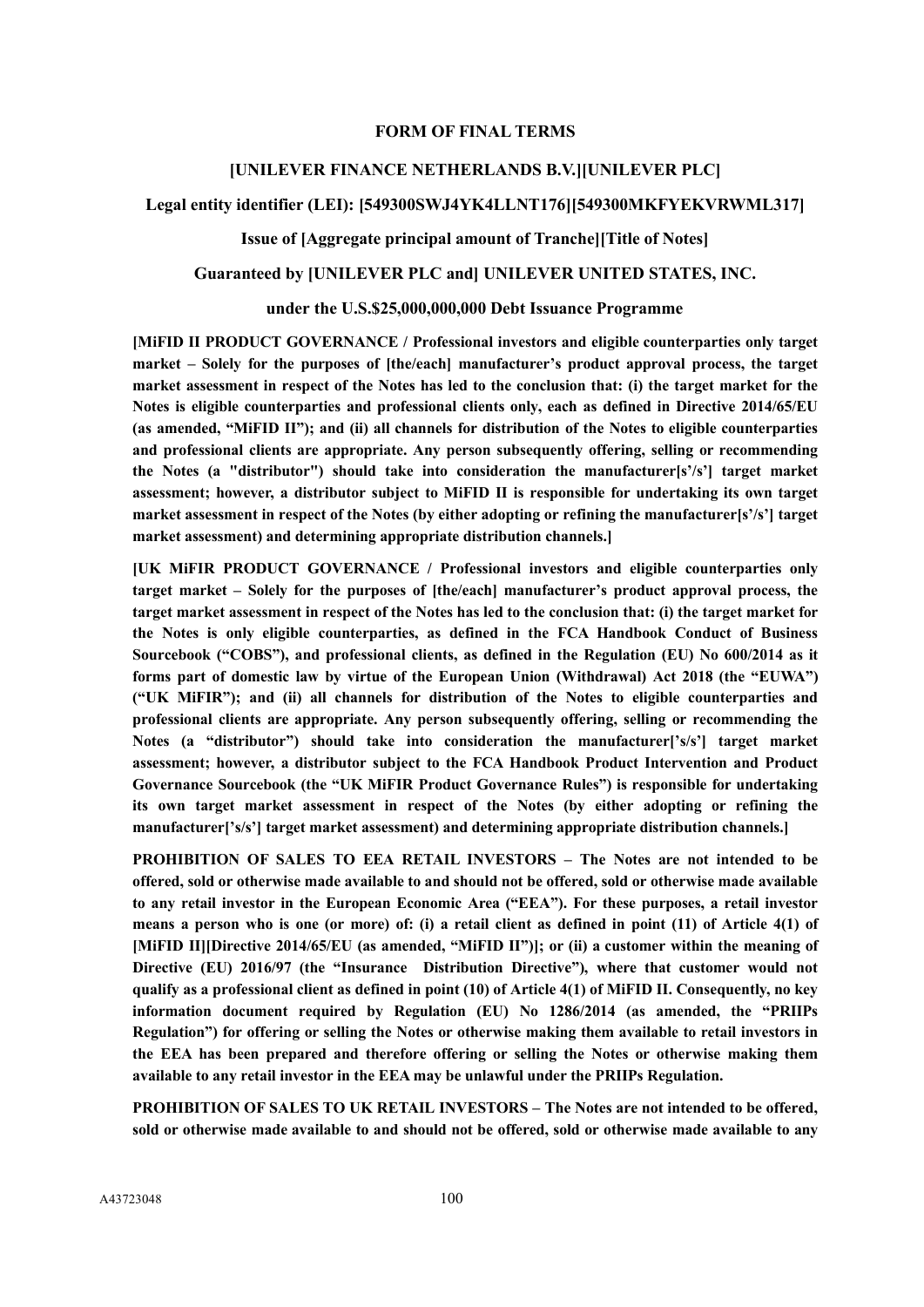**retail investor in the United Kingdom ("UK"). For these purposes, a retail investor means a person who is one (or more) of: (i) a retail client, as defined in point (8) of Article 2 of Regulation (EU) No 2017/565 as it forms part of domestic law by virtue of the EUWA; (ii) a customer within the meaning of the provisions of the Financial Services and Markets Act 2000 (the "FSMA") and any rules or regulations made under the FSMA to implement Directive (EU) 2016/97, where that customer would not qualify as a professional client, as defined in point (8) of Article 2(1) of Regulation (EU) No 600/2014 as it forms part of UK domestic law by virtue of the European Union (Withdrawal) Act 2018. Consequently no key information document required Regulation (EU) No 1286/2014 as it forms part of UK domestic law by virtue of the EUWA (the "UK PRIIPs Regulation") for offering or selling the Notes or otherwise making them available to retail investors in the UK has been prepared and therefore offering or selling the Notes or otherwise making them available to any retail investor in the UK may be unlawful under the UK PRIIPs Regulation.**

**[In connection with Section 309B of the Securities and Futures Act (Chapter 289) of Singapore (as modified or amended from time to time, the "SFA") and the Securities and Futures (Capital Markets Products) Regulations 2018 of Singapore (the "CMP Regulations 2018"), the Issuer has determined, and hereby notifies all relevant persons (as defined in Section 309A(1) of the SFA), that the Notes are [prescribed capital markets products] / [capital markets products other than prescribed capital markets products] (as defined in the CMP Regulations 2018).][1](#page-100-0)**

## **Part A – Contractual Terms**

Terms used herein shall be deemed to be defined as such for the purposes of the Conditions set forth in the Information Memorandum dated 11 May 2021 [and the supplement(s) to it dated  $\lceil \bullet \rceil$ ] which [together] constitute[s] a base prospectus (the "Information Memorandum") for the purposes of Regulation (EU) 2017/1129 (the "**Prospectus Regulation**"). This document constitutes the Final Terms of the Notes described herein for the purposes of the Prospectus Regulation and must be read in conjunction with the Information Memorandum in order to obtain all the relevant information.

The Information Memorandum is available for viewing at the Issuer's website ([●]).

| <b>Series No.:</b>                                      | $[\bullet]$                                                                                                                                                                                                                                                                                                                            |  |
|---------------------------------------------------------|----------------------------------------------------------------------------------------------------------------------------------------------------------------------------------------------------------------------------------------------------------------------------------------------------------------------------------------|--|
| <b>Tranche No.:</b>                                     | $\left[\bullet\right]$                                                                                                                                                                                                                                                                                                                 |  |
| [Date on which Notes become fungible]                   | The Notes shall be consolidated, form a single series and be<br>interchangeable for trading purposes with $\lceil \bullet \rceil$ on $\lceil \bullet \rceil$ /the Issue<br>Date/Exchange of the Temporary Global Note for interests in<br>the Permanent Global Note [which is expected to occur on or<br>about $\lceil \bullet \rceil$ |  |
| <b>Issuer:</b>                                          | [Unilever Finance Netherlands B.V., having its corporate seat in<br>Rotterdam, The Netherlands/Unilever PLC]                                                                                                                                                                                                                           |  |
| Guarantor[s]:                                           | [Unilever PLC and] Unilever United States, Inc.                                                                                                                                                                                                                                                                                        |  |
| <b>Title of Notes:</b>                                  | $\left[\bullet\right]$                                                                                                                                                                                                                                                                                                                 |  |
| <b>Specified Currency:</b>                              | $\left[\bullet\right]$                                                                                                                                                                                                                                                                                                                 |  |
| Aggregate principal amount of<br><b>Tranche/Series:</b> | $\left[\bullet\right]$                                                                                                                                                                                                                                                                                                                 |  |

<span id="page-100-0"></span><sup>1</sup> For any Notes to be offered to Singapore investors, the Issuer to consider whether it needs to re-classify the Notes pursuant to Section 309B of the SFA prior to the launch of the offer.

-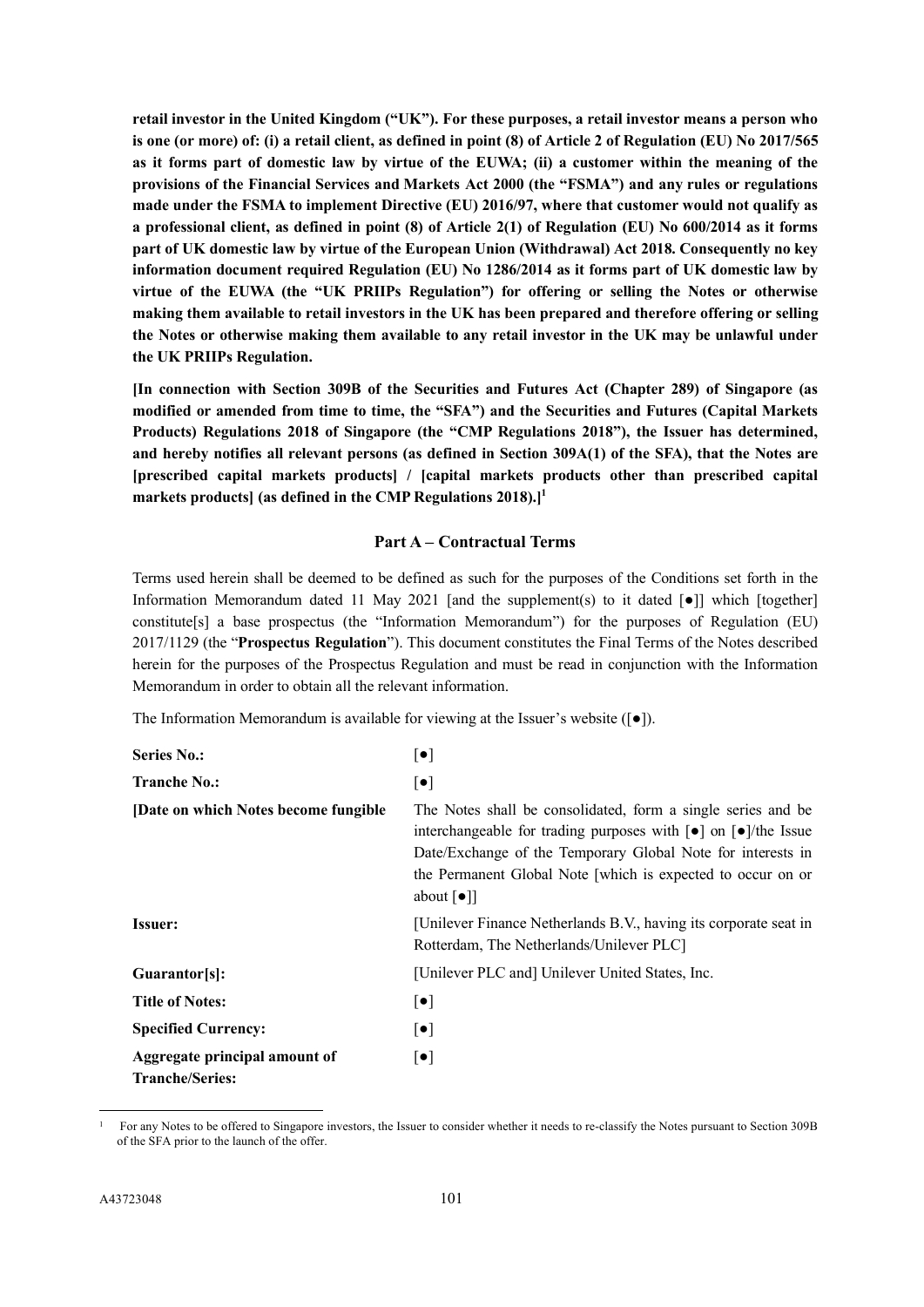| <b>Issue Date:</b>                                                           | $[\bullet]$                                                                                                                                                                                                                                                                                                                                                                                                                  |
|------------------------------------------------------------------------------|------------------------------------------------------------------------------------------------------------------------------------------------------------------------------------------------------------------------------------------------------------------------------------------------------------------------------------------------------------------------------------------------------------------------------|
| <b>Interest Commencement Date:</b>                                           | [•]/Issue Date/Not applicable]                                                                                                                                                                                                                                                                                                                                                                                               |
| <b>Issue Price:</b>                                                          | [[●] per cent. of aggregate principal amount [plus accrued]<br>interest from [insert date]]. [Not applicable]                                                                                                                                                                                                                                                                                                                |
| <b>Type of Note:</b>                                                         | [Fixed Rate Note/Floating Rate Note/Zero Coupon Note]                                                                                                                                                                                                                                                                                                                                                                        |
| Denomination(s):                                                             | $\lceil \bullet \rceil$ [and $\lceil \bullet \rceil$ in excess thereof up to and including $\lceil \bullet \rceil$ ] [subject<br>to an initial minimum denomination of $£100,000$ or its<br>equivalent in any other currency].                                                                                                                                                                                               |
|                                                                              | [No Notes in definitive form will be issued with a<br>denomination above $\lceil \bullet \rceil$ .]                                                                                                                                                                                                                                                                                                                          |
| <b>Calculation Amount:</b>                                                   | $[\bullet]$                                                                                                                                                                                                                                                                                                                                                                                                                  |
| <b>Maturity Date:</b>                                                        | $[\bullet]$                                                                                                                                                                                                                                                                                                                                                                                                                  |
| <b>Interest Basis:</b>                                                       | [Non-interest-bearing.]                                                                                                                                                                                                                                                                                                                                                                                                      |
|                                                                              | [Interest-bearing.                                                                                                                                                                                                                                                                                                                                                                                                           |
|                                                                              | Condition [6A (Fixed Rate)] [6B (Floating Rate – Screen Rate<br>Determination)] [6C (Floating Rate – ISDA Determination)]<br>applies.                                                                                                                                                                                                                                                                                        |
|                                                                              | Condition 6D (Supplemental Provision) [applies] [does not<br>apply].                                                                                                                                                                                                                                                                                                                                                         |
|                                                                              | [Accrual of interest: Condition 6E(5) applies/ $\lceil \bullet \rceil$ .]                                                                                                                                                                                                                                                                                                                                                    |
| <b>Change of Interest Basis:</b>                                             | the period from (and including) the<br>[For<br>Interest<br>Commencement Date, up to (but excluding) [date] the<br>paragraph entitled ["Fixed interest provisions"/"Floating<br>interest provisions"] applies and for the period from (and<br>including) [date], up to (and including) the Maturity Date, the<br>paragraph entitled ["Fixed interest provisions"/"Floating<br>interest provisions"] applies]/[Not Applicable] |
| [Board approval for issuance of Notes]<br>[and Guarantee] obtained:          | $\lceil \bullet \rceil$ and $\lceil \bullet \rceil$ , respectively.]                                                                                                                                                                                                                                                                                                                                                         |
| PROVISIONS RELATING TO INTEREST (IF ANY) PAYABLE                             |                                                                                                                                                                                                                                                                                                                                                                                                                              |
| [Fixed interest provisions:                                                  |                                                                                                                                                                                                                                                                                                                                                                                                                              |
| [(i) Fixed Rate[(s)] of Interest:                                            | • per cent. per annum payable in arrear on each Interest<br>Payment Date]                                                                                                                                                                                                                                                                                                                                                    |
| [(ii) Fixed Interest Payment Date(s):                                        | $\lceil \bullet \rceil$ in each year]                                                                                                                                                                                                                                                                                                                                                                                        |
| [(iii) Fixed Coupon Amount[(s)]:<br>(Applicable to Notes in definitive form) | [ $\bullet$ ] per Calculation Amount]                                                                                                                                                                                                                                                                                                                                                                                        |
| [(iv) Broken Amount(s):<br>(Applicable to Notes in definitive form)          | • per Calculation Amount payable on the Interest Payment<br>Date falling $\left[\text{in}/\text{on}\right]$ $\left[\bullet\right]$                                                                                                                                                                                                                                                                                           |
| (v) Day Count Fraction:                                                      | [Actual/Actual]<br>[Actual/Actual(ISDA)]<br>[Actual/Actual<br>(ICMA)] [Actual/365 (Fixed)] [Actual/360] [30/360] [360/360]<br>[Bond Basis] [30E/360] [Eurobond Basis] [30E/360 (ISDA)].]                                                                                                                                                                                                                                     |

**[Floating interest provisions:**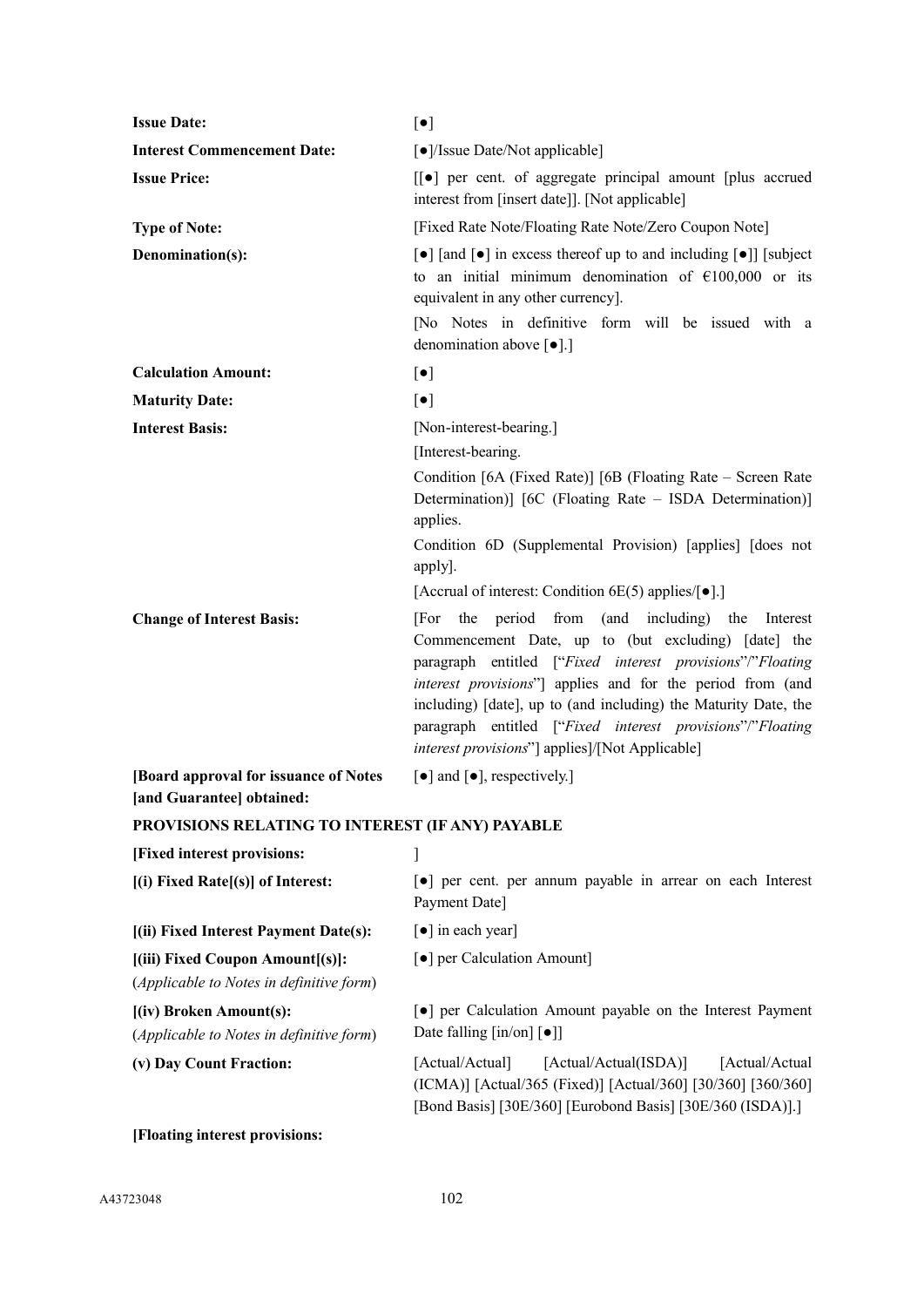| [(i) Interest Period(s):                                                                                               | $\lceil \bullet \rceil$ [, subject to adjustment in accordance with the Convention<br>set out in (iv) below/, not subject to any adjustment, as the<br>Convention in (iv) below is specified to be Not applicable]] |
|------------------------------------------------------------------------------------------------------------------------|---------------------------------------------------------------------------------------------------------------------------------------------------------------------------------------------------------------------|
| [(ii) Specified Interest Payment Dates:                                                                                | [•] in each year[, subject to adjustment in accordance with the<br>Convention set out in (iv) below/, not subject to any<br>adjustment[, as the Convention in (iv) below is specified to be<br>Not applicable]]     |
| [(iii) First Interest Payment Date:                                                                                    | $[\bullet]$                                                                                                                                                                                                         |
| [(iv) Convention:                                                                                                      | Convention [Modified Following]<br>[FRN<br><b>Business</b><br>Day<br>Convention]]                                                                                                                                   |
| $(v)$ Business Day(s):                                                                                                 | $[\bullet]$                                                                                                                                                                                                         |
| [(vi) Manner in which the Rate(s) of<br>Interest is/are to be determined:                                              | [6B (Floating Rate – Screen Rate Determination)]<br>[6C (Floating Rate – ISDA Determination) applies.]                                                                                                              |
| [(vii) Party responsible for calculating<br>the Rate(s) of Interest and/or Interest<br>Amount(s) (if not the [Agent]): | $[\bullet]$                                                                                                                                                                                                         |
| [(viii) Screen Rate Determination:                                                                                     |                                                                                                                                                                                                                     |
| - Reference Rate:                                                                                                      | [Compounded<br>Daily<br>SONIA]/[Compounded<br>Daily<br>SOFR]/[Weighted Average SOFR]/[[ $\bullet$ ] month [EURIBOR].]                                                                                               |
| - Relevant Time:                                                                                                       | [[●]/Not Applicable]                                                                                                                                                                                                |
| - Interest Determination Date(s):                                                                                      | [If SONIA insert: The [ $\bullet$ ] London Banking Day (as defined in<br>the Conditions) falling after the last day of the relevant<br>Observation Period.]                                                         |
|                                                                                                                        | [If Compounded Daily SOFR or Weighted Average SOFR<br>insert: The [·] U.S. Government Securities Business Day (as<br>defined in the Conditions) falling after the last day of the<br>relevant Observation Period]   |
|                                                                                                                        | $[\bullet]$                                                                                                                                                                                                         |
| - Relevant Screen Page:                                                                                                | $\lceil \bullet \rceil$                                                                                                                                                                                             |
| - Index Determination:                                                                                                 | [Applicable/Not Applicable]                                                                                                                                                                                         |
| [- Relevant Number:                                                                                                    | [5/ $\bullet$ ] U.S. Government Securities Business Days]]                                                                                                                                                          |
| [- Observation Method:                                                                                                 | [Lag/Lock-out/Shift]]                                                                                                                                                                                               |
| [- Lag Period (p):                                                                                                     | [5/ $\bullet$ ] [London Banking Days][U.S. Government Securities<br><b>Business Days]]</b>                                                                                                                          |
| [- Shift Period (p):                                                                                                   | [5/ $\bullet$ ] [London Banking Days][U.S. Government Securities<br><b>Business Days]]</b>                                                                                                                          |
| [- SONIA Compounded Index<br><b>Observation Period:</b>                                                                | [5/ $\bullet$ ] London Banking Days]                                                                                                                                                                                |
| [- Relevant Fallback Screen Page:                                                                                      | $[\bullet]$                                                                                                                                                                                                         |
| - Benchmark Discontinuation                                                                                            | [ARRC – SOFR/Independent Adviser]                                                                                                                                                                                   |
| [(viii) ISDA Determination:                                                                                            |                                                                                                                                                                                                                     |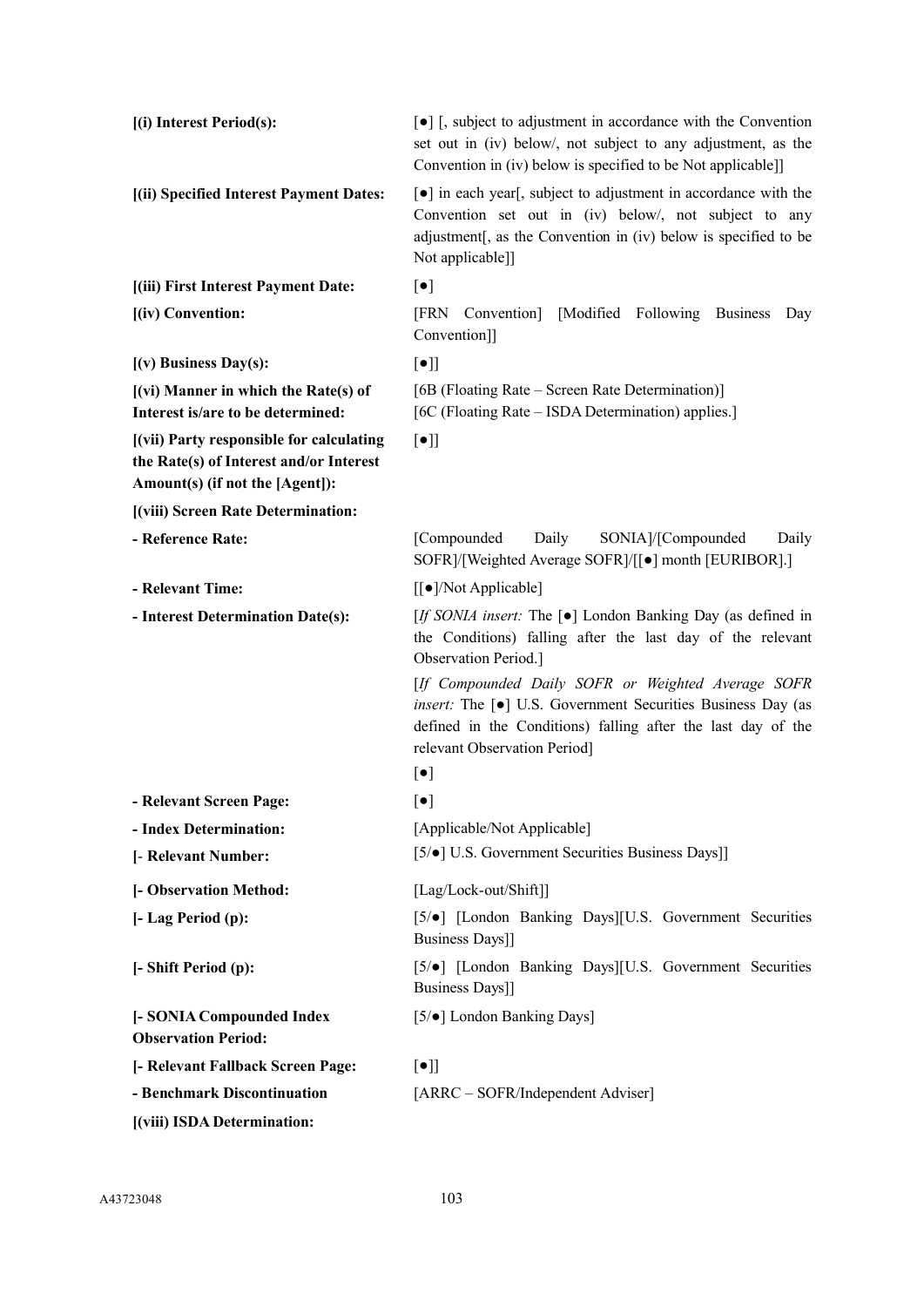| - Floating Rate Option:                                                     | $[\bullet]$                                                                                                                                                                               |
|-----------------------------------------------------------------------------|-------------------------------------------------------------------------------------------------------------------------------------------------------------------------------------------|
| - Designated Maturity:                                                      | $[\bullet]$                                                                                                                                                                               |
| - Reset Date:                                                               | $[\bullet]$                                                                                                                                                                               |
| - ISDA Definitions:                                                         | [2000/2006]                                                                                                                                                                               |
| [(ix) Linear Interpolation:                                                 | [Not Applicable/Applicable – the Rate of Interest for the<br>[long/short] [first/last] Interest Period shall be calculated using<br>Linear Interpolation]                                 |
| $(x)$ Relevant Margin(s):                                                   | $[+/$ ] [ $\bullet$ ] per cent. per annum]                                                                                                                                                |
| [(xi Minimum Rate of Interest:                                              | $\lceil \bullet \rceil$ per cent. per annum]                                                                                                                                              |
| [(xii) Maximum Rate of Interest:                                            | $\lceil \bullet \rceil$ per cent. per annum]                                                                                                                                              |
| [(xiii) Day Count Fraction:                                                 | [Actual/Actual(ISDA)]<br>[Actual/Actual]<br>[Actual/Actual<br>(ICMA)] [Actual/365 (Fixed)] [Actual/360] [30/360] [360/360]<br>[Bond Basis] [30E/360] [Eurobond Basis] [30E/360 (ISDA)].]  |
| [Zero Coupon Note provisions:                                               |                                                                                                                                                                                           |
| [(i) Amortisation Yield:                                                    | $\lceil \bullet \rceil$ per cent. per annum                                                                                                                                               |
| [(ii) Day Count Fraction in relation to<br><b>Early Redemption Amounts:</b> | [Actual/Actual(ISDA)]<br>[Actual/Actual]<br>[Actual/Actual]<br>(ICMA)] [Actual/365 (Fixed)] [Actual/360] [30/360] [360/360]<br>[Bond Basis] [30E/360] [Eurobond Basis] [30E/360 (ISDA)].] |
| <b>PROVISIONS RELATING TO REDEMPTION</b>                                    |                                                                                                                                                                                           |
| <b>Tax Early Redemption Amount:</b>                                         | [ $\bullet$ ] per Calculation Amount.                                                                                                                                                     |
|                                                                             | [Applicable after [ $\bullet$ ].]                                                                                                                                                         |
|                                                                             | Maximum Period of Notice: [60] days                                                                                                                                                       |
|                                                                             | Minimum Period of Notice: [10] days                                                                                                                                                       |
| [Optional Early Redemption (Call):                                          | Condition $7(c)$ – Call applies [[on each Interest Payment Date]<br>from, and including $[\bullet]$ to, but excluding $[\bullet]]/[$ at any time].                                        |
|                                                                             | [[●] per Calculation Amount.]                                                                                                                                                             |
|                                                                             | [The Optional Early Redemption (Call) may apply in respect of<br>some or all of the Notes.]                                                                                               |
|                                                                             | [Business Day(s): $\lbrack \bullet \rbrack$ .]                                                                                                                                            |
|                                                                             | Maximum Period of Notice: [60] days                                                                                                                                                       |
|                                                                             | Minimum Period of Notice: [10] days]                                                                                                                                                      |
| [Optional Early Redemption (Issuer                                          | Condition $7(c)$ – Issuer Par Call applies                                                                                                                                                |
| Par Call):                                                                  | Par Call Period: from (and including) [ $\bullet$ ] (the "Par Call<br>Commencement Date") to (but excluding) the Maturity Date                                                            |
|                                                                             | [Business Day(s): $\lbrack \bullet \rbrack$ .]                                                                                                                                            |
|                                                                             | Maximum Period of Notice: [60] days                                                                                                                                                       |
|                                                                             | Minimum Period of Notice: [10] days]                                                                                                                                                      |
| [Optional Early Redemption (Make<br><b>Whole Redemption):</b>               | Condition $7(c)$ – Make Whole Redemption applies [from, and<br>including $[\bullet]$ to, but excluding $[\bullet]]/[$ at any time].                                                       |
|                                                                             | Reference Dealers: [●]/[[Five][●] credit institutions or financial<br>services institutions that regularly deal in bonds and other                                                        |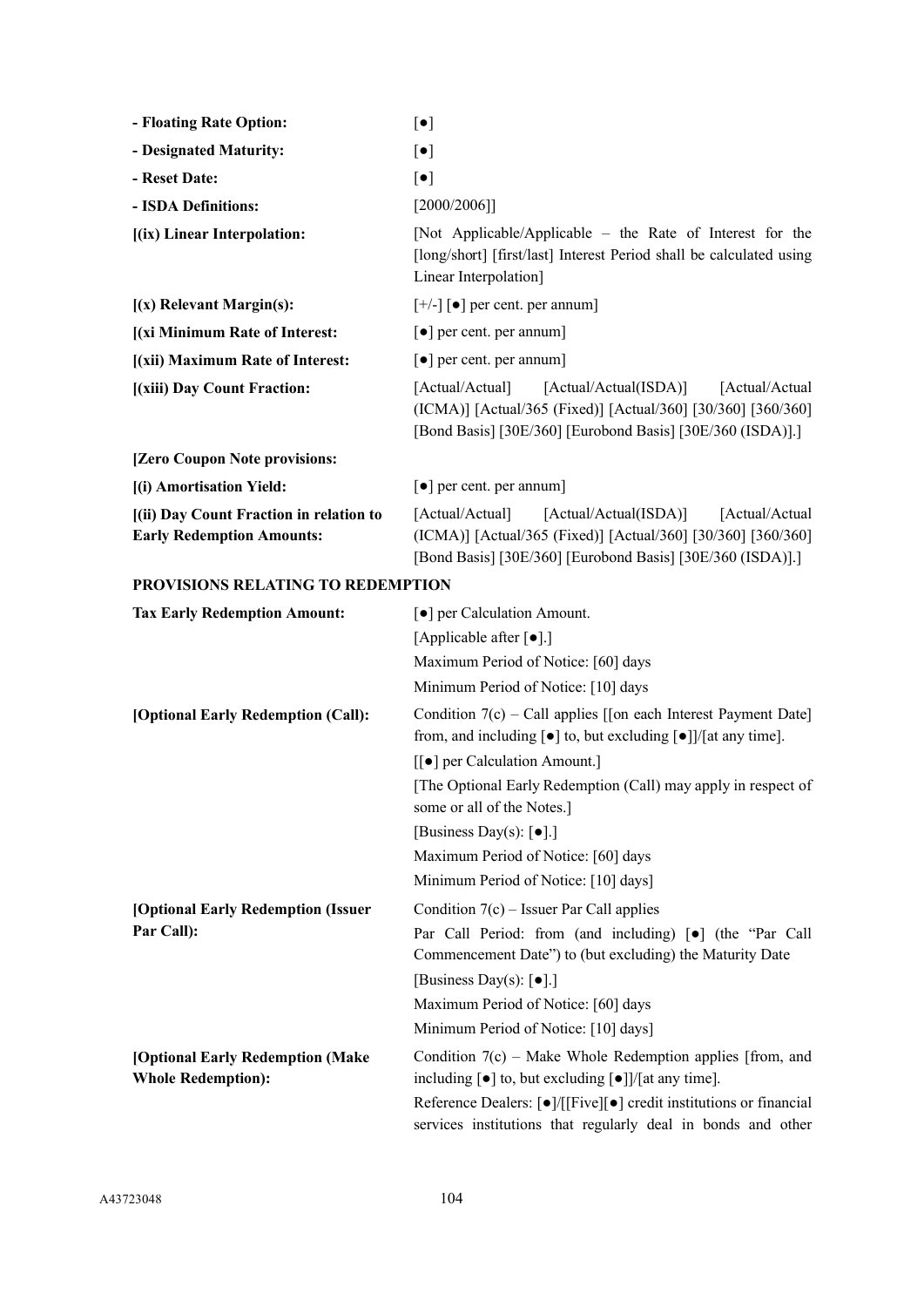|                                                                                                              | securities selected by the Determination<br>Agent<br>after<br>consultation with, and approval of, the Issuer]                                                                                                         |  |
|--------------------------------------------------------------------------------------------------------------|-----------------------------------------------------------------------------------------------------------------------------------------------------------------------------------------------------------------------|--|
|                                                                                                              | Reference Bond: [ $\bullet$ ]                                                                                                                                                                                         |  |
|                                                                                                              | Quotation Time: $\left[\bullet\right]$ [a.m./p.m.] ( $\left[\bullet\right]$ time)<br>Determination Date: [ $\bullet$ ]/[the day which is [ $\bullet$ ] [TARGET                                                        |  |
|                                                                                                              |                                                                                                                                                                                                                       |  |
|                                                                                                              | Days/Business Days] prior to the date fixed for redemption]                                                                                                                                                           |  |
|                                                                                                              | Make Whole Redemption Margin: [ $\bullet$ ]                                                                                                                                                                           |  |
|                                                                                                              | [Minimum Redemption Amount: [ $\bullet$ ]                                                                                                                                                                             |  |
|                                                                                                              | Maximum Redemption Amount: [ $\bullet$ ]]                                                                                                                                                                             |  |
|                                                                                                              | [The Optional Early Redemption (Make Whole Redemption)<br>may apply in respect of some or all of the Notes.]                                                                                                          |  |
|                                                                                                              | Maximum Period of Notice: [60] days                                                                                                                                                                                   |  |
|                                                                                                              | Minimum Period of Notice: [10] days]                                                                                                                                                                                  |  |
| [Optional Early Redemption (Clean-                                                                           | Condition $7(c)$ – Clean-Up Call applies.                                                                                                                                                                             |  |
| Up Call):                                                                                                    | Maximum Period of Notice: [60] days                                                                                                                                                                                   |  |
|                                                                                                              | Minimum Period of Notice: [10] days]                                                                                                                                                                                  |  |
| [Optional Early Redemption (Put):                                                                            | Condition 7(f) applies.                                                                                                                                                                                               |  |
|                                                                                                              | [[●] per Calculation Amount.]                                                                                                                                                                                         |  |
|                                                                                                              | [The Optional Early Redemption (Put) applies to the following<br>dates: $[\bullet]$ .]]                                                                                                                               |  |
| [Default Early Redemption Amount:                                                                            | [ $\bullet$ ] per Calculation Amount]                                                                                                                                                                                 |  |
| [Final Redemption Amount:                                                                                    | [ $\bullet$ ] per Calculation Amount]                                                                                                                                                                                 |  |
| <b>GENERAL PROVISIONS APPLICABLE TO THE NOTES</b>                                                            |                                                                                                                                                                                                                       |  |
| <b>Form of Notes:</b>                                                                                        | [Temporary Global Note exchangeable for a Permanent Global<br>Note which is exchangeable for Definitive Notes [at the option<br>of the Holder/in the limited circumstances specified in the<br>Permanent Global Note] |  |
|                                                                                                              | [Temporary Global Note exchangeable for Definitive Notes]                                                                                                                                                             |  |
| <b>New Global Note:</b>                                                                                      | [Yes] [No]                                                                                                                                                                                                            |  |
| <b>Relevant Financial Centre(s):</b>                                                                         | [•] [Not applicable]                                                                                                                                                                                                  |  |
| <b>Redenomination:</b>                                                                                       | [Applicable] [Not applicable]                                                                                                                                                                                         |  |
| [Talons for future Coupons to be<br>attached to Definitive Notes (and dates<br>on which such Talons mature): | [No/Yes. As the Notes have more than 27 coupon payments,<br>talons may be required if, on exchange into definitive form,<br>more than 27 coupon payments are still to be made.]                                       |  |

## **[THIRD PARTY INFORMATION**

[ ] has been extracted from [ ]. Each of the Issuer and the Guarantor[s] confirm that such information has been accurately reproduced and that, so far as it is aware and is able to ascertain from information published by  $\begin{bmatrix} 1 & 1 \end{bmatrix}$ , no facts have been omitted which would render the reproduced information inaccurate or misleading.]]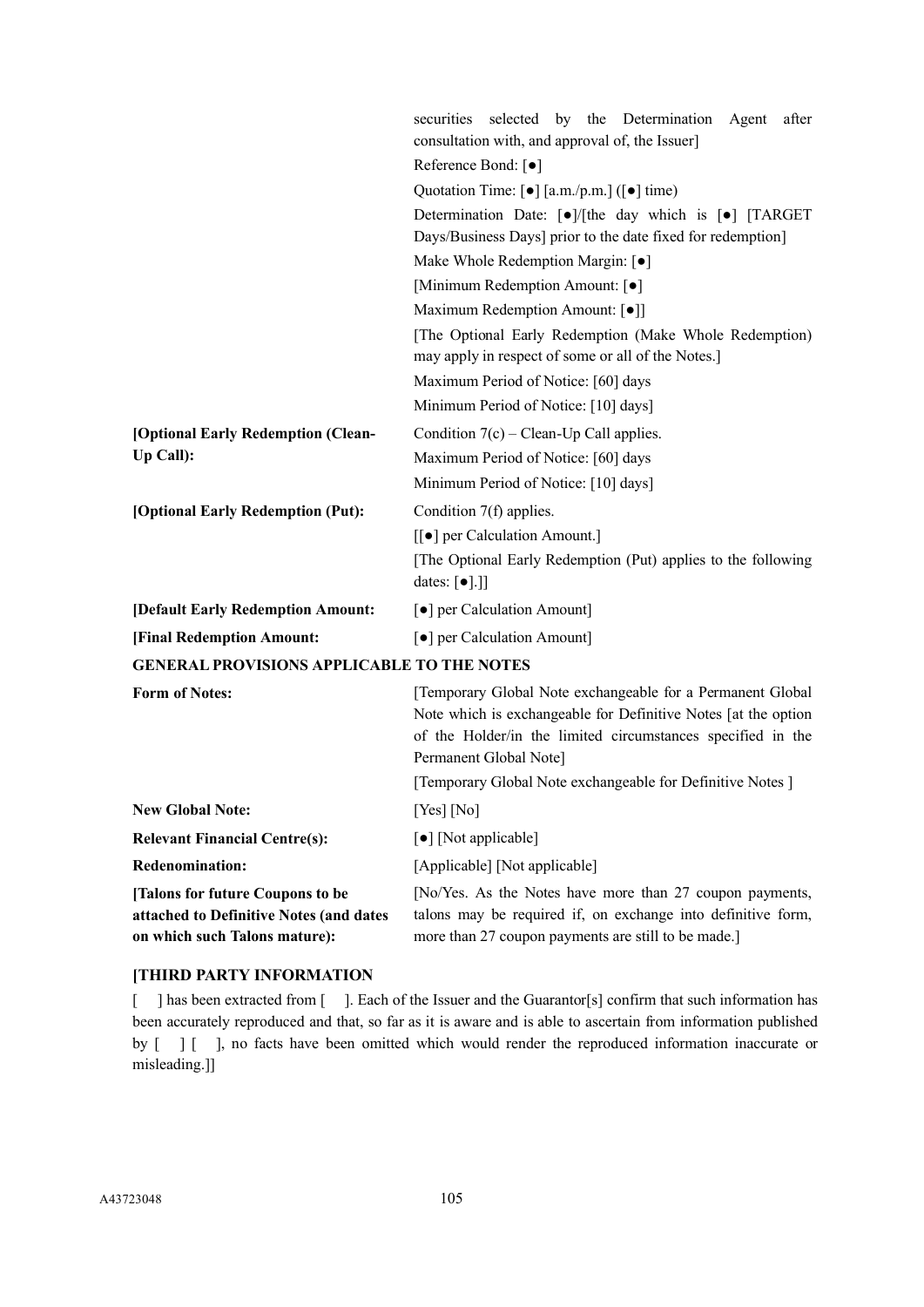Signed on behalf of the Issuer:

By:……………………………………… Date: ………………………………….. *Authorised signatory*

Signed on behalf of the Guarantor[s]:

By:……………………………………… Date: ………………………………….. *Authorised signatory*

[By:………………………………………] Date: ………………………………….. *Authorised signatory*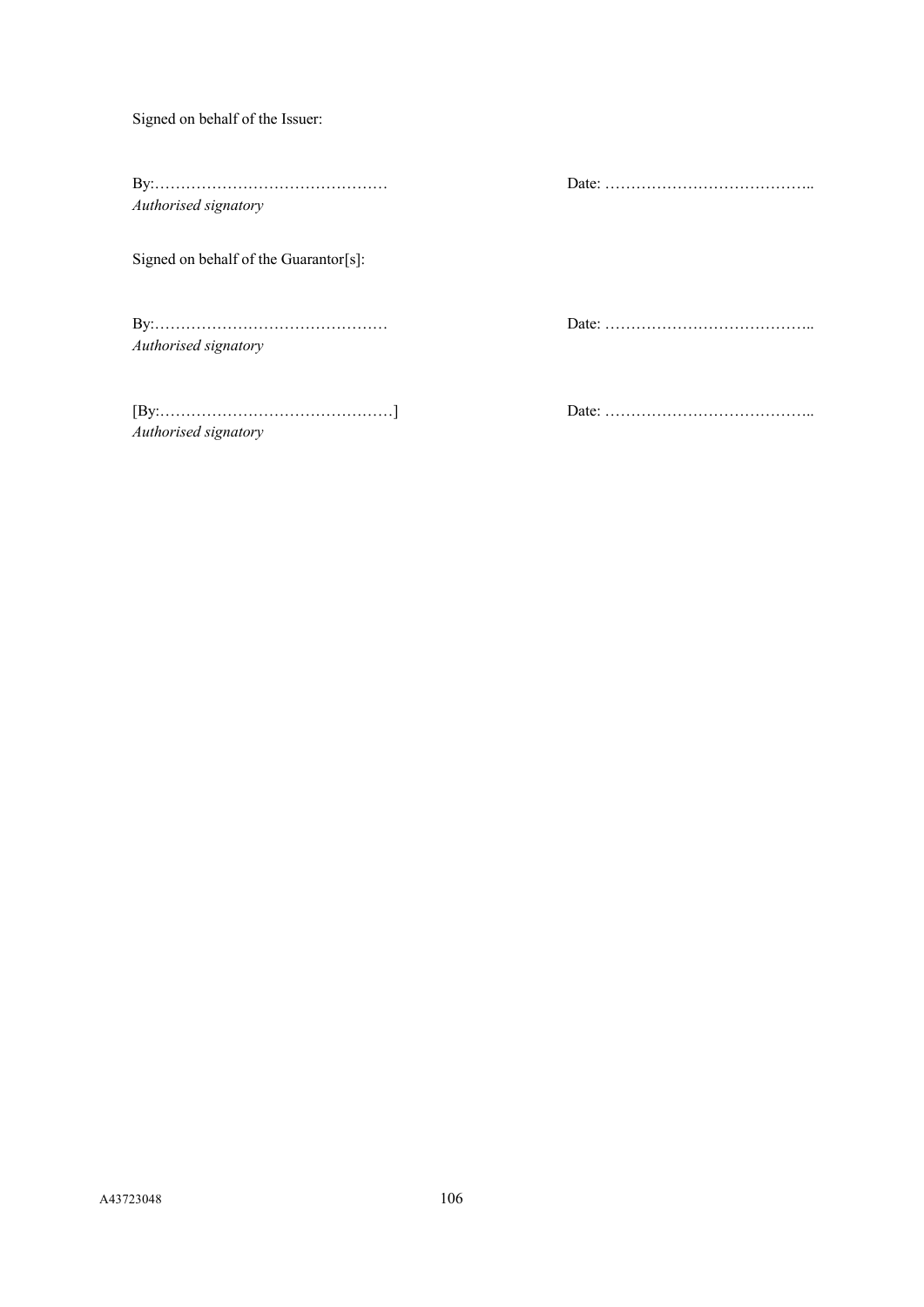## **Part B – Other Information**

#### **1 Admission to trading**

Application has been made for the Notes to be admitted to trading on Euronext Amsterdam with effect from [●]. [Original securities are already admitted to trading on Euronext Amsterdam.]

Estimated total expenses related to admission to trading: [●]

# **2 Rating**

[The Notes to be issued are unrated.] [The Notes to be issued have been rated: [S&P Global Ratings Europe Limited: [●]] [Moody's Investors Service, Inc: [●]]] [*Need to include a brief explanation of the meaning of the ratings if this has previously been published by the rating provider.*] *(The above disclosure should reflect the rating allocated to Notes of the type being issued under the Programme generally or, where the issue has been specifically rated, that rating.)*

## **3 Interests of natural and legal persons involved in Issue**

*(Need to include a description of any interest, including a conflict of interest, that is material to the issue/offer, detailing the persons involved and the nature of the interest. May be satisfied by the inclusion of the statement below:)*

[Save as discussed in "Subscription and Sale" section of the Information Memorandum, no person involved in the offer of the Notes has an interest material to the offer. The Dealers and their affiliates have engaged, and may in the future engage, in investment banking and/or commercial banking transactions with, and may perform other services for the Issuer [and the Guarantor[s] and [its/their] affiliates in the ordinary course of business] [ $\bullet$ ]

## **4 [Reasons for the offer and e/E]stimated net proceeds**

| [Reasons for the offer: | $\lceil \bullet \rceil$ |
|-------------------------|-------------------------|
| Estimated net proceeds: | $\lceil \bullet \rceil$ |
| $\epsilon$<br>TV3.14    |                         |

# **5 [Yield**

Indication of yield:  $\bullet$  The yield is calculated at the Issue Date on the basis of the Issue price. It is not an indication of future yield.]

## **6 Operational Information**

| ISIN:                                                                               | [●]                     |
|-------------------------------------------------------------------------------------|-------------------------|
| Common Code:                                                                        | $\lceil \bullet \rceil$ |
| Any Clearing System other than Euroclear and<br>Clearstream, Luxembourg to be used: | $\lceil \bullet \rceil$ |
| Principal Paying Agent:                                                             | $\lceil \bullet \rceil$ |
| Paying Agents:                                                                      | $\lceil \bullet \rceil$ |
| Intended to be held in a manner which would<br>allow Eurosystem eligibility:        | [Ye:<br>Not<br>ICS      |
|                                                                                     |                         |

[Yes. Note that the designation "yes" simply means that the otes are intended upon issue to be deposited with one of the ICSDs as common safekeeper [(and registered in the name of a nominee of one of the ICSDs acting as common safekeeper)]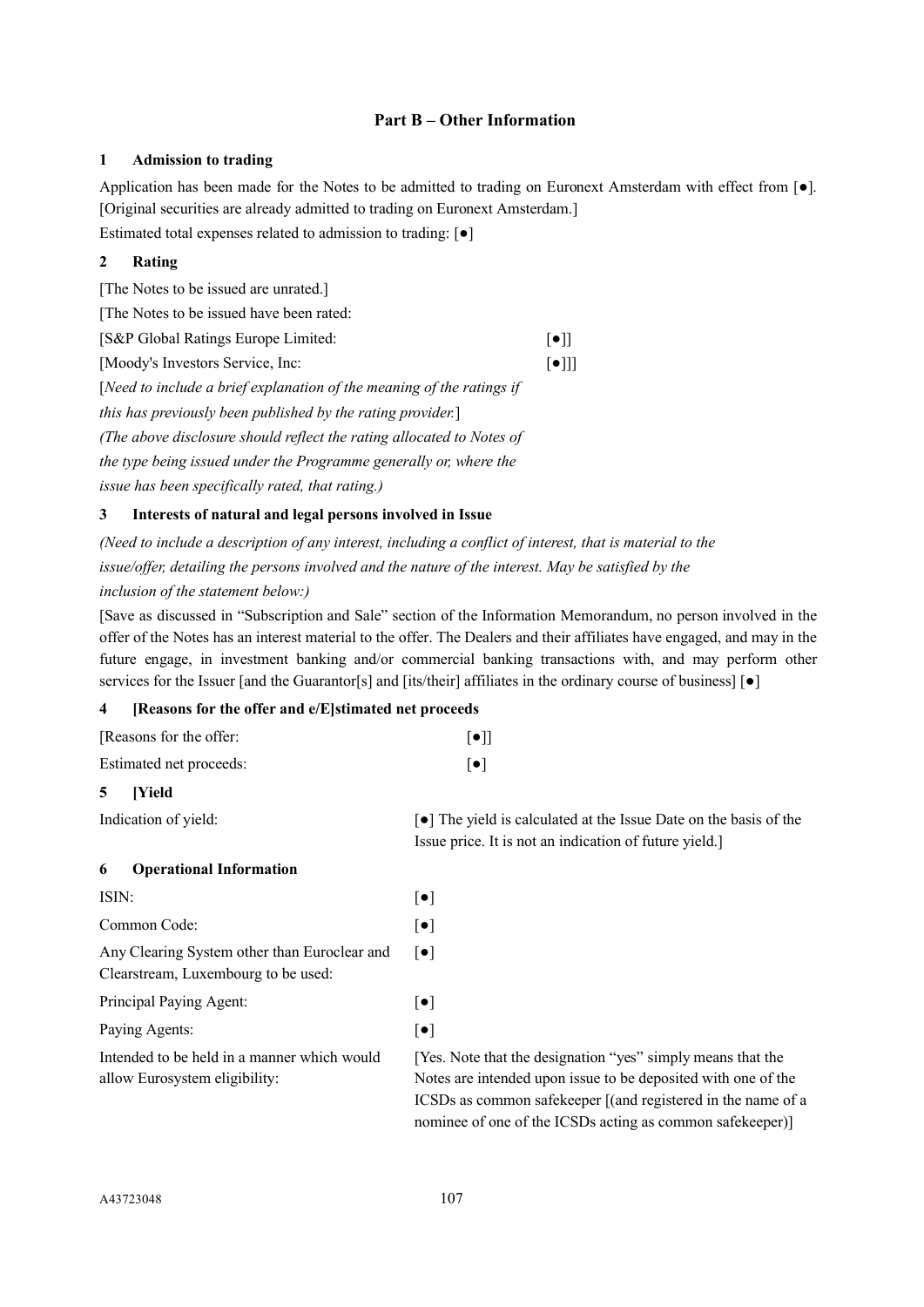[include this text for registered notes] and does not necessarily mean that the Notes will be recognised as eligible collateral for Eurosystem monetary policy and intra-day credit operations by the Eurosystem either upon issue or at any or all times during their life. Such recognition will depend upon the ECB being satisfied that Eurosystem eligibility criteria have been met.]/ [No. Whilst the designation is specified as "no" at the date of these Final Terms, should the Eurosystem eligibility criteria be amended in the future such that the Notes are capable of meeting them the Notes may then be deposited with one of the ICSDs as common safekeeper [(and registered in the name of a nominee of one of the ICSDs acting as common safekeeper) [include this text for registered notes]. Note that this does not necessarily mean that the Notes will then be recognised as eligible collateral for Eurosystem monetary policy and intra-day credit operations by the Eurosystem at any time during their life. Such recognition will depend upon the ECB being satisfied that Eurosystem eligibility criteria have been met.] Relevant Benchmark[s]: [[*specify benchmark*] is provided by [*administrator legal name*]][*repeat as necessary*]. As at the date hereof, [[*administrator legal name*][appears]/[does not appear]][*repeat as necessary*] in the register of administrators and benchmarks established and maintained by ESMA pursuant to Article 36 (*Register of administrators and benchmarks*) of the EU Benchmarks Regulation]/[As far as the Issuer is aware, as at the date hereof, [*specify benchmark*] does not fall within the scope of the EU Benchmark Regulation]/ [As far as the Issuer is aware, the transitional provisions in Article 51 of Regulation (EU) 2016/1011, as amended apply, such that [*name of administrator*] is not currently required to obtain authorisation/registration (or, if located outside the European Union, recognition, endorsement or equivalence)]/ [Not Applicable]

U.S. selling restrictions: Reg. S Compliance Category 2; TEFRA D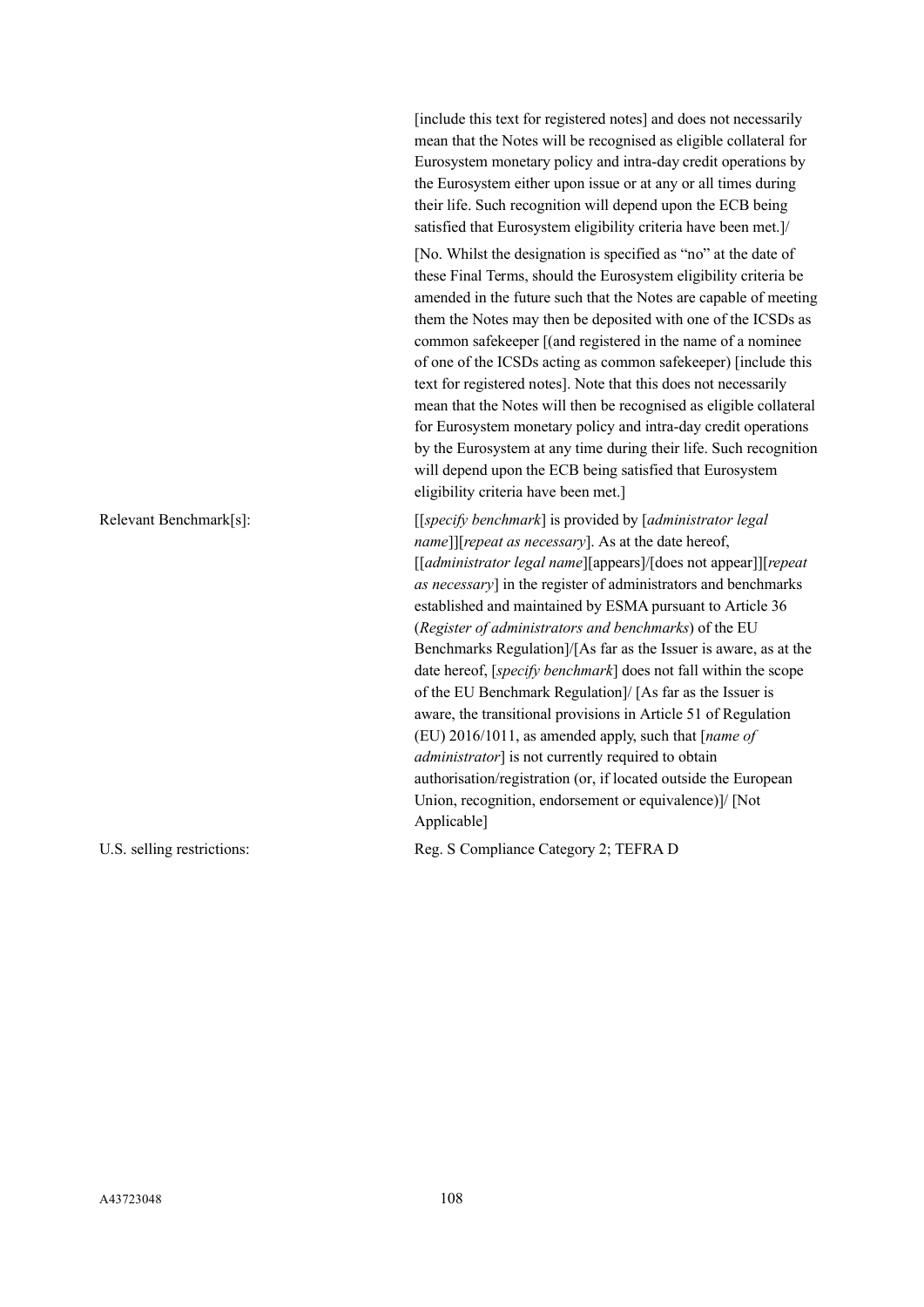### **FORM OF PRICING SUPPLEMENT**

# **[UNILEVER FINANCE NETHERLANDS B.V.][UNILEVER PLC]**

# **Legal entity identifier (LEI): [549300SWJ4YK4LLNT176][549300MKFYEKVRWML317]**

### **Issue of [Aggregate principal amount of Tranche][Title of Notes]**

# **Guaranteed by [UNILEVER PLC and] UNILEVER UNITED STATES, INC.**

# **under the U.S.\$25,000,000,000 Debt Issuance Programme**

*Set out below is the form of Pricing Supplement which will be completed for each Tranche of Exempt Notes issued under the Programme.*

**NO PROSPECTUS IS REQUIRED IN ACCORDANCE WITH REGULATION (EU) 2017/1129 (THE "PROSPECTUS REGULATION"), FOR THE ISSUE OF THE NOTES DESCRIBED BELOW AND THE DUTCH AUTHORITY FOR THE FINANCIAL MARKETS (***Stichting Autoriteit Financiële Markten***) HAS NEITHER APPROVED NOR REVIEWED INFORMATION CONTAINED HEREIN.**

**[MiFID II PRODUCT GOVERNANCE / Professional investors and eligible counterparties only target market – Solely for the purposes of [the/each] manufacturer's product approval process, the target market assessment in respect of the Notes has led to the conclusion that: (i) the target market for the Notes is eligible counterparties and professional clients only, each as defined in Directive 2014/65/EU (as amended, "MiFID II"); and (ii) all channels for distribution of the Notes to eligible counterparties and professional clients are appropriate. Any person subsequently offering, selling or recommending the Notes (a "distributor") should take into consideration the manufacturer[s'/s'] target market assessment; however, a distributor subject to MiFID II is responsible for undertaking its own target market assessment in respect of the Notes (by either adopting or refining the manufacturer[s'/s'] target market assessment) and determining appropriate distribution channels.]**

**[UK MiFIR PRODUCT GOVERNANCE / Professional investors and eligible counterparties only target market– Solely for the purposes of [the/each] manufacturer's product approval process, the target market assessment in respect of the Notes has led to the conclusion that: (i) the target market for the Notes is only eligible counterparties, as defined in the FCA Handbook Conduct of Business Sourcebook ("COBS"), and professional clients, as defined in Regulation (EU) NO 600/2014 as it forms part of domestic law by virtue of the European Union (Withdrawal) Act 2018 (the "UK MiFIR"); and (ii) all channels for distribution of the Notes to eligible counterparties and professional clients are appropriate. Any person subsequently offering, selling or recommending the Notes (a "distributor") should take into consideration the manufacturer['s/s'] target market assessment; however, a distributor subject to the FCA Handbook Product Intervention and Product Governance Sourcebook (the "UK MiFIR Product Governance Rules") is responsible for undertaking its own target market assessment in**  respect of the Notes (by either adopting or refining the manufacturer<sup>['s/s']</sup> target market assessment) **and determining appropriate distribution channels.]**

**PROHIBITION OF SALES TO EEA RETAIL INVESTORS – The Notes are not intended to be offered, sold or otherwise made available to and should not be offered, sold or otherwise made available to any retail investor in the European Economic Area ("EEA"). For these purposes, a retail investor means a person who is one (or more) of: (i) a retail client as defined in point (11) of Article 4(1) of [MiFID II][Directive 2014/65/EU (as amended, "MiFID II")]; or (ii) a customer within the meaning of Directive (EU) 2016/97 (the "Insurance Distribution Directive"), where that customer would not qualify**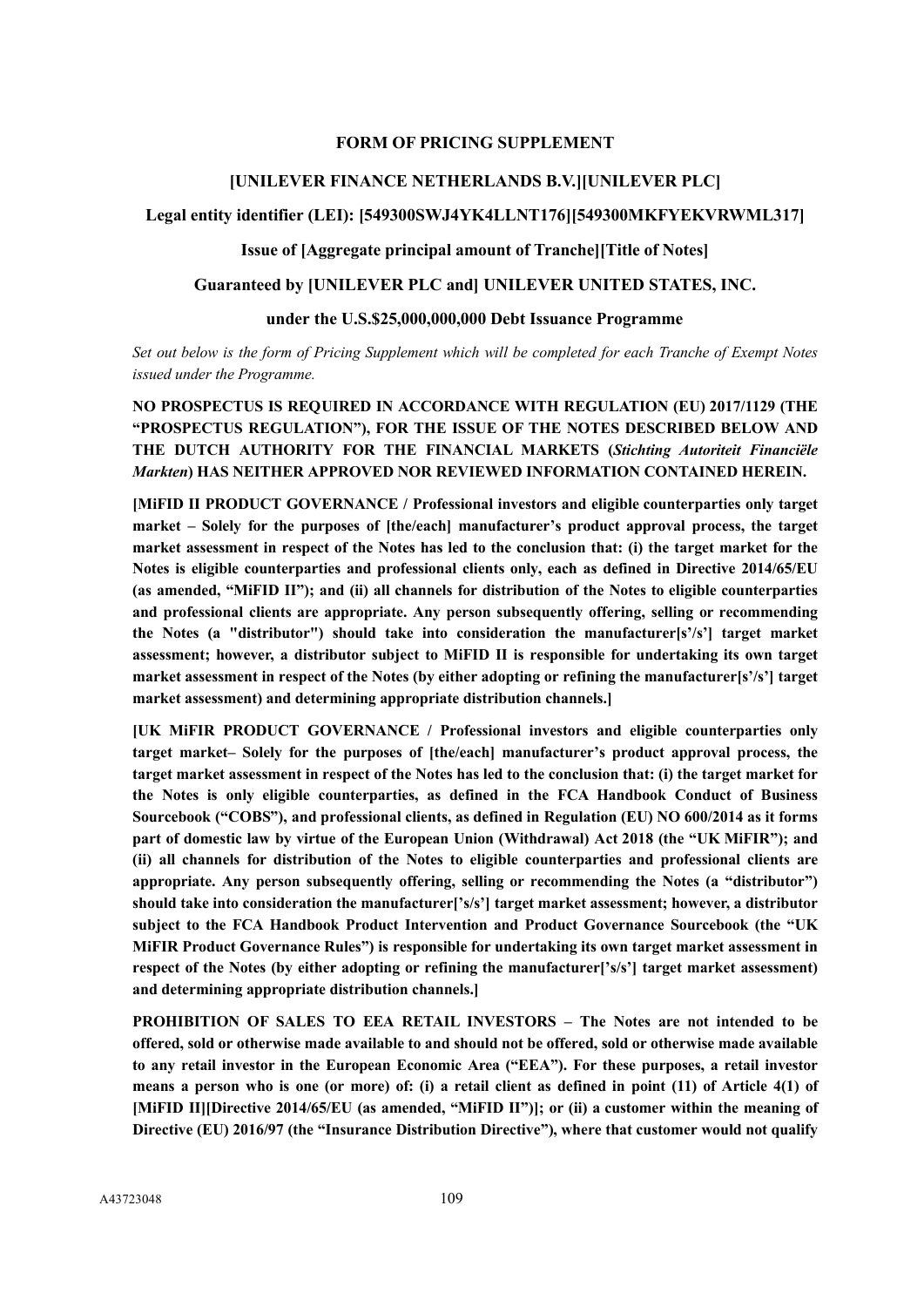**as a professional client as defined in point (10) of Article 4(1) of MiFID II. Consequently, no key information document required by Regulation (EU) No 1286/2014 (as amended, the "PRIIPs Regulation") for offering or selling the Notes or otherwise making them available to retail investors in the EEA has been prepared and therefore offering or selling the Notes or otherwise making them available to any retail investor in the EEA may be unlawful under the PRIIPs Regulation.**

**PROHIBITION OF SALES TO UK RETAIL INVESTORS – The Notes are not intended to be offered, sold or otherwise made available to and should not be offered, sold or otherwise made available to any retail investor in the United Kingdom ("UK"). For these purposes, a retail investor means a person who is one (or more) of: (i) a retail client, as defined in point (8) of Article 2 of Regulation (EU) No 2017/565 as it forms part of UK domestic law by virtue of the European Union (Withdrawal) Act 2018; (ii) a customer within the meaning of the provisions of the Financial Services and Markets Act 2000 (the "FSMA") and any rules or regulations made under the FSMA to implement Directive (EU) 2016/97, where that customer would not qualify as a professional client, as defined in point (8) of Article 2(1) of Regulation (EU) No 600/2014 as it forms part of UK domestic law by virtue of the EUWA. Consequently no key information document required Regulation (EU) No 1286/2014 as it forms part of UK domestic law by virtue of the EUWA (the "UK PRIIPs Regulation") for offering or selling the Notes or otherwise making them available to retail investors in the UK has been prepared and therefore offering or selling the Notes or otherwise making them available to any retail investor in the UK may be unlawful under the UK PRIIPs Regulation.**

**[In connection with Section 309B of the Securities and Futures Act (Chapter 289) of Singapore (as modified or amended from time to time, the "SFA") and the Securities and Futures (Capital Markets Products) Regulations 2018 of Singapore (the "CMP Regulations 2018"), the Issuer has determined, and hereby notifies all relevant persons (as defined in Section 309A(1) of the SFA), that the Notes are [prescribed capital markets products] / [capital markets products other than prescribed capital markets products] (as defined in the CMP Regulations 2018).] [1](#page-109-0)**

### **Part A – Contractual Terms**

Terms used herein shall be deemed to be defined as such for the purposes of the Conditions set forth in the Information Memorandum dated 11 May 2021 [and the supplement(s) to it dated [●]] (the "**Information Memorandum**"). This document constitutes the Pricing Supplement of the Notes described herein and must be read in conjunction with the Information Memorandum [and the supplemental Information Memorandum].

Full information on the Issuer, the Guarantor[s] and the Notes described herein is only available on the basis of a combination of this Pricing Supplement and the Information Memorandum [and the supplemental Information Memorandum]. The Information Memorandum [and the supplemental Information Memorandum] [has] [have] been published on [website] and copies may be obtained from [address].

| <b>Series No.:</b>                    | $\lceil \bullet \rceil$                                                                                 |
|---------------------------------------|---------------------------------------------------------------------------------------------------------|
| <b>Tranche No.:</b>                   | $\lceil \bullet \rceil$                                                                                 |
| [Date on which Notes become fungible] | The Notes shall be consolidated, form a single series and be                                            |
|                                       | interchangeable for trading purposes with $\lceil \bullet \rceil$ on $\lceil \bullet \rceil$ /the Issue |
|                                       | Date/Exchange of the Temporary Global Note for interests in                                             |
|                                       | the Permanent Global Note [which is expected to occur on or                                             |
|                                       | about $\lceil \bullet \rceil$                                                                           |

<sup>1</sup> For any Notes to be offered to Singapore investors, the Issuer to consider whether it needs to re-classify the Notes pursuant to Section 309B of the SFA prior to the launch of the offer.

<span id="page-109-0"></span>-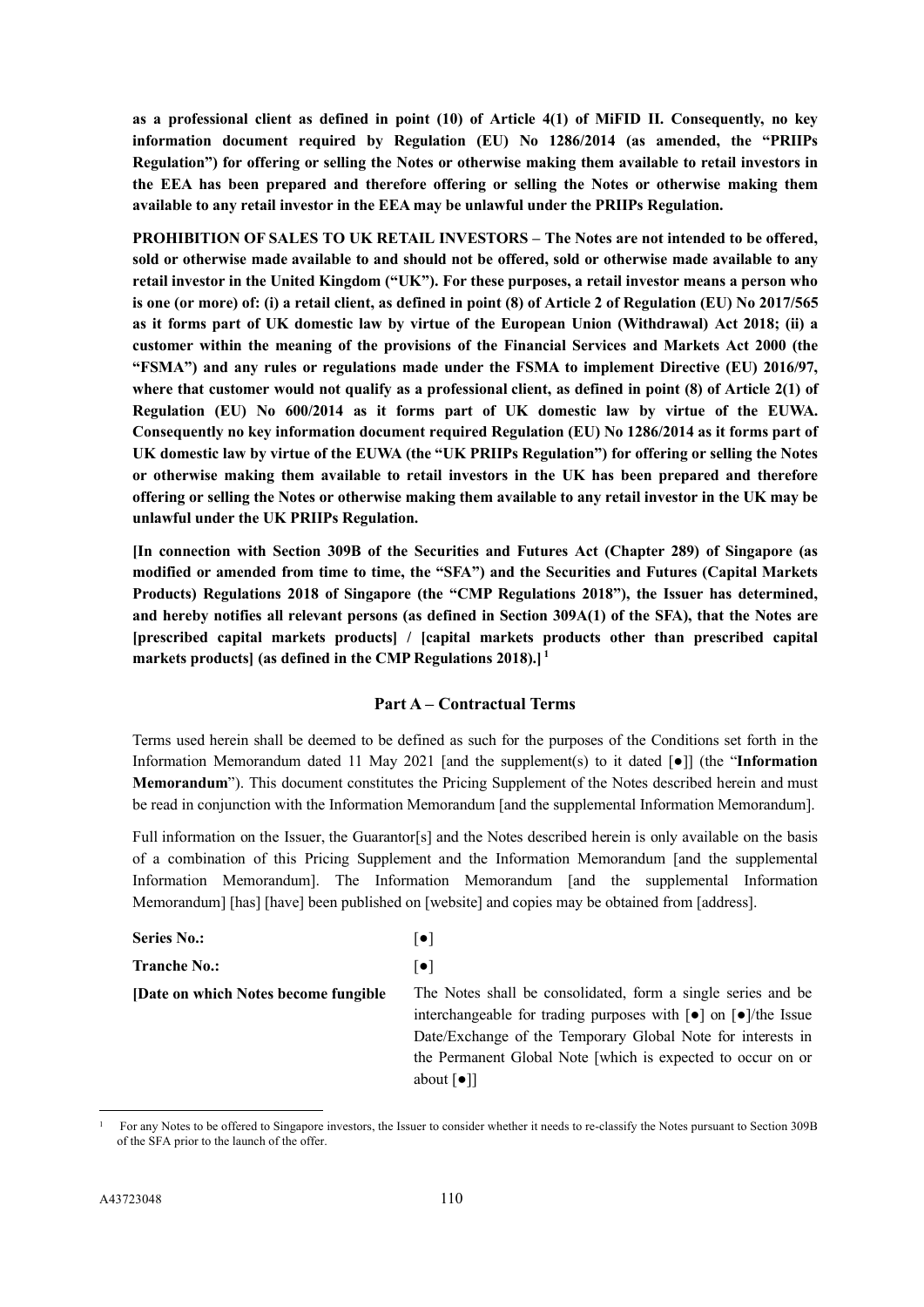| <b>Issuer:</b>                                                      | [Unilever Finance Netherlands B.V., having its corporate seat in<br>Rotterdam, The Netherlands/Unilever PLC]                                                                                                                                                                                                                                                                                                                                                                                                                                                                                                                                                                                                                               |
|---------------------------------------------------------------------|--------------------------------------------------------------------------------------------------------------------------------------------------------------------------------------------------------------------------------------------------------------------------------------------------------------------------------------------------------------------------------------------------------------------------------------------------------------------------------------------------------------------------------------------------------------------------------------------------------------------------------------------------------------------------------------------------------------------------------------------|
| Guarantor[s]:                                                       | [Unilever PLC and] Unilever United States, Inc.                                                                                                                                                                                                                                                                                                                                                                                                                                                                                                                                                                                                                                                                                            |
| <b>Title of Notes:</b>                                              | $\lbrack \bullet \rbrack$                                                                                                                                                                                                                                                                                                                                                                                                                                                                                                                                                                                                                                                                                                                  |
| <b>Specified Currency:</b>                                          | $\lbrack \bullet \rbrack$                                                                                                                                                                                                                                                                                                                                                                                                                                                                                                                                                                                                                                                                                                                  |
| Aggregate principal amount of<br><b>Tranche/Series:</b>             | $\lbrack \bullet \rbrack$                                                                                                                                                                                                                                                                                                                                                                                                                                                                                                                                                                                                                                                                                                                  |
| <b>Issue Date:</b>                                                  | $[\bullet]$                                                                                                                                                                                                                                                                                                                                                                                                                                                                                                                                                                                                                                                                                                                                |
| <b>Interest Commencement Date:</b>                                  | [ $\bullet$ ]/Issue Date/Not applicable]                                                                                                                                                                                                                                                                                                                                                                                                                                                                                                                                                                                                                                                                                                   |
| <b>Issue Price:</b>                                                 | [[●] per cent. of aggregate principal amount [plus accrued]<br>interest from [insert date]]. [Not applicable]                                                                                                                                                                                                                                                                                                                                                                                                                                                                                                                                                                                                                              |
| <b>Type of Note:</b>                                                | [Fixed Rate Note/Floating Rate Note/Zero Coupon Note]                                                                                                                                                                                                                                                                                                                                                                                                                                                                                                                                                                                                                                                                                      |
| Denomination(s):                                                    | [•] [and [•]] in excess thereof up to and including [•]] [subject]<br>to an initial minimum denomination of $\epsilon$ 100,000 or its<br>equivalent in any other currency].<br>[No Notes in definitive form will be issued with a<br>denomination above $[\bullet]$ .]                                                                                                                                                                                                                                                                                                                                                                                                                                                                     |
| <b>Calculation Amount:</b>                                          | $\lbrack \bullet \rbrack$                                                                                                                                                                                                                                                                                                                                                                                                                                                                                                                                                                                                                                                                                                                  |
| <b>Maturity Date:</b>                                               | $[\bullet]$                                                                                                                                                                                                                                                                                                                                                                                                                                                                                                                                                                                                                                                                                                                                |
| <b>Interest Basis:</b>                                              | [Non-interest-bearing.]                                                                                                                                                                                                                                                                                                                                                                                                                                                                                                                                                                                                                                                                                                                    |
| <b>Change of Interest Basis:</b>                                    | [Interest-bearing.<br>Condition [6A (Fixed Rate)] [6B (Floating Rate – Screen Rate<br>Determination)] [6C (Floating Rate – ISDA Determination)]<br>applies.<br>Condition 6D (Supplemental Provision) [applies] [does not<br>apply].<br>[Accrual of interest: Condition 6E(5) applies/ $\lceil \bullet \rceil$ .]<br>[For the period from (and including) the Interest<br>Commencement Date, up to (but excluding) [date] the<br>paragraph entitled ["Fixed interest provisions"/"Floating<br>interest provisions"] applies and for the period from (and<br>including) [date], up to (and including) the Maturity Date, the<br>paragraph entitled ["Fixed interest provisions"/"Floating<br>interest provisions"] applies]/[Not Applicable] |
| [Board approval for issuance of Notes]<br>[and Guarantee] obtained: | $\lceil \bullet \rceil$ and $\lceil \bullet \rceil$ respectively.]                                                                                                                                                                                                                                                                                                                                                                                                                                                                                                                                                                                                                                                                         |
| PROVISIONS RELATING TO INTEREST (IF ANY) PAYABLE                    |                                                                                                                                                                                                                                                                                                                                                                                                                                                                                                                                                                                                                                                                                                                                            |
| [Fixed interest provisions:                                         |                                                                                                                                                                                                                                                                                                                                                                                                                                                                                                                                                                                                                                                                                                                                            |
| [(i) Fixed Rate[(s)] of Interest:                                   | • per cent. per annum payable in arrear on each Interest                                                                                                                                                                                                                                                                                                                                                                                                                                                                                                                                                                                                                                                                                   |
|                                                                     | Payment Date]                                                                                                                                                                                                                                                                                                                                                                                                                                                                                                                                                                                                                                                                                                                              |
| [(ii) Fixed Interest Payment Date(s):                               | [•] in each year]                                                                                                                                                                                                                                                                                                                                                                                                                                                                                                                                                                                                                                                                                                                          |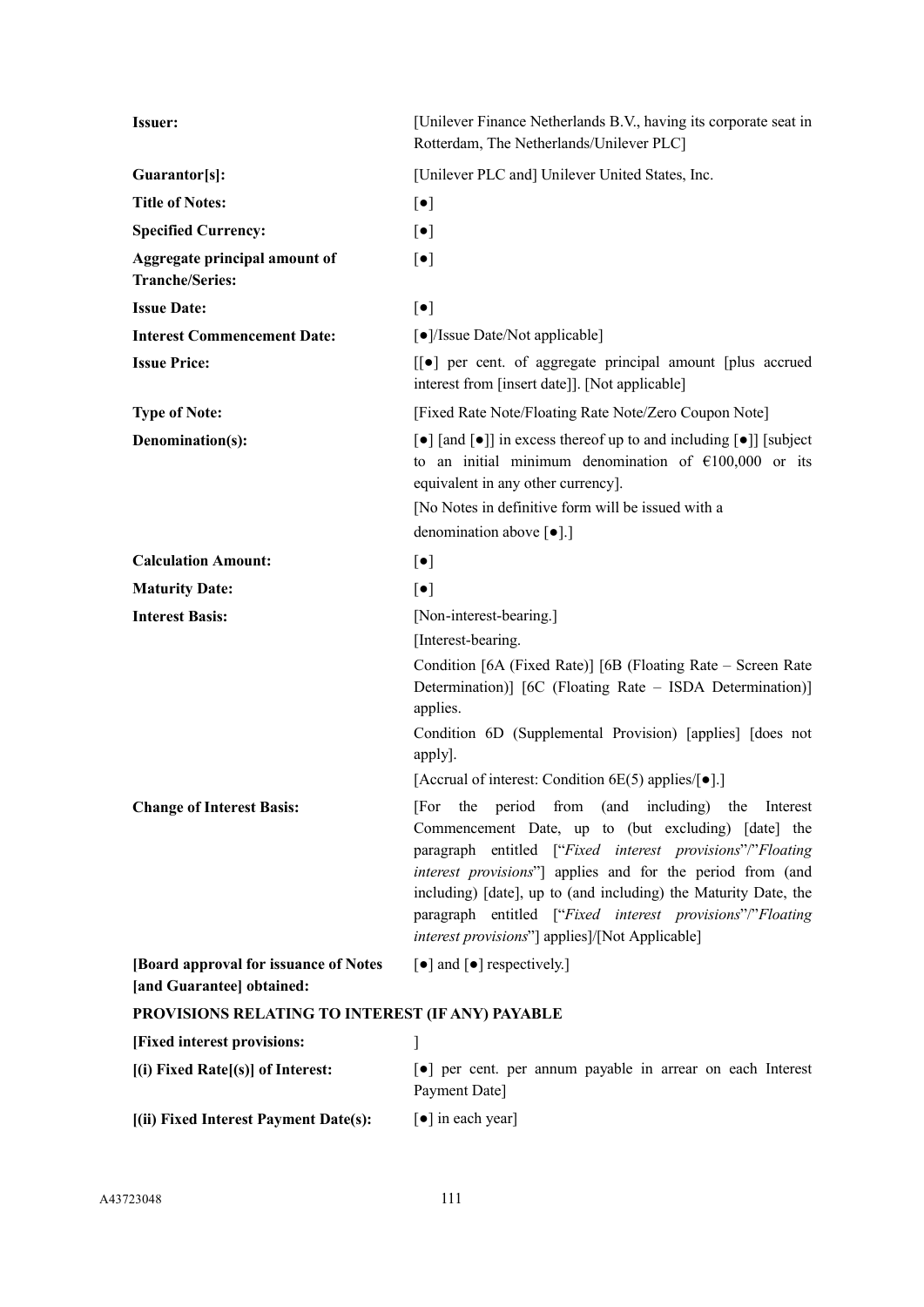| [(iii) Fixed Coupon Amount[(s)]:<br>(Applicable to Notes in definitive form)                                           | [ $\bullet$ ] per Calculation Amount]                                                                                                                                                                                                             |
|------------------------------------------------------------------------------------------------------------------------|---------------------------------------------------------------------------------------------------------------------------------------------------------------------------------------------------------------------------------------------------|
| [(iv) Broken Amount(s):<br>(Applicable to Notes in definitive form)                                                    | [•] per Calculation Amount payable on the Interest Payment<br>Date falling $[\text{in}/\text{on}]$ $[\bullet]$                                                                                                                                    |
| (v) Day Count Fraction:                                                                                                | [Actual/Actual(ISDA)]<br>[Actual/Actual]<br>[Actual/Actual<br>(ICMA)] [Actual/365 (Fixed)] [Actual/360] [30/360] [360/360]<br>[Bond Basis] [30E/360] [Eurobond Basis] [30E/360 (ISDA)].]                                                          |
| [Floating interest provisions:                                                                                         |                                                                                                                                                                                                                                                   |
| [(i) Interest Period(s):                                                                                               | [•] [, subject to adjustment in accordance with the Convention<br>set out in (iv) below/, not subject to any adjustment, as the<br>Convention in (iv) below is specified to be Not applicable]]                                                   |
| [(ii) Specified Interest Payment Dates:                                                                                | [•] in each year[, subject to adjustment in accordance with the<br>Convention set out in (iv) below/, not subject to any<br>adjustment[, as the Convention in (iv) below is specified to be<br>Not applicable]]                                   |
| [(iii) First Interest Payment Date:                                                                                    | $[\bullet]$                                                                                                                                                                                                                                       |
| [(iv) Convention:                                                                                                      | <b>FRN</b><br>[Modified Following Business<br>Convention]<br>Day<br>Convention]]                                                                                                                                                                  |
| [(v) Business Day:                                                                                                     | $[\bullet]$                                                                                                                                                                                                                                       |
| $[$ (vi) Manner in which the Rate(s) of<br>Interest is/are to be determined:                                           | [6B (Floating Rate – Screen Rate Determination)]<br>[6C (Floating Rate – ISDA Determination) applies.]                                                                                                                                            |
| [(vii) Party responsible for calculating<br>the Rate(s) of Interest and/or Interest<br>Amount(s) (if not the [Agent]): | $[\bullet]$                                                                                                                                                                                                                                       |
| [(viii) Screen Rate Determination:                                                                                     |                                                                                                                                                                                                                                                   |
| - Reference Rate:                                                                                                      | [Compounded<br>Daily<br>SONIA]/[Compounded<br>Daily<br>SOFR][Weighted Average SOFR]/[ $\bullet$ ] month [EURIBOR].]                                                                                                                               |
| - Relevant Time:                                                                                                       | [[ $\bullet$ ]/Not Applicable]]                                                                                                                                                                                                                   |
| - Interest Determination Date(s):                                                                                      | [If SONIA insert: The [ $\bullet$ ] London Banking Day (as defined in<br>the Conditions) falling after the last day of the relevant<br>Observation Period.]                                                                                       |
|                                                                                                                        | [If Compounded Daily SOFR or Weighted Average SOFT<br><i>insert:</i> The [ $\bullet$ ] U.S. Securities Government Business Day (as<br>defined in the Conditions) falling after the last day of the<br>relevant Observation Period]<br>$[\bullet]$ |
| - Relevant Screen Page:                                                                                                | $[\bullet]$                                                                                                                                                                                                                                       |
| - Index Determination:                                                                                                 | [Applicable]/[Not Applicable]                                                                                                                                                                                                                     |
| [- Relevant Number:                                                                                                    | [[5/[ $\bullet$ ] U.S. Government Securities Business Days]]                                                                                                                                                                                      |
|                                                                                                                        |                                                                                                                                                                                                                                                   |
| [- Observation Method:                                                                                                 | [Lag/Lock-out/Shift]]                                                                                                                                                                                                                             |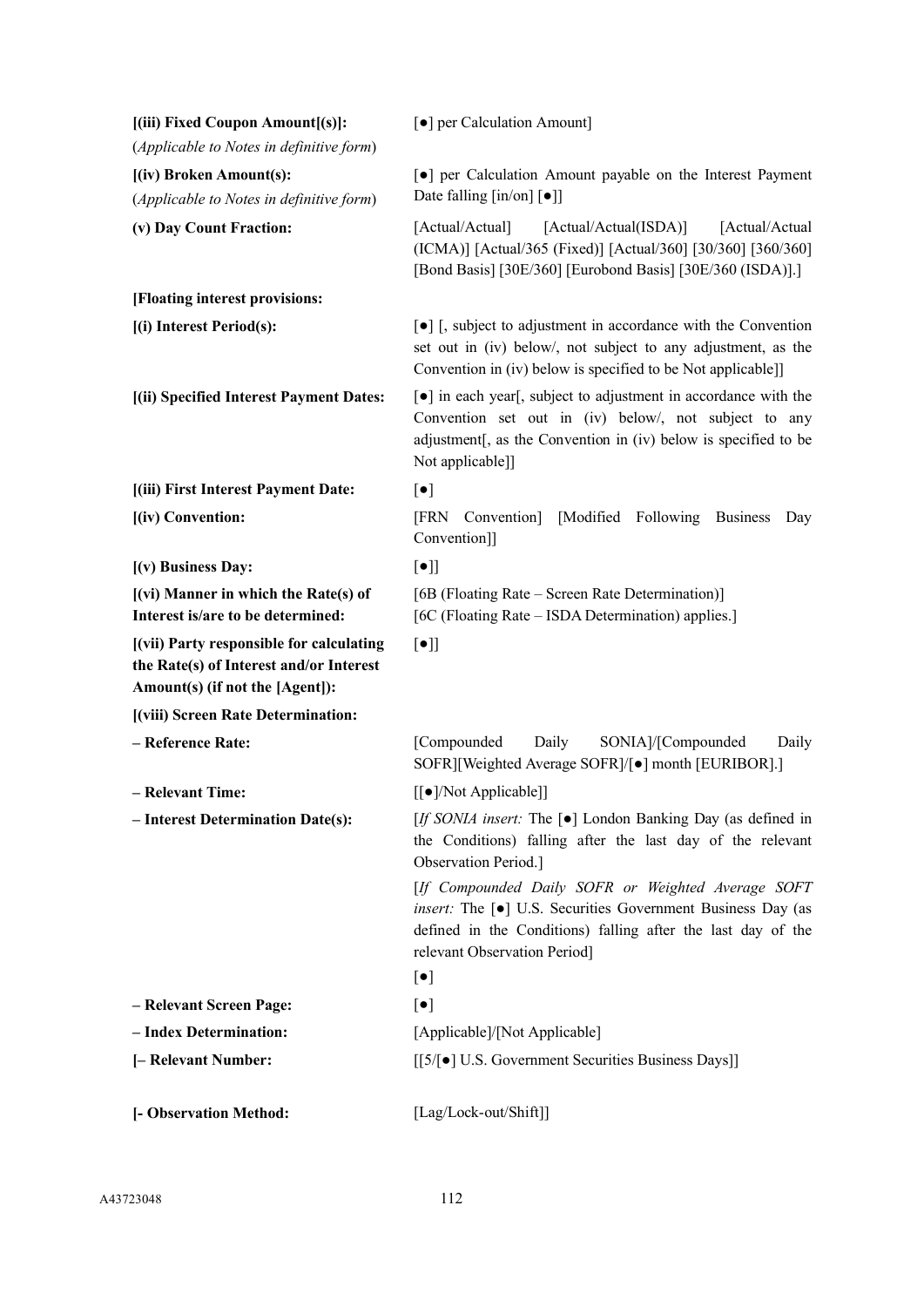| [-Lag Period (p):                                                           | [5/ $\bullet$ ] [London Banking Days][U.S. Government Securities<br>Business Days]]                                                                                                                                                                                                                                                                                                                                                      |
|-----------------------------------------------------------------------------|------------------------------------------------------------------------------------------------------------------------------------------------------------------------------------------------------------------------------------------------------------------------------------------------------------------------------------------------------------------------------------------------------------------------------------------|
| [- Shift Period (p):                                                        | [5/ $\bullet$ ] [London Banking Days][U.S. Government Securities<br>Business Days]]                                                                                                                                                                                                                                                                                                                                                      |
| [- SONIA Compounded Index<br><b>Observation Period:</b>                     | [5/ $\bullet$ ] London Banking Days]                                                                                                                                                                                                                                                                                                                                                                                                     |
| [- Relevant Fallback Screen Page:                                           | $[\bullet]$                                                                                                                                                                                                                                                                                                                                                                                                                              |
| - Benchmark Discontinuation                                                 | [ARRC – SOFR/Independent Adviser]                                                                                                                                                                                                                                                                                                                                                                                                        |
| [(viii) ISDA Determination:                                                 |                                                                                                                                                                                                                                                                                                                                                                                                                                          |
| - Floating Rate Option:                                                     | $[\bullet]$                                                                                                                                                                                                                                                                                                                                                                                                                              |
| - Designated Maturity:                                                      | $[\bullet]$                                                                                                                                                                                                                                                                                                                                                                                                                              |
| - Reset Date:                                                               | $[\bullet]$                                                                                                                                                                                                                                                                                                                                                                                                                              |
| - ISDA Definitions:                                                         | [2000/2006]                                                                                                                                                                                                                                                                                                                                                                                                                              |
| [(ix) Linear Interpolation:                                                 | [Not Applicable/Applicable – the Rate of Interest for the<br>[long/short] [first/last] Interest Period shall be calculated using<br>Linear Interpolation]                                                                                                                                                                                                                                                                                |
| $(x)$ Relevant Margin(s):                                                   | $[+/]-]$ [ $\bullet$ ] per cent. per annum]                                                                                                                                                                                                                                                                                                                                                                                              |
| [(xi Minimum Rate of Interest:                                              | $\lceil \bullet \rceil$ per cent. per annum]                                                                                                                                                                                                                                                                                                                                                                                             |
| [(xii) Maximum Rate of Interest:                                            | $\lceil \bullet \rceil$ per cent. per annum                                                                                                                                                                                                                                                                                                                                                                                              |
| [(xiii) Day Count Fraction:                                                 | [Actual/Actual]<br>[Actual/Actual(ISDA)]<br>[Actual/Actual]<br>(ICMA)] [Actual/365 (Fixed)] [Actual/360] [30/360] [360/360]<br>[Bond Basis] [30E/360] [Eurobond Basis] [30E/360 (ISDA)].]                                                                                                                                                                                                                                                |
| [Zero Coupon Note provisions:                                               |                                                                                                                                                                                                                                                                                                                                                                                                                                          |
| [(i) Amortisation Yield:                                                    | [ $\bullet$ ] per cent. per annum]                                                                                                                                                                                                                                                                                                                                                                                                       |
| [(ii) Day Count Fraction in relation to<br><b>Early Redemption Amounts:</b> | [Actual/Actual(ISDA)]<br>[Actual/Actual]<br>[Actual/Actual]<br>(ICMA)] [Actual/365 (Fixed)] [Actual/360] [30/360] [360/360]<br>[Bond Basis] [30E/360] [Eurobond Basis] [30E/360 (ISDA)].]                                                                                                                                                                                                                                                |
| PROVISIONS RELATING TO REDEMPTION                                           |                                                                                                                                                                                                                                                                                                                                                                                                                                          |
| <b>Tax Early Redemption Amount:</b>                                         | [ $\bullet$ ] per Calculation Amount.<br>[Applicable after [ $\bullet$ ].]<br>Maximum Period of Notice: [60] days<br>Minimum Period of Notice: [10] days                                                                                                                                                                                                                                                                                 |
| [Optional Early Redemption (Call):                                          | Condition 7(c) - Call applies [[on each Interest Payment Date]<br>from, and including $\lceil \bullet \rceil$ to, but excluding $\lceil \bullet \rceil$ /[at any time].<br>[[●] per Calculation Amount.]<br>[The Optional Early Redemption (Call) may apply in respect of<br>some or all of the Notes.]<br>[Business Day(s): $\lbrack \bullet \rbrack$ .]<br>Maximum Period of Notice: [60] days<br>Minimum Period of Notice: [10] days] |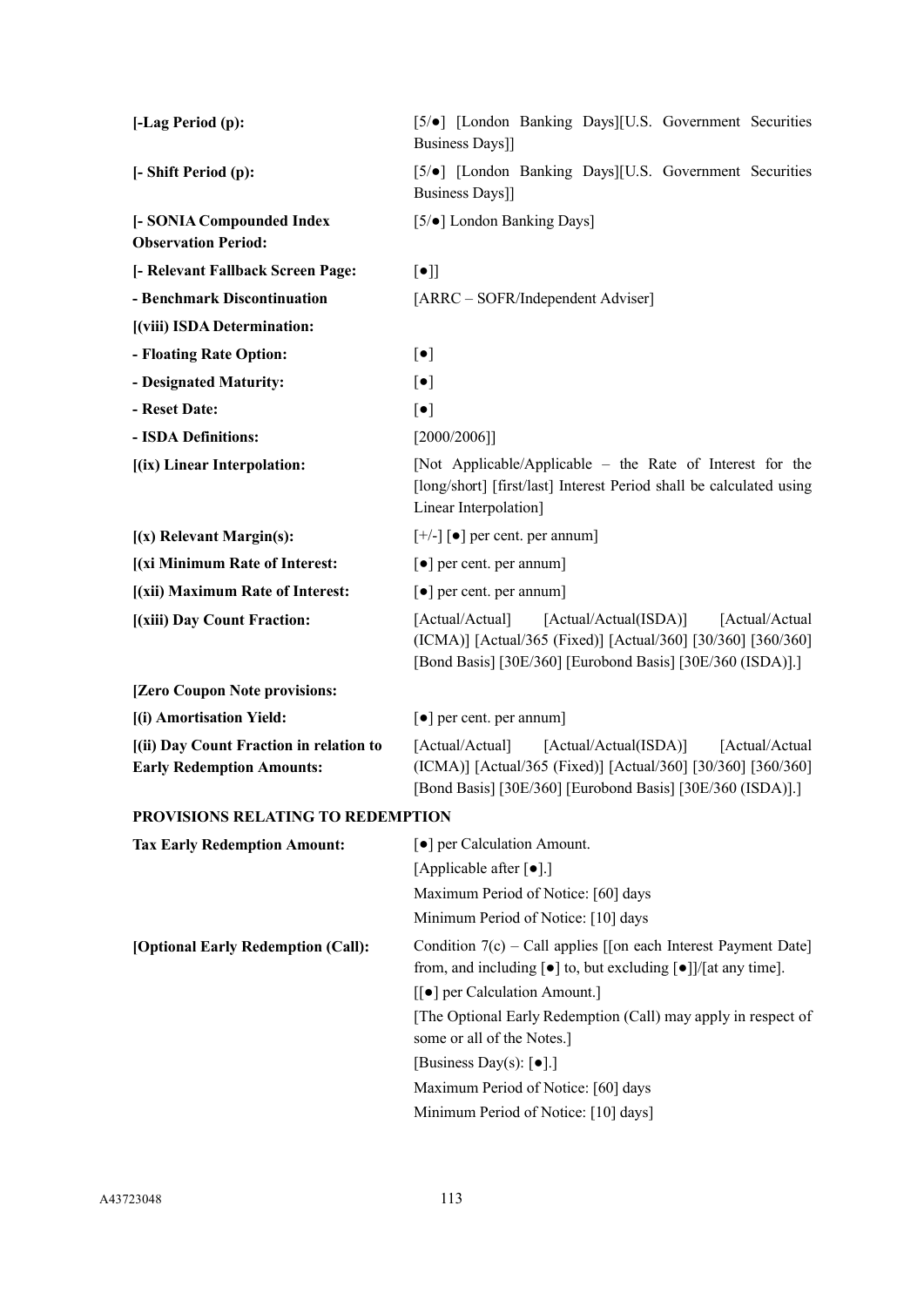| [Optional Early Redemption (Issuer                            | Condition $7(c)$ – Issuer Par Call applies.                                                                                                                                                                                                                                                                      |
|---------------------------------------------------------------|------------------------------------------------------------------------------------------------------------------------------------------------------------------------------------------------------------------------------------------------------------------------------------------------------------------|
| Par Call):                                                    | Par Call Period: from (and including) [ $\bullet$ ] (the "Par Call                                                                                                                                                                                                                                               |
|                                                               | Commencement Date") to (but excluding) the Maturity Date                                                                                                                                                                                                                                                         |
|                                                               | [Business Day(s): $\lceil \bullet \rceil$ .]                                                                                                                                                                                                                                                                     |
|                                                               | Maximum Period of Notice: [60] days                                                                                                                                                                                                                                                                              |
|                                                               | Minimum Period of Notice: [10] days]                                                                                                                                                                                                                                                                             |
| [Optional Early Redemption (Make<br><b>Whole Redemption):</b> | Condition $7(c)$ – Make Whole Redemption applies [from, and<br>including $[\bullet]$ to, but excluding $[\bullet]]/[$ at any time].                                                                                                                                                                              |
|                                                               | Reference Dealers: $\lceil \bullet \rceil / \lceil \lceil \text{Five} \rceil \rceil \cdot \rceil$ credit institutions or financial<br>services institutions that regularly deal in bonds and other<br>securities selected by the Determination Agent<br>after<br>consultation with, and approval of, the Issuer] |
|                                                               | Reference Bond: [ $\bullet$ ]                                                                                                                                                                                                                                                                                    |
|                                                               | Quotation Time: $\lceil \bullet \rceil$ [a.m./p.m.] ( $\lceil \bullet \rceil$ time)                                                                                                                                                                                                                              |
|                                                               | Determination Date: [ $\bullet$ ]/[the day which is [ $\bullet$ ] [TARGET<br>Days/Business Days] prior to the date fixed for redemption]                                                                                                                                                                         |
|                                                               | Make Whole Redemption Margin: [ $\bullet$ ]                                                                                                                                                                                                                                                                      |
|                                                               | [Minimum Redemption Amount: [ $\bullet$ ]                                                                                                                                                                                                                                                                        |
|                                                               | Maximum Redemption Amount: [ $\bullet$ ]]                                                                                                                                                                                                                                                                        |
|                                                               | [The Optional Early Redemption (Make Whole Redemption)                                                                                                                                                                                                                                                           |
|                                                               | may apply in respect of some or all of the Notes.]                                                                                                                                                                                                                                                               |
|                                                               | Maximum Period of Notice: [60] days                                                                                                                                                                                                                                                                              |
|                                                               | Minimum Period of Notice: [10] days]                                                                                                                                                                                                                                                                             |
| [Optional Early Redemption (Clean-                            | Condition $7(c)$ – Clean-Up Call applies.                                                                                                                                                                                                                                                                        |
| Up Call):                                                     | Maximum Period of Notice: [60] days                                                                                                                                                                                                                                                                              |
|                                                               | Minimum Period of Notice: [10] days]                                                                                                                                                                                                                                                                             |
| [Optional Early Redemption (Put):                             | Condition 7(f) applies.                                                                                                                                                                                                                                                                                          |
|                                                               | [[ $\bullet$ ] per Calculation Amount.]                                                                                                                                                                                                                                                                          |
|                                                               | [The Optional Early Redemption (Put) applies to the following<br>dates: $[\bullet]$ .]]                                                                                                                                                                                                                          |
| [Default Early Redemption Amount:                             | [ $\bullet$ ] per Calculation Amount]                                                                                                                                                                                                                                                                            |
| [Final Redemption Amount:                                     | [ $\bullet$ ] per Calculation Amount]                                                                                                                                                                                                                                                                            |
| <b>GENERAL PROVISIONS APPLICABLE TO THE NOTES</b>             |                                                                                                                                                                                                                                                                                                                  |
| <b>Form of Notes:</b>                                         | [Temporary Global Note exchangeable for a Permanent Global                                                                                                                                                                                                                                                       |
|                                                               | Note which is exchangeable for Definitive Notes [at the option<br>of the Holder/in the limited circumstances specified in the<br>Permanent Global Note]                                                                                                                                                          |
|                                                               | [Temporary Global Note exchangeable for Definitive Notes]                                                                                                                                                                                                                                                        |
| <b>New Global Note</b>                                        | $[Yes]$ [No]                                                                                                                                                                                                                                                                                                     |
| <b>Relevant Financial Centre(s):</b>                          | [•] [Not applicable]                                                                                                                                                                                                                                                                                             |
| <b>Redenomination:</b>                                        | [Applicable] [Not applicable]                                                                                                                                                                                                                                                                                    |
| [Talons for future Coupons to be                              | [No/Yes. As the Notes have more than 27 coupon payments,                                                                                                                                                                                                                                                         |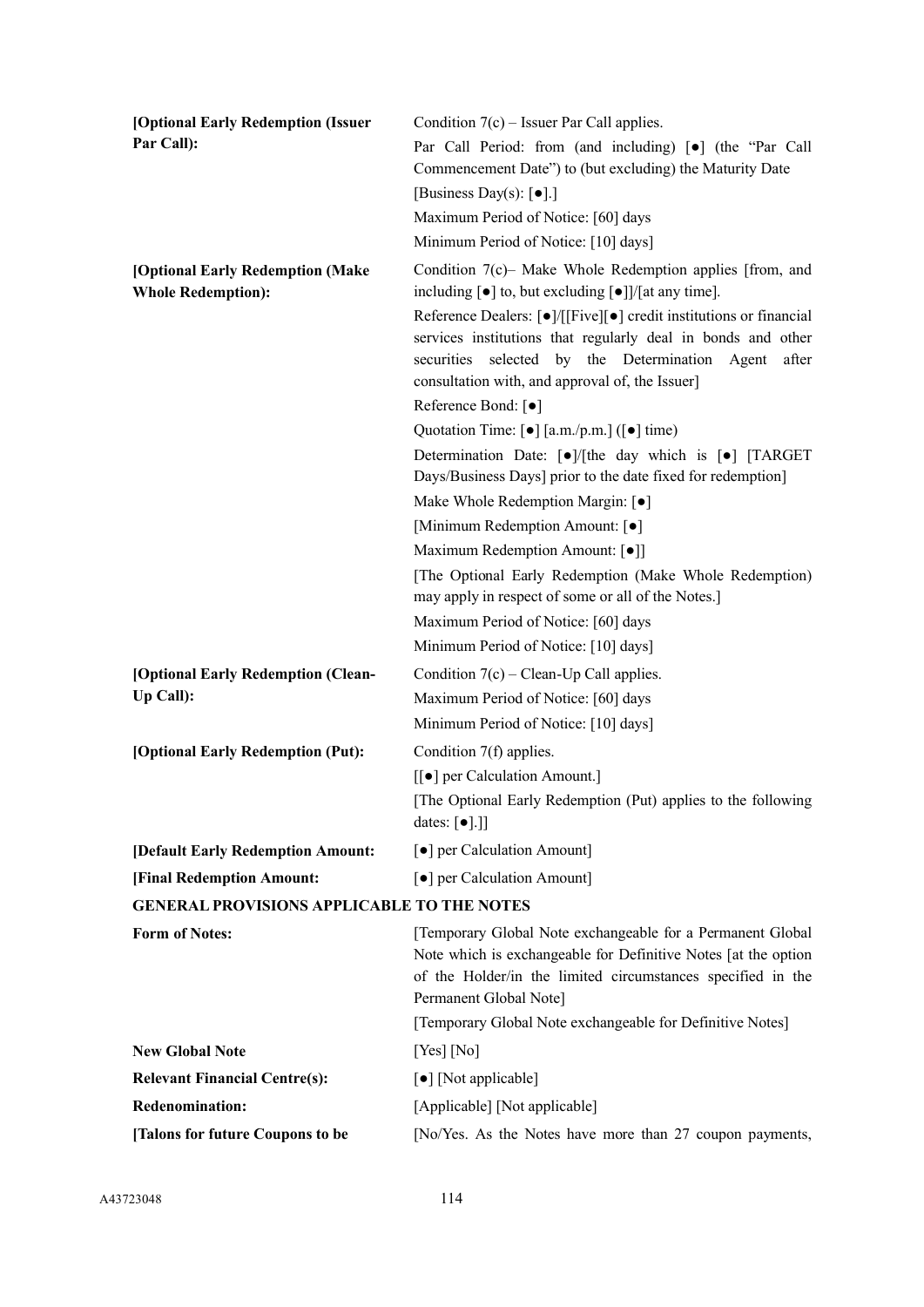**attached to Definitive Notes (and dates on which such Talons mature):**

talons may be required if, on exchange into definitive form, more than 27 coupon payments are still to be made.]

# **[THIRD PARTY INFORMATION**

[ ] has been extracted from [ ]. Each of the Issuer and the Guarantor[s] confirm that such information has been accurately reproduced and that, so far as it is aware and is able to ascertain from information published by  $\begin{bmatrix} 1 \\ 1 \end{bmatrix}$ , no facts have been omitted which would render the reproduced information inaccurate or misleading.]]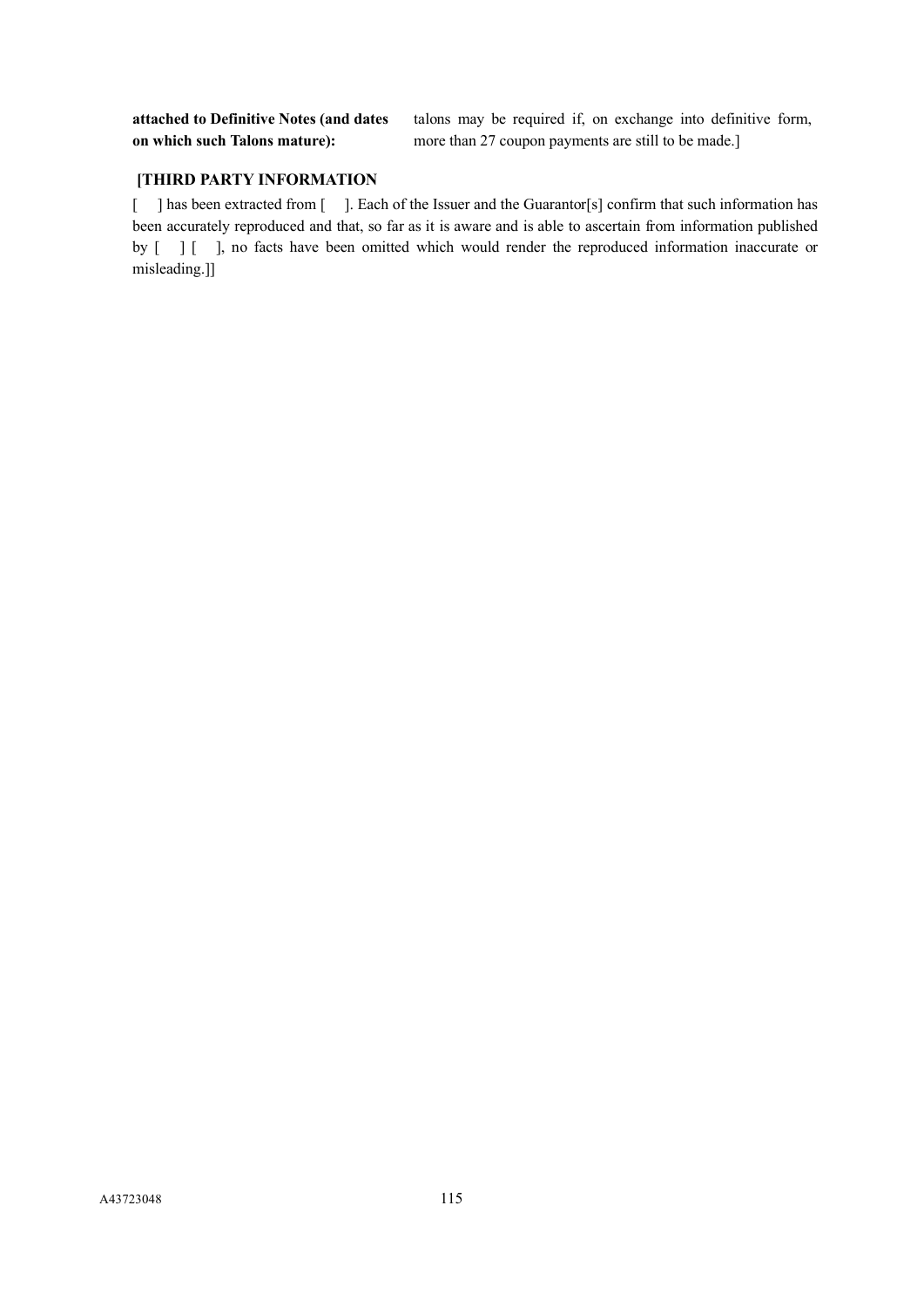Signed on behalf of the Issuer:

By:……………………………………… Date: ………………………………….. *Authorised signatory*

Signed on behalf of the Guarantor[s]:

By:……………………………………… Date: ………………………………….. *Authorised signatory*

[By:………………………………………] Date: ………………………………….. *Authorised signatory*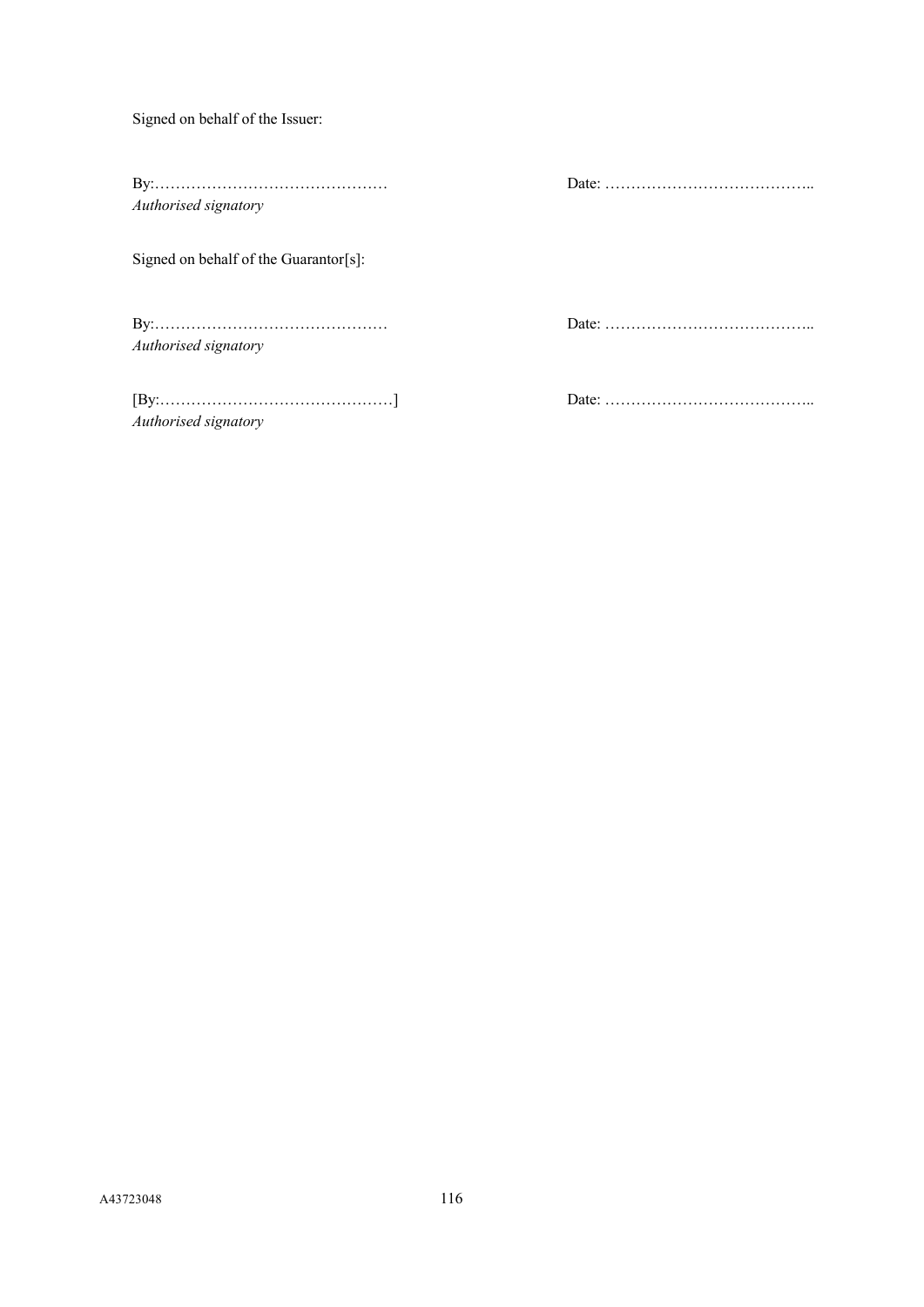# **Part B – Other Information**

### **1 Admission to trading**

[Application has been made for the Notes to be admitted to trading on [the Stock Exchange of Hong Kong][the Singapore Exchange] with effect from  $\lceil \bullet \rceil$ .] [Original securities are already admitted to trading on [the Stock Exchange of Hong Kong] [the Singapore Exchange].]

| Estimated total expenses related to admission to trading: |                         |
|-----------------------------------------------------------|-------------------------|
| $\mathbf{2}$<br>Rating                                    |                         |
| [The Notes to be issued are unrated.]                     |                         |
| [The Notes to be issued have been rated:                  |                         |
| [S&P Global Ratings Europe Limited:                       | $\lceil \bullet \rceil$ |
| [Moody's Investors Service, Inc:                          |                         |

### **3 Interests of natural and legal persons involved in Issue**

[Save as discussed in "Subscription and Sale" section of the Information Memorandum, no person involved in the offer of the Notes has an interest material to the offer. The Dealers and their affiliates have engaged, and may in the future engage, in investment banking and/or commercial banking transactions with, and may perform other services form the Issuer [and the Guarantor[s] and [its/their] affiliates in the ordinary course of business.] [ $\bullet$ ]

| [Reasons for the offer<br>4                                                            |                                                                                                                                                                                                                                                                                  |
|----------------------------------------------------------------------------------------|----------------------------------------------------------------------------------------------------------------------------------------------------------------------------------------------------------------------------------------------------------------------------------|
| Reasons for the offer:                                                                 | $[\bullet]]$                                                                                                                                                                                                                                                                     |
| Estimated net proceeds:                                                                | $[\bullet]$                                                                                                                                                                                                                                                                      |
| [Yield<br>5                                                                            |                                                                                                                                                                                                                                                                                  |
| Indication of yield:                                                                   | • The yield is calculated at the Issue Date on the basis of the Issue<br>price. It is not an indication of future yield.]                                                                                                                                                        |
| <b>Operational Information</b><br>6                                                    |                                                                                                                                                                                                                                                                                  |
| ISIN:                                                                                  | $[\bullet]$                                                                                                                                                                                                                                                                      |
| Common Code:                                                                           | $[\bullet]$                                                                                                                                                                                                                                                                      |
| Any Clearing System other than<br>Euroclear and Clearstream, Luxembourg<br>to be used: | $\left[\bullet\right]$                                                                                                                                                                                                                                                           |
| Principal Paying Agent:                                                                | $[\bullet]$                                                                                                                                                                                                                                                                      |
| Paying Agents:                                                                         | $[\bullet]$                                                                                                                                                                                                                                                                      |
| Intended to be held in a manner which<br>would allow Eurosystem eligibility:           | [Yes. Note that the designation "yes" simply means that the Notes are<br>intended upon issue to be deposited with one of the ICSDs as<br>common safekeeper [(and registered in the name of a nominee of one<br>of the ICCDs esting as common safelyconor) [include this toyt for |

of the ICSDs acting as common safekeeper)] [include this text for registered notes] and does not necessarily mean that the Notes will be recognised as eligible collateral for Eurosystem monetary policy and intra-day credit operations by the Eurosystem either upon issue or at any or all times during their life. Such recognition will depend upon the ECB being satisfied that Eurosystem eligibility criteria have been met.]/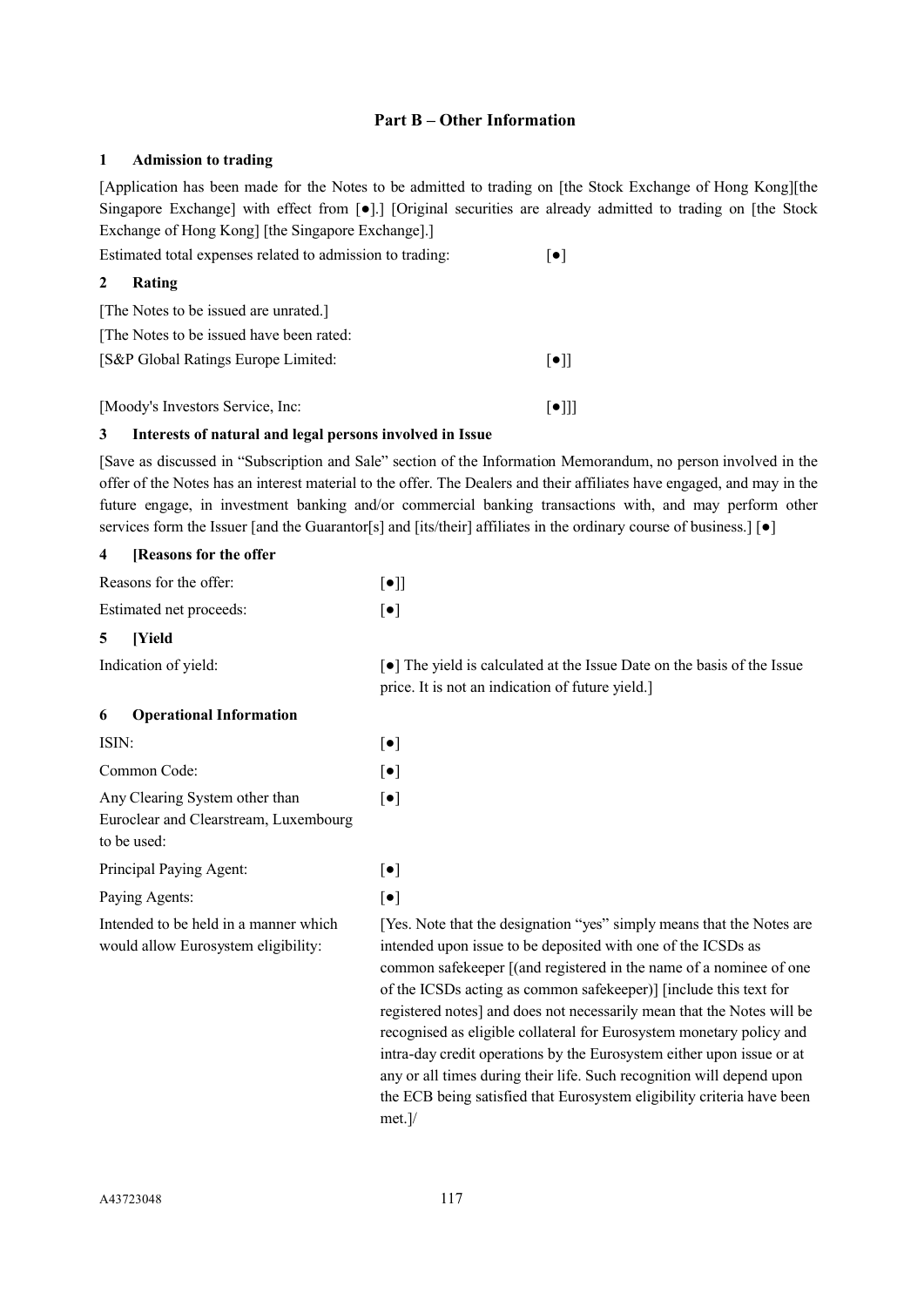[No. Whilst the designation is specified as "no" at the date of these Final Terms, should the Eurosystem eligibility criteria be amended in the future such that the Notes are capable of meeting them the Notes may then be deposited with one of the ICSDs as common safekeeper [(and registered in the name of a nominee of one of the ICSDs acting as common safekeeper) [include this text for registered notes]. Note that this does not necessarily mean that the Notes will then be recognised as eligible collateral for Eurosystem monetary policy and intra-day credit operations by the Eurosystem at any time during their life. Such recognition will depend upon the ECB being satisfied that Eurosystem eligibility criteria have been met.]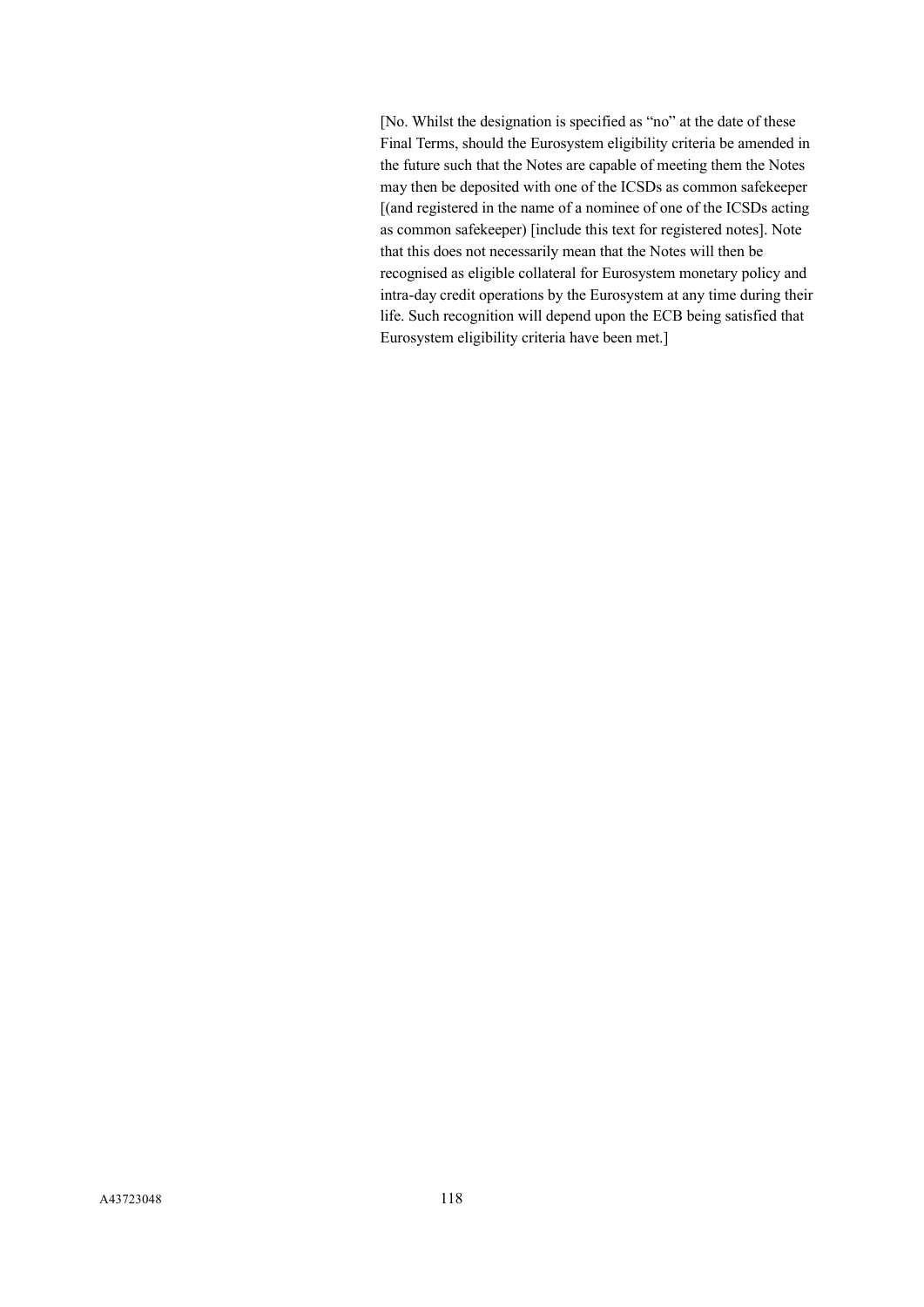#### **PRINCIPAL OFFICES OF THE ISSUERS**

**Unilever Finance Netherlands B.V.**

Weena 455 3013 AL Rotterdam The Netherlands

### **Unilever PLC**

Unilever House 100 Victoria Embankment London EC4Y 0DY United Kingdom

### **PRINCIPAL OFFICES OF THE GUARANTORS**

#### **Unilever United States, Inc.**

700 Sylvan Avenue Englewood Cliffs New Jersey, 07632 United States of America

**Unilever PLC** Unilever House 100 Victoria Embankment London EC4Y 0DY United Kingdom

#### **THE ARRANGER**

**UBS AG London Branch** 5 Broadgate London EC2M 2QS United Kingdom

#### **AMSTERDAM LISTING AGENT**

#### **ABN AMRO Bank N.V.**

Gustav Mahlerlaan 10 1000 EA Amsterdam The Netherlands

### **THE DEALERS**

**Banco Santander, S.A.** Ciudad Grupo Santander Avenida de Cantabria s/n 28660 Boadilla del Monte, Madrid Spain

**BofA Securities Europe SA** 51 rue La Boétie 75008 Paris France

**Deutsche Bank AG, London Branch** Winchester House 1 Great Winchester Street London EC2N 2DB United Kingdom

#### **HSBC Bank plc**

8 Canada Square London E14 5HQ United Kingdom

**J.P. Morgan AG** Taunustor 1 (TaunusTurm) 60310 Frankfurt am Main Germany

**Merrill Lynch International** 2 King Edward Street London EC1A 1HQ

**BNP Paribas** 16, boulevard des Italiens 75009 Paris France

**Citigroup Global Markets Europe AG**

Reuterweg 16 60323 Frankfurt am Main Germany

### **Goldman Sachs Bank Europe SE**

Marienturm, Taunusanlage 9-10 D-60329 Frankfurt am Main Germany

#### **HSBC Continental Europe**

38, avenue Kléber 75116 Paris France

**J.P. Morgan Securities plc** Canary Wharf 25 Bank Street London E14 5JP United Kingdom **Mizuho International plc** Mizuho House 30 Old Bailey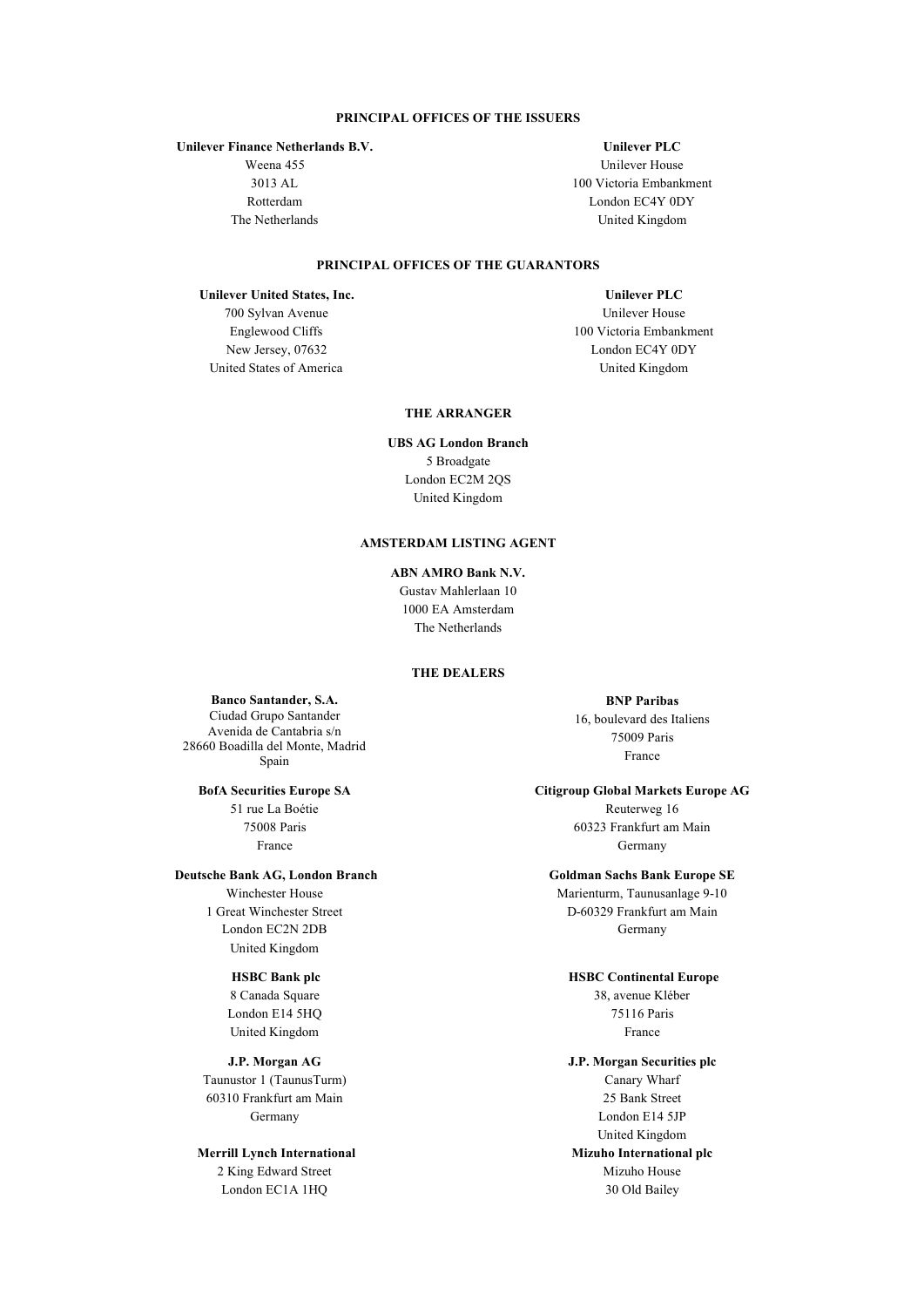#### **Mizuho Securities Europe GmbH**

Taunustor 1 60310 Frankfurt am Main Germany

#### **Morgan Stanley Europe SE**

Grosse Gallusstrasse 18 60312 Frankfurt-am-Main Germany

# **Standard Chartered Bank**

One Basinghall Avenue London EC2V 5DD United Kingdom

United Kingdom **London EC4M 7AU** United Kingdom **Morgan Stanley & Co. International plc** 25 Cabot Square Canary Wharf London E14 4QA United Kingdom

#### **NatWest Markets Plc**

250 Bishopsgate London EC2M 4AA United Kingdom

# **UBS AG**

Bahnhofstrasse 45 8001 Zürich Switzerland

**UBS AG London Branch** 5 Broadgate London EC2M 2QS United Kingdom

#### **THE TRUSTEE**

### **The Law Debenture Trust Corporation p.l.c.** Eighth Floor 100 Bishopsgate London EC2N 4AG United Kingdom

#### **LEGAL ADVISERS**

# **Linklaters LLP**

One Silk Street London EC2Y 8HQ United Kingdom

*To the Issuers and the Guarantors as to English law To the Issuers and the Guarantors as to Netherlands law*

**Linklaters LLP** Zuidplein 180 1077 XV Amsterdam The Netherlands

*To the Issuers and the Guarantors as to U.S. law*

**Linklaters LLP**

1345 Avenue of the Americas New York, NY 10105 United States of America

*To the Dealers and the Trustee as to English law*

**Clifford Chance LLP** 10 Upper Bank Street London E14 5JJ United Kingdom